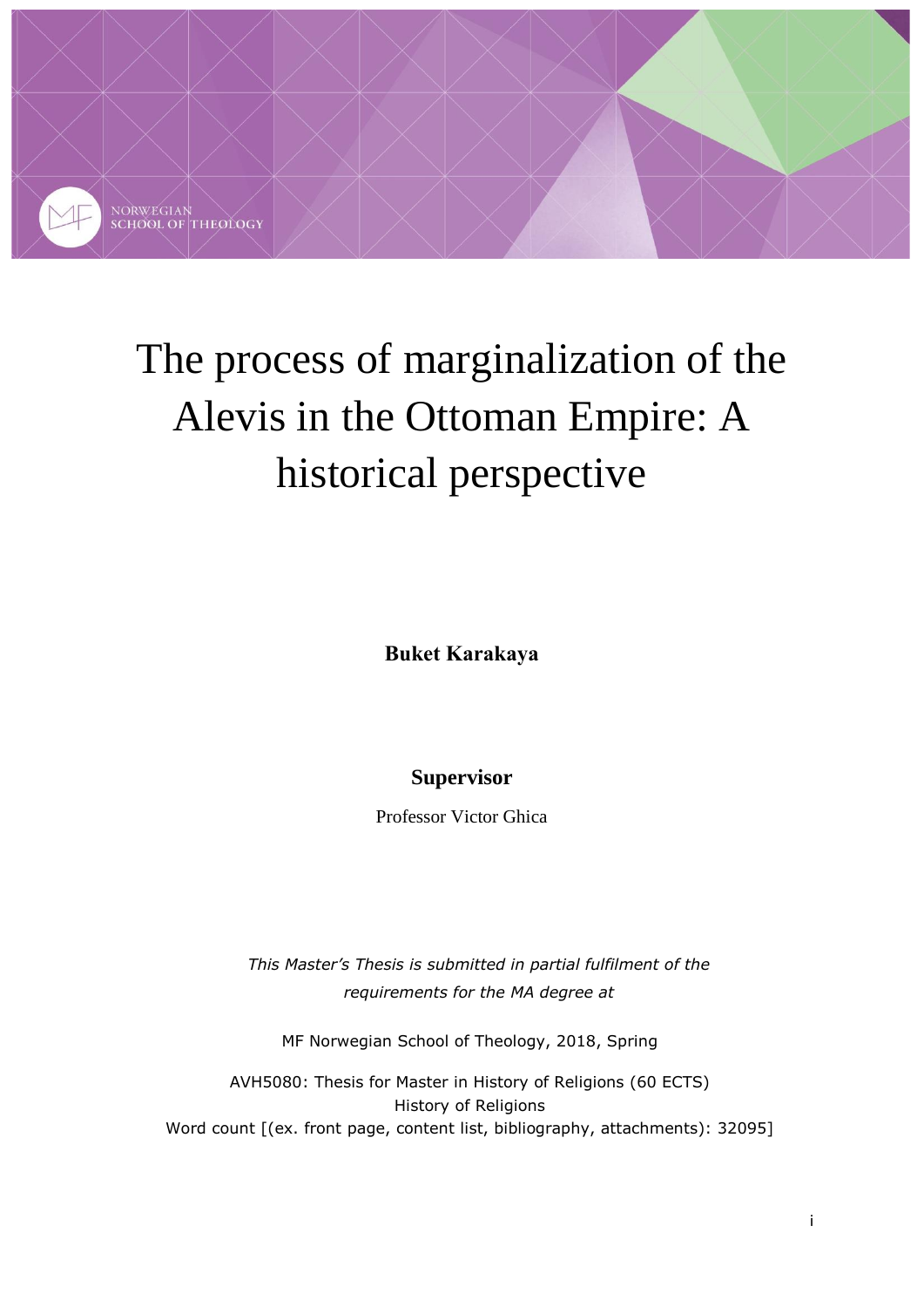#### <span id="page-1-0"></span>Abstract

Alevis have been marginalized, massacred, and assimilated since the Ottoman Empire, during the Turkish Republic and continue to be even today. So far, Alevis had to hide their identities and there is no homogenous definition of this identity such as a sect of Islam, Anatolian Shiah or a culture more than a religion. Therefore, the roots of Alevi belief have been under study and the agreed point of objective field researchers is claimed that Alevism is a syncretic belief system. At the same time, the reasons for being the "other" during the Ottoman Empire period have been questioned. The answers appeared in the form of opinions such as the Ottoman Empire tax system and the concomitant poverty, chaos, and rebellions; 16<sup>th</sup> century Safavid Empire's propaganda led by Shah Ismail; and the concern related to fundamental religious practices which may damage Islam authority. Another reason, arising from the research, is that Alevism has its own system and heirarchical belief as Alevis conduct their social life based on humanism and equality. Thereby, this belief system and social practices are not compatible with any state government.

**Key words:** Alevism, Alevis, Kizilbash, Bektashism, the Ottoman Empire, Marginalization,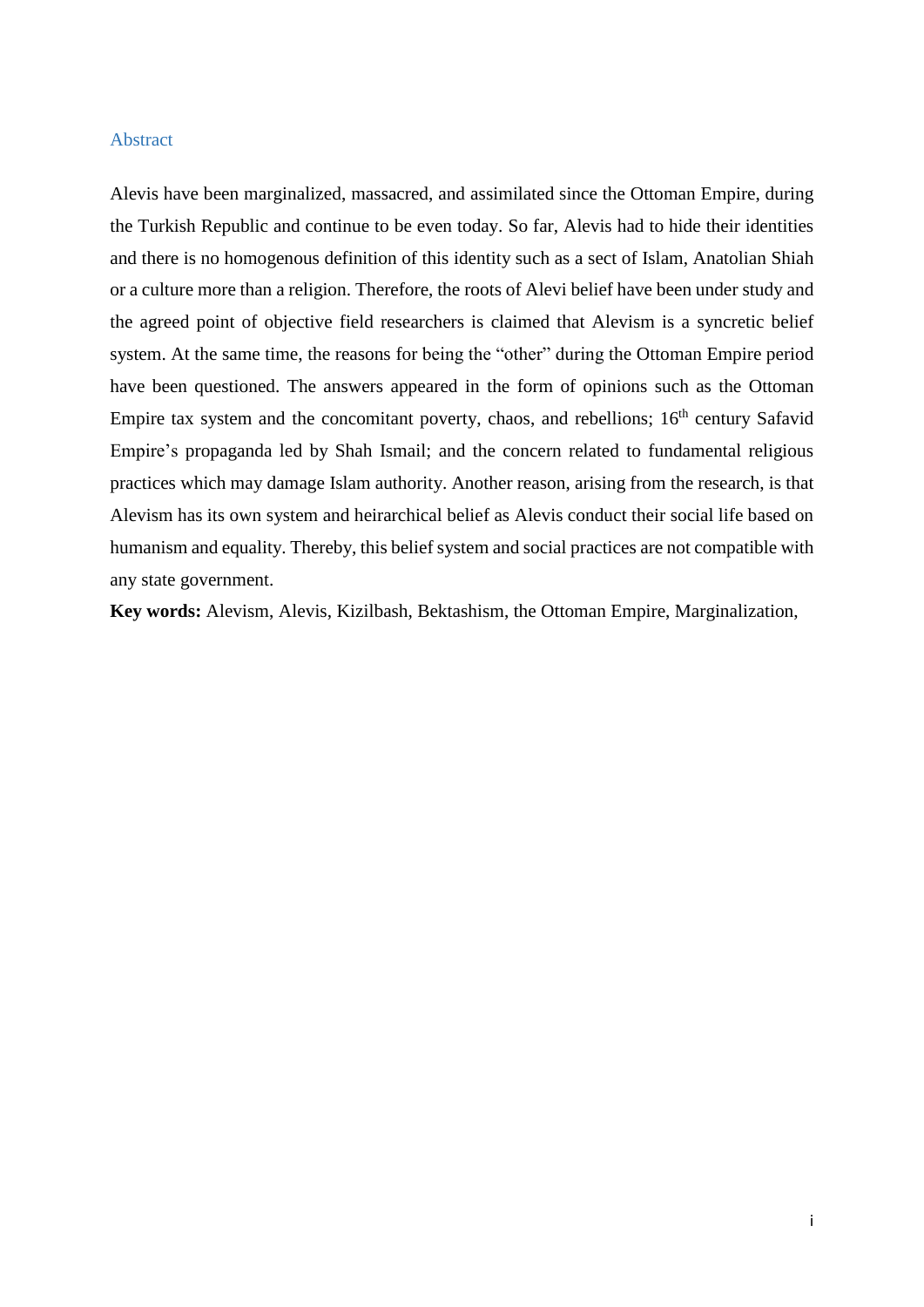## <span id="page-2-0"></span>Contents

| Domination of Sunni Islam and Marginalisation of Alevism in Ottoman Empire Period 64 |  |
|--------------------------------------------------------------------------------------|--|
|                                                                                      |  |
|                                                                                      |  |
|                                                                                      |  |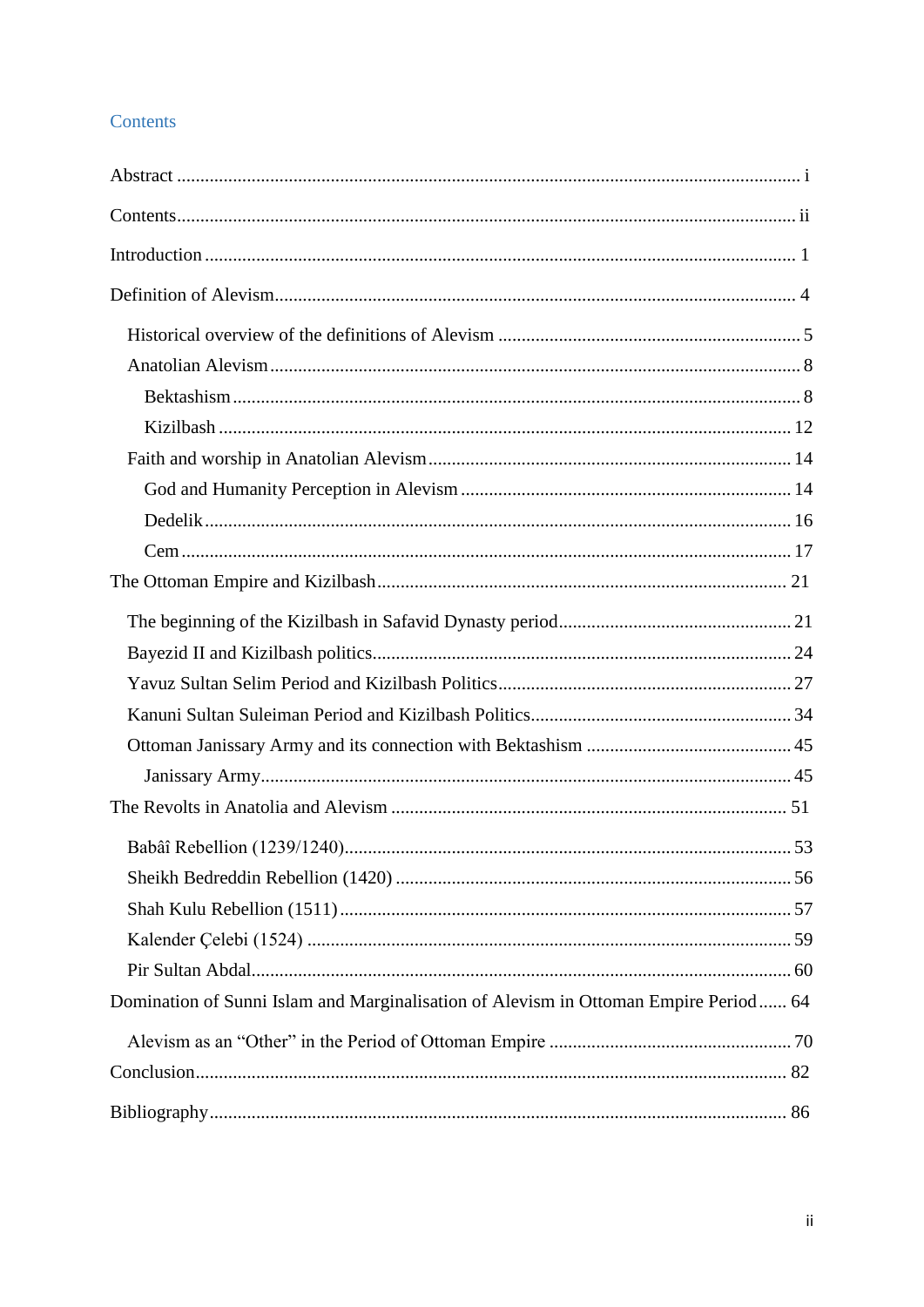## <span id="page-3-0"></span>Introduction

Alevism is a belief which is still a debate subject in the scientific world in terms of how it started and is formed. In addition to definitions and social positions that can be assessed within the center-periphery relationship; orthodox-heterodox religious distinction, Turkish/Turkmen-Kurdish discrimination, etc. are deeply influencing these definitions. While according to some researchers, Alevism started with the Islamic Caliphate Ali; according to some others, it is an Anatolian interpretation of Shamanism which is a Central Asian Turkish belief. According to some other, it is the living version of Zoroastrianism in Anatolia. From another perspective, it is a religion that was born before Islam and Christianity and pioneered them. Based on historical evidence, Alevism, which is found in the context of "syncretism", emerges as an identity problem, as it happens in all religions, ethnicity or other identities of belonging, from its existence to date. The Alevi identity is also evaluated together with the society it exists in. However, the most important thing for Alevis is the identity conflict with Sunni Islam, especially in Anatolia. A social identity has been formed through being the "other" in the presence of a dominant Sunni identity, having a historically opposite position to them, and seeing them as a threat.

The Alevis have been subjected to policies of denial, slaughter, and assimilation in Anatolia and Mesopotamia for centuries. During the Seljuk Empire, Ottoman Empire, and the Republic of Turkey, it is possible to say that they also routinely suffered from massacres, were subjected to a systematic policy of assimilation, and still suffer from marginalization today. From this point of view, the real problem of Alevism is having had the experience of serious marginalization, assimilation, and slaughter. This has been an important factor for the identity formation of Alevism. The perspective of a society that has been marginalized in the formation and development of its identity, which was assimilated and slaughtered, must have been developed around these influences. In this context, it is difficult to make a retrospective analysis and analyze the lives of the communities in today's world in which life changes constantly; new identities and ideas are formed. However, the evaluation and interpretation of existing information and documents are important from this point of view. It is important to remember that Alevism and all other religions in this region are under the influence of peasant life in the past. It should be considered that religion and life approaches of all communities in which social values have hardly changed and are closed to the outside. However, in the last century, rapid changes connected to the technology both in Turkey and the world have led to a significant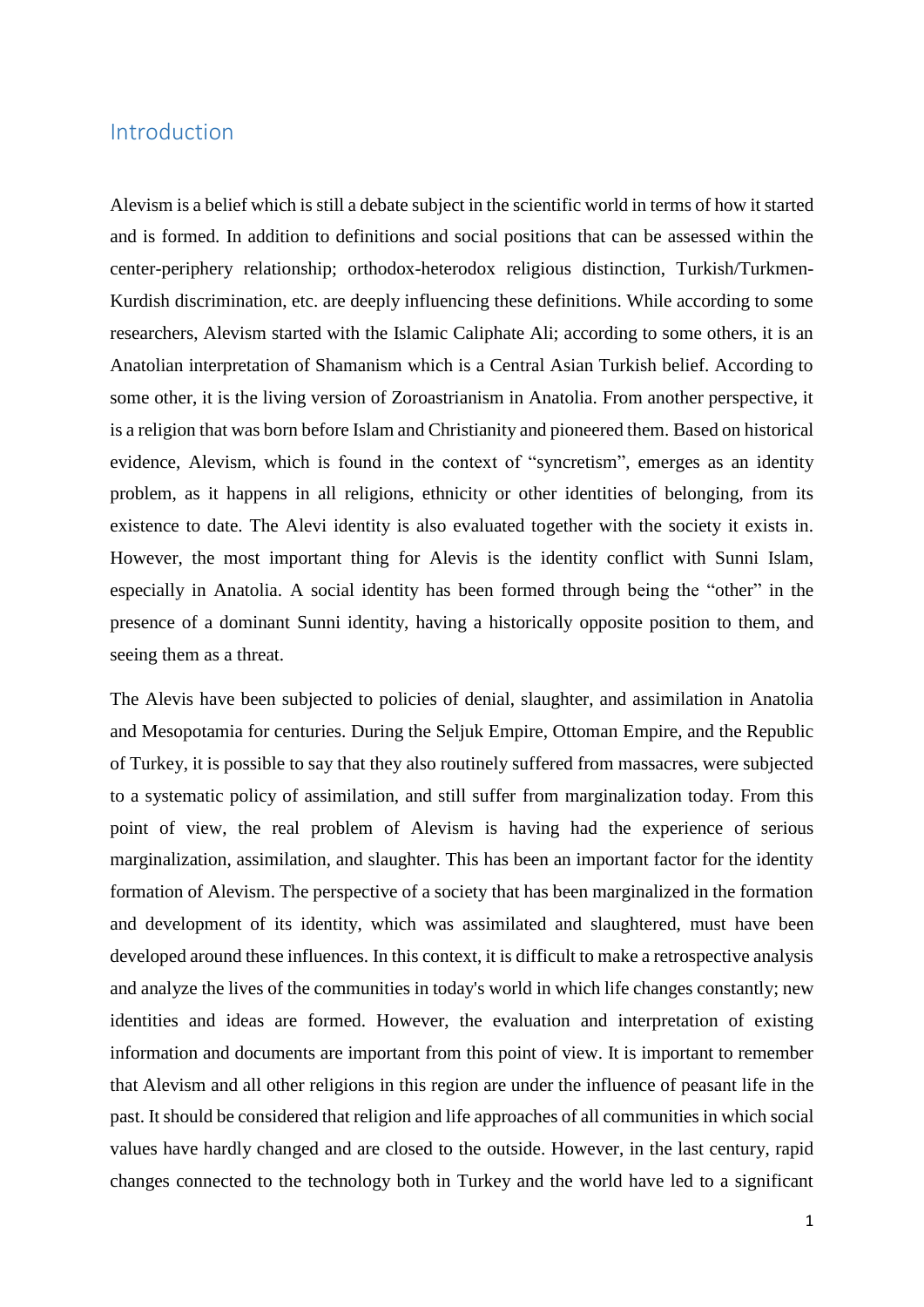change not only in Alevis but also on all religious and non-religious communities. It is important not to forget that there will be serious differences between the present Alevism that emerged as a result of these changes and Alevism of the past. It is difficult or even impossible to evaluate Alevism and say that this is real Alevism because there is not much written documents. Analyses to be done using scientific data will exhibit a general approach. What is also being done in this study is to define Alevism in the light of scientific data and to shed light on what happened in this context.

Nowadays it is not possible to say that the majority of academic studies conducted on Alevism in Turkey is objective in nature. There are nationalist researchers who try to assimilate Alevism into Islam, Marxist researchers who see Alevism as a culture and a way of life instead of belief system, and various other studies. This identity has an expanding symbolic repertory and is nourished from innumerable elements. Among these, one of the most mentioned topics is the "doctrine of rebellion". One group argues that Alevism is resistant to Sunni repressive politics via secularism and humanism, while another group expresses that Alevism was born as presocialism and was a theology of salvation. In fact, all these aspects show that Alevism cannot be defined without noting politics and socio-economic aspects.

In this study, the theological foundations of the Alevi belief and their historical and cultural reality, specifically the identity of Alevism in the Ottoman Empire, and the critical attitude towards the Sunni tradition are emphasized. Historical and cultural conflicts between Alevi and Sunni sects denote that Alevism is not only a heterodoxy sect but also a belief that has its own unique values, written sources, rituals, and beliefs, with a historically strong tradition and a hierarchical system. The main subjects of this thesis are the historical origins of Alevism, its cultural identity and most importantly, how it evolved under the Sunni authoritative pressure of the Ottoman Empire and the influence of the Safavid Empire.

It should be remembered that it is the Anatolian Alevis who will be referred to in this study and that they have no connection with Azeri and Turkish speaking Alevis; Arabic speaking Syrian Alevis; nor Alevis who are the 'Orthodox' version of Twelve Imam Shiism in modern Iran. Only Alevis who speak Turkish and Kurdish are under research in this thesis. Kurdish-speaking Alevi people are also divided into two: those who speak Kurmanji and those who speak the related language Zaza.

The first part tries to explain the historical appearance and possible origins of Alevism by presenting a different point of view via reviewing the literature. The reason for distinguishing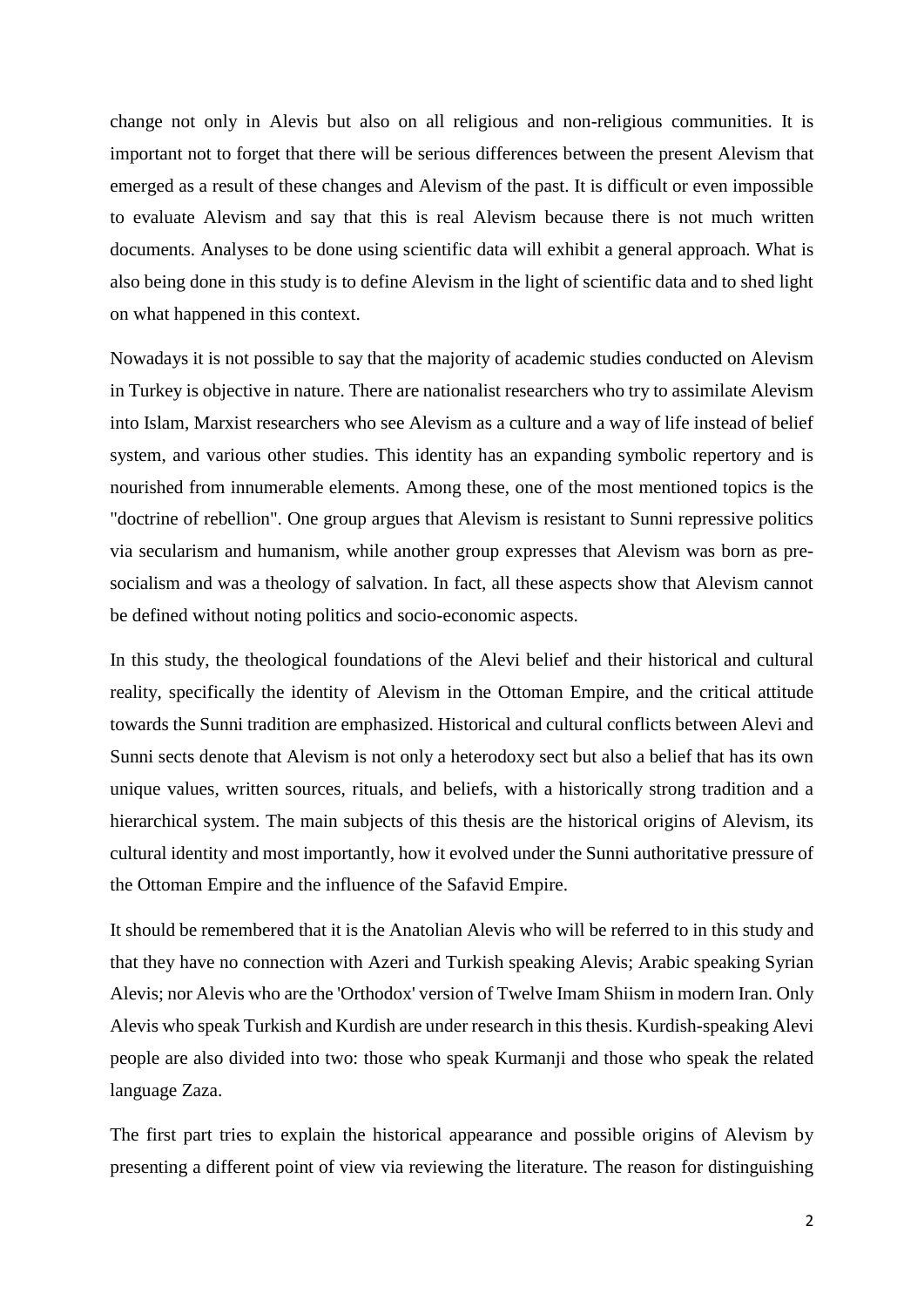Alevism in the subtitles of Anatolian Alevism, Kizilbash and Bektashism is because "Kizilbash" is placed in the Safavid Empire period with Shia culture but "Bektashism" is accounted for within the political processes of the Ottoman Empire. At the same time, by offering a brief knowledge of god and human perception and religious practices of Alevism, it is intended to express that it is on different poles with Sunni Islam practices. Chapter 3 focuses on the slaughter of the Kizilbash and the pressures on them during the political and economic struggles of the Ottoman Empire - Shia Safavid Empire, evolving from the Turkish Alevism via relations of Safavid Empire. This statement is based on the periods of Bayezid II, Yavuz Sultan Selim and Sultan Suleiman the Magnificent, and the fatwa and the sanctions given for the Kizilbash in those days. In the last subtitle, the Bektashism and the Janissary Army relations and the closing of the Bektashi conventions are stated. Chapter 4 summarizes the public uprisings, the majority of which are the Alevis, in the reign of the Ottoman Empire. Thus, the topics in Chapter 5 will become clearer through these summaries.

On the main question of the thesis, why the Alevis have been marginalized during the Ottoman Empire, the Ottoman government's viewpoint of the 'marginal' and its sanctions on the Non-Muslims are briefly summarized. In conclusion, the identity problem of the Alevism from the past until today is addressed, and the solutions to this problem are examined through the data obtained in the thesis.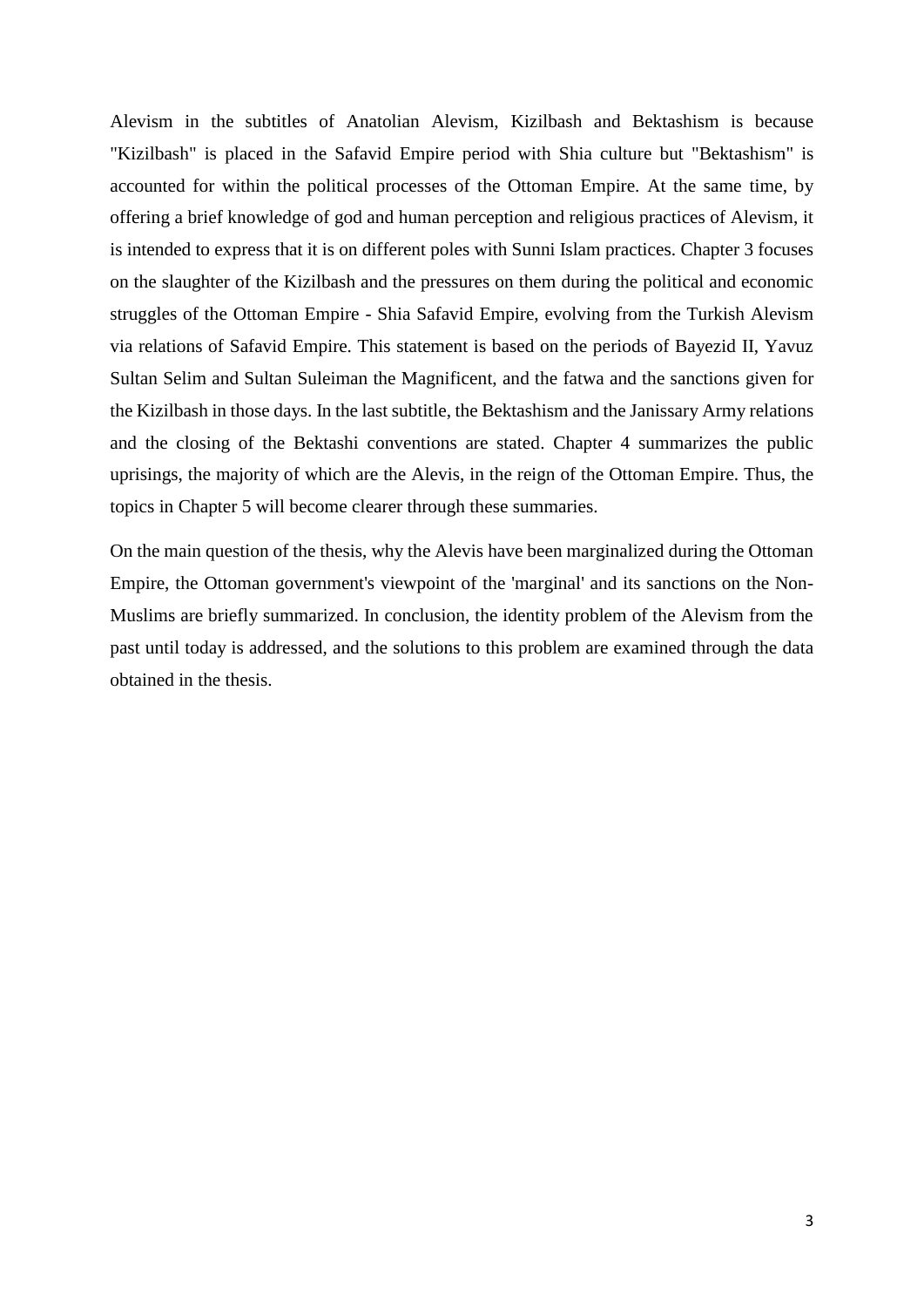# <span id="page-6-0"></span>Definition of Alevism

It is beyond doubt that any attempt to define theologically a faith system is very arduous. Economic, political, and geopolitical settings of the faith and its interactions with other faiths and religions have also an impact on such definitions. In recent Alevi studies, Kizilbash Alevism has been analyzed from different perspectives; however, there is no consensus among researchers and within Alevi communities themselves. The matter of the ethnic and religious origins of Kizilbash Alevism continues to be highly challenging whenever the history and the status of the Alevism are discussed.

Alevism is not a static belief but has developed throughout history by interrelating with several other beliefs, spiritual principles, and cultures across a wide geographical area from Asia to the Balkans. A process of gradual merging and synthesis of various mystical groups since the  $13<sup>th</sup>$ century resulted in what is called Alevism today. A broad term, the concept of Alevism covers actually different linguistic and ethnic realities sharing the same beliefs.

According to a follower of 'Alī ibn Abū Țālib, the cousin and son-in-law of Muḥammad.<sup>1</sup> In the Ottoman documents, the term *Aleviyye* (*'Aleviye*) was mostly used in the expression "the Alevi Seyyids", which is a referential title for people who come from ʿAlī's ancestry (*Ahl albayt*). In a text by the Ottoman bureaucrat and historian Mustafa Ali (1541–1600) dating to 1589, the term "Alevi" is also used referred to the Shia branch of Islam.<sup>2</sup> However, it is almost impossible to find this term in the Ottoman archival documents dating before the 19<sup>th</sup> century. This is because during that period Alevis were not designated with this name, but were known as *rafizi* (heretic, separated from the commonly accepted belief), *zındık* (heretic, non-believer) or *Kızılbaş* (a term used also by Alevis themselves).<sup>3</sup>

Many people who are not Alevi still associate Alevi communities with the Alawites and Shias, who are primarily centered in Syria and Iran. Because 'Alī is an important figure for these communities. Although the terms share a common etymology and pronunciation (in Arabic), the Alawites and the Kizilbash-Bektashi Alevis in Turkey are two distinct communities. The difference between the two will become more apparent when we examine the doctrines and rituals of Alevism

<sup>1</sup> Figlali (1993): p. 19.

<sup>&</sup>lt;sup>2</sup> Nedkoff (1986): pp. 76: 103-109.

<sup>3</sup> Mélikoff (2004): p. 321.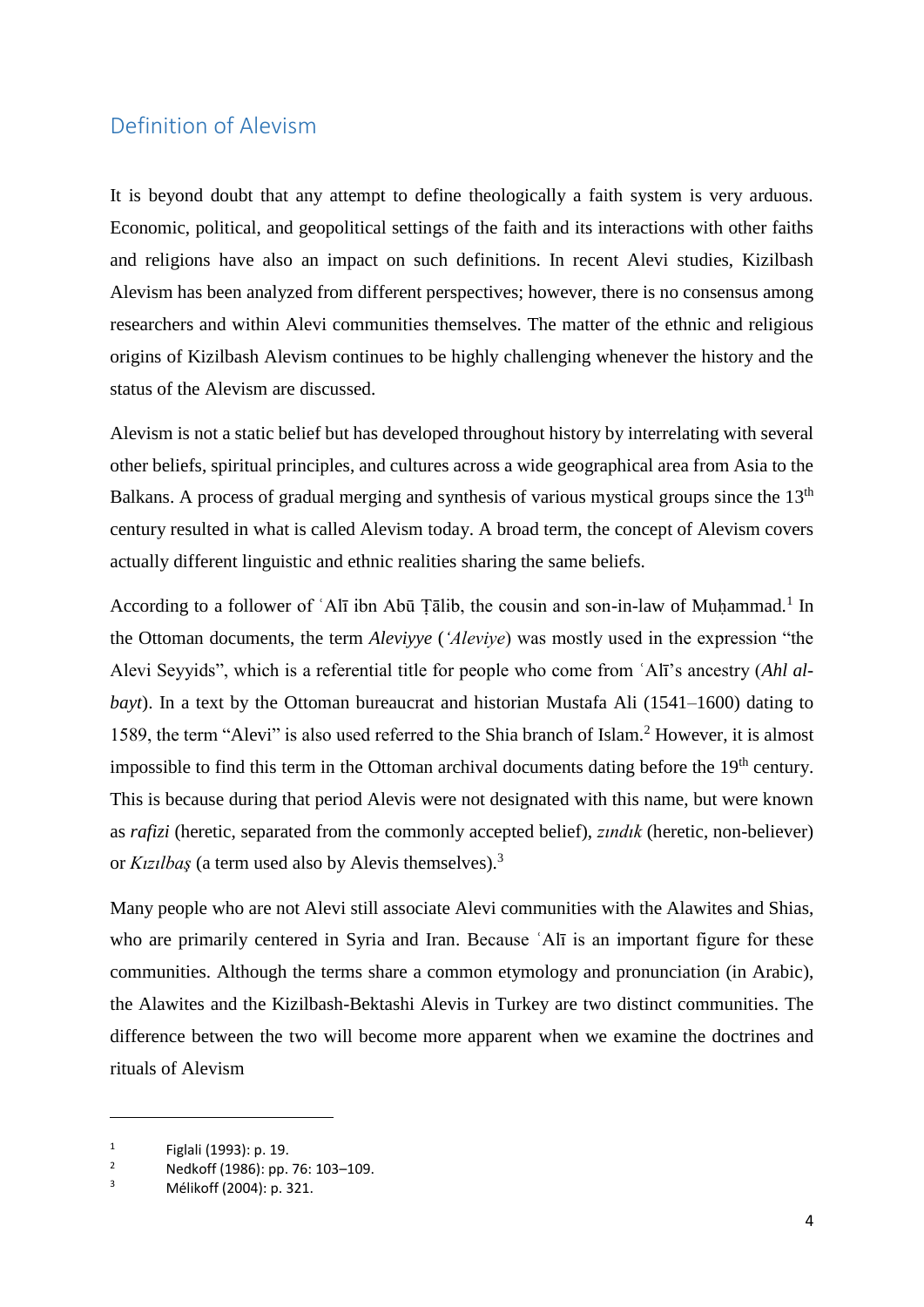### <span id="page-7-0"></span>Historical overview of the definitions of Alevism

The Turkish historian Ahmet Yasar Ocak identifies three approaches in the research dealing with the origin of Alevism: Turkish nationalist, humanist, and Marxist approaches.

The nationalist approach denies the uniqueness of Alevism and tries to assimilate it to Sunnism.<sup>4</sup> For example, for the theologian Ilyas Üzüm, Alevism is a part of Islam and recognizes the Ouran.<sup>5</sup>

The second approach has been adopted by some nationalists, by prominent Alevis as well as non-Alevis and by non-Sunni writers. For them, Alevism and Bektashism are a non-religious system rooted in humanism.<sup>6</sup> According to Bekir Topaloglu, for instance, the most accurate definition of Alevism is that of a non-religious culture. In his view, Alevism appears as a way of life defined by beliefs and customs dating to the pre-Islamic period that survived up to the present day. But it is also related to Alī and his recognition as a leader of the *umma* (the group of people who believe and follow a leader).<sup>7</sup> For Topaloglu, Alevism is thus neither a denomination nor a sect according to common definitions, because it has no scriptures and does not share the basic beliefs and practices of Sunni Islam.<sup>8</sup>

The third, Marxist, approach proposes a materialistic perspective in stating that Alevism-Bektashism is a socio-economic system that has been corrupted over time and that needs to be reformed to its initial state. However, for Yasar Ocak, none of these three perspectives is supported by historical evidence.<sup>9</sup>

These approaches are based on four different theses on the origins of Alevism. The first thesis argues that Alevism belongs to the Shia tradition; the second one associates it with Shamanism; the third with the ancient Middle East and the pre-Ottoman Turkish Anatolian culture; and the last thesis focuses on syncretism.

 $^{4}$  Ocak (2015): pp. 201-202.

 $^{5}$  Üzüm (2013): p. 7.<br><sup>6</sup> Ocak (2015): pp. 20

 $^{6}$  Ocak (2015): pp. 201-202.

 $\frac{7}{8}$  Ocak (2015): p. 200.

 $\frac{8}{9}$  Ocak (2006): p. 17.

<sup>9</sup> Ocak (2015): pp. 201-202.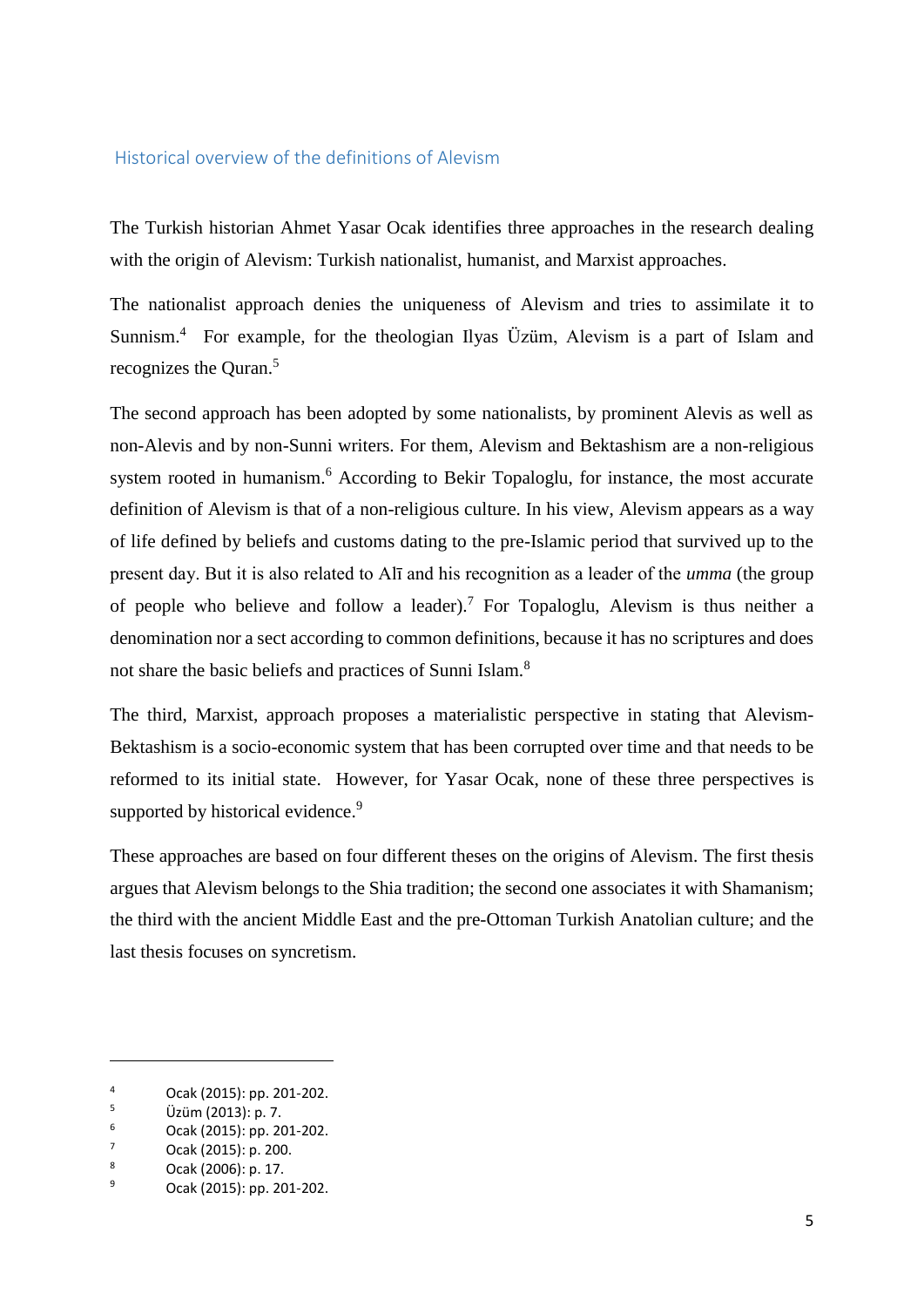The thesis that connects Alevism and Shamanism is an old one, and is related to the opinion, shared by many researches, that throughout history Turkic people's belief systems included elements deriving from a large variety of religions, such as Shamanism, Buddhism, Lamaism, Manichaeism, Zoroastrianism (including Mazdakism and Khurramitism), Sabianism, Kaysanites, Judaism, and Christianity.

According to Mélikoff, there are clear similarities between Alevism and Tengrism, which had rituals such as sitting in circles during Shamanic ceremonies, dancing and drinking kumis. Indeed, prior to their conversion to Islam, ancient Turks had a widespread ritual in which married couples drank kumis according to a strict protocol. Through Turkish nomads and the Sufi order of the *Yasawiyya*, such ancient traditions spread to the lower parts of Turkistan and Transoxiana, and further to Anatolia and Babâî areas.<sup>10</sup> Another similarity between ancient Turkic and Alevi practices is the tradition of watching over a new-born baby and the puerperal mother for three days and three nights. Moreover, neither ancient Turks nor Alevis believed in angels,<sup>11</sup> and some figures considered sacred in Alevism were also revered in the ancient Turkic culture. Also, the numbers 3, 5, 7, 12, 17, 24, 32 and 40 are sacred both to ancient Turkic people and to Alevis.<sup>12</sup> Because of these similarities the roots of Alevism have been searched in Gokturk texts, as it was assumed ancient Turks were practicing Shamanism. These similarities suggest that Alevi beliefs result from a process of integrating and reshaping pre-Islam beliefs.

However, the existence of Shamanic practices among ancient Turks does not win unanimous support. For example, Ibrahim Kafesoglu holds the view that totemism and shamanism were foreign to ancient Turkic populations, as he considers – in line with M. Eliade – that Shamanism is an ecstasy technique. $13$ 

The second theory on origins, which relates Alevism and Bektashism to the ancient Middle Eastern pagan beliefs, especially old Anatolian ones, has been replaced in recent scholarship by a syncretistic thesis stating Alevism and Bektashism result from the merging, by heterodox Turks, of Shamanistic, Buddhist, Manichaean and Mazdean ideas and practices. What seems to be certain is that Alevism suffered from the influence of Neo-Platonism via Iranian Hurufism in the  $15<sup>th</sup>$  century and the Safavid Shia in the  $16<sup>th</sup>$  century.<sup>14</sup>

<sup>&</sup>lt;sup>10</sup> Mélikoff (2004): p. 40.<br>
<sup>11</sup> V<sup>I</sup>maz (2014): p. 132

<sup>11</sup> Yılmaz (2014): p. 132.<br>12 Yılmaz (2000): p. 134.

<sup>&</sup>lt;sup>12</sup> Yılmaz (2009): p. 134.<br>
<sup>13</sup> Yafosoğlu (1987): pp. 9

<sup>&</sup>lt;sup>13</sup> Kafesoğlu (1987): pp.85-90.<br><sup>14</sup> Ocak (2015): p. 210

Ocak (2015): p. 210.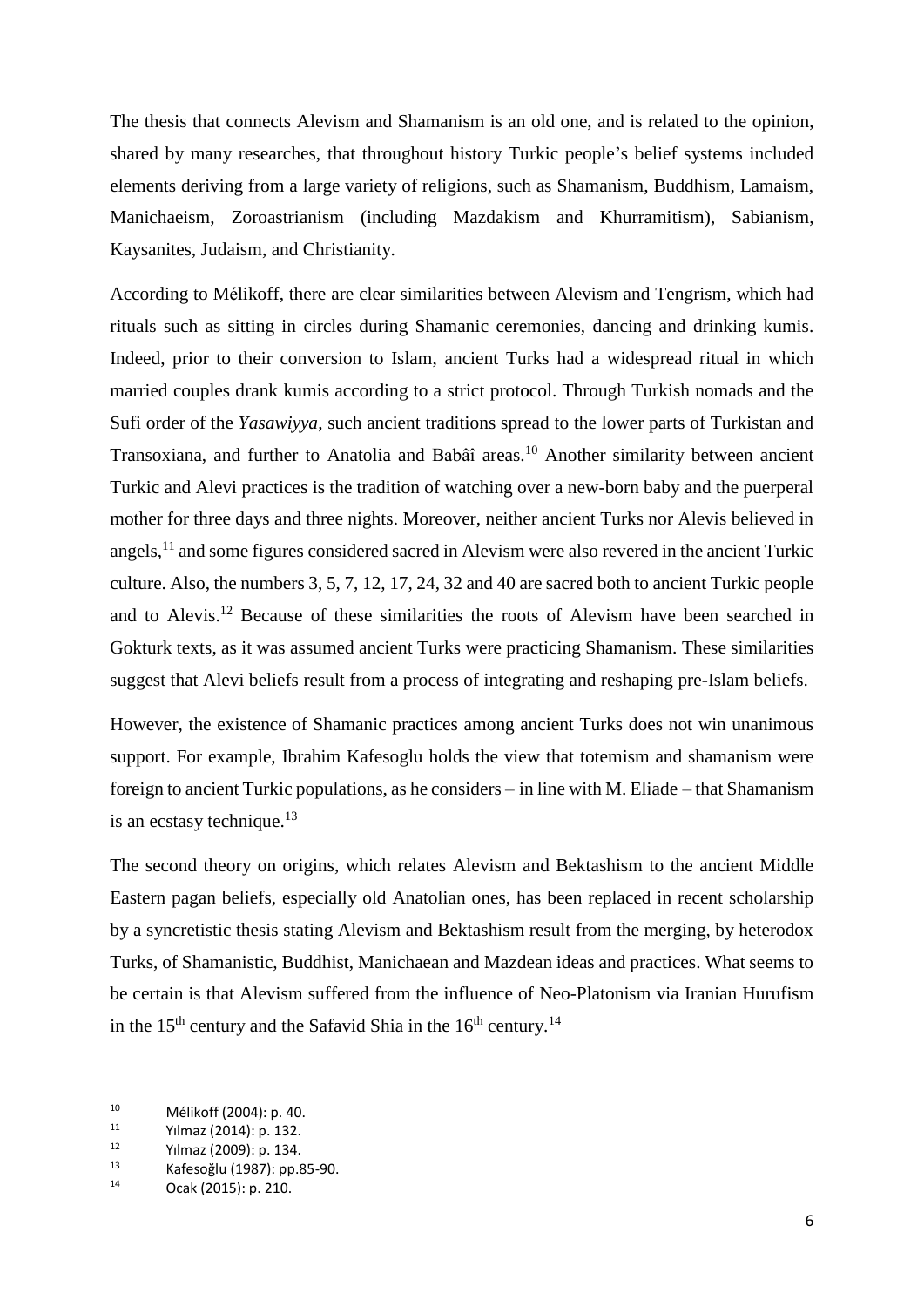Finally, many scholars deny the influence of ancient Turkic beliefs on Alevism and propose an organic connection with Shi'ism instead. Ahmet Yasar Ocak and Irène Mélikoff are the main supporters of this approach. However, given that there is neither spatial nor temporal relationship between the births and developments of these two religious traditions, and it is difficult to deny a certain influence of old Turkish beliefs on Alevism, this thesis alone cannot explain the multifaceted character of Alevism.

According to Ocak, Alevism, which surely had a different name, is a curious product born and grown up after Turks' conversion to Islam in the  $10<sup>th</sup>$  century, with Shi'ism beginning to interfere in the late  $15<sup>th</sup>$  century and the beginning of the  $16<sup>th</sup>$  century through the Safavid propaganda. Ocak equates the distinction between Alevism and Bektashism with the differences, on the one hand, "urbanite Turks", who had a settled life, knew how to write, and read and had developed a proper culture, and, on the other hand, nomadic Turkic tribes, who often changed places and could not read and write.<sup>15</sup>

According to Yorukoğlu, the best way to discuss the spiritual sources of Alevism is a chronological method that considers the history and geography of the movements of the Turks. Yorukoğlu identifies two groups: the beliefs that Turks came across before they arrived in Anatolia and those that they encountered therein. According to him, Turks could not find any new ideas in Anatolia, but the contact with concepts that they were already familiar with (such as those deriving from ancient Greek philosophy) increased their influence. Turks had two main belief systems before they came to Anatolia: Shia mysticism and the Turkmen traditions of Central Asia. Through the former, they also encountered Sufism and, through it, with ideas stemming from a large variety of religious traditions, from the Vedas to Buddhism and Christianity, to ancient Greek philosophy or Avicenna and Averroes.<sup>16</sup>

For some researchers, the reason Alevism cannot be attributed a convincing origin lies in the fact that the documents and artefacts related to it were destroyed. As a consequence, studies on Alevism moved away from proper evidence. It is, therefore, significant to review and compare the various opinions expressed so far.

<sup>&</sup>lt;sup>15</sup> Ocak (2015): pp. 205-206.<br><sup>16</sup> Värüka <sup>51</sup>: (1000): pp. 142

<sup>16</sup> Yörükoğlu (1990): pp. 143-144.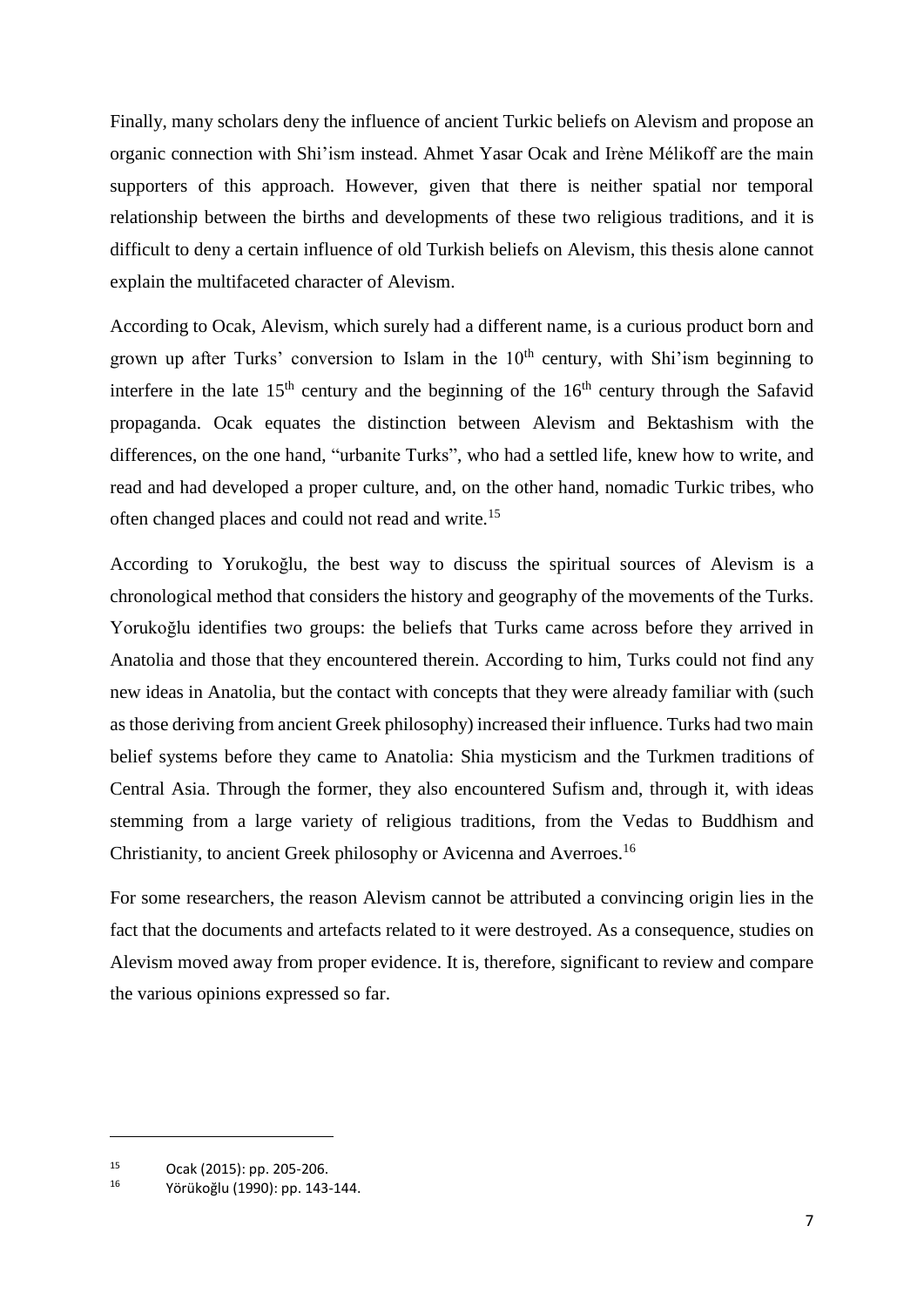#### <span id="page-10-0"></span>Anatolian Alevism

The exact number of the Alevi population in Turkey is not known. The main reason is that since the Ottoman Empire until today, Alevis have been subjected to political disregard and oppression, which makes many of them reluctant to disclose their identity. According to KONDA, a private research company, there are 6 million Alevis living in Turkey, out of which 4 million are adults. However, some private companies reject this, claiming instead a figure of 25 million. According to a report prepared in 2012 by CHP (Republican People's Party) deputies to define the problems of Alevism and Alevis, 12.521 million Alevis live in Turkey. Also, deputies claim that 67% of Alevis hide their religious identities for fear of repercussions. Whatever the exact figure, it is certain that Alevi population ranks second in Turkey after Sunnis in terms of number.

Alevism is widespread in Turkey, and Anatolian Alevism, which is documented by both oral and written resources, continues to exist under many names in different geographical areas and socio-professional categories. David Zeidan cites a number of these: Kizilbash (after the Turkmen followers of the Safavid Sufi order of the  $15<sup>th</sup>$  and  $16<sup>th</sup>$  centuries), Tahtaci, Cepni, Sirac, Abdal, Amuca, Bedreddin'i, Babagan, Nusayri, Kalender, Haydari, Isik, Hurifi, Bektashi (after the Anatolian Bektashi Shia Sufi order founded in the  $13<sup>th</sup>$  century). However, the majority of Anatolian Alevis are known under the names of 'Alevi', 'Bektashi', and 'Kizilbash'.

#### <span id="page-10-1"></span>Bektashism

 $\overline{\phantom{a}}$ 

Bektashism is a sect believed to be established by Haji Bektash Veli. His life, as well as core information related to the sect, are documented in what is the main written work of Bektashism, written in the 1400's, Velayetname-i Haci Bektas, but also in the discourses (Maqālāt) of Haji Bektash. The years of his birth and death are disputed. Some scholars argue for 1209 and 1271, while others propose 1248 and 1337. The first group emphasizes Haji Bektash's relation with the Babâîs and their rebellion against the state, while the second refrains from associating him with the Babâî revolt suggesting instead that he was a close ally of the Ottoman sultans.<sup>17</sup> In

<sup>17</sup> Yörükoğlu (1990): pp.169-170.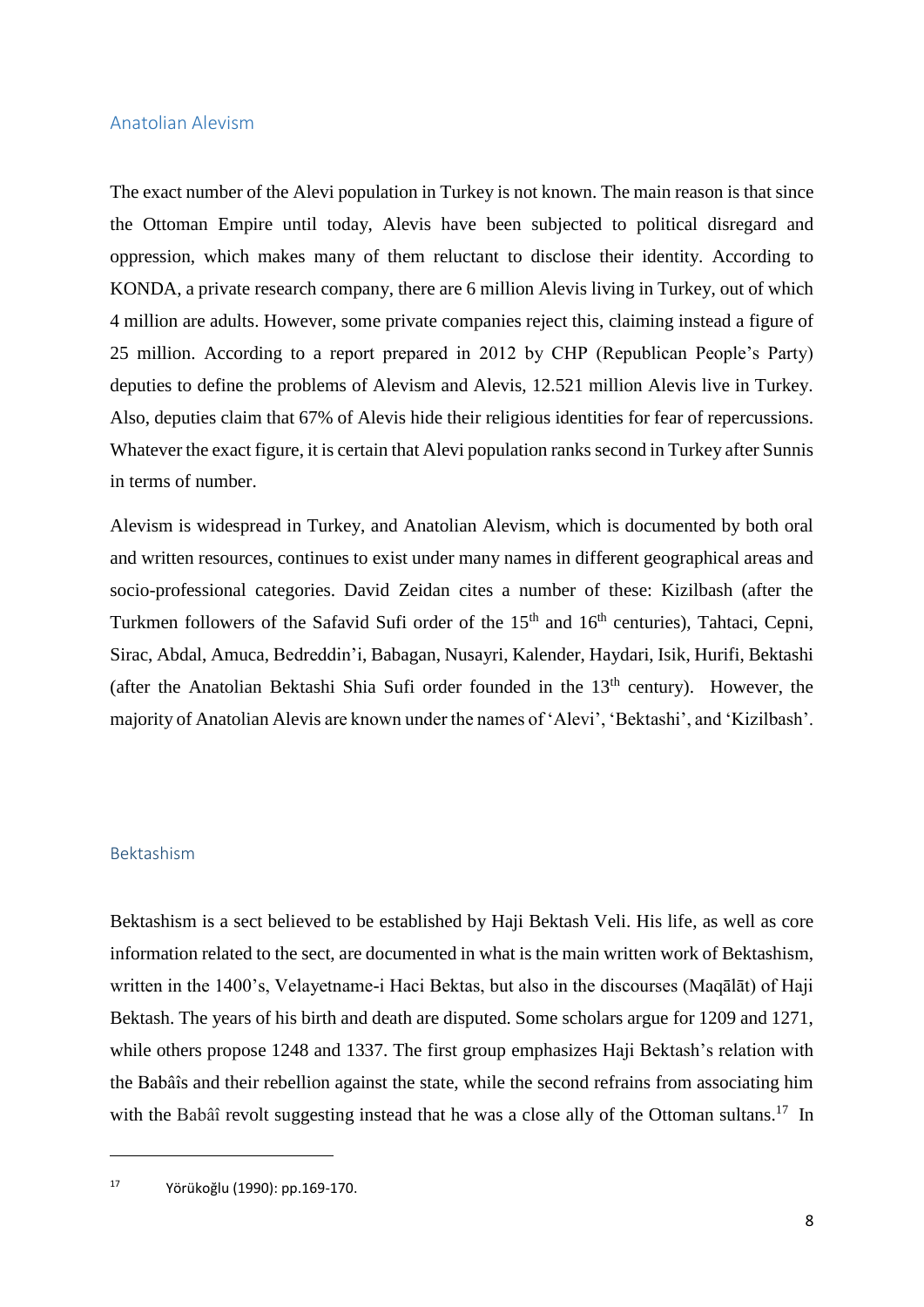addition, other scholars claim that he arrived in Anatolia in 1281 and died in 1337, although these dates contradict the available written sources, according to which Haji Bektash met the Babâî leader Baba Ilyas, the preacher Ahi Evran (who died in 1260) and Mevlana (who died in 1273).

Contradictory information on Haji Bektash is actually abundant and constitutes rather the norm. As mentioned before, some researchers regard him as close to Sunni groups and to the Ottoman state, with others claiming that he escaped from the Babâî rebellion. At the same time, he is also considered as close to Shi'ism but also Sufi. In this regard, although it is true that a section of the Vilayetname (written document explaining Haji Bektash's life based on myths) suggests that he descended from Twelvers, no evidence supports the existence of Shia communities at that time in Anatolia, which renders Haji Bektash's association with Shi'ism indemonstrable.

Âşıkpaşazâde, who wrote in the  $15<sup>th</sup>$  century, provides key information on Haji Bektash. The Ottoman historian notes that Haji Bektash went from Khorasan to Anatolia, where he met Baba Ilyas. Then, his brother was martyred in Sivas and he settled in Sulucakarahöyük. It was certain that Haji Bektash Veli had come to Anatolia during the Mongolian invasion. According to Vilayetname, he came to Elbistan where Dede Garkın lived. Then, he went to Kayseri, Ürgüt, and Sulucakarahöyük respectively.

According to Yasar Ocak, Haji Bektash Veli had a Sufi culture informed by the beliefs of Ahmet Yesevi. In Haji Bektash's portrait in Velâyetname, Ocak sees a Haydari sheik living according to Yesevi traditions. The same historian claims that, when Haji Bektash came to Anatolia from his native Turkistan and took on the role of baba (leader of Alevis), he became a member of the Vefai sect till the end of his life. However, it is also claimed that Bektashism was established by Balım Sultan after he left Haydarism in the 16<sup>th</sup> century.<sup>18</sup> This hypothesis was rejected by Yorukoğlu on the grounds that Yesevism is a sect close to Sunna.<sup>19</sup>

Based on the Vilayetname, some scholars claim that Haji Bektash Veli studied under Ahmet Yesevi. This, however, raises the chronological problem of the nearly 100 years that separate the lives of the two. The assumed relationship between the two stems likely from the popularity of Ahmet Yesevi among Turkmens, but also from the fact that Haji Bektash was probably a follower of Ahmet Yesevi. Before being an adherent of Baba Ilyas' dervish convent, Haji Bektash was a member of the Haydari sect. For that reason, it is claimed that Haji Bektash

<sup>18</sup> Ocak (1996): pp. 100-174-175.

<sup>19</sup> Yörükoğlu (1990): p. 175.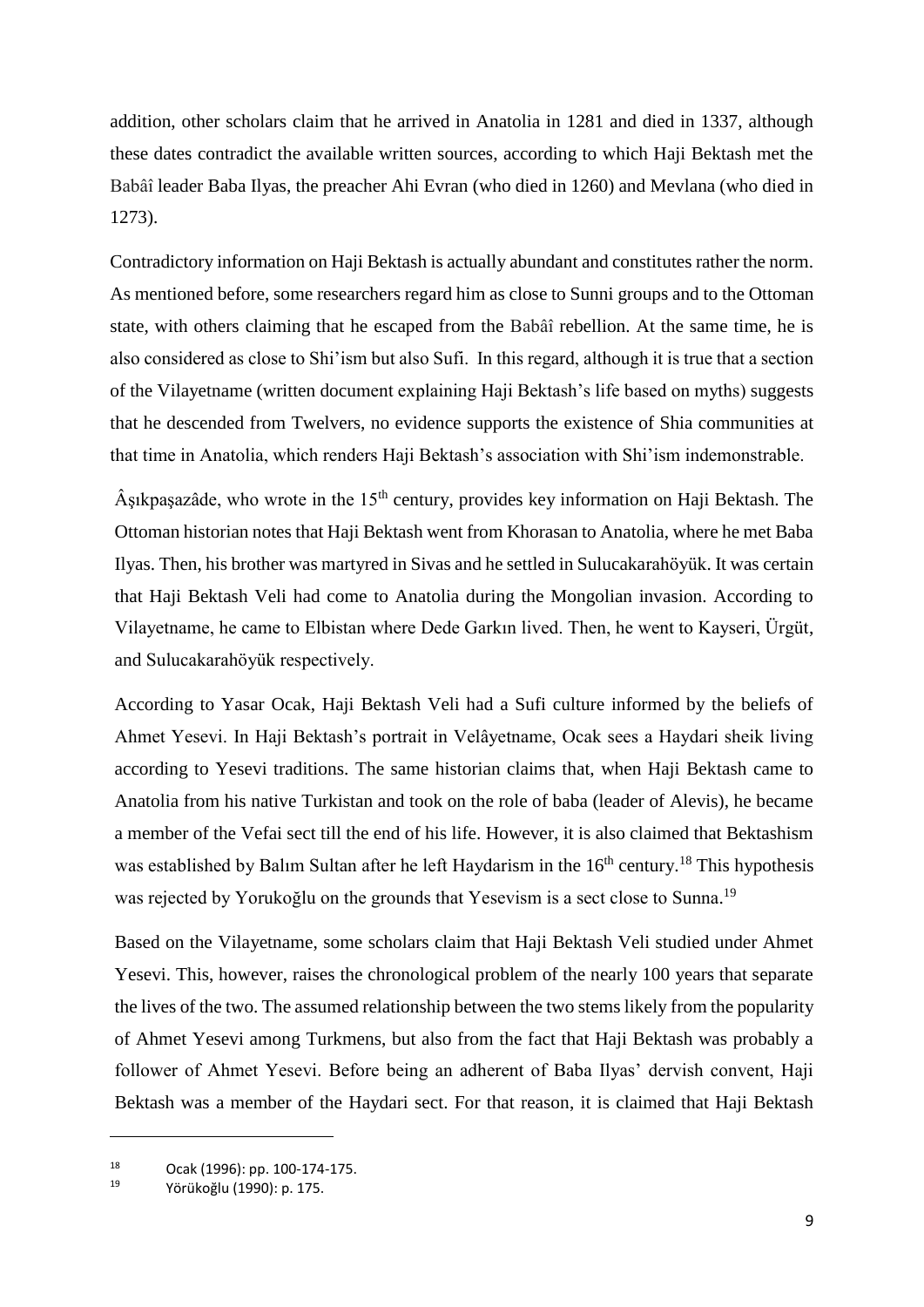maintained his old religious approaches after that period as well. This approach makes it clear why Yesevism's traditional approach and beliefs are maintained in Alevism and Bektashism. After migrating to Sulucakarahöyük, Haji Bektash opened a dervish convent and educated people according to his life perspective. Vilayetname notes that there were 36.000 followers, 360 of whom served in his convent. $20$ 

A number of researchers date the beginning of Bektashi history to the Babâî rebellion. These researchers also argue that Haji Bektash Veli was one of the rebels in the Babâî rebellion. However, as we have mentioned in the chapter on the Babâî Rebellion, there is no evidence proving that Haji Bektash was one of the rebels.

However, even though Haji Bektash Veli did not join the Babâî rebellion, he was the spreader of Baba Ilyas ideology. Yet, there is no reference to Baba Ilyas in Vilayetname, the main source of Haji Bektash Veli and his ideology.

Even though Haji Bektash Veli had heterodox beliefs, dignitaries of Sunnism had respect for him after the  $15<sup>th</sup>$  century.

Many researchers use the term "Alevism" to refer to rural Alevis and "Bektashism" to urban Alevis. According to Ayfer Karakaya-Stump, many researchers explained the appearance of Alevism-Bektashism on a sociological basis and by referring to the nomad lifestyle. Thus, politics were made harmless, cleared the way for a full Islamization, and became acceptable in the frame of Turkishness. Fictionalizing Alevism as a nomad belief system led to envisaging them as disconnected communities with no internal integrity. However, traditional Alevi communities have a socio-religious structure that is more complex than other communities think it is. The socio-religious structure called Ocak (hearth describing family descent of Ali) – which could be roughly interpreted as "hand to hand, hand to God" – is mainly based on the aspirant-ocakzade (ocak members) difference. Each aspirant group is linked to the dede/pir who is believed to be a sayyid. These sages have their own hierarchy. Due to this semi-hierarchical but multi-centered socio-religious structuring, Alevis have continued to exist for centuries in an autonomous and holistic way. 21

Under the rule of Bayezid II (1481-1512), the  $8<sup>th</sup>$  Ottoman sultan, Bektashism was recognized as an institution. During this time, the members of the sect were not restricted to the countryside

<sup>20</sup> Aktas (2000): pp. 1-33.<br><sup>21</sup> Karakaya Stump (2016)

<sup>21</sup> Karakaya-Stump (2016): pp. 11-12.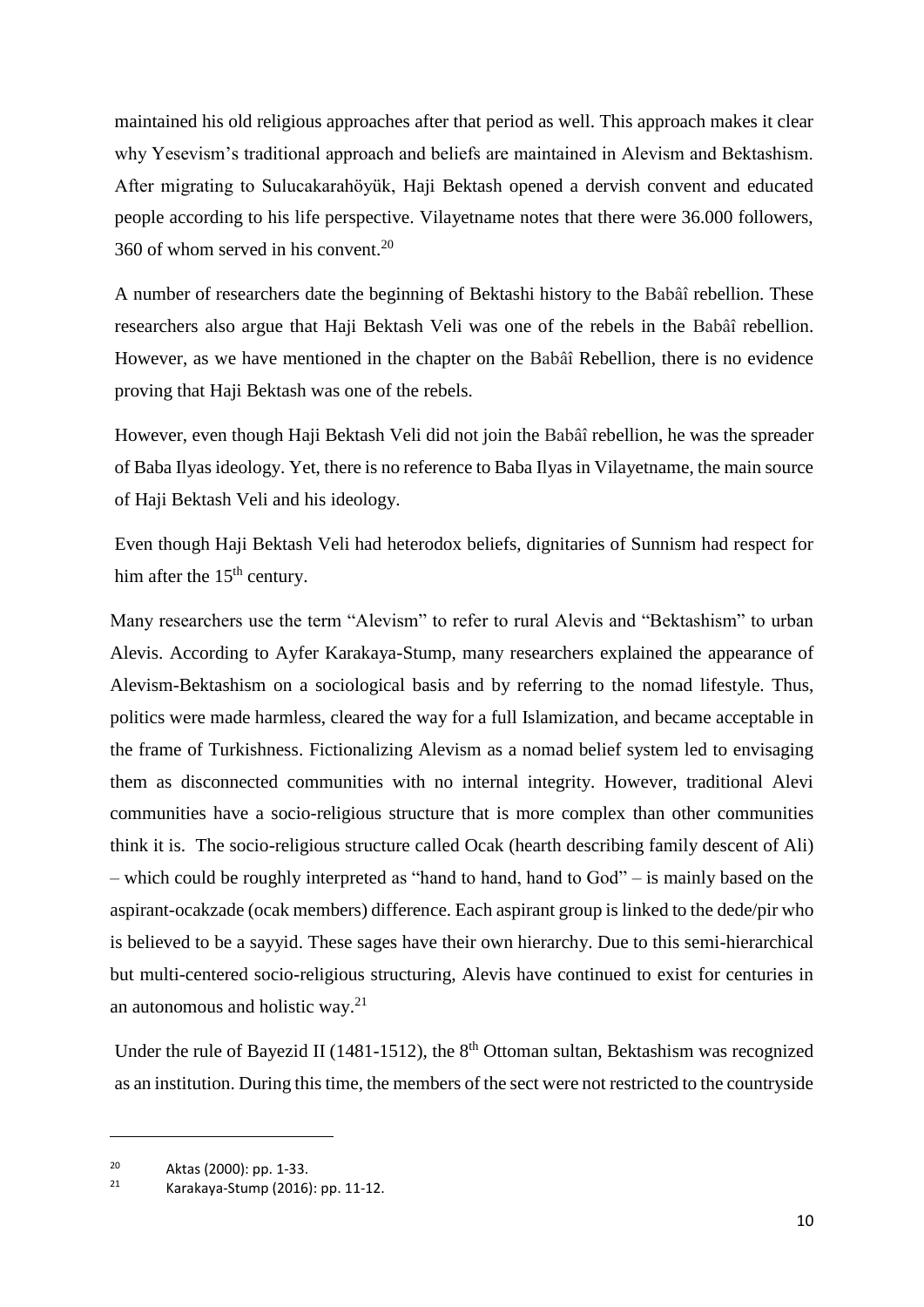only but were also living in the capital of the Ottoman Empire, Istanbul. The Abdâlân-ı Rûm, ascetic Alevis practicing celibacy and withdrawal from the world, contributed a lot to this transition.<sup>22</sup> It is believed that even during the Byzantine dominance, dervishes were active near Istanbul. After the conquest of Constantinople, however, they did not take part in the urban life but joined instead the corps of Janissaries (roughly new soldier-elite infantry unit).

There were efforts to take control over Bektashism in the Corps of Janissaries during this period, but Bektashi followers found the opportunity to be organized within the Corp of Janissaries. Godfrey Goodwin indicated that the flag of Janissaries bore the sword of Ali, "Zülfikar".<sup>23</sup> Furthermore, soldiers in the Corp of Janissaries swore to be a follower of Haji Bektash Veli.<sup>50</sup> However, there were also soldiers who were adherents of other sects such as Halveti, Bayrami, and Naqxi in the Corp of Janissaries, where all Bektashi traditional rituals were practiced by the soldiers.<sup>24</sup>

The first Bektashi dervishes assumed the role of colonizer in the Balkan lands invaded by the Ottoman Sultans; they helped the Ottoman State convert the people in these countries to Islam and Turkishness. <sup>25</sup> For that reason, the activities of the Bektashi convent in the Ottoman Empire will be extensively explained in the first section.

Historical sources indicate that Bektashism was abolished during the reign of Mahmut II in 1241. When the Corp of Janissaries was abolished in the same year (an event called Vak`a-i Hayriye), the sect of Bektashism was also destroyed; its leaders were executed or exiled.<sup>26</sup>

Finally, the development of Bektashism, which is believed to have started in the  $13<sup>th</sup>$  century in Anatolia, occurred in two periods. The first period started in the  $13<sup>th</sup>$  century and finished in the  $15<sup>th</sup>$  century. The second period was started by Balım Sultan in the  $16<sup>th</sup>$  century when Bektashism was institutionalized. The foundation of the current structure of Bektashism was laid during this period. After the abolishment of the Corp of Janissaries in 1826, Bektashi order also lost its power. Bektashism gained strength again until 1925 when the law prohibiting the lodges and zawiyas (Islamic institution) entered into force.<sup>27</sup> This period needs to be evaluated separately.

<sup>&</sup>lt;sup>22</sup> Senay (2004): pp. 1-9.<br> $23$  Canduin (2003): p. 74

<sup>&</sup>lt;sup>23</sup> Goodwin (2002): p. 74.<br><sup>24</sup> Petrosyan (1987): p. 35

<sup>&</sup>lt;sup>24</sup> Petrosyan (1987): p. 35a.<br><sup>25</sup> Barkan (1942): pp. 279-38

<sup>&</sup>lt;sup>25</sup> Barkan (1942): pp. 279-386.<br><sup>26</sup> Sanar (2003): pp. 0.41

<sup>&</sup>lt;sup>26</sup> Şener (2002): pp. 9-41.

<sup>27</sup> Yılmaz (2015): pp. 98-100.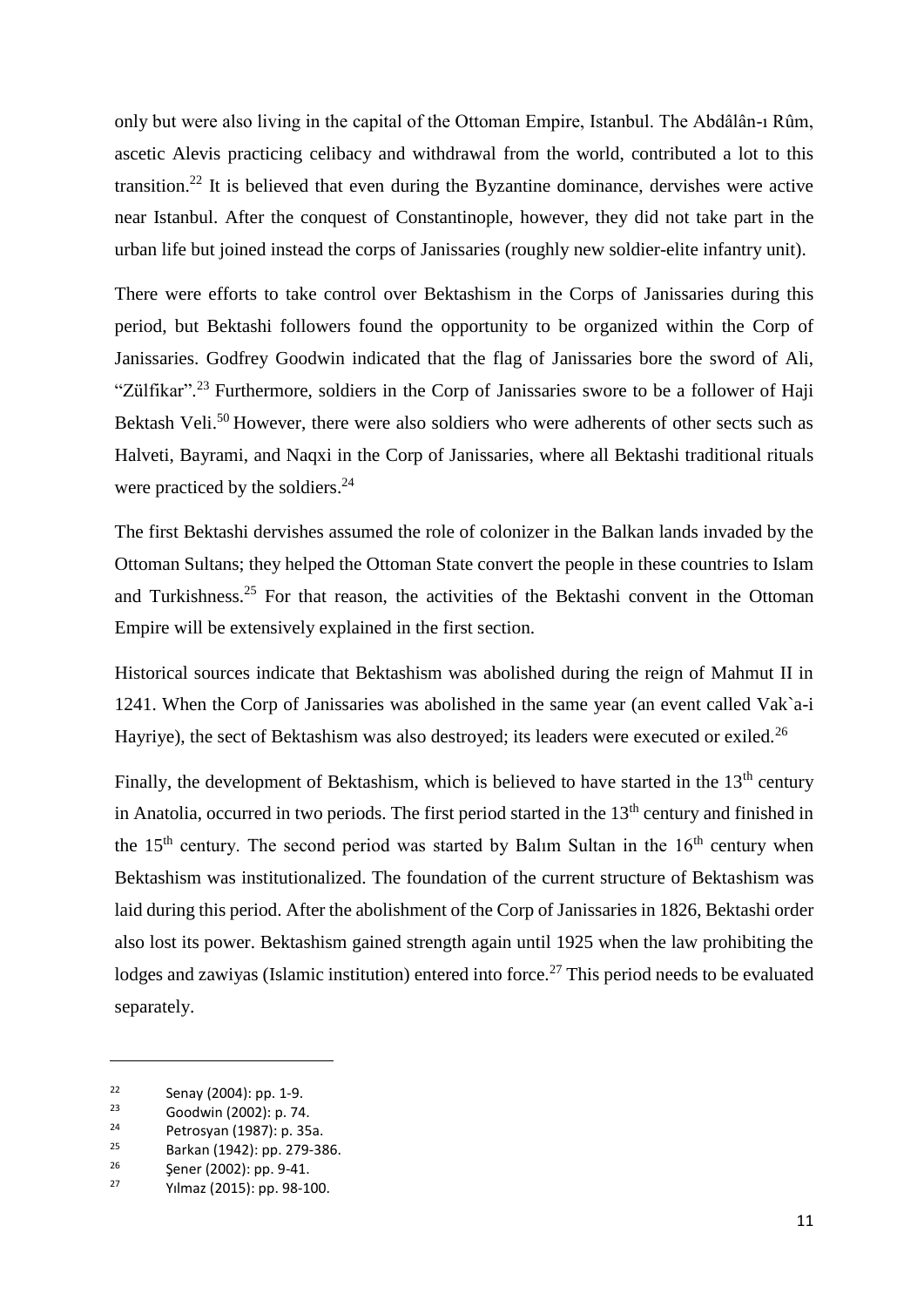#### <span id="page-14-0"></span>Kizilbash

Another name used when referring to Anatolian Alevis is Kizilbash. Therefore, all the assumptions and definitions given so far apply to this term as well. Scholars point to a few theories about the rise of Kizilbash belief.

According to the first theory, when Mohammed was injured in the Battle of Uhud by Mecca people, his head was covered in blood. As a reminiscent of this incident, Ali wore a red crown during the battles. The term Kizilbash (redhead) derives from this story.<sup>28</sup> There is another theory that is related to the Battle of Uhud. When Mohammed was injured, Ali prevented his blood from spilling on the ground. He wiped Mohammed's head with his own head; so, his head was covered all in blood.<sup>29</sup>

On the other hand, scholars generally accept that the name Kizilbash was used in a religious and sociological content for the first time in the Turkish history in the last quarter of the 15<sup>th</sup> century. Father of Shah Ismail, the founder of Safavid State, Haydar (D.1488), dressed his own side in headgears bearing twelve slices (Tâc-ı Haydarî) representing the Twelve Imams in Turkmen clans to distinguish them from their enemies. After Shah Ismail, the term Kizilbash became a common term to refer to the Turks who supported Shah Ismail and the Safavid State.<sup>30</sup>

Melikoff argues that the reason for assigning a derogative meaning to the word Kizilbash in the Ottoman documents is that they joined rebellions.<sup>31</sup> Today, the Alevis in Turkey still call themselves Kizilbash. This word is used frequently during rituals, in daily expressions and academic settings.

Furthermore, Dressler emphasizes that in the late Ottoman period there was not a connection between the terms Alevi and Kizilbash. In the first Turkish-Turkish dictionary, Kāmūs-i Türkī, there is no cross-referencing between the terms Alevi and Kizilbash. Accordingly, this dictionary attributes the meanings of (1) descendant of Ali and Fatima and (2) followers of Ali to the term Alevi ('alew ī) whereas (a) "a class of soldiers of Shah Ismail" and (b) "a group of the Shiite gulat".<sup>32</sup> to the term Kizilbash (qizilbāş). In the 1920's Turkish nationalist authors

<sup>&</sup>lt;sup>28</sup> Sapolyo (1964): p. 254.<br><sup>29</sup> Zehurt (1990): pp. 12-1

<sup>&</sup>lt;sup>29</sup> Zelyurt (1990): pp. 12-13.<br><sup>30</sup> Opet (2003): pp. 111-126.

 $30$  Onat (2003): pp. 111-126.<br> $31$  Málikoff (2004): p. 22.

 $^{31}$  Mélikoff (2004): p. 23.<br> $^{32}$  Sāmi (1901): pp. 940.1

<sup>32</sup> Sāmi (1901): pp. 949-1120.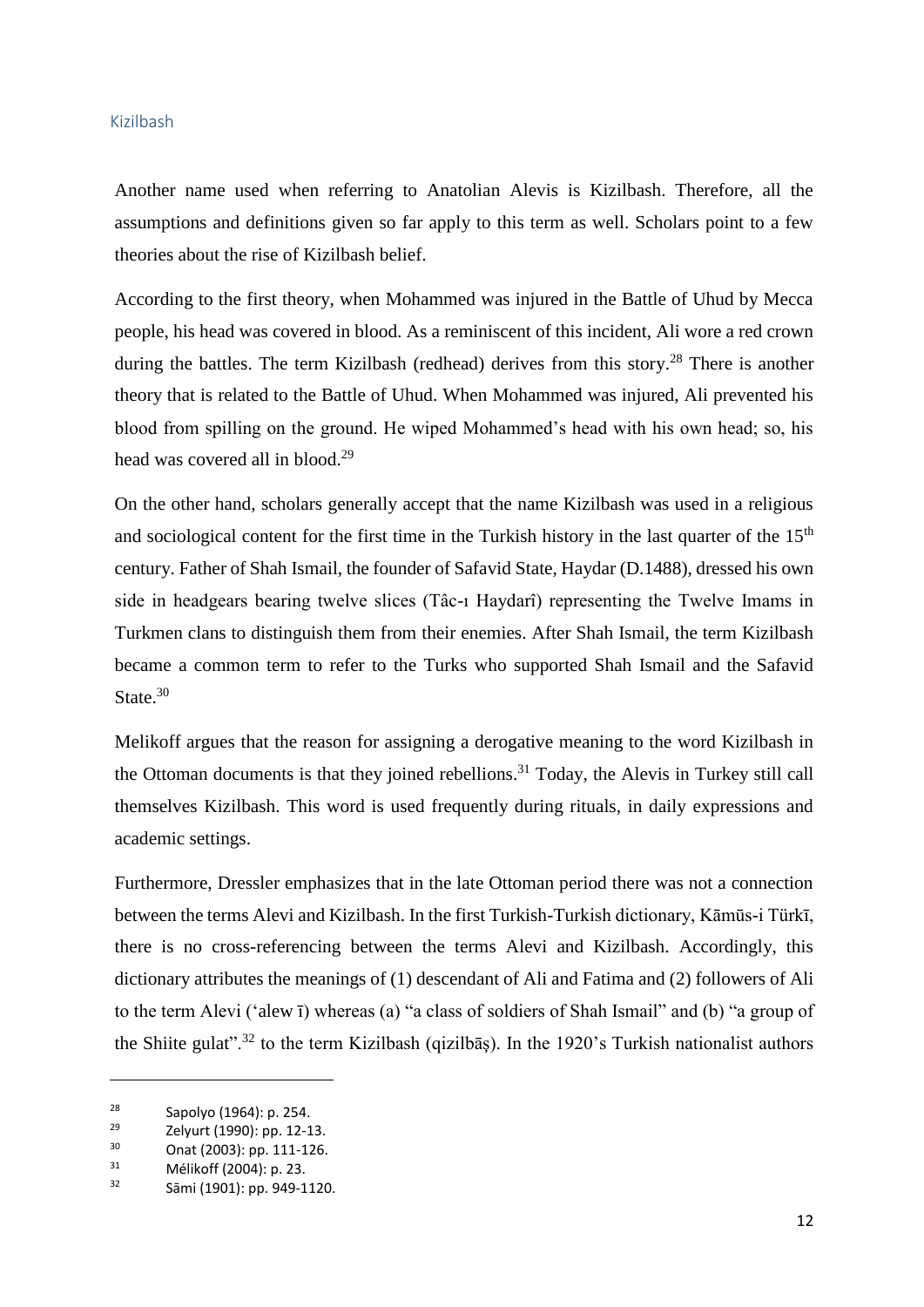began to use the term Alevi for the Bektashism as well as groups that used to be referred to as Kizilbash. The term also became more prominent gradually in the Western Orientalist discourse in the first decades of the  $20<sup>th</sup>$  century and began to be mentioned in encyclopaedical entries as the self-designation of the Kizilbash.<sup>33</sup> Hasluck juxtaposes the term Kizilbash as a "contemptuous term used to denote the adherents of all branches of the Shia religion, including, e.g., the Nosairi and Yezidi, irrespective of race or language" with "the corresponding to an offensive term, by which the Anatolian Kizilbash designate themselves, [that] is 'Allevi' ('worshippers of Ali')". <sup>34</sup>

As mentioned above, various names are used to when referring to Alevis and Alevism. However, mainly Bektashism and Kizilbash are emphasized in this thesis. In fact, the terms Kizilbash and Bektashism only differ from each other in terms of the derivation of the words and rural and urban segregation. Today, besides the perception that all the Alevis are Bektashi and all the Bektashis are Alevi, there is another perception that Bektashis cannot be Alevi but Alevis can be Bektashi.

According to Ayfer Karakaya-Stump, while Kizilbash communities lived in the countryside in groups and they were well known with their attitudes against the Ottoman Empire, Bektashis, who did not attempt any acts against the state, intensively lived in cities and urban settlements nearby. For this reason, some historians argue that Bektashism was established by the state to bring the Kizilbash groups under control at the beginning of the  $16<sup>th</sup>$  century.<sup>35</sup> However, new documents found in Anatolia include information refuting this claim because these documents show that some Bektashi groups were against the Ottoman Empire and had close relations with the Kizilbash groups.<sup>36</sup>

 $33$  Franz (1915): pp. 744–745.<br> $34$  Pressles (2013): pp. 2.4

 $3^{34}$  Dressler (2013): pp. 3-4.<br> $3^{5}$  Málikoff (1975): pp. 40.6

 $^{35}$  Mélikoff (1975): pp. 49-67.

<sup>36</sup> Karakaya-Stump (2016): p. 20.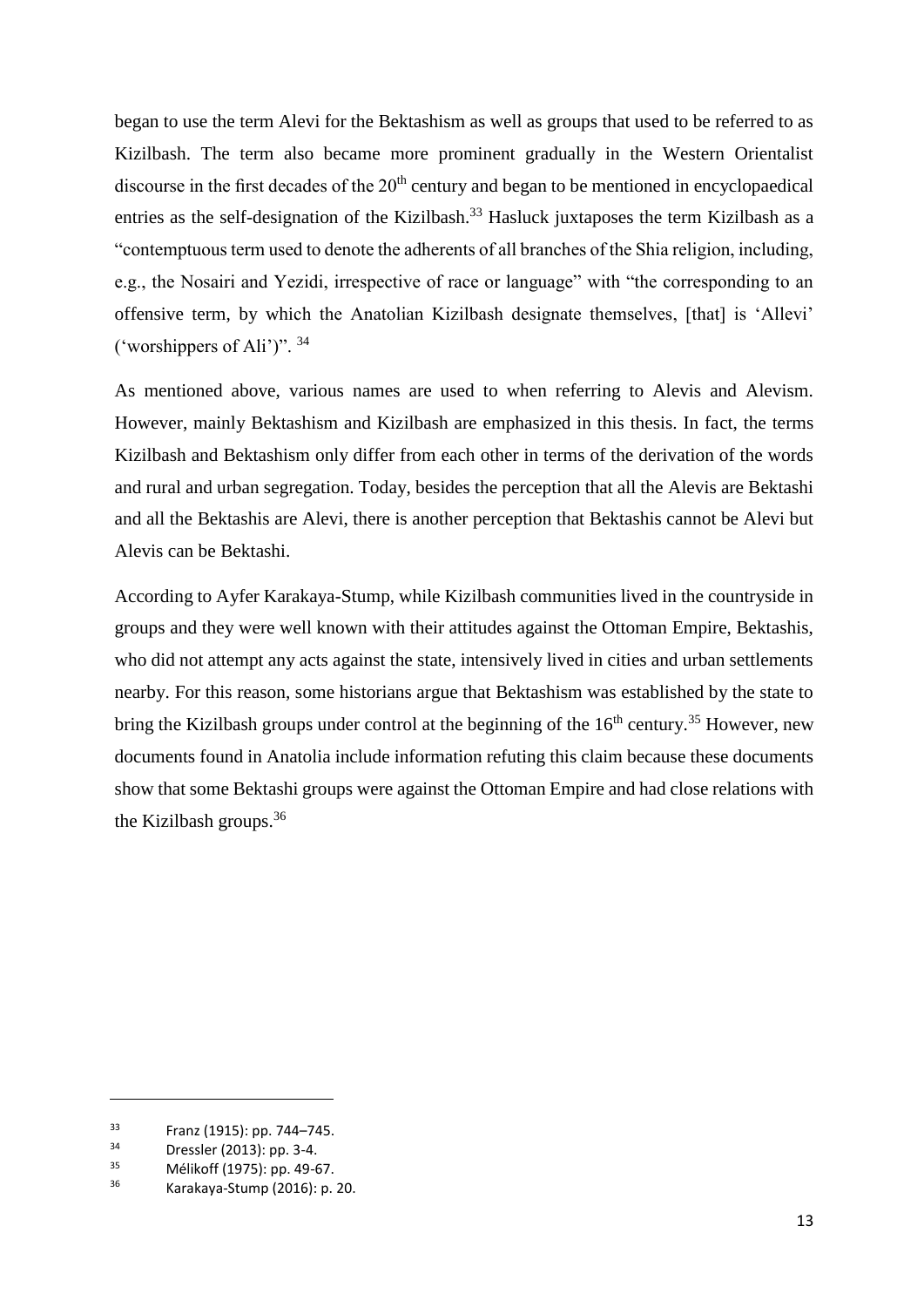#### <span id="page-16-0"></span>Faith and worship in Anatolian Alevism

Before discussing the worship rituals, performed in the Anatolian Alevism, it is necessary to review the conceptual values of the basic points in these rituals. What does 'God' mean for an Alevi?

#### <span id="page-16-1"></span>God and Humanity Perception in Alevism

In Alevism, the notion of 'God' is based on the unity of existence and the sanctity of human beings, the most perfect piece of existence. The unity of existence belief holds that God has created everything from its own existence, light, splendor, and flame; existence was not created out of anything and cannot be terminated; God, nature and human beings are integral in that God (Hakk) bestowed some part of His spirit when creating human beings. Thus, in the essence of God (Hakk) belief of Alevis lies the "Ana-al Haq" thought of Hallac-ı Mansur, that is "God is in me, I am in God, I am the hak-i-kat (Truth)". It is also possible to explain such concepts by referring to the Vahdetname of Harabi;

*Before either Creator or creature existed, We manifested and proclaimed it.* 

*Before there was any place at all for Adam We took him in Our abode, We made him Our guest.*

*He had then yet no name. He had no substance, let alone name*

*He had neither outfit nor a picture. We gave him the exact form of a human being.* (It means that we gave him to the name of Elif, Al-Maālik, Allah, Al-Jabbār, Al-Ghaffār, Huda, Rab, and God.)

*In seven layers We built the heavens and earths*

*In six days the cosmos was finished*

*We created all these creatures in it*

*We gave their sustenance, We bestowed on them.*

*Without ground We created Paradise*

*We decorated the houris and youths*

*With many promises to every nation*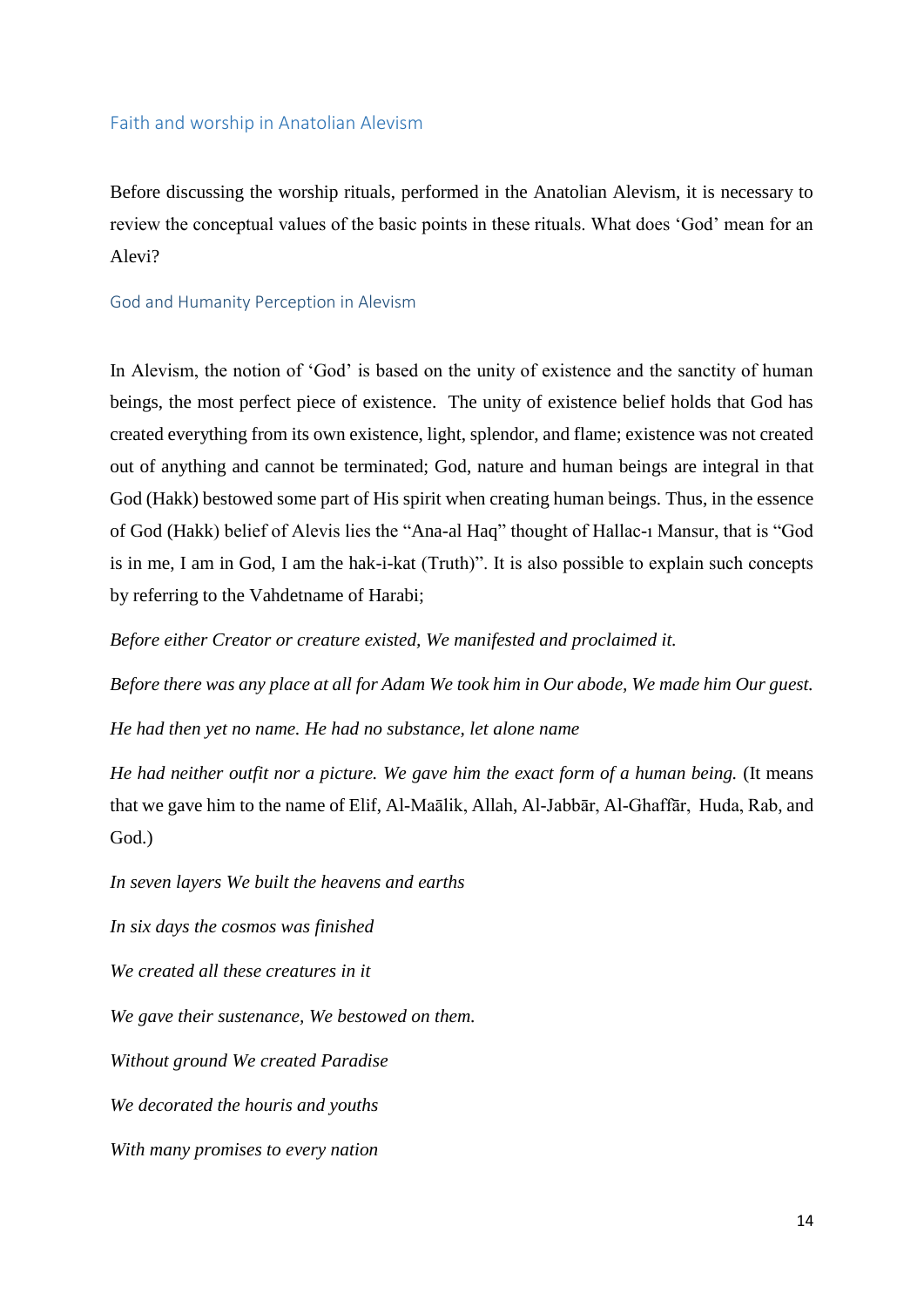#### *We pleased them, making them happy and glad.*

An elaborate examination of the entire poem will demonstrate that Ahmet Edip Harabi summarizes the entire history of the universe from the perspective of Sufism.

Sivri believes that the word 'Hakk', repeated eight times in the poem, is used with the same meaning of Allah. However, the word Allah is also used in the poem and this dual-use is interesting. The word Hakk derives from the Arabic language and when used in the plural, it means law. On the other hand, Turkish dictionary assigns the meaning of justice to Hakk as the primary meaning. A number of studies revealed that the Sufists used the word Hakk for the first time. In "Vahdetname", the historical line of Prophets is Adam, Saleh, Musa, Seth, Idris, Sulayman, Ayub, Yaqub, Shoaib, Yusuf, Dawud, Lut, Hud, Ibrahim, Ismail, Zakariya, Isa, Yahya and Muhammad.<sup>37</sup>

To Alevis, who believe in the unity and singularity, God, i.e. Hakk, is the ubiquitous and omniscient creator. It is not possible to fully count the properties of God. It is beyond the known boundaries of the human being to completely describe the grandness of God (Hakikat/ Truth).

For Alevis, Allah, Muhammad, and Ali are inseparable; therefore, "Hakk, Muhammad, Ali" is regarded as a combination. Some authors use the concept of "trilogy" to refer to "Hakk, Muhammed, Ali". It is interesting that this concept is similar to the concept of "trinity", i.e., "the Father, the Son, and the Holy Spirit" in the Christianity belief. However, there are significant differences between these two beliefs.<sup>38</sup>

In Alevism, ten names, some of which are God, Allah, Hu, Hakk, Huda, Shah, Mevla, Ulu, and Truth, are used to refer to the Creator. They believe God is in everything as everything comes from God. On the other hand, in the Sunni Orthodox belief, as Esat Korkmaz suggests, God is the absolute creator separate from the universe. In the Bâtınî thought, however, God and the universe are unified; God is the sign of the universe; the universe is perceived as the visible form of God and it is God Himself. For this reason, the human being is the minor universe while God is the major universe. This also recalls Haji Bektash Veli's saying "Universe is inside the human, and the human is inside the universe". The diversion of the creator and the created in the Sunni Orthodox belief leaves its place to unity in the Anatolian Bâtınî thought, according to which everything is a part of an entirety and nothing is created; it is just an appearance of the

 $37$  Sivri (2017): pp. 11-24.

Üzüm (1999): pp. 7-9.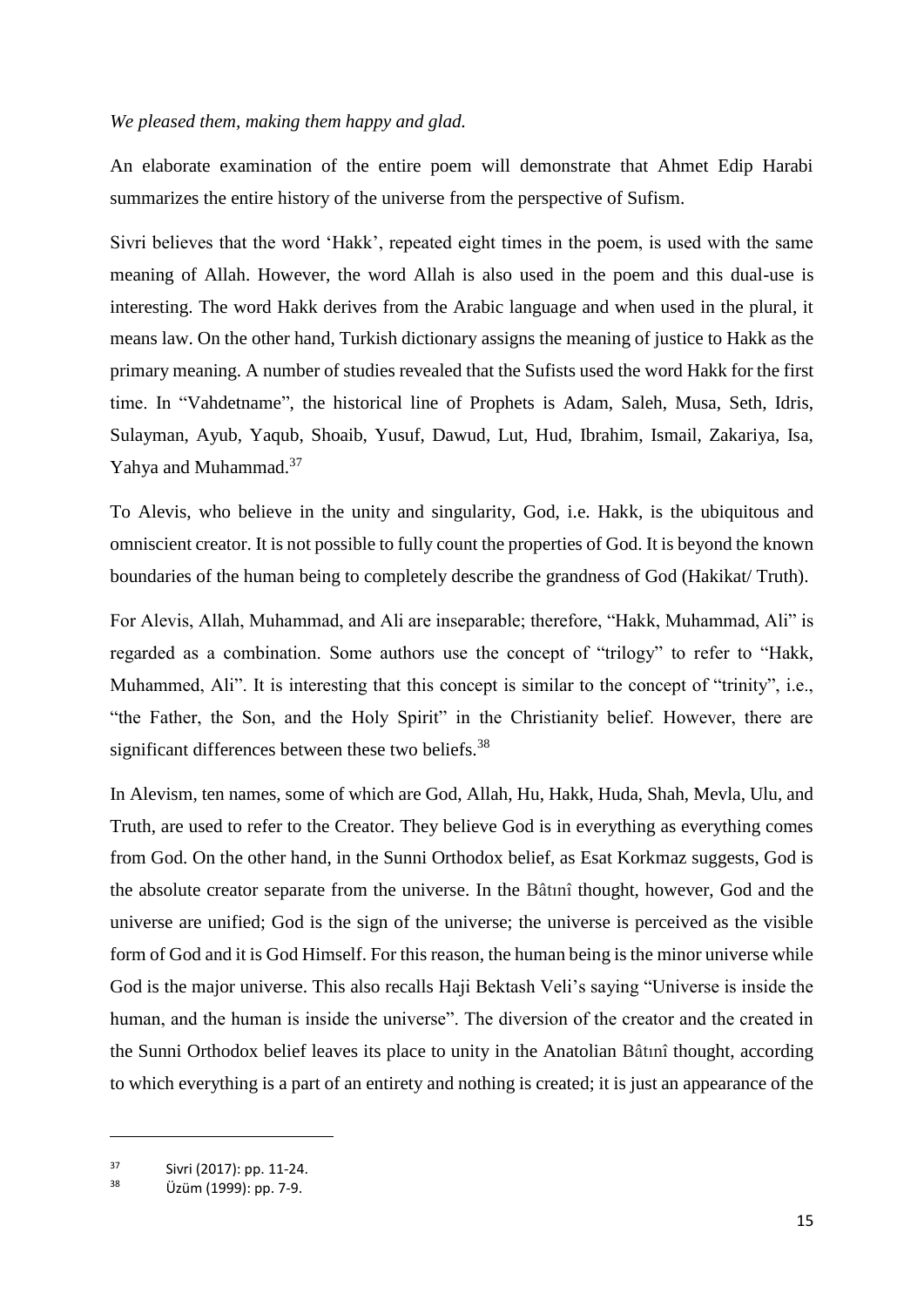Creator as there is only godly existence.<sup>39</sup> God is present throughout creation: All things, i.e. humans, plants, animals, the earth itself are present in God, hence. This belief also applies to the "can (life)". The belief that "We come from the Hakk, we will go to the Hakk" sometimes refers to life or sometimes to the soul. As for the body, Alevis believe that "We come from the soil, we will return to the soil". This belief applies not only to Alevis but also to all the people, both men, and women. Regardless of religions, life comes from God; God is present in life. God created man in His own image.

Alevis' perception regarding the relationship between God and man is apparent most clearly in the Alevi expression called "devriye". The term "devriye" in the Alevism refers to such a transformation. The Can (life), which has a journey through the four doors (4s) explained in Haji Bektash Veli's book Makalat, undergoes a symbolic evolution. That absolute entity (soul/ life) completes the evolution in the universe of matter, plant and animal and the form of man. Then, it completes the phase of mature man, completes the ascension, and returns to its initial existence.

#### <span id="page-18-0"></span>Dedelik

Before discussing the Cem rituals, it would be appropriate to introduce the elements of these rituals. A significant element present in the Cem rituals is the "dedelik" position. Dede is the religious leader of the Alevi sect and dedelik is the position of Dedes. In Alevi sect, there are religious leaders such as Pir (old wise man), Dede (grandfather), Ana (mother) whereas Bektashis use the term Baba to refer to their religious leaders. Ana, who has an important role in Alevism, is the wife of Dede. Pir is, on the other hand, used for the most important leaders such as Pir Sultan. The general argument of many researchers is that the Dedelik institution in Alevism can be traced back to the Safavid period. The deprivation of Alevism of knowledgeable, cultured and educated dedes can be attributed to the Erdebil Takka's loss of function as an educational institution in the  $16<sup>th</sup>$  century rather than the massacre of Alevi scholars by Yavuz Selim (Selim I).

There is no certain form, time, or place of worshiping in the Alevi faith. God is always remembered everywhere. Alevis believe that the true house of God is not the place of worship,

<sup>39</sup> Korkmaz (2007): pp. 92-110.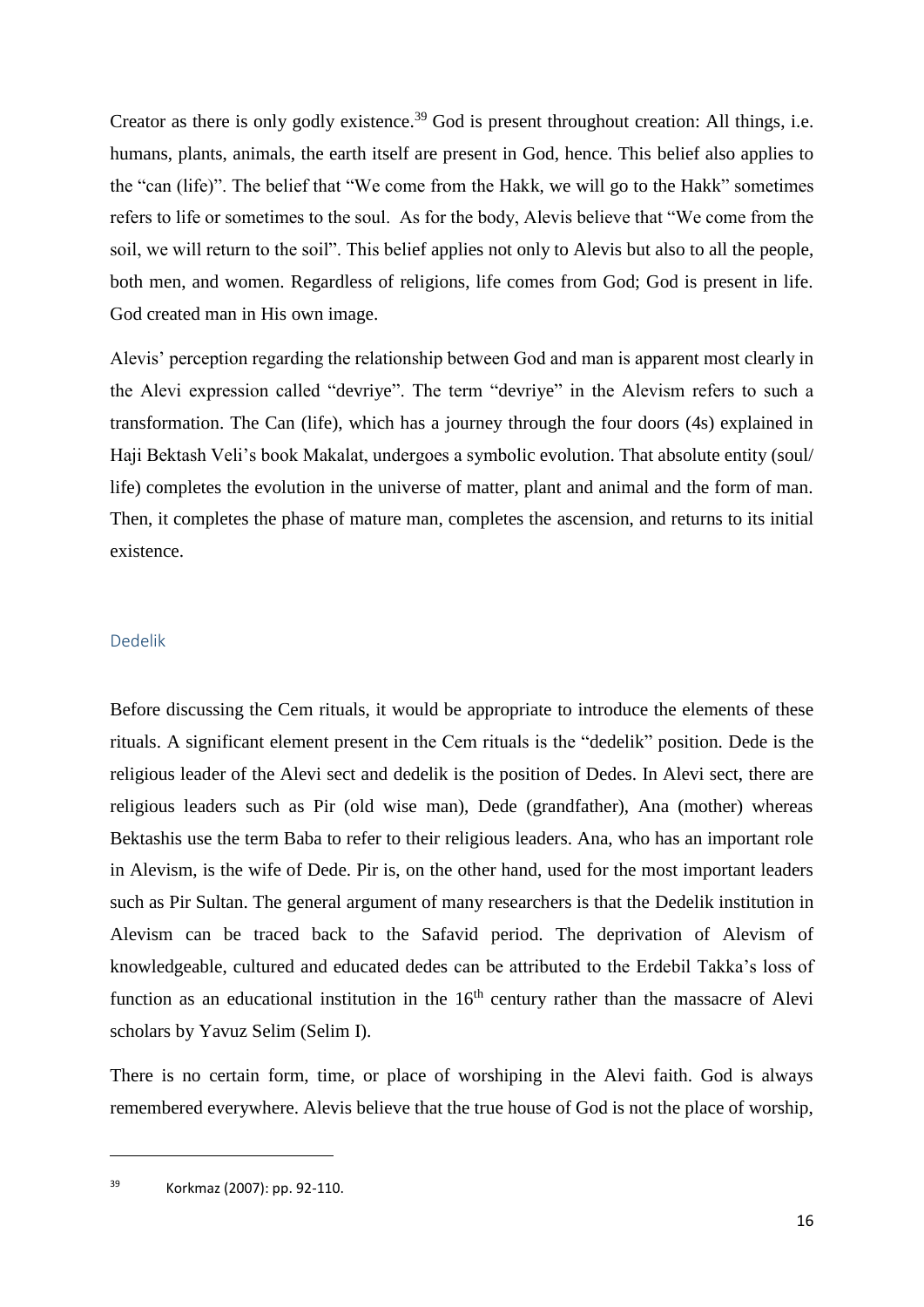but the heart of the individual. In line with this belief, they describe the concepts of friendship, visit and conversation among people like a visit to the Kaaba (Heart's Kabe).

Dedes are spiritual leaders in Alevism. Their counterparts, the followers or "laypersons", are called talips(dependents, pupils and/or students). Relations between talips and dedes are similar to the relations among families. That is, each talip-family is consigned to a particular Ocak (society), where a dede is the leader. Relations between talips and dedes are hereditary. They are indissoluble and unchangeable. Marriages between ocakzade (the person who is born in the Ocak or, shortly, dede) and talips are not permitted. The social distance is maintained between dedes and talips. Many stories about the miracles attributed to dedes and their spiritual power (keramet) are used to establish authority. $40$ 

The dedelik position in Alevism serves as a social court that judges individuals and thus provide justice within the society, as well as a spiritual authority which emancipates the members of the Alevi society from individualism and establishes a strong solidarity among them. Furthermore, dedes fulfill the functions of providing culture and education by teaching and infusing the community culture to the aspirants especially through the cem rituals. Each Alevi village is affiliated with a dede, whom they also call pir, and each dede is affiliated with another dede in another ocak (center). Thus, dedes are connected to each other in the form of a pedigree. The highest ocak is the Haji Bektash Veli Ocak.

Alevi dedes come from three main branches; Ocakzede, Celebi, and Dedebaba. The first of them, the Ocakzedes (Seyits) come from the lineage of the 12 Imams. The Celebis come from the lineage of Haji Bektash Veli and the 12 Imams. Each of these main branches is hierarchically connected to the authority of Dedelik (Postnisin) and they also have many subbranches spreading through the pedigree. <sup>41</sup>

#### <span id="page-19-0"></span>Cem

 $\overline{a}$ 

Cem rituals are religious ceremonies performed by men and women together, led by Dedes. During Cem rituals, music is played, songs are sung and the Dort Kapi Kirk Makam (Four Doors Forty Maqam/level) teaching is taught. Even though Cem rituals are considered as the

<sup>40</sup> Sökefeld (2002): pp. 168-169.

Algul (1996): p. 238.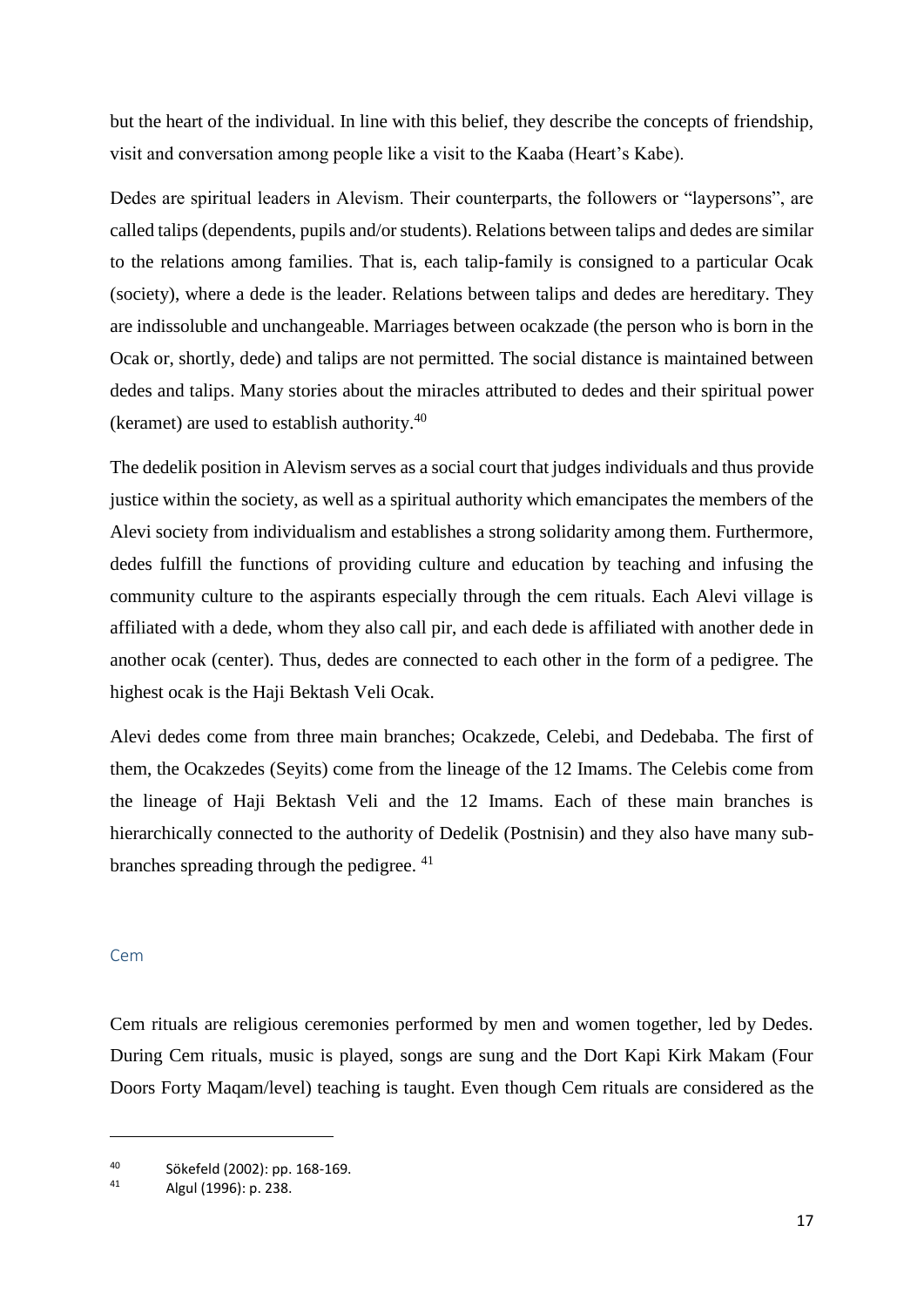only worship form of Alevis, there are also some Alevis performing the worship required by the Qur'an and the Sunnah, which, other Alevis reject to perform. Therefore, while some Alevis visit mosques for worship, most of them visit Cemevis, places where Cem rituals are performed. Nowadays, Cemevis is one of the issues being discussed in Turkey. They are not defined as places of worship by law and have not been granted legal status; so, their basic needs are not being met by the state budget.

Esat Korkmaz defends that the concept of "cem" etymologically derives from Arabic. The word Cem, which means "accumulation, gathering" or "community, crowd" in Arabic, refers to the worship of the Alevis-Bektashis in the congregation. In Sufism, it means the disappearance of the difference between Allah and His servant, that is, the creator and the created; in other words, "the state of knowing everything is from Allah, and the creator is present, and the subjects do not exist". The first Sufis used the word Cem not alone but as "cem and tefrika" or "cem and difference". According to them, what one obtains by worshiping and obeying sharia is the difference; grace given to that person by God, beneficence, and hunch are the cem. <sup>42</sup>

There are two types of Cem; the first one is the general Cem ceremony (Cem, which can only be started when dedes arrive), and the second one is Gorgu Cem. General Cem ceremonies are held once a year when the dede comes. Whether it is Turks, Kurds, Arabs or other Muslim Alevis, all the speeches, prayers, and sayings in Cem rituals are in Turkish. The Gorgu Cem is also performed once a year. Similarly, the dede administers the Cem.<sup>43</sup> Gorgu Cem is a kind of Cem where hard feelings are reconciled, blessings are received, folk poems are recited and semahs are performed.

Cem rituals also carried judicial functions. In the Ottoman period, the Alevis-Bektashis, who denied Sunni Islam's judicial system, viewed Seljuk and Ottoman judicial system to solve their problems. Alevis adopted these rules instead of the Ottoman laws.<sup>44</sup>

Cem rituals contribute to the maturation of the society by clearing and equalizing individuals in the spiritual direction towards becoming perfect human beings. In this regard, Haji Bektash Veli said: "worship performed to go to heaven is not acceptable". This phrase is directly related to Alevi ethics of Four Doors. According to this, if the person wants something for himself, he is still at the gate of Shari'ah. However, the ones who participate in the Cem ritual think that

<sup>42</sup> Korkmaz (2007): pp. 60-81.

 $43$  Algul (1996): p. 244.

<sup>44</sup> Korkmaz (2007): pp. 60-81.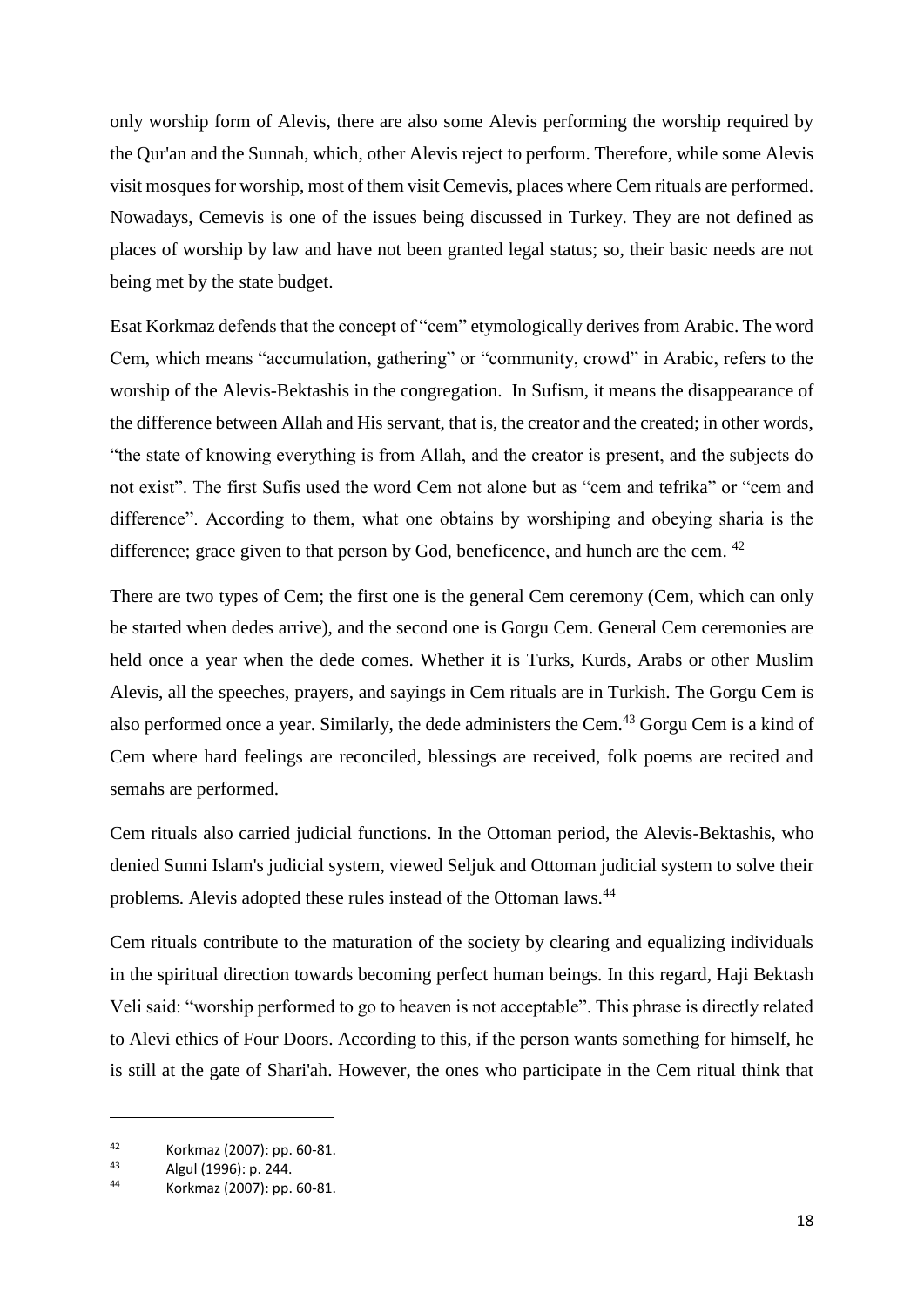they have arrived at the door of tarikat (order) and marifet (merit). Adherents at these doors do not have such an understanding like "mine" or "yours". There is only "ours".<sup>45</sup>

Cem rituals have more than one function in Alevism: educative, legal functions and religious functions. In Alevi societies, this kind of worshiping comes forward as a unifying element and tool to protect the social order. The reason Alevis established a social and legal order within their own society might be the fact that they had to hide their religious identities. As it is seen, Cem rituals have more than one function in Alevism. These are educative and legal functions as well as religious functions. In Alevi society, this kind of worshiping comes forward as a unifying element and tool to protect the social order. The reason Alevis established a social and legal order within their own society might be the fact that they had to hide their religious identities.

Yasar Ocak argues that Cem rituals, just like the dedelik institution, were closely related to the old Shamanist traditions among the Turks. Studies have shown that the Cem ceremony is a continuation of the ritual of kumis drinking, a ceremony administered by the Shaman, held by the Turks in Central Asia on a regular basis. Later on, this shamanist ritual also included Buddhist and Manisheist elements. 46

Semah, ritual dances along with the recitation of folk poems, is also performed during the Cem rituals. According to the British Alevi Federation, Semah is;

…one of the main twelve services of the cem rituals, the religious practices of Alevi-Bektashi-Kizilbash adherents. It can be described as a set of mystical and aesthetic movements in rhythmic harmony performed by semahcis (semah dancers), accompanied by zakirs playing the saz (musical performers in cem rituals). One of the main principles on which semahs are conceptualized is the unity with Hakk which happens through a natural cycle. In this cycle, a man comes from Hakk and goes back to Hakk, a cycle which resembles the circulation of celestial bodies in the universe. However, man is the central point of this circulation. Hakk is omnipresent and semah is the way to reach Hakk. Hand and body motions in semahs have symbolical meanings. For instance, the motion in which one palm faces the sky while the other faces the earth is meant to say, "You are Hakk, we are the people, I come from You and hold your essence in me, I am not separate from You" and "To take from Hakk and give to the

<sup>45</sup> Kaplan (2009): pp. 20-55.

<sup>46</sup> Ocak (2015): pp. 210-243.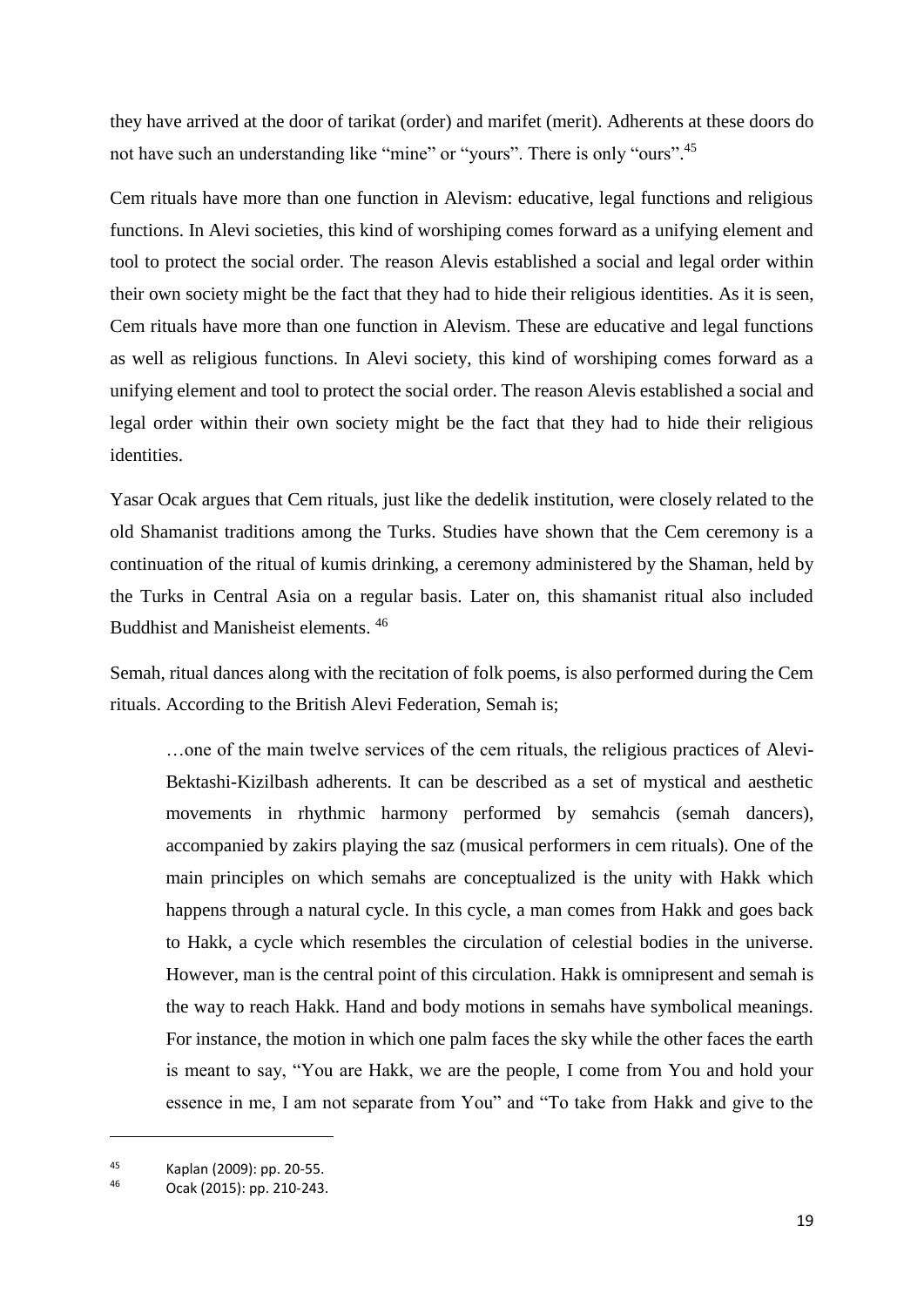community, to share". The motion in which palms first face the sky and then turn to the earth is meant to represent this same thought.<sup>47</sup>

One thing that should be emphasized about Cem rituals, which are not performed in the mosques, is that men and women perform these rituals together. Moreover, Cem rituals are a form of social worship rather than an individual one. Cem rituals contain many more details, but this thesis does not cover them.

<sup>47</sup>[http://www.alevinet.org/AjaxRequestHandler.ashx?Function=GetSecuredDOC&DOCUrl=App\\_Data/alevinet\\_](http://www.alevinet.org/AjaxRequestHandler.ashx?Function=GetSecuredDOC&DOCUrl=App_Data/alevinet_org/Alevism-Resorces_en-GB/_Documents_2015-16/151854428_109173189_SEMAH.pdf) [org/Alevism-Resorces\\_en-GB/\\_Documents\\_2015-16/151854428\\_109173189\\_SEMAH.pdf](http://www.alevinet.org/AjaxRequestHandler.ashx?Function=GetSecuredDOC&DOCUrl=App_Data/alevinet_org/Alevism-Resorces_en-GB/_Documents_2015-16/151854428_109173189_SEMAH.pdf)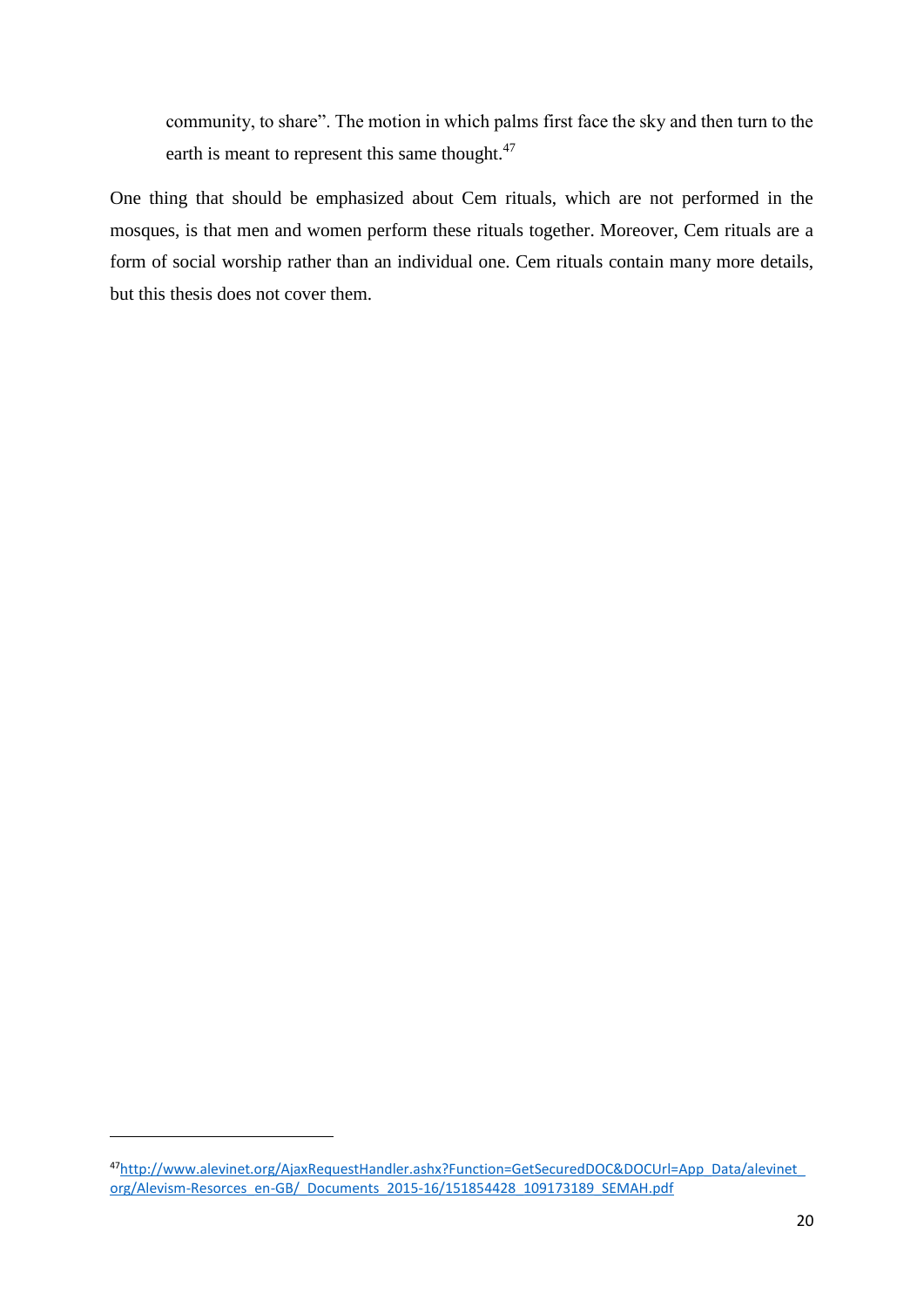# <span id="page-23-0"></span>The Ottoman Empire and Kizilbash

## <span id="page-23-1"></span>The beginning of the Kizilbash in Safavid Dynasty period

Two reasons justify discussing here the Safavid State. The first one regards the fact that the Safavid State was under Shiite rule. The second is related to the disagreements between Safavids and Ottomans.

The establishment of the Safavid State is one of the important events that influenced and shaped the world order of the sixteenth century. With a rapid growth over the next fifteen years after its foundation, it dominated various regions such as Azerbaijan, Iran, and Iraq and continued to expand towards Anatolia and Khorasan.

Upon the collapse of the Akkoyunlu dynasty, which ruled Azerbaijan, Iran, Iraq, and Eastern Anatolia in the last quarter of the fifteenth century, a family called the Safavids succeeded in taking control of the political power in that same territory. During the two and a half centuries prior to the establishment of the dynasty, members of this family resided in Ardabil, hence the association between the Safavids and this city, founded, according to Muslim historiography, by Peroz I.

Muslim Arabs took control of this region under Umar, the second caliph of the Rashidun Caliphate. The area was afterward in the hands of Persian dynasties (Tahirid.<sup>48</sup> Saffarid, Samanid, and Buyid), of Seljuk Turks, Mongols and, from 1370, of the Timurids.<sup>49</sup>

Several historians hold that Timur's invasion of 1370 caused massive persecutions that led to the development of mysticism and the creation of numerous sects. Invaded in the same period, Anatolia witnessed the same economic, political, and social turmoil that the Mongol invasion caused in Iran. In this period, when the Seljuk state fell into internal disorder, some of the sects headed from Iran to Anatolia. In this movement, stand out the Sufis, whom the Mongol pressure pushed from northeast Iran, increasing thus their number in Anatolia.<sup>50</sup> Notable among these sects are the Bektashi and Mevlevi orders.

<sup>&</sup>lt;sup>48</sup> Aliyev (1995): p. 276.

<sup>&</sup>lt;sup>49</sup> Temimdari (1372): p. 11.<br><sup>50</sup> Lapishua (1375): p. 124.

<sup>50</sup> Lapidus (1376): p. 434.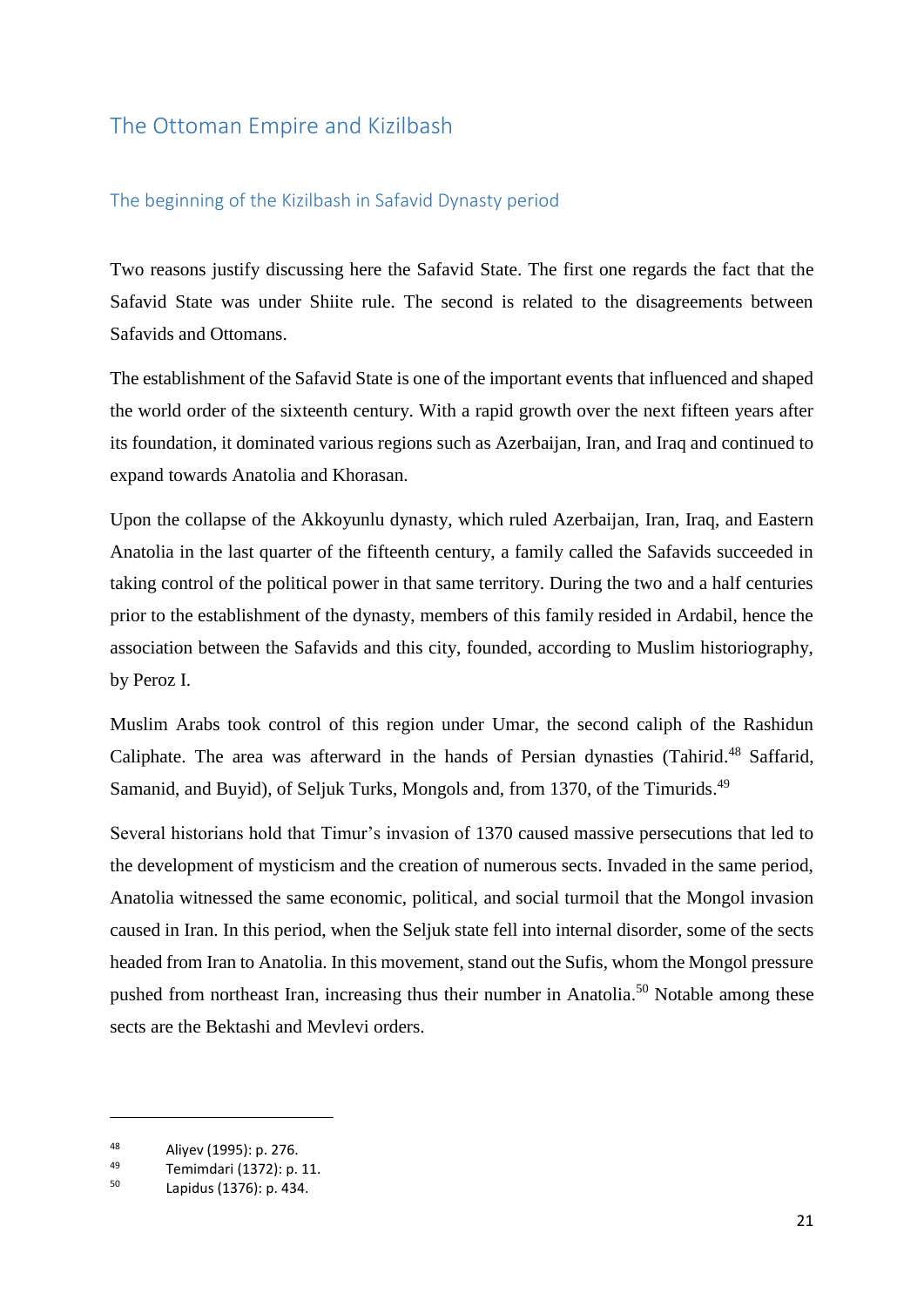In Timurid times, dominated by economic problems and general turmoil, Timur's support of these sects served as a buffer against rebellions. Timur, who linked his coming to Iran to taking Imam Hussein's revenge, shed much blood of the Muslims in Damascus, who, for him, was from the generation of Yazid.<sup>51</sup> Timur came to Ardabil with the Kizilbash Turkmen, whom he had taken prisoners in Anatolia, and handed over the prisoners he brought with him. Moreover, he visited places like Mashhad, Najaf, and Karbala, which are regarded as sacred by the Kizilbash. All these developments led to rumors that Timur turned Shia. Although several historians have rejected this hypothesis, Iranian scholarship supports it.<sup>52</sup>

The Safavid sect succeeded in gathering a large number of followers under the leadership of Sheikh Safiaddin Is'haq, who laid the groundwork for the establishment of the Safavid State and to whom Timur paid homage. During the period of the Mongolian invasion, Safiaddin Is'haq, who attracted attention in the Mongolian invasion period with his miracles exaggerated by his followers, made good use of this, and ensured the support of the Mongols. Sheikh Safiaddin Is'haq was always close to the Mongolian rulers in order to meet the income of the dargah he had set up in Ardabil; inculcated in the people an attitude not resisting the invasion, in return for which he received a large amount of benefit in kind from Reshidüddin Fazlullah, the vizier of the time. 53

Following the death of Sheikh Sadreddin, Alaaddin Ali, known as "Hodja Ali", headed up the sect.<sup>54</sup> He always wore a black cardigan in reference to the martyrdom of Hz Hussein, on whom he based his own lineage; he was therefore known as siyahpuş. Hodja Ali, who had strong bonds with Shi'ism, asked from Timur, after his three visits to him, that the Yezidis in Iraq and Syria be killed. 55

In the period of Abraham, the son of Hodja Ali, who headed up the sect following his father's death, Shiite propaganda in Anatolia spread well; in the time of his son Cuneyd, the sultan was said to be the leader of the sect and a jihad was declared against non-Shiites. Sheikh Cuneyd, who married the sister of Uzun Hasan, the Akkoyunlu ruler who was there at that time, enabled the spread of Shi'ism in Anatolia and Azerbaijan through the Kizilbash. <sup>56</sup> The passage of the Safavid family from the sheik to the shah began after Sheikh Cuneyd accepted the path of the

<sup>51</sup> Ahmed bin Muhammed ed-Dimaşki (1378): p. 7; Handemir (1380): p. 497.<br> $\frac{52}{2}$  Kanademir (2014): p. 59.

 $^{52}$  Karadeniz (2014): p. 58.<br> $^{53}$  Tevekeli (1373): p. 294

 $53$  Tevekeli (1373): p. 294.<br> $54$  Karadeniz (2014): p. 58

 $^{54}$  Karadeniz (2014): p. 58.<br> $^{55}$  Tarih i Vozidive (1252): r

 $^{55}$  Tarih-i Yezidiye (1353): p. 194.

<sup>56</sup> Sümer (1999): pp. 10-11.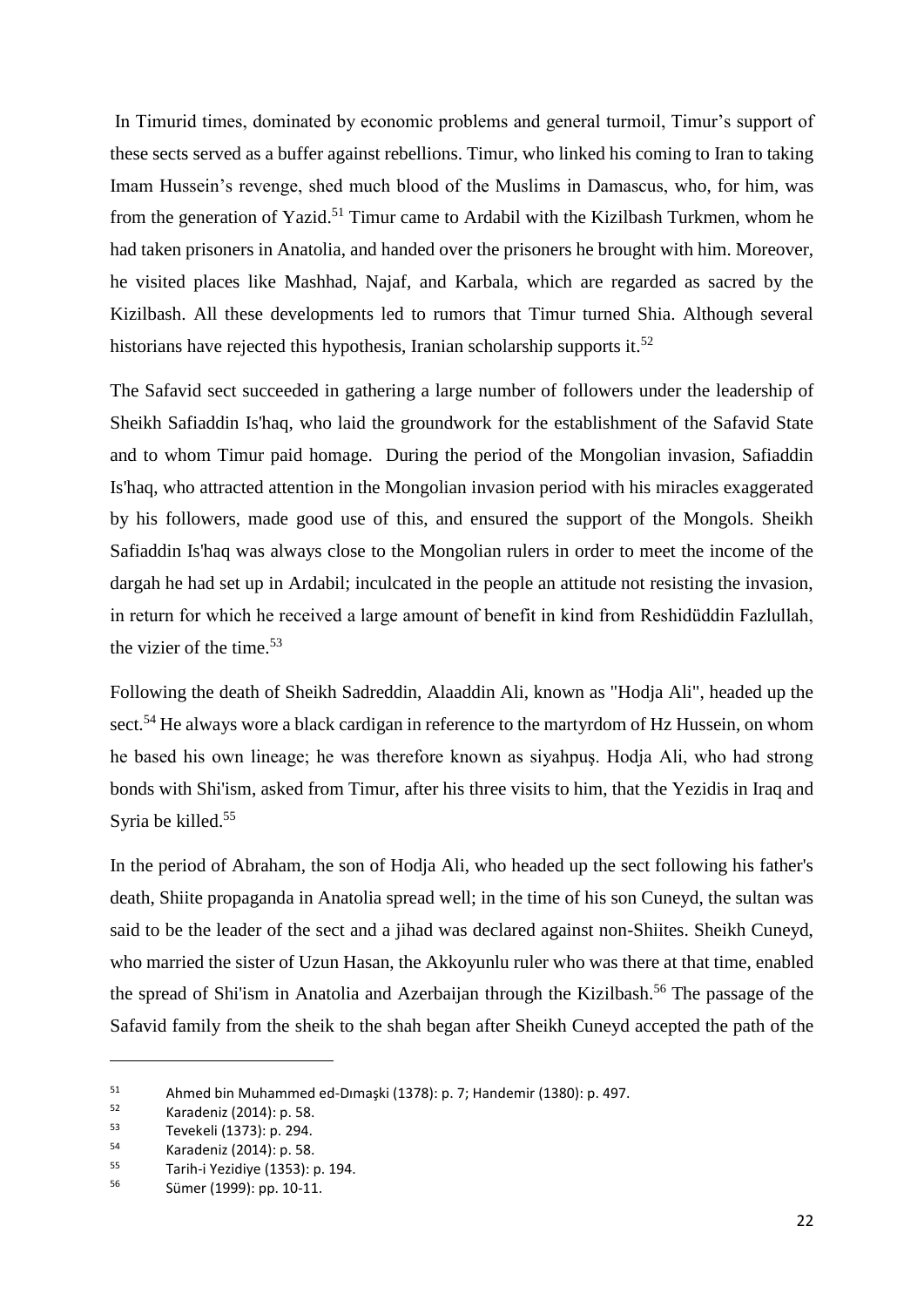sect order. Sheikh Cuneyd wanted to use this sect's influence as a political weapon and tried to establish a state of order. He wanted to make the city of Ardabil the center of this order. Thus, he opened a new turning point and a new page both in the history of the region and in the history of the Safavid dynasty. In the era of Cuneyd, the one who headed up the sect was called a "sheik"; however, the name "sultan" was also started to be used.<sup>57</sup>

During the period of Haydar, son of Sheikh Cuneyd who took his place after his death, the jihad that the order declared was usually against the Christians in Georgia and Trabzon; the jihad that Sheikh Haydar had declared against the Circassians in the North Caucasus came to an end when about 6,000 Circassians were taken prisoner and brought to Ardabil.<sup>58</sup> Because of the slaughter of Hodja Ali, Sheikh Cuneyd, and Sheikh Haydar, the religious leaders of the sect before the first Ismail who was the founder of the Safavid State, Kizilbashes protected and were attached to Ismail and at the expense of their own lives.<sup>59</sup>

Following the beginning of the Safavid rule, Turkish started to be used alongside Persian as an official language in both internal and diplomatic affairs of the state. From the time of the Shah Ismail onwards, Azerbaijan Turkish, which was the mother tongue of the ruling family, became a literary language and began to take its place in the palace as well as among the military aristocracy and the army. The Divan correspondence switched between languages depending on context: letters and firman-s sent to the regions where Turks constituted the majority were in Turkish, whereas Farsi was used in documents destined to Iranian-speaking areas.

The social consciousness of Kizilbash was politicized and nationalized together with Shah Ismail. The foundation of the Safavid Kizilbash State, which was laid with the transition from "Sheikhism" to "Shahism", was strengthened with the Cem rituals held in the Safavid palace.

While the impact of Kizilbash was being felt in Anatolia, there arose disputes between the Ottoman Empire and the Safavid State. But if we take this issue chronologically, we first need to examine the Kizilbash politics of the Bayezid II.

 $57$  Sukurov (2006): pp. 49-54.

 $^{58}$  Sukurov (2006): p. 49-54.

<sup>59</sup> Rumlu (1357): p. 35.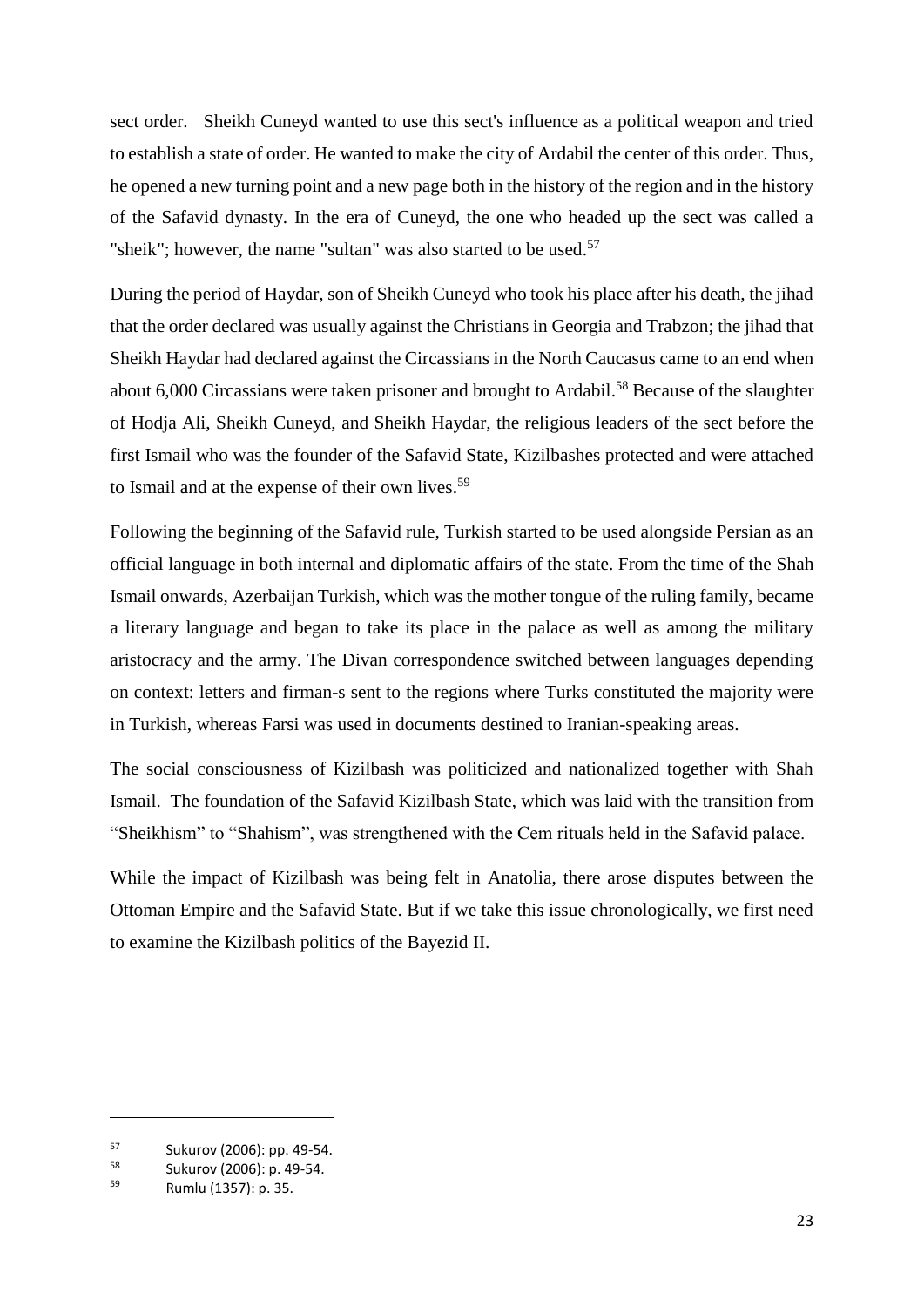#### <span id="page-26-0"></span>Bayezid II and Kizilbash politics

During the reign of Bayezid II (1481-1512), the Ottoman Empire encountered a new Turkic state that was rapidly expanding and strengthening in the East. According to Oktay Efendiyev, the relations between the Ottoman Empire and the Safavid State can be divided into two stages, prior to and after Ismail I founded the Safavid State and was declared shah.<sup>60</sup>

Following classical Ottoman historians, Bayezid II was a good-natured man favorable to tariqas(Sufi schools). According to Baki Öz, authors such as Ziya Sakir, M. Serif Firat, and M. Tevfik Oytam see in the adjective 'good-natured' associated with Bayezid II an indication that the sultan was an Alevi or, at least, pro-Alevi. Baki Öz associates this description of Bayezid II with the close relations that he had with Shah Ismail I, which are reflected in Shah Ismail's calling Bayezid 'father' and Bayezid's reference to Shah Ismail as 'son', but also in Bayezid's agreeing with the Bektashi Sufi Balım Sultan and his maintaining the Bektashis under state control. But Öz regards these facts rather as political games. For him, Bayezid did, in fact, feel no particular attachment towards Alevis. <sup>61</sup> This is plausible and could explain Shah Ismail's successive conquests and geographical expansion.

After the Morea campaign during the Ottoman-Venetian war of 1499-1503, Alevi and Kizilbash communities were banished by Bayezid II to the Peloponnese. According to Western scholars, Bayezid II identified and separated Kizilbashes from the rest of the population by stamping their faces and imposing on them a red headgear. These were then arrested and executed because they were followers of the Safavid State. In addition, those who appeared to have a tendency towards Sufism and who engaged in affairs against the Ottoman State were banished to Morea together with their families. Messengers were sent across the country and the governors were ordered to closely supervise the Safavid supporters. It is worth mentioning that Turkish historians disregard this Kizilbash exile.<sup>62</sup>

As stated earlier, Ismail, who came to Tabriz in the autumn of 1501, proclaimed himself shah and established a state, the Safavid one, which turned out influential across Azerbaijan and the Middle East. After years of struggle, this state represented the interests of both the Safavid Sufi sheiks and the Turkmen tribes. During this time, Bayezid II (1481-1512) was caught in the war

<sup>&</sup>lt;sup>60</sup> Efendiyev (1999): pp. 90-94.

 $^{61}$  Öz (2017): p. 160.

<sup>62</sup> Kreutel (1997): p. 41.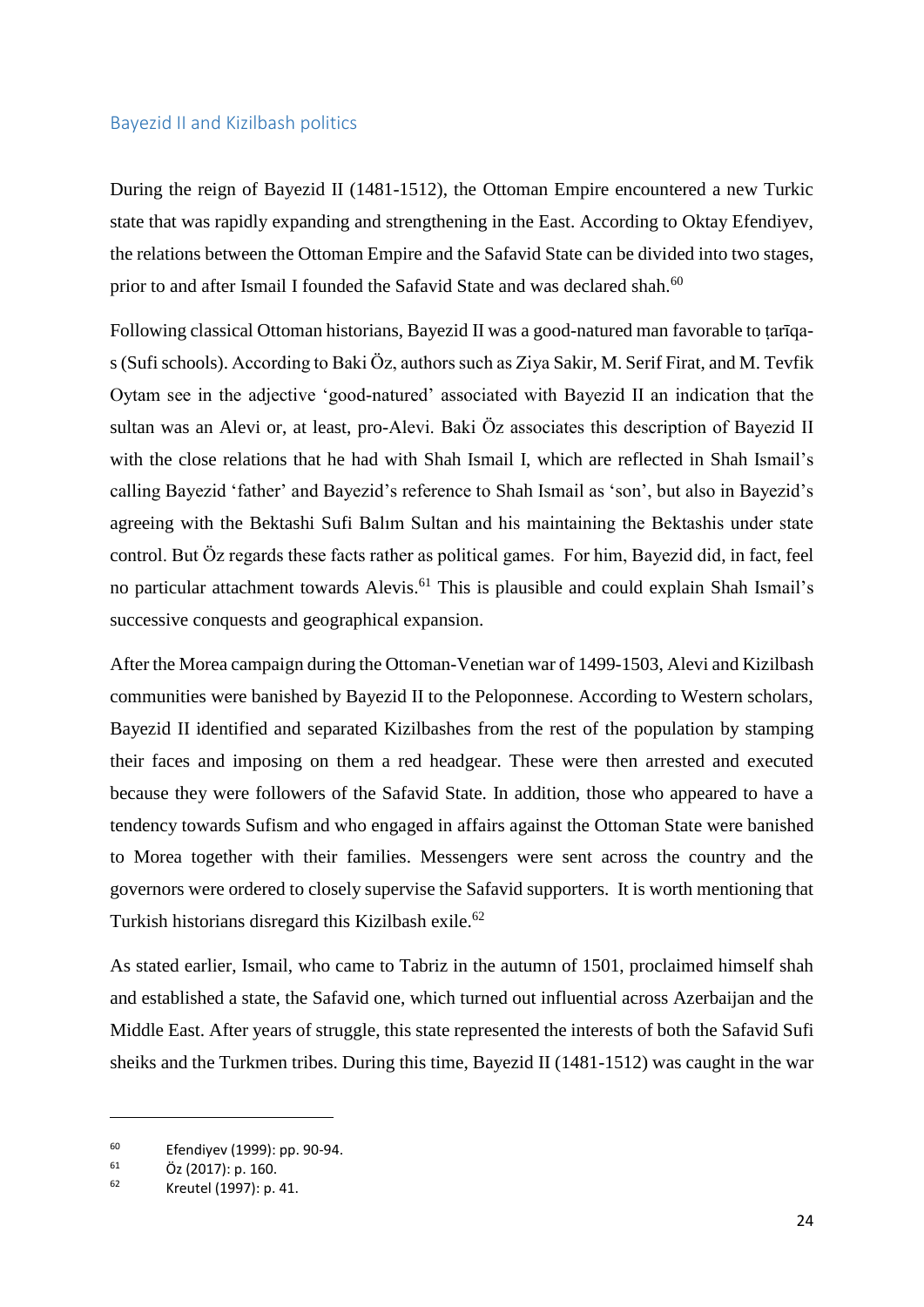against Venice and consequently did little to prevent the establishment of the Safavid State. The belated measures he took turned out ineffective because of the border governors<sup>63</sup> and migration from the Ottoman territories into Azerbaijan could not be prevented.

The second Kizilbash exile took place during Shah Ismail's visit to Erzincan. The reason for this visit is the news that Elvend Bey, who escaped to Diyarbakır after the defeat of Serur, came to the vicinity of Erzincan. Bayezid II sent a letter to Elvend Bey when he was in Diyarbakir with his special envoy and suggested him to end the struggle between the sehzades and use all his forces against the Safavids, promising him all the support. Elvend Bey was eventually defeated and took shelter in Baghdad.<sup>64</sup>

In the early days, the Safavids did not trust the people in Tabriz and its vicinity because most of them were Sunnis. Therefore, Shah Ismail implemented some of his policies using force. In doing so, he needed a great military force that was to be recruited by the Turkmens of Anatolia, who were also his followers. For this reason, Shah Ismail sent in AH 908 (1502-1503) a letter to Bayezid II asking him to allow the Sufis committed to him to come to the tekke in Ardabil, a request which the sultan denied.<sup>65</sup> The families who had sent their young men to Shah Ismail were banished, fell apart and never reunited again. According to Ismail Kaygusuz, there were two reasons why the Kizilbashes of Anatolia sided with Shah Ismail: the first was that the Alevi-Bektashi communities living in Anatolia did not feel part of the dominant Sunni ideology and created unique life and management styles; the second was the propaganda disseminated by the dede-s and abdāl-s that Anatolia would become a part of the Kizilbash state.<sup>66</sup> Surprisingly, however, Bayezid II had a very contradictory stance towards the Safavid State, when, in 1504- 1505, he sent, according to Safavid documents, gifts with a delegation of envoys to Iran and officially recognized the state.<sup>67</sup> Numerous historians interpret this decision as a proof of Bayezid II's realistic and intelligent statesmanship, assuming that the sultan wanted to establish friendly relations with the neighboring Kizilbash State, despite the confessional differences between the two states.

Though peace dominated the relations between Bayezid II and Shah Ismail, sometimes tense situations also emerged. Kizilbash envoy, who visited Istanbul in 1505, objected to the border

 $^{63}$  Dedeyev (2008): pp. 217-218.

<sup>&</sup>lt;sup>64</sup> Farzalibeyli (1999): pp. 97-98, Kaygusuz (2005): p. 252.<br><sup>65</sup> Solak-Zâde (1989): p. 429

 $^{65}$  Solak-Zâde (1989): p. 429.

 $^{66}$  Kaygusuz (2005): p. 253.

Shah Ismail`s Anonymus History, British Museum Manuscripts, No: 3248, p. 81b.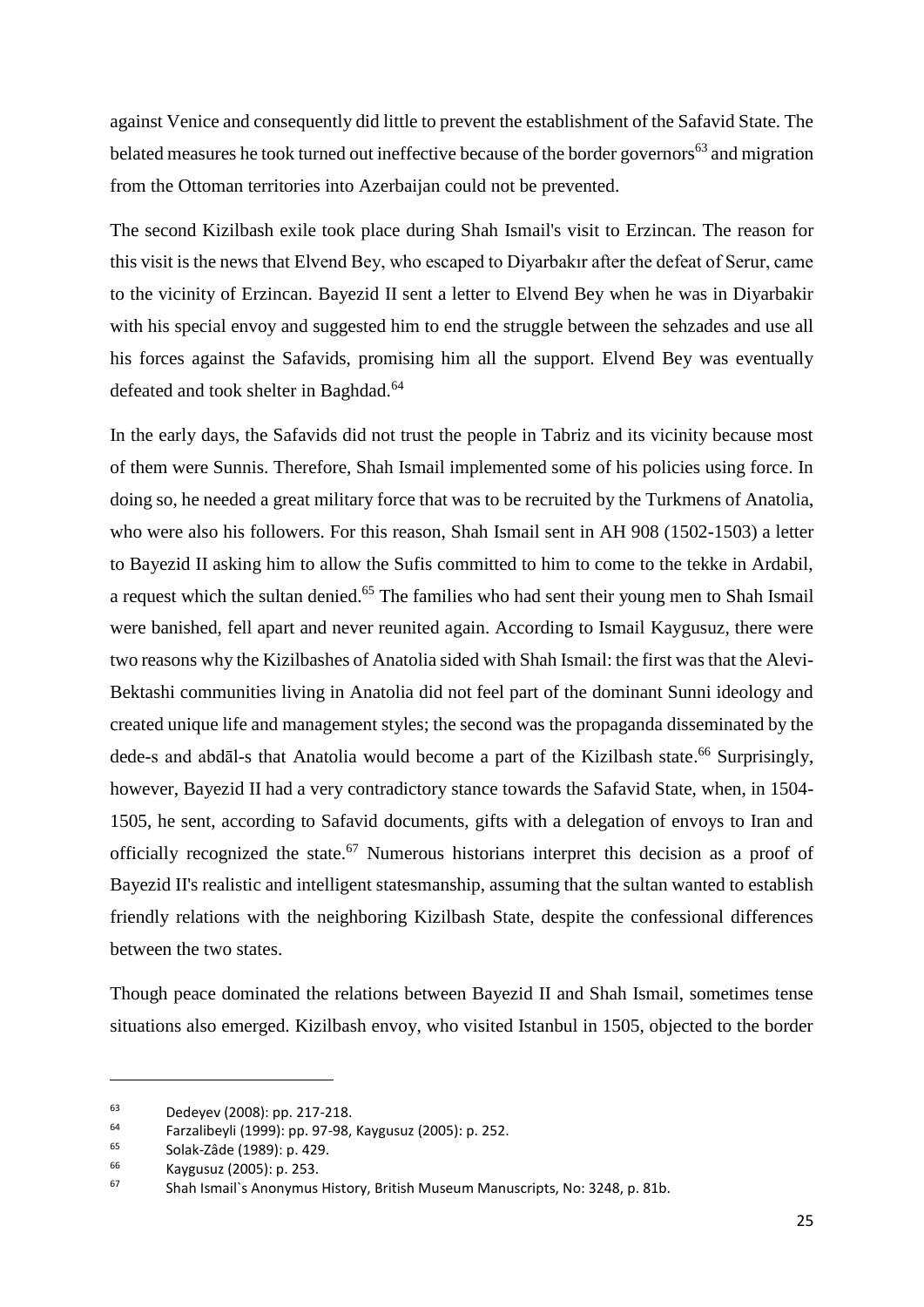violation of Trabzon governor Sehzade Selim, son of Bayezid II; when Sehzade Selim blockaded Erzincan in 1510, this time Bayezid II sent his envoys and prevented a war.<sup>68</sup>

An important event in Safavid-Ottoman relations is the Şahkulu rebellion, which broke out in 1511 and lasted for more than a year. The Ottoman Empire suffered severe political and economic problems during this revolt. A one-time emigration of 15,000 people and desolate places proliferating made the economic balance collapse. As a result, many went unemployed and the sipahi cavalry corps mutinied against the state. <sup>69</sup> With Bayezid II growing old and increasingly unable to rule, the increasing share of viziers in administration and struggles among princes (şehzade), a political crisis broke out in the country, which led to the Şahkulu rebellion in Anatolia.

In the last years of his life, Bayezid II promised to abdicate, which triggered an early fight for the throne among the şehzades. Eventually, the prince Selim won the succession thanks to the support of the Janissaries and the people. Bayezid II passed thus the throne onto Selim and left Istanbul for Didymoteicho. He eventually died in the village of Abalar, near Hafsa, before reaching Edirne in 1512.<sup>70</sup>

In conclusion, although the Kizilbash politics changed from time to time during this period, Bayezid II considered the Safavid State dangerous for his empire and its confession and tried to contain it through various policies. When compared to his son and successor Selim the Grim, Bayezid II's moves against the Kizilbashes do not appear harsh. However, it is certain that he regarded Kizilbashes in Anatolia as a threat to his empire.

 $^{68}$  Fisher (1948): pp. 94-97.

 $^{69}$  Dedeyev (2006): p. 265.

<sup>70</sup> Tekindağ (1970): p. 1-17.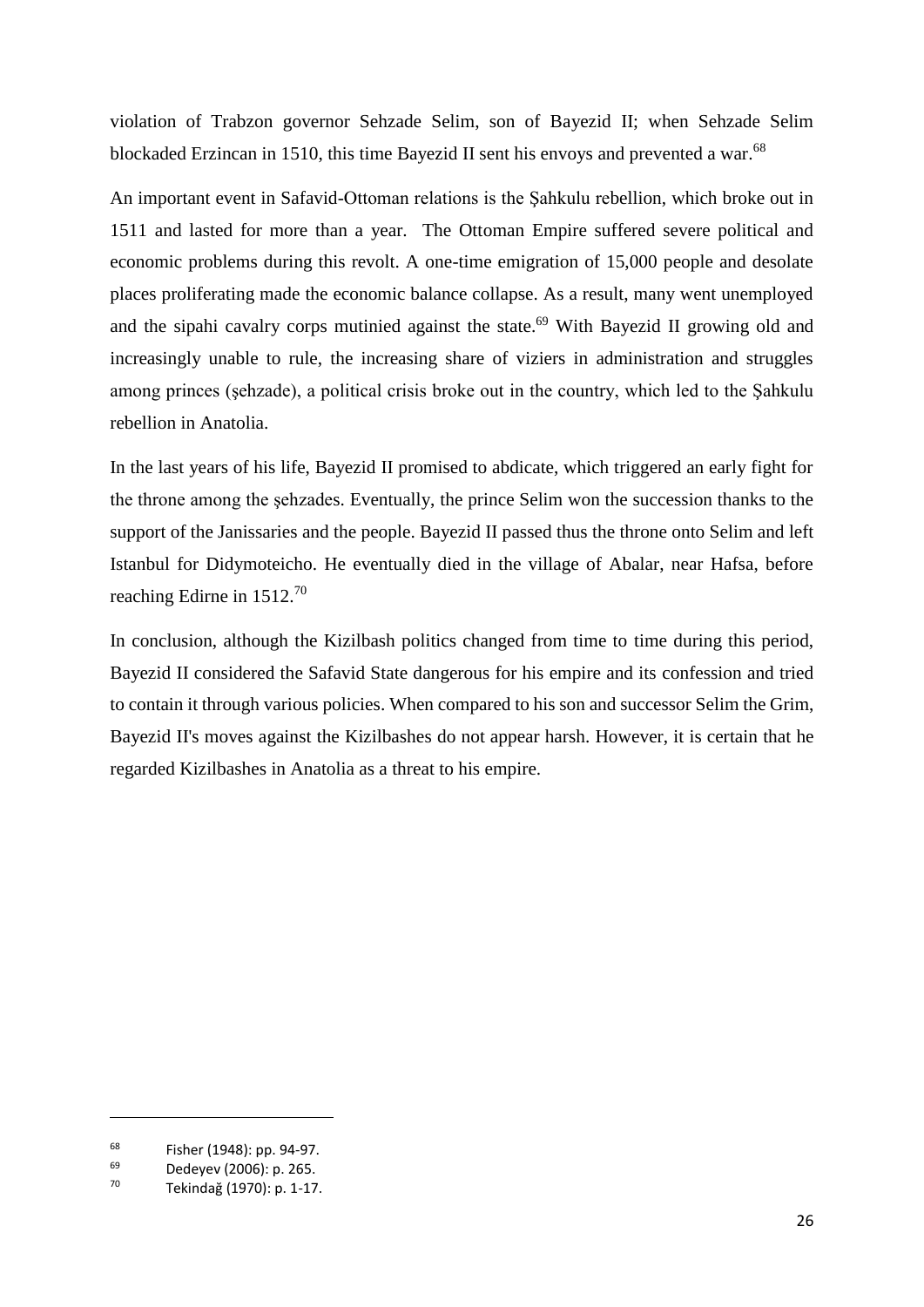#### <span id="page-29-0"></span>Yavuz Sultan Selim Period and Kizilbash Politics

Selim the Grim Han, the ninth Sultan of the Ottoman Empire, took Anatolia and Africa geography under the Ottoman rule between 1512 and 1520. Selim the Grim, who was the governor of Trabzon in the last period of Bayezid II, tried to prevent the development and spread of the Safavid State since that time, causing a number of conflicts between the two states.

When the progress of a Safavid force of twenty thousand people to Ankara constituted a dangerous situation, sixteen thousand people, who were suspected to be Shiite, were exiled from Anatolia to the Rumeli. However, during the Şahkulu rebellion that broke out in 1511, much blood was shed all over Anatolia; during these rebellions, even a khutbah was delivered for Shah Ismail. These events that increased day by day led to a tension between the Sultan Bayezid II and his son Sehzade Selim; and as a result, Sultan Bayezid II was dethroned.<sup>71</sup> The unstable and timid relationship between Bayezid II and Shah Ismail was against the Ottoman State. The fact that Janissaries preferred a venturesome sultan rather than a passive one since they were fed by holy wars and plunders played an important role in the Janissary unrests that broke out in this period.

After Selim the Grim (Selim I) came to the throne, he solved the throne problems with his brothers in the first place, then headed towards the Safavid State. Sehzade Ahmet`s son Murat accepted Shi'ism and took refuge in Iran. Upon this, Selim the Grim sent envoys to the lands of Safavid. However, the murder of the envoy caused Sultan Selim's reaction to the Safavids to increase.<sup>72</sup> However, Selim-I had greater reasons for his campaign over Iran. Reducing these reasons to only Sunni-Kizilbash sects under the Ottoman-Safavids relations will simplify the situation. In general, two important reasons that laid the groundwork for the conflict can be put forward: 1. To ensure domestic stability by securing the eastern borders of the state. 2. To control international routes of commercial relations between states and trade caravans.

In the process up to the Battle of Chaldiran, the most important and profitable caravan route for Safavid merchants was the Anatolian route. Before the Ottoman Empire, during the Seljuks and Mongols, Iran's trade goods, especially the fine Iranian silk, were purchased by Western merchants in Trabzon and at Iskenderun Bay and from there taken to their countries. Due to the struggle between the Mamluks and Iranian Mongols in this period, the importance of

 $71$  Turan (1992): p. 236.

<sup>72</sup> Ekinci (2002): pp. 790-797.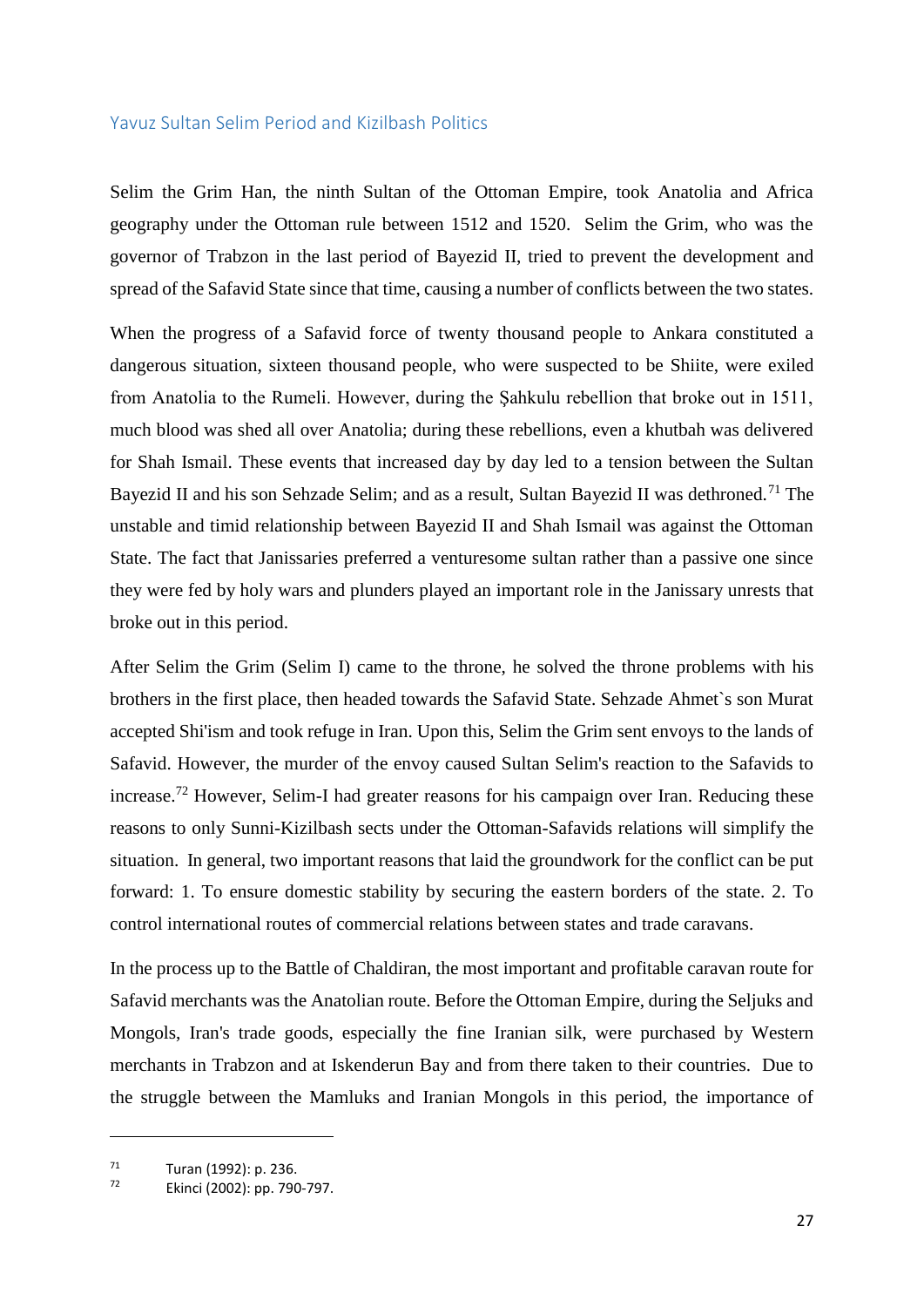Anatolian trade routes started to increase as an alternative to the routes passing through Egypt and Syria.<sup>73</sup>

During the time when he was struggling against other rivals in the East, Selim the Grim also applied a strict economic embargo politics against the Safavid State. It is known that the Iranian crude silk carried by the trade caravans using the Tabriz-Bursa route was sought after in European countries and that there was a great demand for the Iranian silk in these countries. In addition, it is also true that the silk trade realized over the Ottoman country was an important source of income for the Safavids. Because of this economic and strategic importance, in the spring of 920/1514, i.e. before the Battle of Chaldiran, Selim the Grim initiated an economic embargo against the Safavids. This embargo continued throughout the reign of Selim the Grim. In these years, the goods of the Ajam (non-Arabic speaker) merchants who did not comply with the embargo laws were confiscated and these merchants were imprisoned.<sup>74</sup>

Among the European states that wanted to establish friendship and alliance relations with Shah Ismail were the Italian city-states of Genoa and Venice. As mentioned above, the embargo, which Selim I had put on the Iranian silk, deprived Italian silk weaving industry of the most important raw material source, causing a panic among Italian city-states for a while. In the following years, entrepreneurial Genovese sought out new ways and attempted to revive trade traffic on the former Estarabada-Caspian-Astarhan route.<sup>75</sup> In fact, this route was a convenient route that was already known. Before Timur had turned Astarhan into wrecks, spices and silk generally came through this route and reached Tana.<sup>76</sup>

The friendship associations and alliance initiatives that Shah Ismail wanted to establish with European states usually remained inconclusive. But the steps taken on this ground were reflected positively on the future Safavid-European relations and new steps were taken later. The Safavid State benefited from the experience of European countries, especially Portugal, in the acquisition and use of firearms. Despite all the embargoes that the Ottoman state imposed on the Safavids, Shah Ismail continued to trade with Europe through important trade channels. These economic contests constituted other causes of the war with the Safavid State besides the sectarian differences and power struggles.

 $\frac{73}{74}$  inalcık (1996): p. 209.

<sup>74</sup> İnalcık (1996): p. 210.

<sup>75</sup> Allouche (2001): p. 125.

<sup>76</sup> Barbaro (2005): p. 45.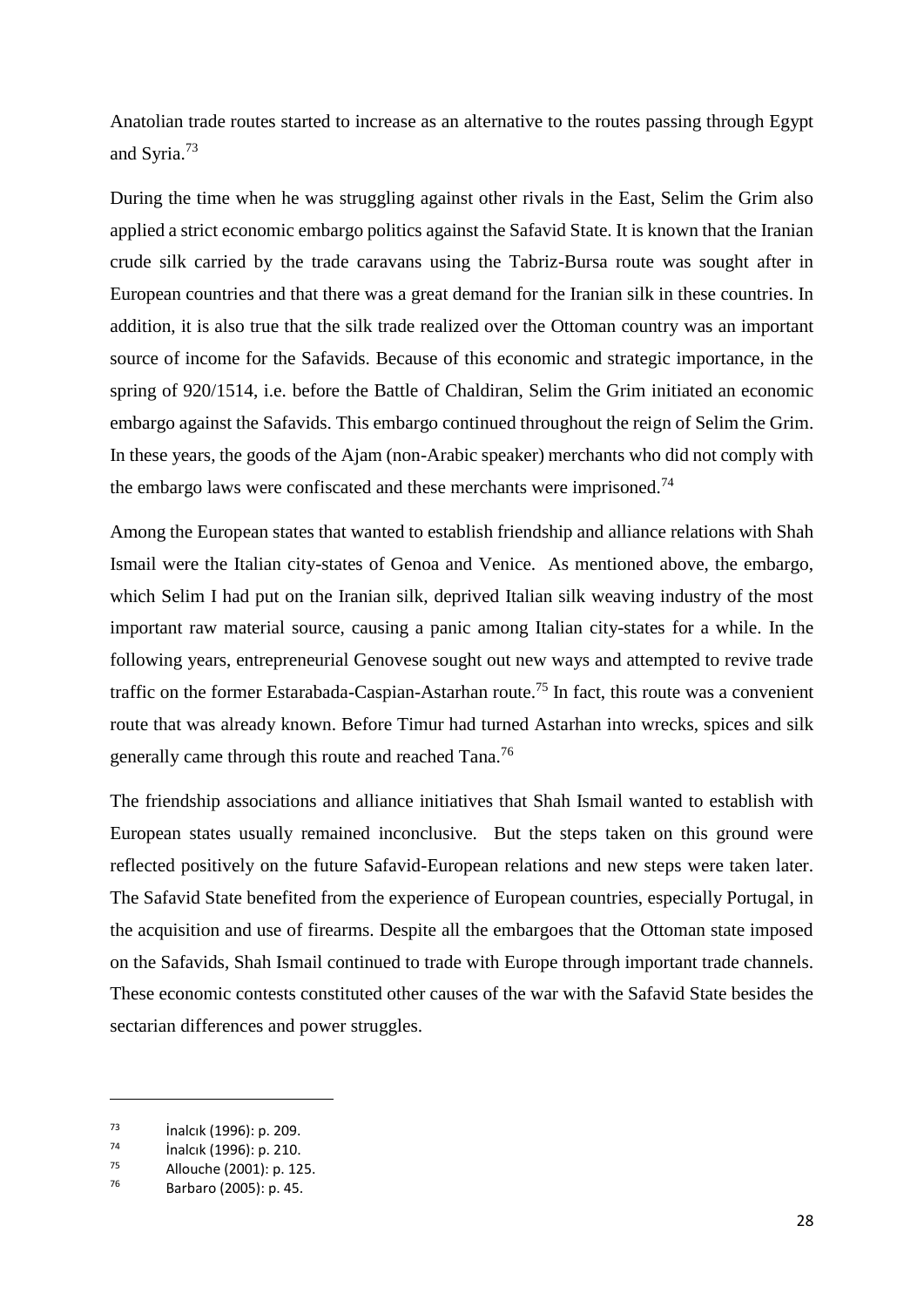According to Ottoman laws, for the Sultan to declare a war on the Safavids, he had to take fatwas from religious scholars promulgating that the war is legitimate. First of all, the fatwa to be given about the Kizilbashes was important. According to an opinion, Selim the Grim met with the scholars and learned about their ideas. But it is doubtful that all scholars agreed on the same subject.<sup>77</sup>

Selim the Grim's preparations for the slaughter of Kizilbashes before the Battle of Chaldiran were expressed as follows in the Solakzade History:

(…) When Padishah lived in Anatolia, he sent firmans to provincial governors to oversee the Kizilbashes and had the names of the bandits over 7-year-old of the disgusting mob registered. Some of these perverts, who were forty thousand in total, were killed and some were captured.<sup>78</sup>

One of the fatwas taken before the Battle of Chaldiran belonged to Sunguri Hasan B. Omer. He wrote an epistle called "Elsine-I nasda Kizilbas demekle ma`ruf taife-i rezilenin hezeyanlarini mubeyyin bir risale-i mustakille»: <sup>79</sup>

« …« …Bu nice ehl-i fesad Erdebil Seyhi, Seyh Haydar oglu Ismail`i serdar edip ummet-i din uzerine bagy ve huruc eylediler. Sam-i Serif kurbunde ve Cebel-i Ben-i Amir`den ki Sia ve Rafedi (Rafizi)`nin mecmaidir. Anda Tecammu edup murdar ehl-i cidal kidve-i eimme-i dalal, Abdu`l-Al nam bir rafidiyi, mel`un Ismail`e karin ve ol mezheb-i batili esaatte zahir ve muin olup Seyhu`l Islamlari namina Seyhu`L-Kufurleri oldu. »

In the introduction, Sunguri lists some of the features of Kizilbashes, which were refused by the Ahl-i Sunnah. To summarize these features;

- They allow mut'a marriage.<sup>80</sup>
- They forbid Friday praying.
- They do not pray in the community.
- According to them, jihad is not legitimate because imam-ı masum is not alive.

<sup>77</sup> Ugur (1989): pp. 53-54; Allouche (2001): p. 122.<br> $78$  Hemdebi (1989): p. 16

 $^{78}$  Hemdebi (1989): p. 16.<br> $^{79}$ 

<sup>79</sup> Ekinci (2002): p. 27.

<sup>80</sup> This is a marriage format occured in first Muslim communities and some Shiah sects nowadays. Women and men aggree and marry for a certain period of time and money.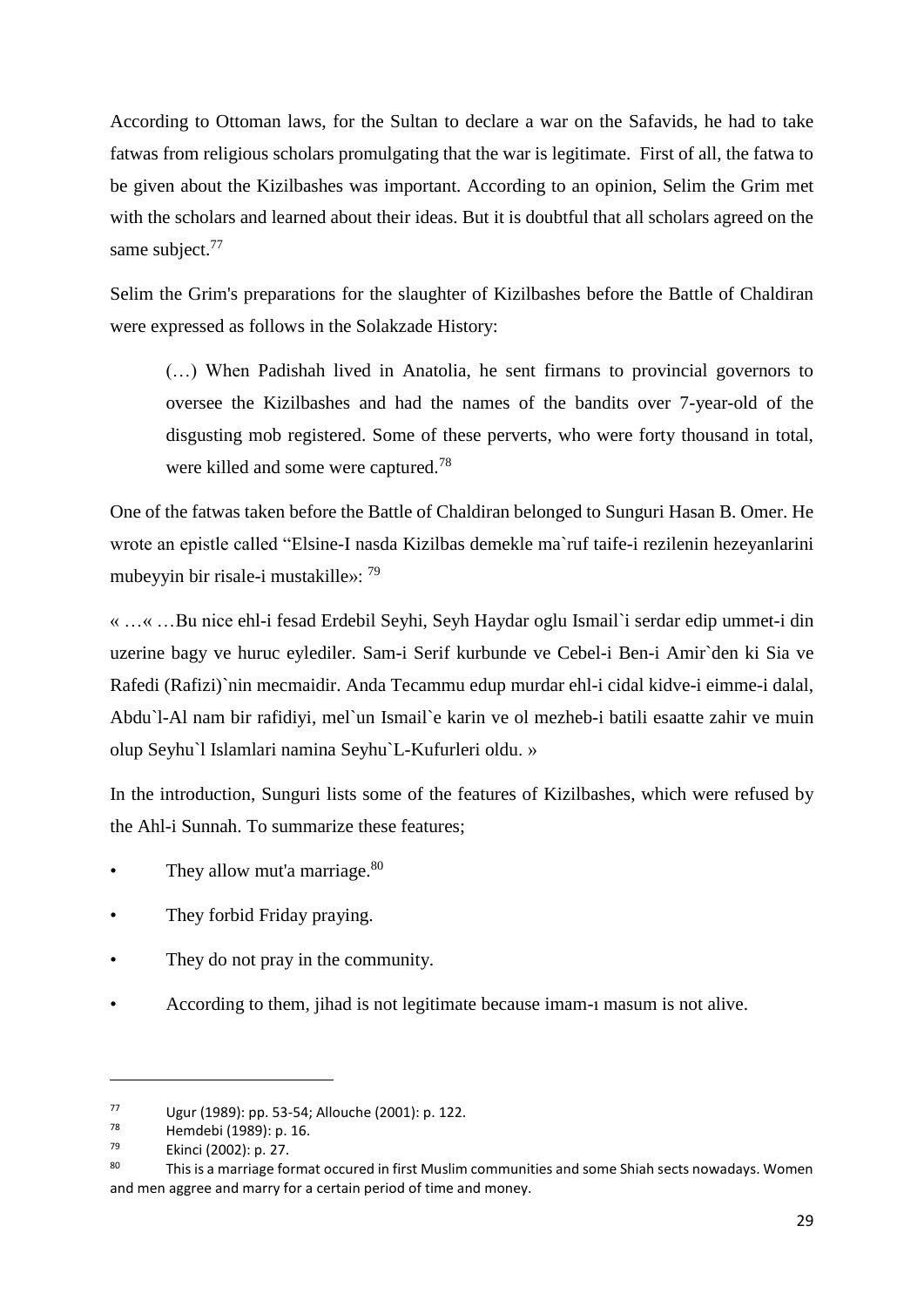• Caliphate is Ali's right; they do not regard the caliphate of the first three caliphs legitimate.

• They oppose some of the verses of the Qur'an. For example, "Allah ridavan elinden razidir.<sup>81</sup>"

They prostrate themselves on the ground and expect rewards.

Selim the Grim, not satisfied with this fatwa, had Ibni Kemal write another epistle on " blaming, destruction of Rafizis"(Fi Tetfiri`r Revafiz).<sup>82</sup> In this epistle, Ibni Kemal writes that "the goods of Kizilbashes are halal and their marriages are invalid" and "killing Kizilbash is permissible by religion", laying the groundwork for the slaughter.<sup>83</sup>

Selim the Grim, who prepared a legitimate ground for the war with all these fatwas, marched towards Anatolia in March 1514 with the army he had gathered in Edirne. He sent a letter to Özbek Han Ubaydullah informing him that it was a good time to revenge his uncle's death.<sup>84</sup> There was a drawback about Selim the Grim's campaign to the Safavid State: there were administrators and soldiers who were adherents of the Shi'a sect in his army. Sultan Selim Han`s real goal was to not leave behind a strong state like the Safavid State when he launched campaigns to other geographies.<sup>85</sup>

He sent a letter to Shah Ismail in April of the same year and asked him to give up his insults to the Hulefa-i Raşidin and leave the lands he had taken using force. In another letter he sent from Sivas, he asked Ismail to repent and accept the rule of the Ottoman State, forcing him into a war. The intent of these letters was to force Shah Ismail into the war because it was highly probable that some unrest would begin in the army for a big military campaign. At the same time, the logistical supply of a large army was extremely difficult. Shah Ismail wanted to extend the march of the Ottoman army to the far corners of Persia and with the help of winter, to defeat the Ottoman army. Along with the letter, Sultan Selim also sent prayer beads and prayer rug to Ismail, recommending him to leave behind state and war affairs and commit himself to be a

 $\frac{81}{82}$  Qur`an, 48/18

The name Rafiz, is claimed as the branch of Shiah Imamive in some historical resources of Islam Sects. This term ha sbeen used for Alevi communities before Kizilbash and Alevi term in Anatolia. Generally, it i sused for peopel who prefers a life style against to the central one Ottoman Empire accepts, and in lawbooks they are described as "Yoruk"-Turkish nomad people- "mobile", "non-resident on land" Osmanlı Lawbooks, Milli Tetebbular Mecmuası; 'h, s.307.<br> $\ddot{O} = (2017) \times 166$ 

<sup>&</sup>lt;sup>83</sup> Öz (2017): p. 166.<br><sup>84</sup> Mobdi (1381): p. 1

 $\frac{84}{85}$  Mehdi (1381): p. 19.

<sup>85</sup> Gokbilgin (2001): pp. 320-330.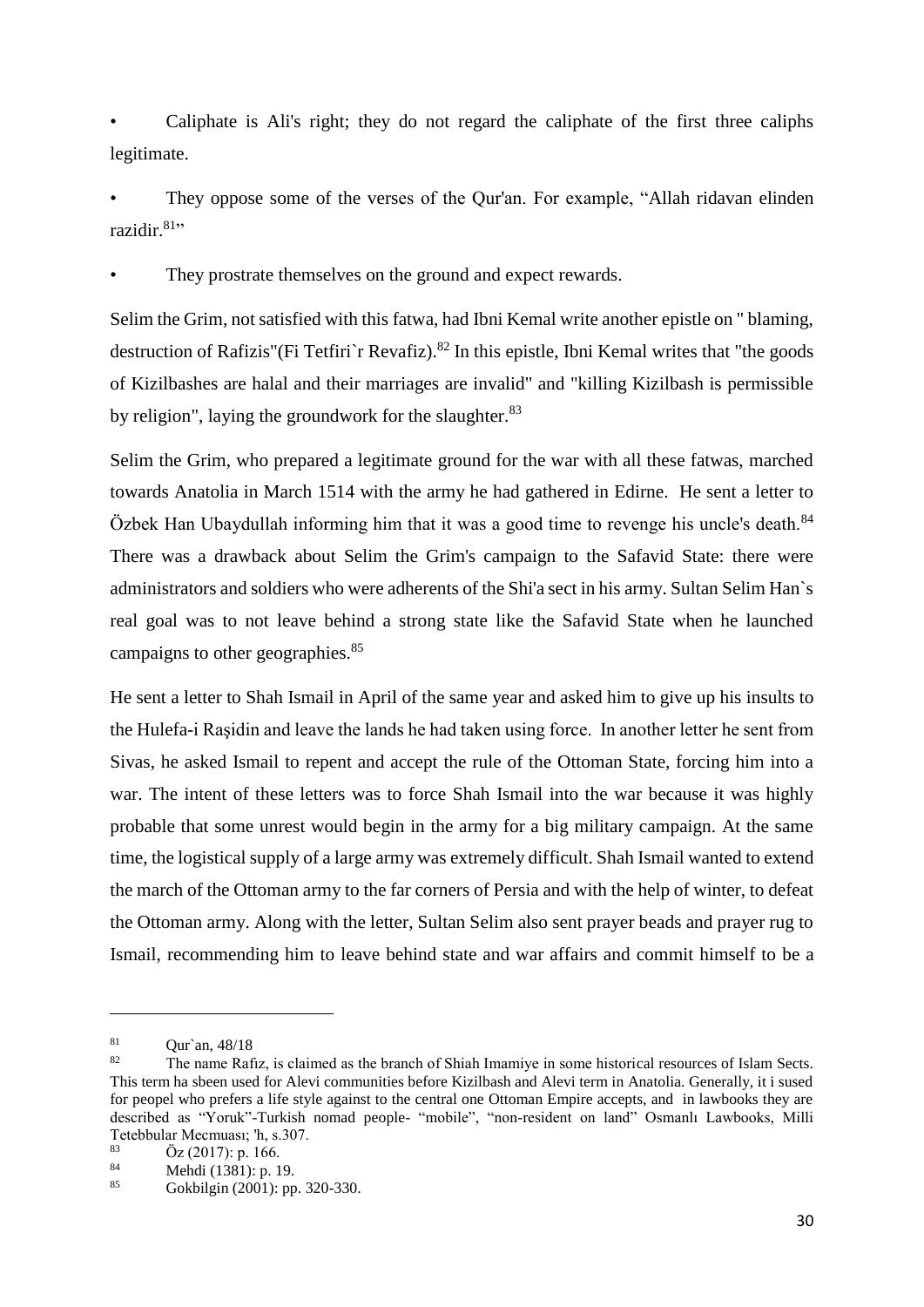dervish. Although he wrote his first letter in Persian, his second letter was in Turkish. He was now calling Shah Ismail only Ismail. In his last letter, he declared a war and sent a woman's robe to Shah Ismail. He marched towards Tabriz after this letter.<sup>86</sup>

Despite the ongoing disputes as to where the Battle of Chaldiran took place, some sources refer to a great plain between Hoy and Cors cities of Baku in Iranian Azerbaijan whereas other refer to the province of Van in Anatolia.

These lands where the war took place are to the east of the Ottoman Empire. However, as many sources indicate, it is probable that this geography was Iran's Chaldiran. Selim the Grim's invasion of Tabriz may be a reason for this. $87$  Selim the Grim, who established the war headquarters in the region, started to wait for the arrival of Shah Ismail to the battlefield. The tents of Shah Ismail in the east are visible from the valleys that dominated the valley. Despite the warnings of treasurer, Selim the Grim ordered an attack to not give enough time to the raiders and to not allow them to change their ideas and to go to the other side.<sup>88</sup> Shah Ismail had not yet fully organized his army of Turkmen tribes; therefore, the administration of the army was more difficult. Some of the Shah Ismail's soldiers were not even wearing armor in the war because they regarded Shah as the Mahdi and a holy personality. For them, it was not possible for the Shah's army to be defeated. However, the Ottoman army had a very strong artillery and an armed infantry unit. This victory of the Ottoman state in Chaldiran led the Safavid state to a position of defense. The conquest of Erzincan and Diyarbakir as the result of this campaign strengthened the power and dominance of the Ottoman State in Anatolia. The Ottoman state was now dominant over Iran and the Mamluks.<sup>89</sup>

Shah Ismail, who was injured by a bullet shot by an Ottoman soldier during the war and fell from his horse, was able to survive after one of his fellow men, Mirza Ali Sultan, shouted: "I am the Shah" and sacrificed his own life. Another of his fellow men, Hizir, helped Shah Ismail to escape by giving his horse to him. The soldiers, children, and women who were taken prisoner were handed over to Selim the Grim; all slaves except children and women were slaughtered.<sup>90</sup>

 $\frac{86}{87}$  Sabbag (1420): p. 130.<br>
Gündüz (2014): pp. 119

<sup>&</sup>lt;sup>87</sup> Gündüz (2014): pp. 118-121.<br><sup>88</sup> Pemer (1986): p. 219.

<sup>88</sup> Romer (1986): p. 219.<br>  $\frac{89}{2}$  Einhal (2006): p. 181.

 $^{89}$  Finkel (2006): p. 181.

Hammer (1911-1918): p. 431.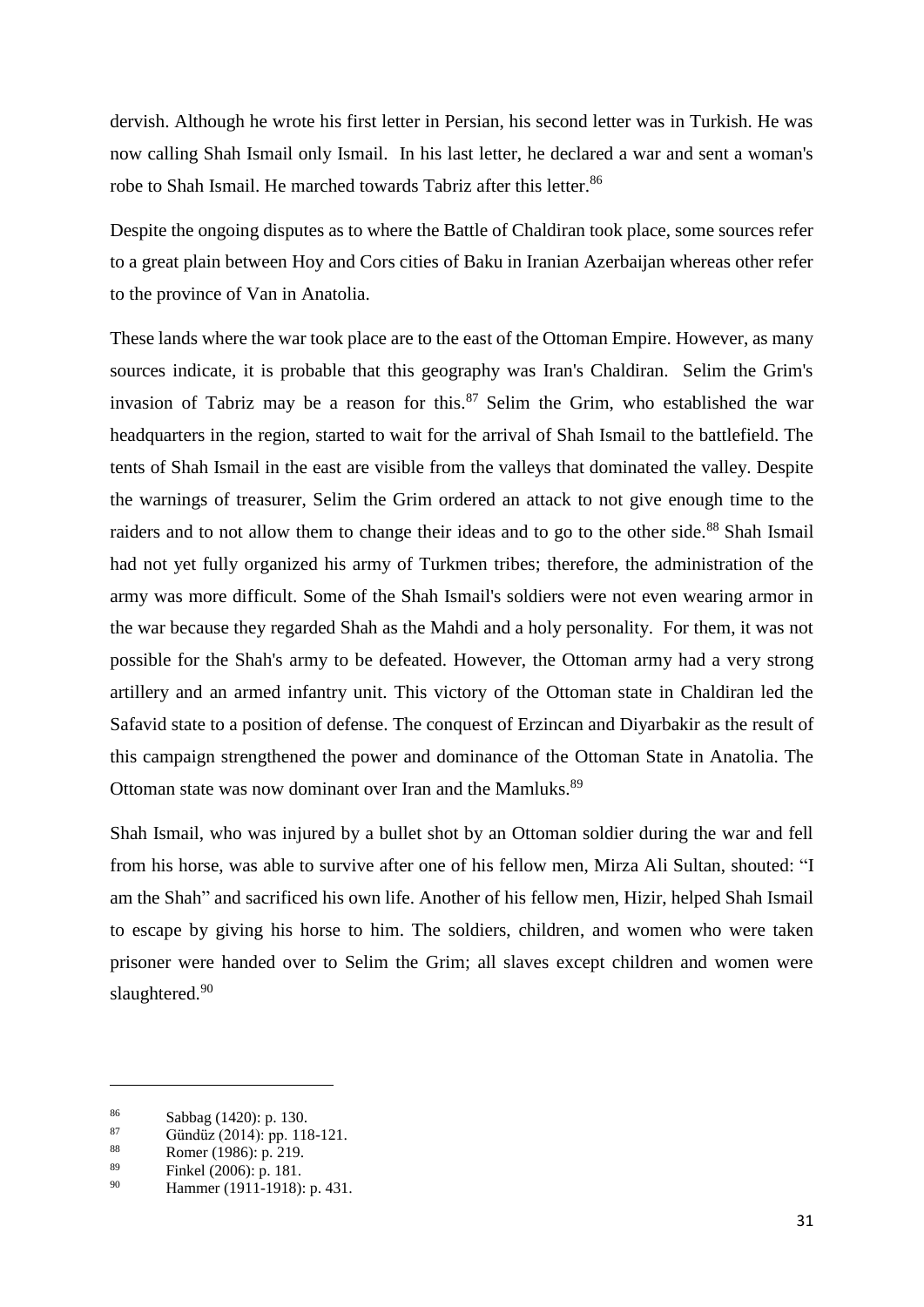When Selim the Grim was in the winter quarters in Amasya after the Battle of Chaldiran, Shah Ismail, who apologized and sought to make a peace and also wanted to take his wife Tacli Hatun back, sent him a group of envoys in order to prevent a second campaign to Iran. However, Selim the Grim rejected these requests.<sup>91</sup> Sultan Selim, who sent Grand Vizier Piri Mehmed Pasha to Northern Iraq on May 19, 1518, marched himself to the coasts of the Euphrates to do away with the Iranian Shah. When the army refused to take a step further to the east, Selim the Grim had to return to Istanbul as a result of this negative attitude of the Janissaries.<sup>92</sup>

After the Battle of Chaldiran, Selim the Grim continued the massacres. All the Alevis regions were re-scanned, the Alevis that escaped to the castle of Kemah and the Alevis of Erzincan and Bayburt region were killed.<sup>93</sup> A total repressive regime was established on the Turk, Turkmen Alevis of Anatolia. This also prevented the spread of Alevism across Anatolia.<sup>94</sup>

The point that is most emphasized about the Battle of Chaldiran is that there were as many Turks in Shah Ismail's army as there were in Selim the Grim's. There were members of the Oghuz and Turkmen tribes in both armies; in fact, most of them were the children of the same country.<sup>95</sup> This situation has generally been described as "fratricide" in history.

According to Ayfer Karakaya Stump, the relations of the Alevis/Kizilbashes in Anatolia with the Safavid state following the Battle of Chaldiran did not find many places in the studies; it may even be assumed that there was a break in the relations after the defeat. However, according to the Alevism sources, the connection of Alevis / Kizilbashes to Erdebil dargah continued until the Safavid State disappeared from the stage of the history. The dargah in Kerbela, which was established in the  $16<sup>th</sup>$  century by the Greek Abdals and became Bektashi over time, and the magazines titled "Buyruk" are shown as the evidence supporting this. Among these magazines are a set of religious documents and letters sent from the Safavids to Anatolia. In addition, Hilafetname I (1089-1678) and Hilafetname II (1242-1826) are given as examples.<sup>96</sup>

<sup>91</sup> Hoca Saadeddin, Tâcü't-Tevârih, C. II,p. 287r.

<sup>92</sup> Grammont, Bacgue (1992): p. 178.<br>
Toneal (1060): p. 72.80

<sup>&</sup>lt;sup>93</sup> Tansel (1969): pp. 73-80.<br>
First (1970): p. 61

<sup>&</sup>lt;sup>94</sup> Firat (1970): p. 61.<br><sup>95</sup> Sime (1972): p. 17

<sup>&</sup>lt;sup>95</sup> Sümer (1972): p. 171.

Karakaya-Stump (2016): pp. 85-91. The Caliphate-I is located between the special documents of a family of a grandfather of Imam Zeynel Abidin Society, who is from Malatya-Arguvan. It is a document associated with the halifetul-hulefa institution in Safavid documents and is known as a stemma. Hilafetname II is belong to a Dede family which is connected to Shah Ibrahim Veli lodge. In the text, the Safavid family tree starts from Shah Ismail to Imam Ali is stated. This society is the only one that advocates kinship with the Safavids.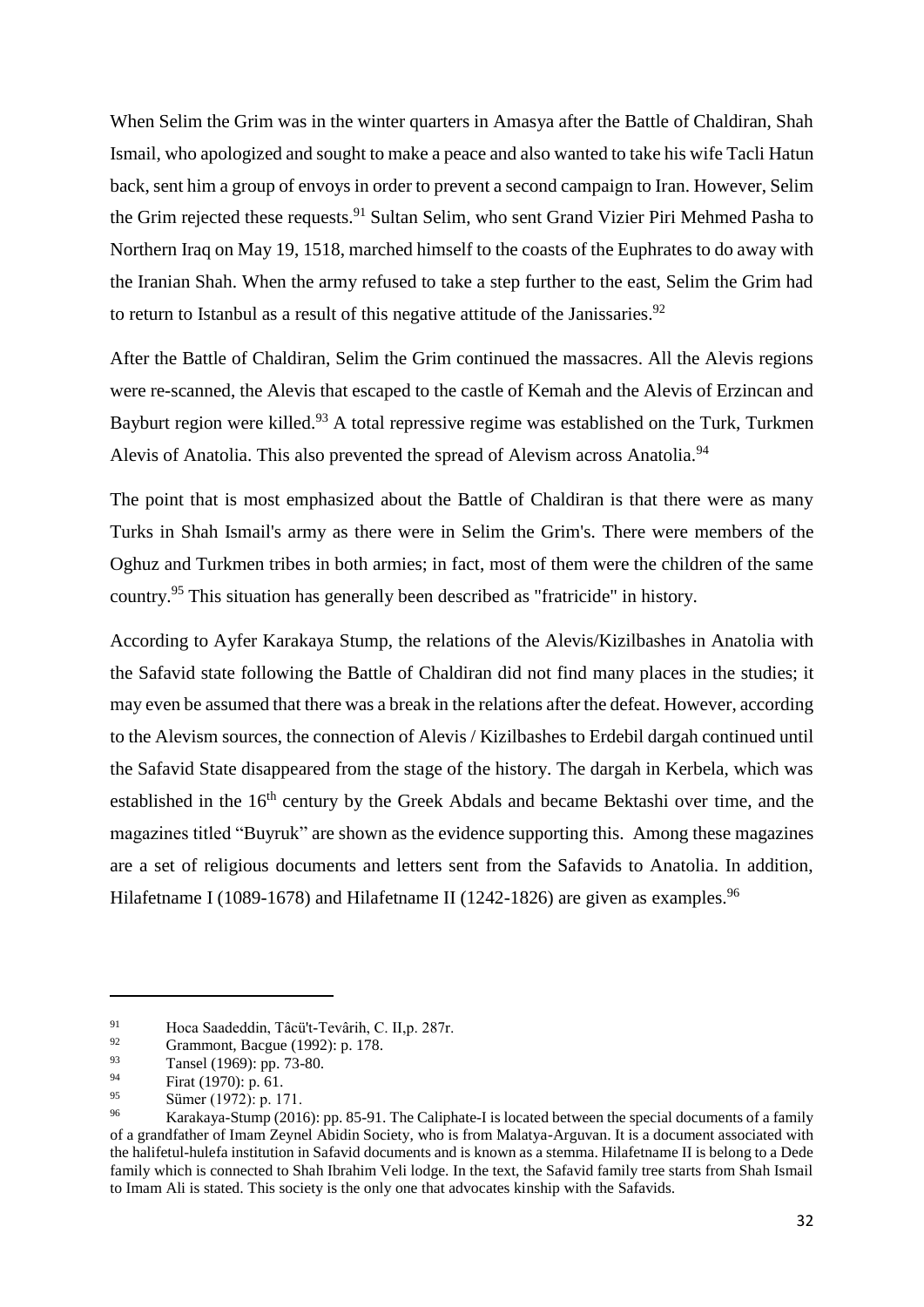One of the interesting topics in the Hilafetname-I is the expression of "white/clean Alevi nation" (millet-i beyżā-i Alevi) that emphasizes their attachment to the Safavid family and path. The importance of this expression is that the term "Alevi" was used with the meaning of collectivist identity before the  $19<sup>th</sup>$  century.<sup>97</sup>

Based on this Hilafetname I, it can be seen that until the period of Shah Suleiman in the first quarter of the  $17<sup>th</sup>$  century, the Safavids continued to appoint caliphs to Anatolia and Kizilbashes/ Alevis visited Erdebil. However, as it is understood, the effects of the Safavids on the Anatolian Alevis were usually through indirect ways, through associations and dervish dargahs.

Considering all the Ottoman Sultans, even today Alevis think that the worst of the persecutions against Alevis were during the Selim the Grim era. Having killed his father and brothers before he ascended to the throne, Selim is depicted as a cruel personality. Furthermore, to legitimize his cruelties, he took advantage of the Sharia laws. The slaughters, that started with Selim-the Grim were, however, soon to be continued by his successors.

Erdoğan Aydın describes the Alevi-Bektashi transformation in a time when there were conflicts between the Ottomans and Safavids under the "self-defense" heading as follows;

It should not be forgotten that the expansion of the twelve Imams cult across Anatolia happened with the influence of Safavids and during the period of Balim Sultan.  $(...)$ (...) Bektashi dargah had not discovered the twelve Imams belief until the period of Balim Sultan. (...) (…) In summary, as the twelve Imams belief spread across the Safavids and from there across Anatolia under the Shiite influence, Bektashi Dargah, which continued to stand outside this understanding yet, later accepted the twelve Imams belief as a reflection of the danger that the Ottoman Empire had in Anatolia. (...)  $(...)$  So, the rapid adoption of Ali from the 15<sup>th</sup> century is a reflection of self-defense instinct after the Sunni domination increased its influence through the state.<sup>98</sup>

Considering this comment, it can be said that opposition to the Ottoman Empire and opposition to Sunni Islam emerged as a «self-defense» against the dominance of Sunni Islam.

According to Ahmet Yasar Ocak, Alevis have dual thoughts in their memories. In other words, good and bad are in a constant struggle. This can be embodied in the battle between good and

<sup>97</sup> Karakaya-Stump (2016): p. 87.

Karakaya-Stump (2016): pp. 85-91.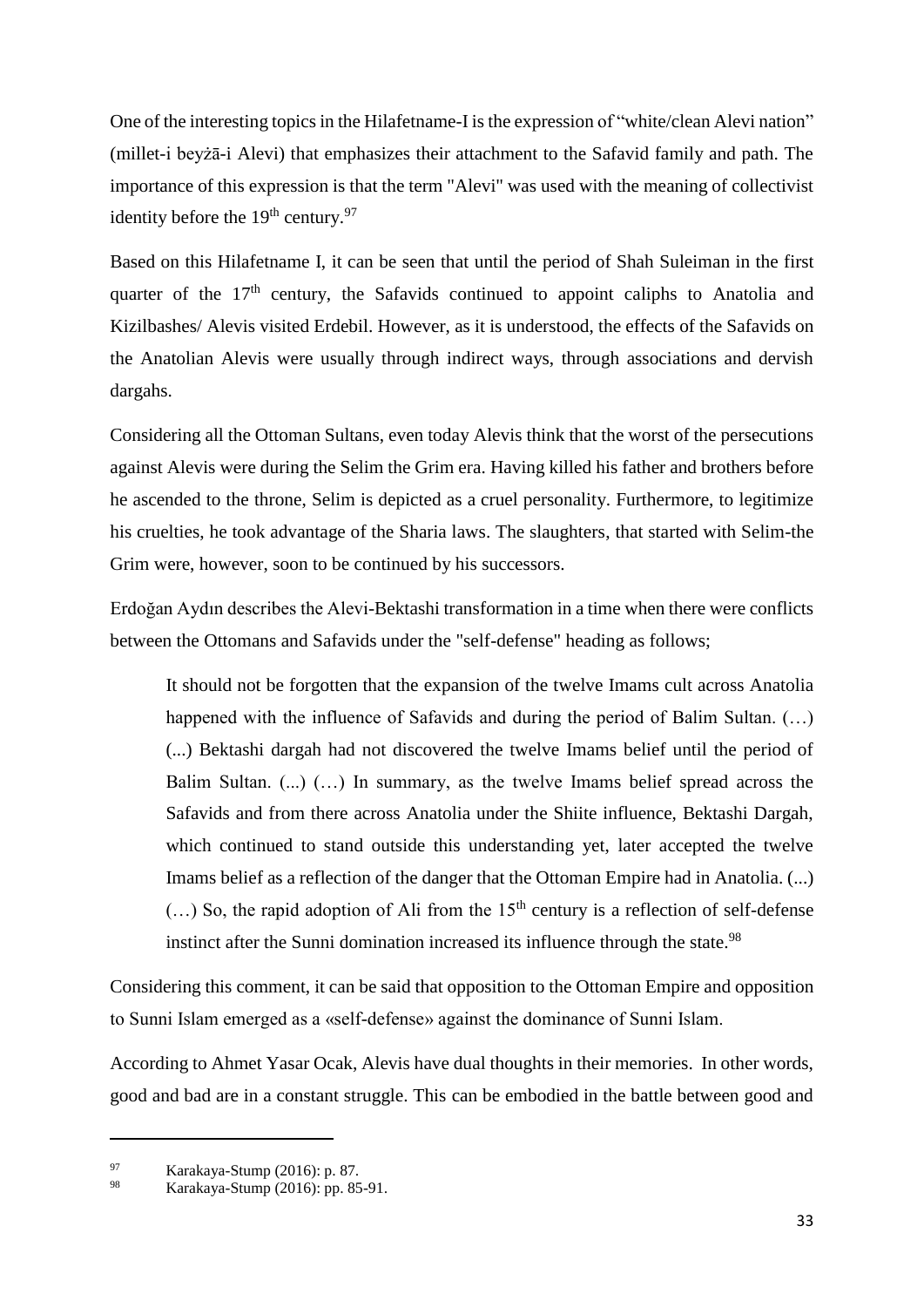oppressed Hz Hussein and Yazid, and during the Ottoman period, especially in the  $15<sup>th</sup>$  and  $16<sup>th</sup>$ centuries when the expectancy of the arrival of a Mahdi increased, between bad and cruel Selim the Grim and Shah Ismail.<sup>99</sup>

## Kanuni Sultan Suleiman Period and Kizilbash Politics

When Sultan Suleiman came to the throne (1520), the Ottoman Empire was in one of its golden eras. The reason for this was, as mentioned in the previous section, the fact that Selim the Grim extended the empire's limits towards east and south and that the empire now covered three continents.

René Grousset describes this expansion as follows; "During the period of Selim the Grim, Turkey became a world state, a real-world state. Despite the fact that Sultan Selim was not interested in the European lands, his immeasurable conquests in Asia and Africa ensured this. The Mediterranean was about to become a Turkish Sea, and the Indian Ocean was now visible ".<sup>100</sup>

After Selim the Grim's ascending to the throne, Sehzade Suleiman became the great sehzade, that is, heir to the throne. In fact, he was the only son. He was 17 years old. He was appointed to Saruhan (Manisa) sanjak seigniory. While Selim the Grim was about to campaign for the third time at the age of 50, he died in the otag-i humayun (large and luxury tent belong to sultans), near Edirne. Sultan Suleiman came to Istanbul 9 days later and inherited the throne.<sup>101</sup> It is also said that he set out from Manisa after Piri Pasha and vizier Ahmed Pasha asked him to "come before an Interregnum breaks out".<sup>102</sup>

In the first years of the rule of Suleiman the Magnificent, tension prevailed in Ottoman-Safavid relations. The continuation of the politics of the Selim I period and Shah Ismail's attempt to support Canberdi rebellion can be shown among the possible reasons for the tension. In the following years, the tension between the Ottomans and the Safavids softened and Suleiman felt the necessity to make changes in the sanctions against Safavids. In this context, the economic

<sup>99</sup> Ocak (1990): pp. 817-825.

<sup>&</sup>lt;sup>100</sup> Grousset (1992): pp. 642-644.

<sup>&</sup>lt;sup>101</sup> Öztuna (2014): pp.16-21.<br><sup>102</sup> Apaillan (1706): p. 14.

Ancillon (1706): p. 14.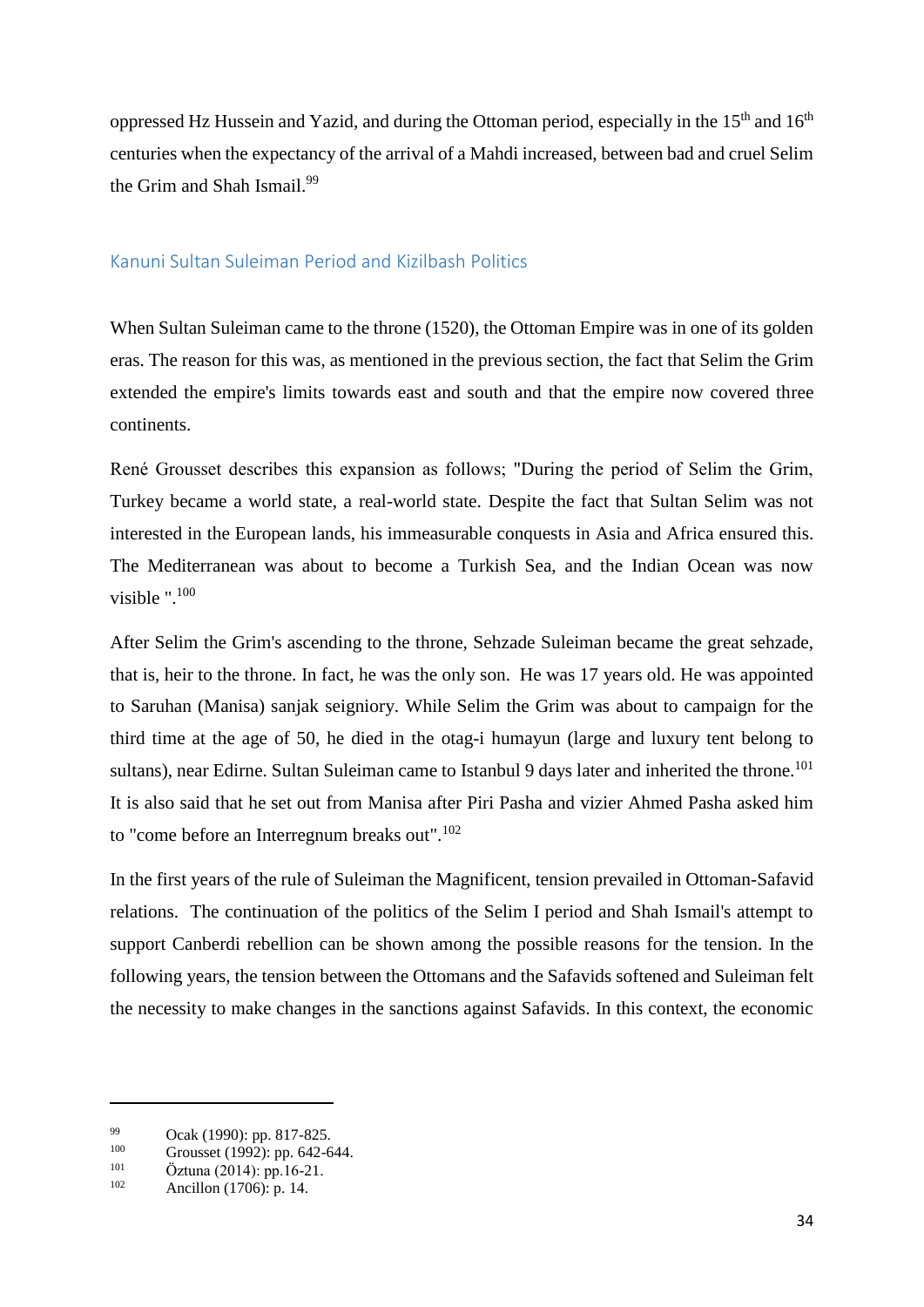embargo was lifted; Ajam merchants in prison were released, and their goods were either returned or reimbursed.<sup>103</sup>

According to Baki Öz, the official ideology of the Suleiman the Magnificent era was Sunnism, and this was a means of oppression. Shaykh al-Islam was now an important duty and had a place in the Divan. This, in a way, was a victory for the Sunnism sect.<sup>104</sup> The administration was becoming more and more bigoted and obligations such as fasting during the Ramadan were being applied. Those who did not fast could encounter mortal punishments.<sup>105</sup> Discrimination in the society increased; Chepnis were not recruited because they were Kizilbash; moreover, those who were recruited previously were forced to leave the army.<sup>106</sup>

Just like in the previous periods, Safavid-Ottoman relations were based on political and economic factors rather than sectarian reasons in the era of Suleiman the Magnificent. As a result, campaigns would be started against Iran (Irakeyn).

After the death of Shah Ismail in the vicinity of Surhab in Azerbaijan on May 23, 1524, his son Tahmasb Bahadır (1524-1576) ascended to the Safavid throne.<sup>107</sup> Suleiman, who got angry because he was not informed of Shah Tahmasb's ascending to the throne by an envoy, did not think it was necessary to congratulate Tahmasb. He even had Koca Nisanci Celalzade write a letter full of insults and threats and sent this letter to Tahmasb in 1525.<sup>108</sup> In the letter, Suleiman tells Shah Tahmasb to pay the "culus" after his enthronement, asks "why he did not offer his servitude", and says that soon he would start his Iran campaign. The two young rulers faced each other for war once more; they desired to measure swords. The letter also reminded of Sultan Selim's victory over Shah Ismail.<sup>109</sup> Just like the letters written by Selim the Grim to Shah Ismail during the Chaldiran war, this letter of Suleiman the Magnificent also contained a rude and threatening style. It can be inferred from here that, just like his father, Suleiman also aimed to destroy the Safavid State.

Instead of writing back to Suleiman, Shah Tahmasb sent letters to German Emperor Charles (1516-1556), King of Portugal Joao III (1521-1557), Hungarian King Layos II (1516-1526),

<sup>&</sup>lt;sup>103</sup> Bacqué - Grammont (1991): p. 214.

 $^{104}$   $\frac{\text{Oz (2017): p. 168.}}{\text{Thown of (1078): p.}}$ 

<sup>&</sup>lt;sup>105</sup> Thevenot (1978): p. 116.<br>
Sümer (1972): p. 183

 $\frac{106}{107}$  Sümer (1972): p. 183.

 $\frac{107}{108}$  Yazıcı (1966): pp. 53-59.

 $108$  Hilmi (1932): p. 4. De Lamartine (2005), p. 746.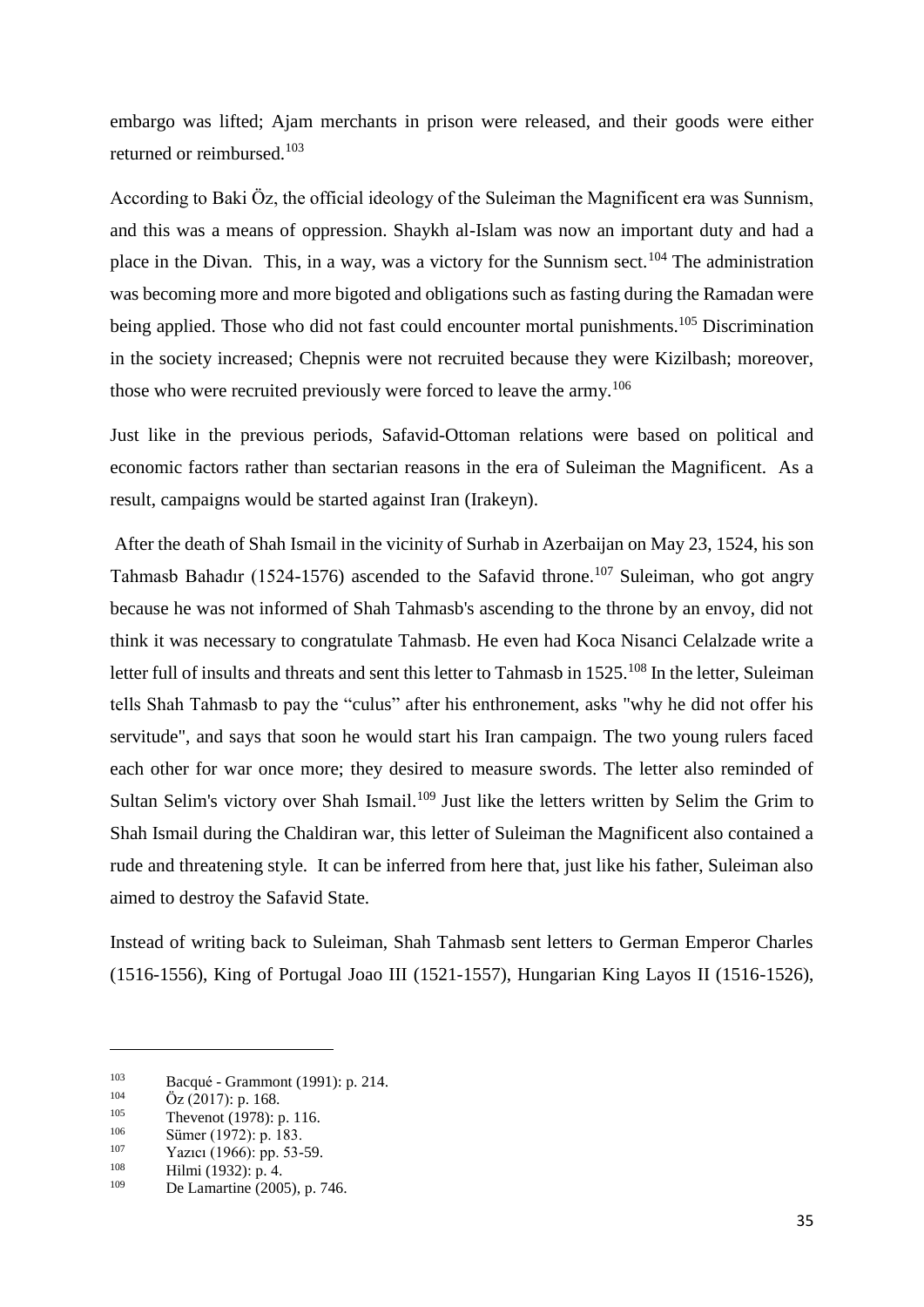proposing an alliance against the Ottoman Empire.<sup>110</sup> However, the Iranian campaign was postponed at that time because Suleiman's armies set out for the campaign to Mohács.

One of the reasons for Suleiman's Irakeyn campaign (1533-1535) was Bitlis Beylerbeyi Şeref Han's taking refuge in Iran and Azerbaijan ruler Tekelu Ulama Han's taking refuge in the Ottoman Empire.<sup>111</sup> The Iraqi Arab region was of great importance for both the Safavids and the Ottomans both politically and economically and for religious-ideological propaganda. For the Ottomans, the conquest of the Iraqi Arab lands was necessary in terms of the security of Syria and Egypt. The seizure of the Persian Gulf after the Red Sea would also be a factor facilitating the activities of the Ottoman naval base for the Indian Ocean. Again, with this place under control, and with Diyarbakir, Mosul, Kirkuk, and Baghdad becoming fortified headquarters for the army, campaigns towards Iran's interior regions would become easier.<sup>112</sup>

The Iraqi Arab lands were the transit point of the trade routes coming from the Far East and India and had an important position on international trade. The goods from East, mainly spice, brought to the southern port of Basra through the Spice Route, were sent from here to Baghdad with caravans and from there to Aleppo. The great gain this transit provided was quite attractive for both states. In fact, the Ottomans, who took control of this trade route as a result of the Irakeyn Campaign, engaged in a struggle that would take many years against the Portuguese to control the trade across the Indian Ocean.<sup>113</sup>

The first Iranian campaign (1533-35) of Sultan Suleiman was known as the Irakeyn Campaign because of the invasion of both Iraqi Persian (Acem) and Iraqi Arab lands. In fact, the Sultan had long been planning of this campaign, but due to the Central Europe issues, it could not be realized. The fact that Shah Ismail attempted to form alliances with the European countries during the first years of his rule, the attitudes of the two sides' border governors changing sides according to time and conditions, and several Kizilbash rebellions that broke out in Anatolia in 1526-28 were urging Suleiman to embark on a military campaign against Iran. The greatest of these rebellions was the Kalender Chelebi rebellion.

This rebellion broke out in Kırsehir-Ankara region in 1526. Suleiman the Magnificent returned from his Hungary campaign early due to this uprising.<sup>114</sup>

<sup>&</sup>lt;sup>110</sup> Uzunçarşılı (1984): p. 449.

 $\frac{111}{112}$  Salis (1963): p. 134.<br>
Vinali (2000): pp. 1.

<sup>&</sup>lt;sup>112</sup> Küpeli (2009): pp. 1-18.<br><sup>113</sup> **inalgk** (2002): pp. 397.3

 $\frac{113}{114}$  **inalcik** (2002): pp. 397-398.

 $Oz$  (2017): pp. 250-253.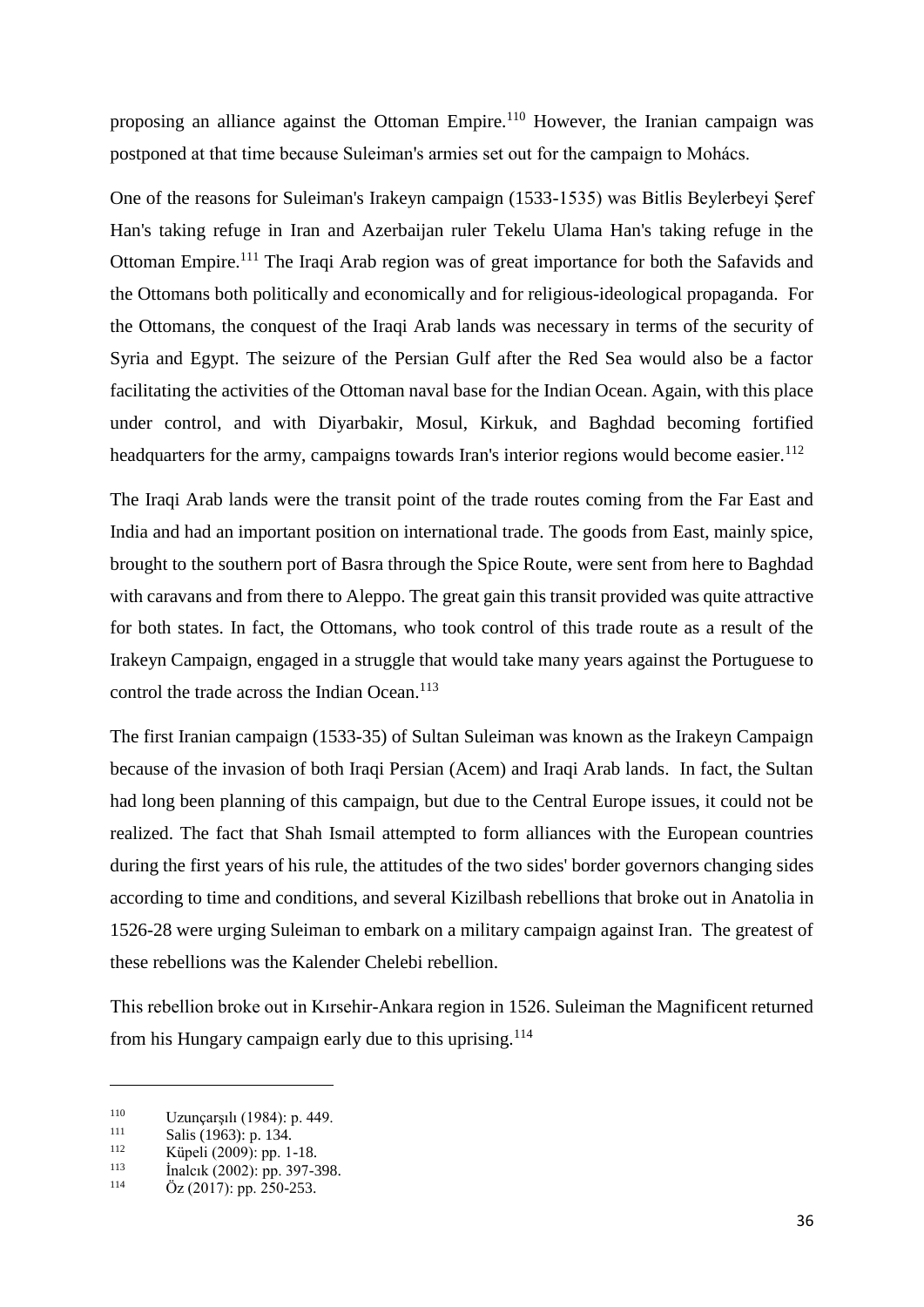However, the main event that put the Ottomans into action was the turmoil that broke out in the Safavid State during the early years of the reign of Tahmasb, the ten-year-old son of Shah Ismail, who succeeded him after his death in 1524. According to Shah Tahmasb, the reason for Suleiman's first eastern campaign was the fact that after Ulama took refuge in the Ottoman Empire, he provoked especially the Grand Vizier Ibrahim Pasha.<sup>115</sup> The Uzbeks who took advantage of the situation attacked Khorasan. While the Safavids were struggling against the Uzbeks in the east, Sultan Suleiman, following his peace treaty with the House of Habsburg, sent Ibrahim Pasha, to whom he had given a free hand, to the eastern campaign in 1533.<sup>116</sup>

Ibrahim Pasha, who spent the winter in Aleppo, entered the Safavid capital Tabriz at the beginning of August 1534. Sultan Suleiman, who heard that Tahmasb marched to Tabriz, came here with his army at the end of September and joined Ibrahim Pasha. When the Safavid shah, concerned about the arrival of the Sultan, retreated to Sultaniye, Sultan Suleiman went after him. However, Shah Tahmasb never confronted the Ottoman army. Since the Castle's Safavid Commander Tekelü Mehmed Han had deserted, the Ottomans conquered Baghdad without encountering any resistance  $(28 \text{ November } 1534)$ .<sup>117</sup> According to Bacque-Grammont, however, despite the conquest of Baghdad and the Iraqi Arab, the Irakeyn campaign failed because of the large loss of troops and ammunition. This is because it was initially planned that the army would march towards Baghdad and the preparations had been done accordingly; however, the Grand Vizier Ibrahim Pasha marched the army towards Tabriz without adequate equipment and caused the losses to increase; what is more, when he received the news of Tahmasb's marching, he had to call for help from Sultan Suleiman.<sup>118</sup> Thus, while the Iraqi Arabs were completely controlled by the Ottomans, the Safavids officially recognized with the 1555 Amasya Treaty that these lands belonged to the Ottomans.

With the Amasya Treaty, the Safavids recognized that the Iraq, Eastern Anatolia and Georgia lands, castles, and cities which the Ottoman State had seized since 1514 belonged to the Ottomans and they officially recognized these places as the border.<sup>119</sup> According to the treaty, the territory of Georgia was shared between the Ottoman State and the Safavid State. Kakhet, Mosuk, Ahiska, Borçalı sections, Kartli, Göri, Tbilisi, Meshetiye were given to the Safavids whereas Başıaçuk, İmaret, Dadyan (Megrel), Güryel (Güriyan), Atabek lands along the Çoruh

<sup>&</sup>lt;sup>115</sup> Şah Tahmasb-ı Safevî (2001): pp. 29-32.<br><sup>116</sup> Emecen (2010): pp. 116-117

<sup>116</sup> Emecen (2010): pp. 116-117.<br>117 Târîh i Âl i Osman Anonymo

<sup>117</sup> Târîh-i Âl-i Osman Anonymous (1994): pp. 333-337.<br>118 Receve Grammont (1991): pp. 217-218.

<sup>&</sup>lt;sup>118</sup> Bacque-Grammont (1991): pp. 217-218.

Danişmend (1948): p. 295.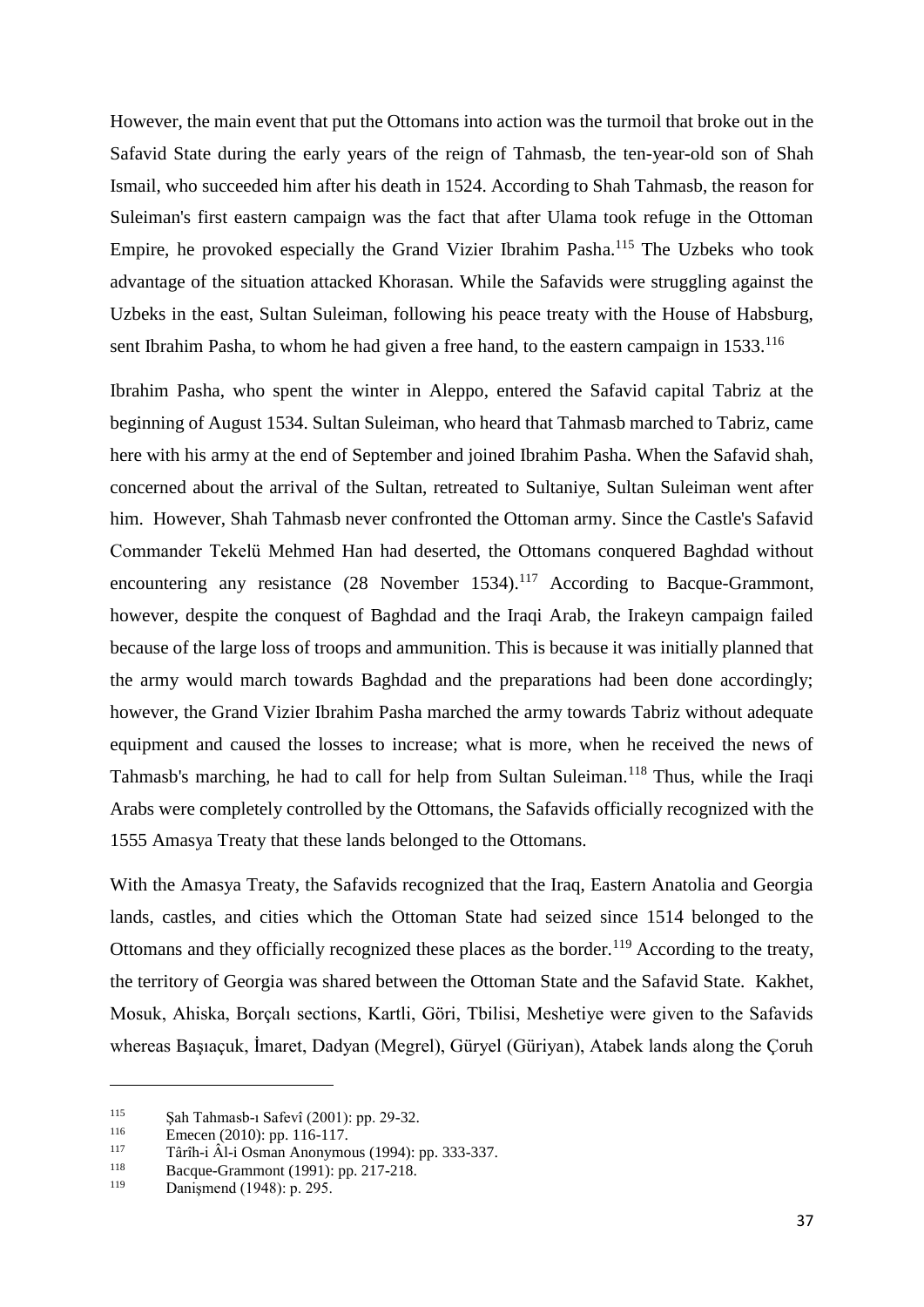River, also called Keyhüsrev country, extending to the border of Trabzon, Dav-eli, Ardahan, Ardanuc, Oltu, Tortum sections remained under the rule of the Ottomans.<sup>120</sup>

Considering the time after this treaty, we can say that this treaty lasted partially. Although Suleiman ignored the Kizilbash uprisings after the treaty, reciprocal threats continued. Likewise, one of the important works of Shah Tahmasb is the transfer of the capital of the Safavid State from Tabriz to Kazvin to the east. This was because Tabriz was occupied and destroyed by the Sultan's army each time. After that, Shah Tahmasb tried to prevent any kind of conflicts with the Ottoman Empire until the end of his rule. To make an overview, competition, political disputes, and war between Selim the Grim and Shah Ismail were also seen between Suleiman the Magnificent and Tahmasb. However, the evidence reached from the literature review indicates that the Ottoman sources showed Tahmasb against Suleiman defenseless and inexperienced. According to Western sources, however, Tahmasb was as successful as his father Shah Ismail as a ruler, expanded the borders of the Safavid State and took lessons from the past incidents. As an example to this, we can say that in the Battle of Chaldiran, Shah Ismail successful not retreat and defended himself against Selim the Grim whereas Tahmasb abstained from confronting Suleiman during the Irakeyn campaigns.

According to some sources, Tahmasb said the following; "I will not move with my father's method. This enemy is very strong, I cannot face the enemy. Just like Hasan Padishah (Uzun Hasan) stood against Sultan Abu Said, I will walk around him in the same way. I will not allow his men to leave the army, then to return there " $^{121}$  Indeed, historical documents, books and records, on which the relations between the Kizilbash and the Ottoman States were based, decreased during the reign of Sultan Suleiman the Magnificent. It may be possible to link this to the bad reputation of Selim the Grim and Suleiman's attempts to clean this bad reputation. For this reason, the embargoes dating back to the era of Selim the Grim were removed. However, it is not possible to argue that the sanctions upon the Alevis- Kizilbashes and the conflicts with the Safavid State came to an end in this period.

In this period, some other incidents apart from the Safavid- Iran relations also took place in the Ottoman Empire. Sehzade Mustafa, the second of the eight sons of Sultan Suleiman, was born in Manisa during his father's sanjak beylik in Saruhan (Manisa). Sultan Suleiman also had two other sons, named Mahmud and Murad, during his sehzade years. Of these two sons, Murad

<sup>&</sup>lt;sup>120</sup> Kütükoğlu (1993): p. 641.<br><sup>121</sup> Kütükoğlu (1993): p. 642.

Kütükoğlu (1993): p. 642.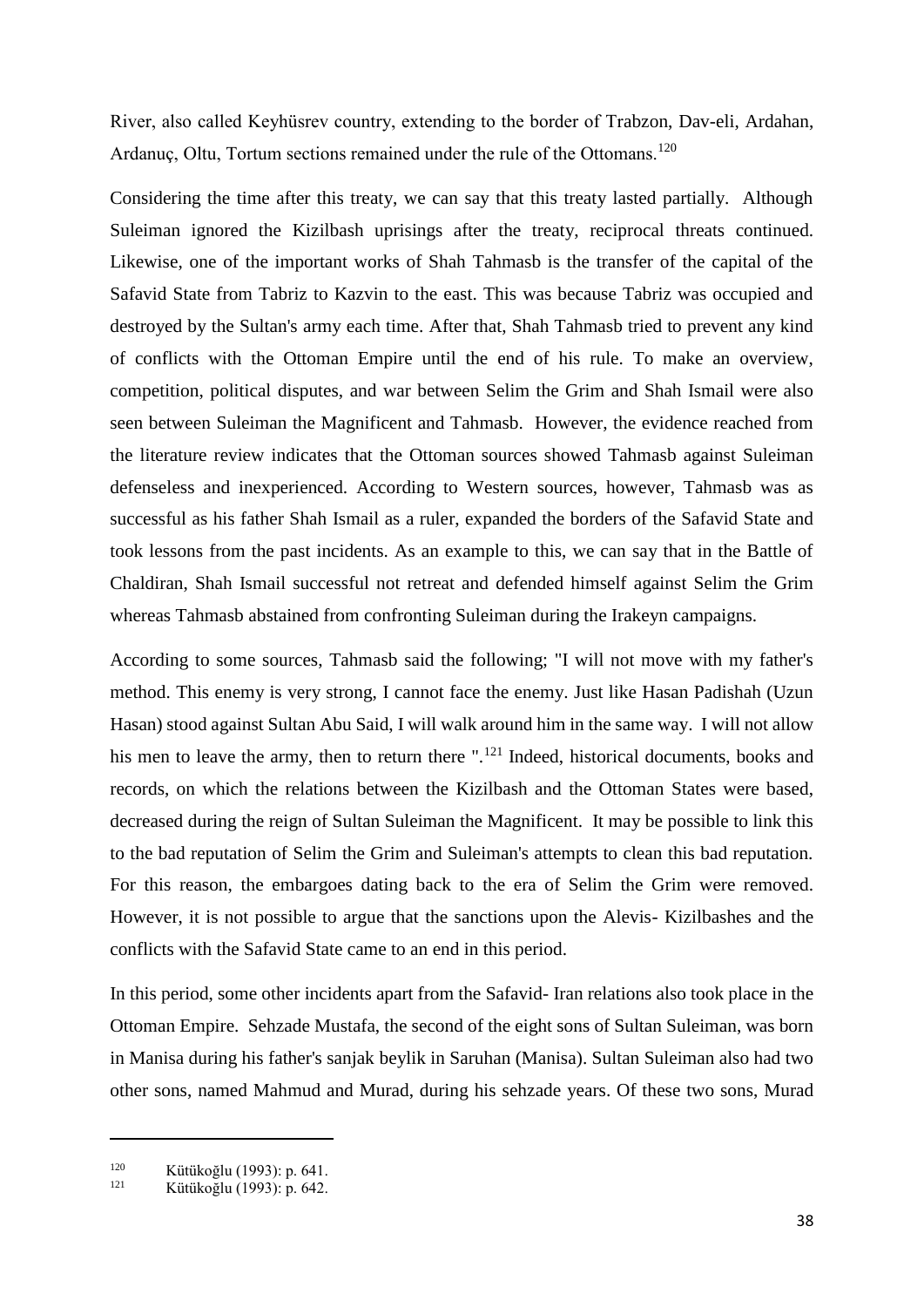died at the age of two and Mahmud died at the age of 9 in the same year (1521). During his reign, on the other hand, he had five sons from Hurrem Sultan, whose names were Mehmed, Selim, Abdullah, Bayezid, and Cihangir, respectively. Abdullah also died in 1526 at a young age. Sehzade Mustafa ascended to the sanjak in Manisa, the city he was born, under the system of sanjak-ascending, which had been systematically applied in the Ottoman State since the era of Murad I (1360-1389) and aimed to teach the state management in the sanjaks which were a small-scale example of the central administrative structure.<sup>122</sup> Sehzade Mustafa, who was the sanjakbey in Manisa for seven years, was deprived of his supporters in the palace after the death of his grandfather Hafsa Sultan (940/1534), who had protected both him and his mother, and the murder of the Grand Vizier Ibrahim Pasha, with whom he had good relations, after the Irakeyn Campaign (940-942/1533-1536); he was pushed aside over time. When Mehmed, son of Sultan Suleiman from Hurrem Sultan, was old enough to ascend to the sanjak; Manisa became the place where the incidents that led to the deterioration of Mustafa's relations with his father took place. Sultan Suleiman, presumably influenced by Hürrem Sultan, began to behave coldly against Sehzade Mustafa when he was in Manisa; Sehzade Mustafa wrote a letter to his father who had returned from the Irakeyn Campaign and asked him to be allowed to come to Istanbul to meet him and apologize. However, this request was denied. Sehzade Mustafa continued such attempts after he went to Amasya and could not get a positive response to his final permission request dated 958/1551.<sup>123</sup> A number of historian's attribute Sehzade Mustafa's persistent apology requests to his closeness with Ibrahim Pasha. Also, the death of Ibrahim Pasha, who had returned from the Irakeyn Campaign, is linked with Hurrem Sultan's struggle for one of her three sons, after the death of her son Mehmed, to ascend to the throne.<sup>124</sup> Moreover, after Rustem Pasha, who supported Hurrem Sultan, disseminated the news that Sehzade Mustafa had a secret contact with the Safavid Shah Tahmasb, Sehzade Mustafa was considered an «enemy to the religion and state» and a «traitor» who made an agreement with Tahmasb.<sup>125</sup> However, it should not be forgotten that the murder of Sehzade Mustafa cannot be linked only to the intrigues in the palace. The process with the Safavid state and Sehzade Mustafa's close relationships with the Janissaries did not leave many options to Suleiman.

Iran campaign, which was carried out when the probability of Sehzade Mustafa ascending to the throne increased due to difficult times of the army and people and when Sehzade Mustafa

<sup>122</sup> Hammer (1911-1918): p. 128.

 $\frac{123}{124}$  Turan (2006): p. 290.

<sup>&</sup>lt;sup>124</sup> Uluçay (1970): pp. 232-236.<br><sup>125</sup> Cälikiloja (1005): pp. 11.42

Gökbilgin (1995): pp. 11-43.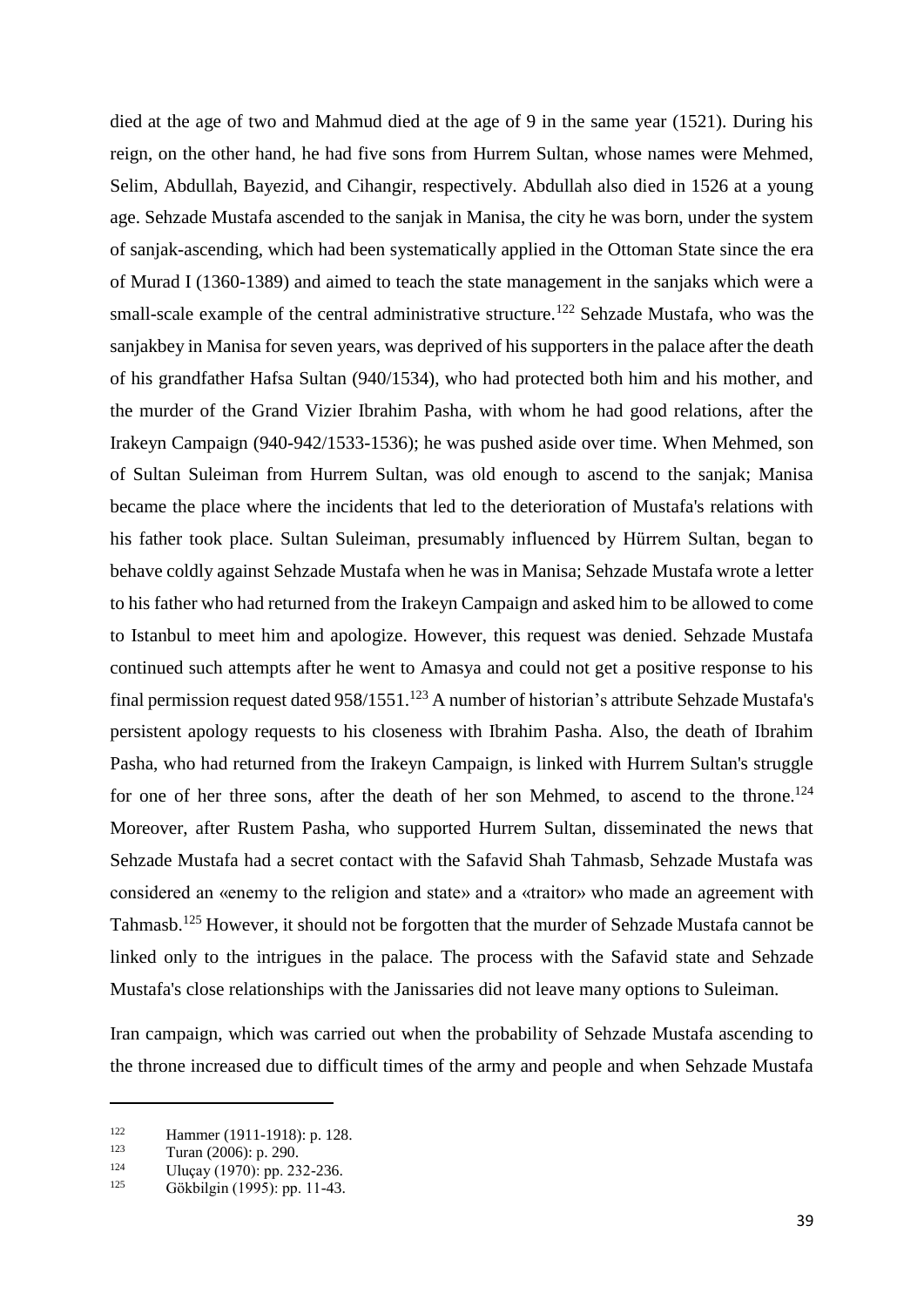took some precautions to obtain, what he called, his hakk-ı şer (his right coming from God), was the last military and political campaign in the life of Sehzade Mustafa.

Suleiman's health deteriorated; soldiers wanted him to step aside, as he was too old to embark on campaigns and to live the rest of his life worshipping in Dimetoka. It was an open warning to the sultan by the soldier. And this request of the soldiers put himself in the position of Bayezid II, his grandfather, and his son in the position of Sultan Selim, his father. If Mustafa decides to take action to seize the throne like Sultan Selim, it is not unlikely that he would be forced to renounce the throne like Bayezid II. Therefore, Sultan Suleiman, who wanted to regain the confidence of the soldier, recalled Rüstem Pasha, and sent timariots to their places, declaring that he would embark on a campaign in the spring.<sup>126</sup> Sultan Suleiman, who thought that his son's deeds against him and his reign were more serious than the guilt of this slave and who took the necessary fatwa for the killing of his son, set out from Istanbul for the Nakhchivan campaign on 18 Ramadan 960/28 August 1553. Sultan Suleiman, who sent Karaman sanjakbey to Edirne for the protection of Rumeli and took other sehzades Selim and Cihangir with him, established his military headquarters in Aktepe/Akhöyük, near Konya Eregli on 26 Shawwal 960/5 October 1553. He also called Sehzade Mustafa to the headquarters on grounds that he would commission him for a campaign to Erzurum where he would prevent an attack from Iran Shah Tahmasb.<sup>127</sup> Despite all warnings, Sehzade Mustafa decides to go to the otag to meet his father. He came before the otag accompanied by the applause of the soldiers; delivered his sword and dagger to the sergeant who welcomed him, and was killed with a rope used by executioners.<sup>128</sup>

There were other sehzades who were killed throughout the history of the Ottoman State; there were even sultans who were killed like Young Osman and Abdulaziz, but none of them produced the same impact as the murder of Sehzade Mustafa. Despite the fact that he was killed in 1553, 461 years ago, Sehzade Mustafa's death is still talked about today.

One of the texts that can explain why Sehzade Mustafa has been on the agenda for so many years is his poems. For, these poems reflect not the views of power but the personal findings and opinions of the individuals who represent the society. Despite the power and sovereignty of a Sultan like Suleiman, the killing of Mustafa had a great impact on the public. In some of

<sup>&</sup>lt;sup>126</sup> Mustafa Âlî (1439): p. 502.<br><sup>127</sup> Turan (1997): p. 37

 $127$  Turan (1997): p. 37.<br>128 Demirtes (2010): p.

Demirtas (2010): pp. 205-220.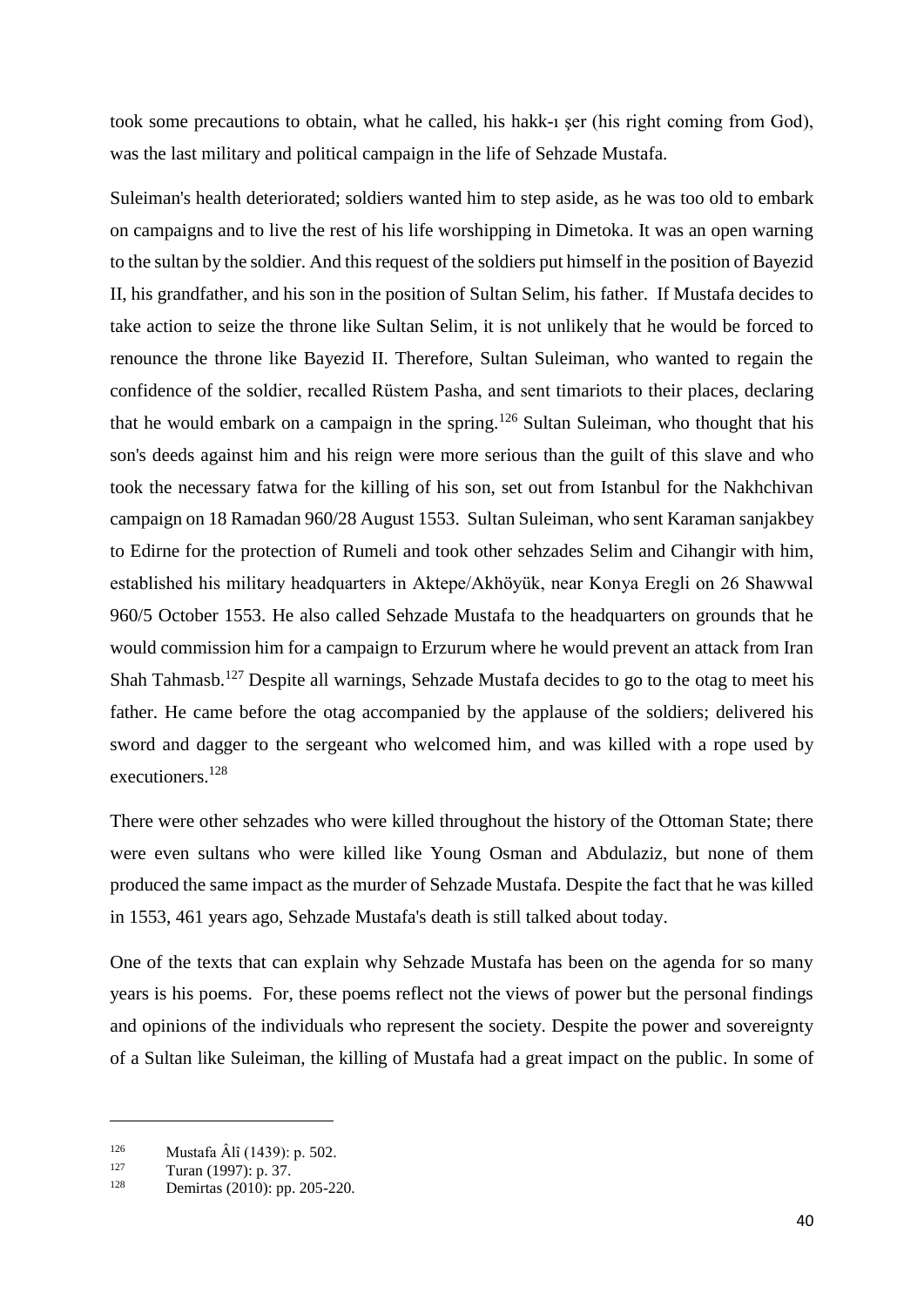the period's dirges, Suleiman was openly blamed; but Suleiman did not touch any poets. For, he also noticed the love of the people and the soldiers to Mustafa. So, although Suleiman was a powerful ruler, he saw a great mass of people supporting Mustafa, and he did not touch the poets in order not to further the chaos.

The Austrian ambassador Busbecq, who was in Turkey during the reign of Suleiman the Magnificent, said the following when he talked about Sehzade Mustafa (1533): "To be the son of the Turkish sultans is to fall into a great misfortune. Because when one of them ascended to the throne, the others had to be prepared to die. This is particularly relevant to the situation of the Janissaries. For, if the sultan has a brother alive, the wishes of these soldiers from the sultan will never end. If anything they ask is not accepted, they cry out "May God forgive your brother!" This is to tell the sultan that they want to bring his brother to the throne."<sup>129</sup>

The reason we discuss the murder of Sehzade Mustafa in this study is, as still discussed today, whether Sehzade Mustafa was a Bektashi or not. Sehzade Mustafa's uncle (his mother's brother) Sersem (Server) Ali Dedebaba was once the dedebaba (the highest-ranking authority in the Bektashi Order) of the Haji Bektashi order. He was also the founder of Sersem Ali Baba Dargah, known as Harabati Dargah, in Macedonia. The fact that Mahidevran (Mustafa's mother) was once banished to where his brother lived and that Sehzade Mustafa lived here with them in the dargah points to the spiritual aspect of Mustafa. This dargah is one of the seven major dargahs of Alevis and it does not pay taxes to the state.<sup>130</sup>

In sum, Suleiman, who died in 1566, was different from neither his father Selim the Grim nor his grandfather Bayezid II in his hostility against Alevis. As noted above, the books kept on the Rafidas decreased in the period of Suleiman and therefore the number of the Ottoman documents about the slaughter of Alevis in this period is few. According to Baki Öz, executions were quite frequent at that time with secret orders even though kadis (Muslim judges) did not find the person guilty.

After the murder of Sehzade Mustafa, Selim II ascended to the throne. There are several examples of oppression and slaughter in the documents dating back to that time. Some of the Alevis were killed only because they were Alevis; tekijes were under strict supervision; Alevi dedes were punished; those who talked about Mahdi were ordered to be killed; orders were

 $129$  Busbecq (1974): p. 38.

<sup>130</sup> [http://www.politez.com/detail/-/6997/devletin-alevisi-olmak-ya-da-olmamak-asil-sorun](http://www.politez.com/detail/-/6997/devletin-alevisi-olmak-ya-da-olmamak-asil-sorun-bu#.W2gJD9IzZPY)[bu#.W2gJD9IzZPY](http://www.politez.com/detail/-/6997/devletin-alevisi-olmak-ya-da-olmamak-asil-sorun-bu#.W2gJD9IzZPY)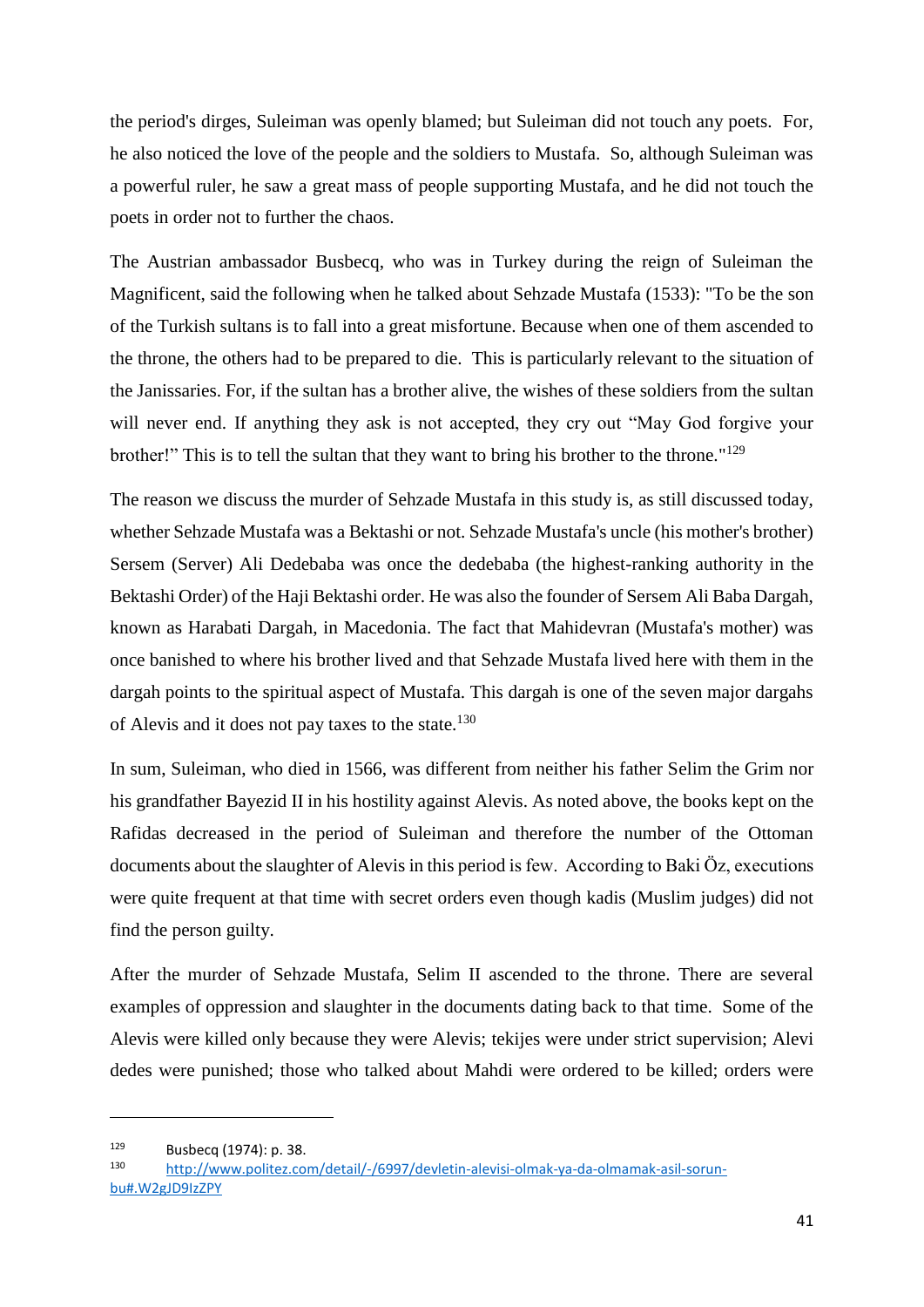given to blame and kill Rafidas who had relations with Iran; those who were truly Kizilbash would be killed whereas others who were suspected to be Kizilbash would be banished to Cyprus.<sup>131</sup>

There was not freedom of opinion during the reign of Murad III either. Different opinions were not allowed. A strict supervision was conducted on all Alevi movements, materialist tendencies and thoughts and actions like Bedreddinism which had major impacts on the society. One of the orders sent to the sanjak of Sivas in this period demanded the punishment of Kizilbashes on the grounds that they had deviated from the path of Allah, they did not live in line with the Sharia and they showed their commitment to the shah by wearing red helmets. During this period, a Sunni imam was appointed to every village and only those who accepted Sunnism were given the right to live.<sup>132</sup>

Another problem was the financial crisis. From the 1580s on, Ottoman markets were under the heavy influence of the silver from America. With the addition of the financial burden caused by wars, treasury deficits grew and the state had to lower the value of money in 1585-86.<sup>133</sup> The restructuring of the taxes made the people uneasy. For this reason, the rebellions of the people called "Celali" spread all over Anatolia.

Iraqi Arab region, which had remained calm for a long time after 1555, was heated up again when the Ottomans attempted to retake Azerbaijan in 1578. It was initially decided that an army from around Baghdad would enter Iran; this decision was later abandoned and it was planned that the forces in Baghdad-Sehrizor would plunder and destroy along the border to help the operation in the Caucasus. The forces that acted accordingly conquered some places especially after 1583. Around the same time, Shatt Arabs, who had been rebelling against the Ottomans for some time, were suppressed. The Ottoman conquests required the redetermination of the Iraqi-Arab border after the war. Negotiations that started with the end of the war in 1590 lasted for a long time especially because of Nihavend's sovereignty. As a result, the regions that went under the Ottoman rule were Mihriban, Pelengan and Nihavend Beylerbeyliks (Governorships).<sup>134</sup> With the appearance of the Safavid forces in front of Baghdad in 1603, the Iraqi Arab once again became the struggling area of the two sides.

 $131$  Öz (2017): pp. 173-174.

 $^{132}$  Öz (2017): pp. 174-176.

<sup>&</sup>lt;sup>133</sup> Pamuk (1999): pp. 143-161.<br><sup>134</sup> Kütüle žku (1993): pp. 171.1.

<sup>134</sup> Kütükoğlu (1993): pp. 171-186, 204-224.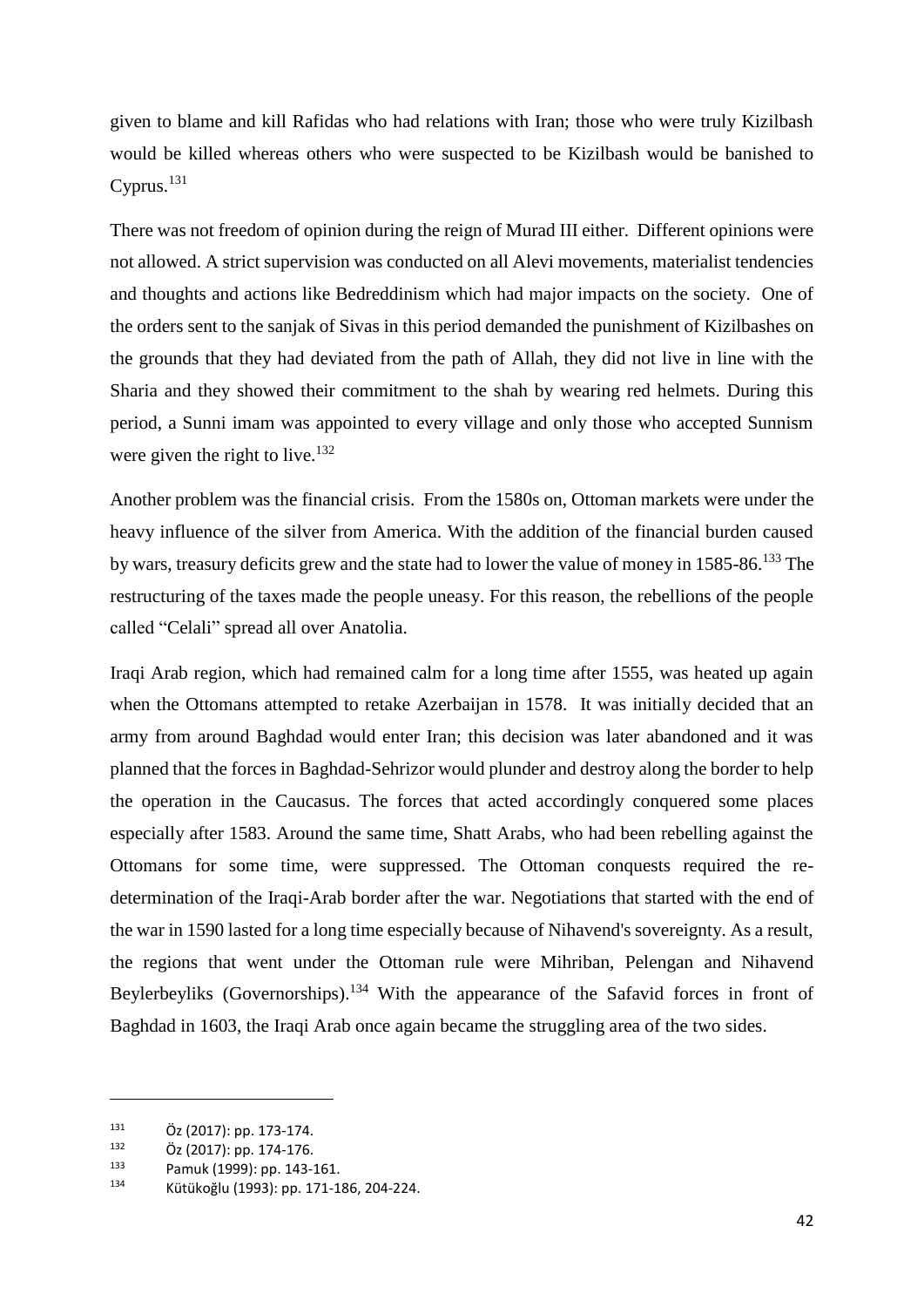The Ottoman Empire, which held Azerbaijan for more than a decade, could not implement a systematic settlement politics here because of the war in the west, the Celali rebellions, and financial inadequacies, and could not establish authority over the Shiite people of the region. The Safavid army, which was led by the Shah himself, first took Tabriz, from where the Ottoman forces had to withdraw, and then Nakhchivan. Later, around mid-October 1603, he surrounded Revan Castle, where the largest Ottoman garrison in the region was.<sup>135</sup>

The Safavid attack caught the Ottoman State unprepared. While a majority of the army was in the battle on the west side, the administrators in the capital knew well that the Safavid threat could not be repelled with the troops of only the Eastern provinces. A significant portion of the forces was, in fact, busy with chasing and disciplining the Celali gangs. The death of Mehmed III (1603) at this very time made it impossible for the Ottoman armies to act immediately. After this defeat, the Safavids captured all the Ottoman garrisons in Azerbaijan, Georgia, and Shirvan. In early 1606, Gence, and almost a year later Shemahi entered under the rule of the Safavids.<sup>136</sup>

The competition that had existed between the Ottoman Empire and the Safavid states since the beginning began again shortly after the 1612 peace in the Caucasus, then in the Iraqi Arab region and the struggles continued until the final peace in 1639.

Another sultan who slaughtered the Alevi folks was Murad IV (1623-1640), who ascended to the throne after Osman II was killed during the Janissary rebellions. According to the sources, Murat IV was fanatic, bigoted and under the influence of mollahs. He destroyed many Alevi villages and executed many people from the Bektashi Order without a reason.<sup>137</sup>

Although Murad IV's ascending to the throne brought stability to the capital city, chaos did not come to an end in the countryside so soon. Although the army was sent three times to Erzurum Beylerbeyi Abaza Mehmed Pasha, who attempted to take refuge in the Safavid State every time he was in trouble, he could only be taken under control in 1628. After an ambitious person, for whom everything to be done to obtain and keep the Beylerbeyilik position was licit, involved Shah Abbas in his conflicts with the Ottoman State, all the balances in the region changed and when Baghdad was taken by the Safavids, a war broke out again in the East.<sup>138</sup>

<sup>135</sup> Kütükoğlu (1993): pp. 259-267.<br>136 Kütükoğlu (1993): pp. 279-277.

<sup>&</sup>lt;sup>136</sup> Kütükoğlu (1993): pp. 270-277.<br><sup>137</sup> Öz. (2017): pp. 176-177.

 $^{137}$  Öz (2017): pp. 176-177.

Peirce (1993): p. 244.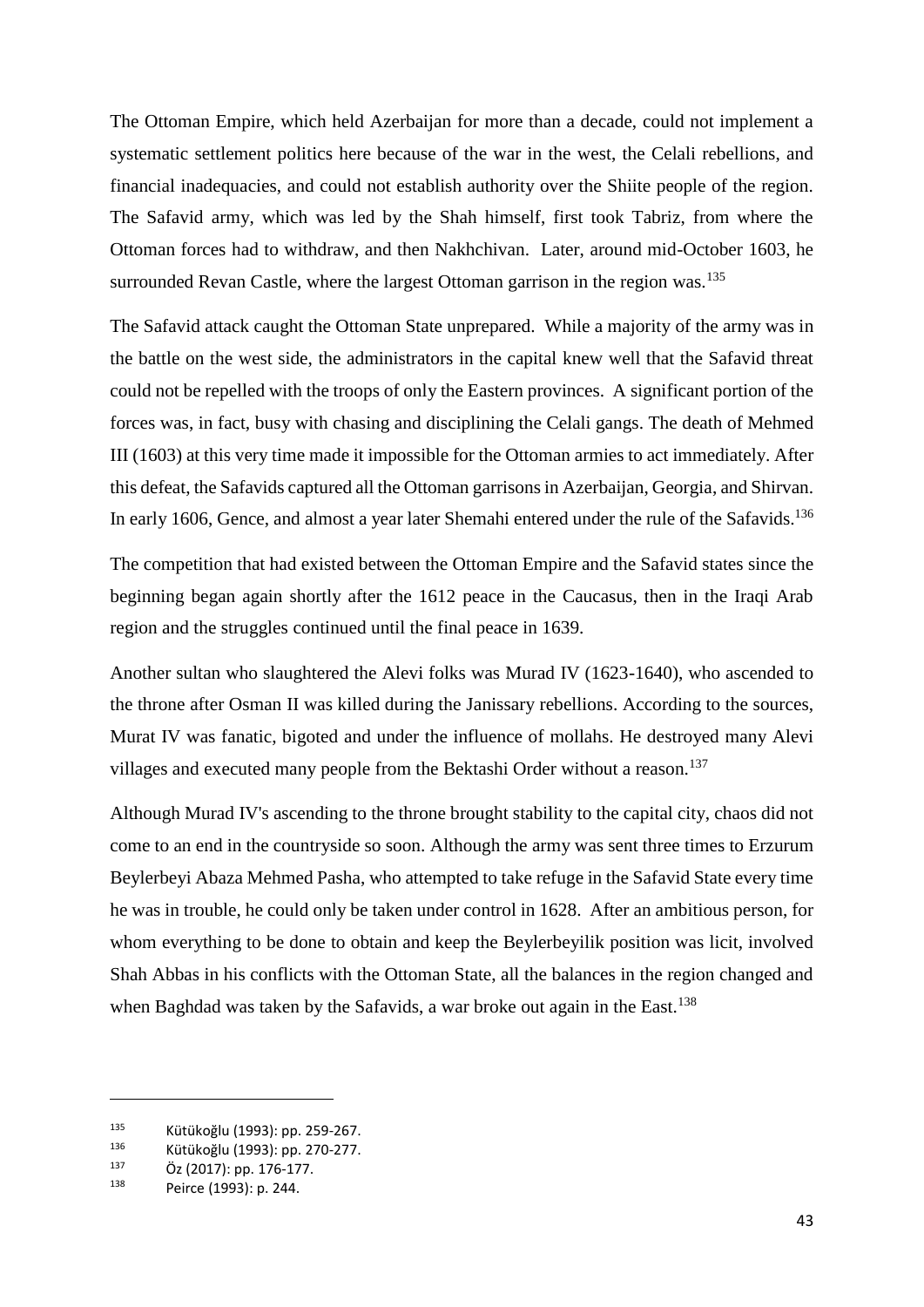In this period, the Ottoman Army came across the Safavid Army many times. As a result, the borders of Iraqi Arab and Azerbaijan were determined. The Safavids were not to engage in any intervention or assault on the places that belonged to the Ottomans within the framework of these boundaries. Likewise, the Ottomans would not interfere in any way with the Safavid lands. It will be more accurate to say that the current borders of Turkey-Iran and Iran-Iraq were determined not according to the 1639 Qasr-e Shirin Treaty, but according to the 1555 Amasya Treaty. Having faced a difficult situation with the advance of the Ottoman army and having lost much of his army, Shah Safi accepted the peace offer desperately. The peace treaty signed in Qasr-e Shirin in 1639 ended the Ottoman-Safavid war.

The peace treaty of 1639 ended the war of about 150 years between the Ottoman and Safavid states. Because of these wars, the two great powers of the Islamic world wore away each other in terms of politics, military, economics, and demographics. Especially the negotiations that Shah Abbas established with the Europeans related to the direct sales of silk, which aimed to make a devastating effect on his western neighbor, produced negative results for the Ottomans in the short term and for the Safavids in the long term. While the Ottomans lost their intermediary roles in the new order of the world silk trade, cities such as Basra, Baghdad, and Aleppo lost their former economic importance. While the Englishman and the Dutch, whom the Safavid Shah invited himself to buy silk from his country, became richer by the silk trade, they soon took control of all commercial activities in the Indian Ocean, the Persian Gulf, and the Red Sea. For this reason, the Safavids made a significant contribution to the spread of English and Dutch mercantilism throughout the world. On the other hand, the Ottoman Empire, which had mobilized most of its military forces on Iran during the first half of the seventeenth century due to the intense fight with the Safavids, could not benefit from the weak state of Europe, which was devastated by the Thirty Years' War.<sup>139</sup>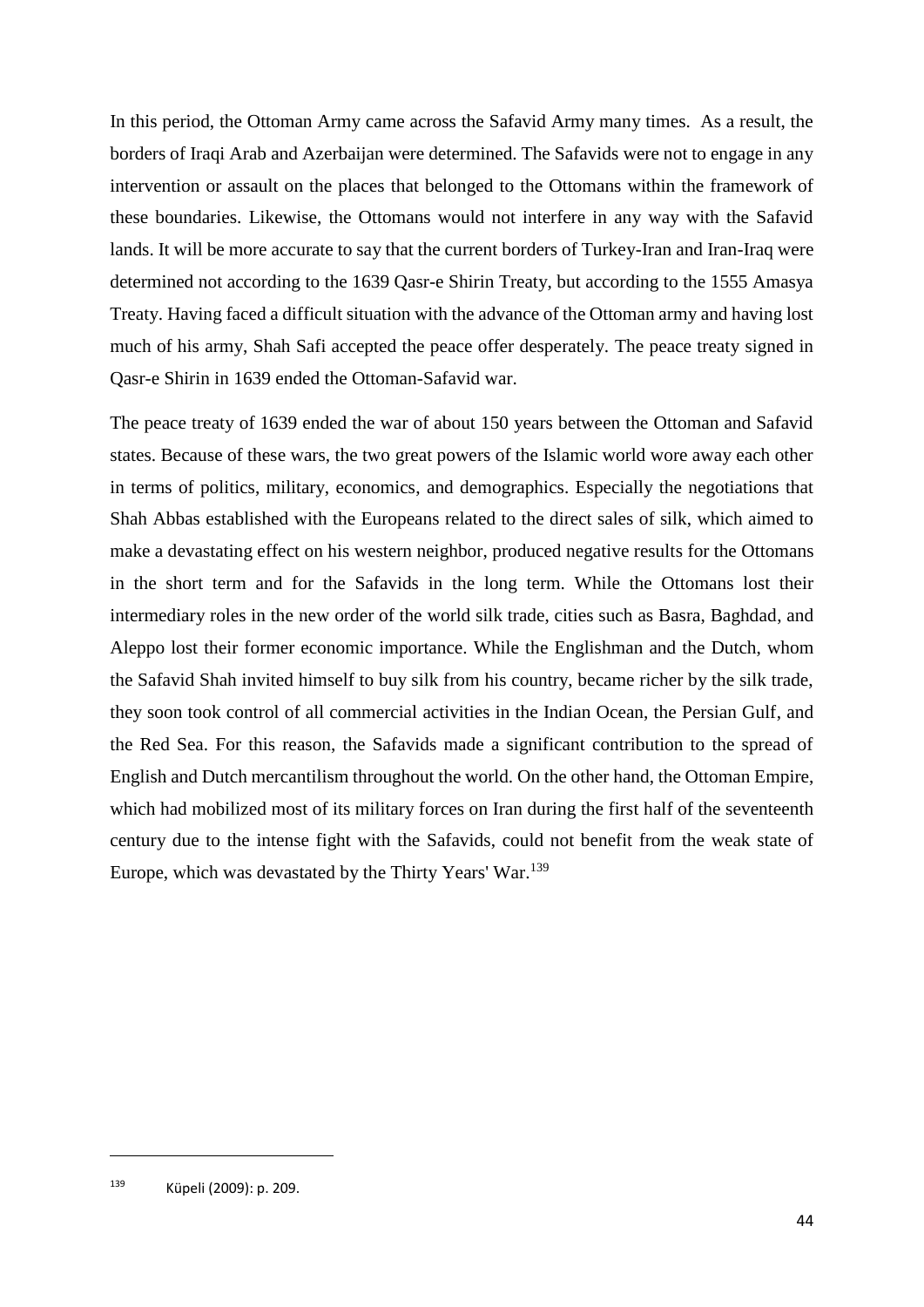# Ottoman Janissary Army and its connection with Bektashism

#### Janissary Army

While the Ottoman lands were expanding with successful conquests, the Janissary union, which was established as a military unit totally affiliated with the sultan, undertook an important task such as guarding the sultan as well as was used as an important military force especially in the conquests. Unlike the timariots riding horses and using more conventional weapons of war, such as arrows, bow, shield, and sword in the battles, Janissaries were commissioned to use firearms such as rifles, which increased their importance. Janissaries were also used in other jobs besides fighting in battlefields.

The soldiers were chosen among the strong, decent-looking boys of the Christian people in the conquered territory. These devshirmes, whose all bonds of belonging were broken, were considered to be the permanent servants of only the Sultan. When it was first established, the Janissary unit mostly consisted of foot mercenaries gathered from Anatolia. As the state's structure developed, Janissaries began to be trained within the state. In time, the Janissaries became an integral part of the Ottoman Empire with their own cultural characteristics; they were positioned against other power foci.<sup>140</sup> The Janissaries who were closely related to the Sultans inevitably had a say in the state politics.

There are many opinions about when the Janissary unit was first formed. According to Ottoman sources (Tevarih-i al-i Osman), the first private military organization was in the time of Orhan Bey. In fact, when Orhan Bey conquered Izmit in 1338, he was accompanied by "servant guards" with a military function. Many states used this system.

According to Haji Bektashi Vilayetname of the  $15<sup>th</sup>$  century; the Janissary Army was created during the period of Osman Bey. It is possible that this interpretation aims to emphasize that from the very beginning, the Ottoman State had links with the Bektashi order. According to Vilayetname, Haji Bektashi chooses Osman among many Anatolian beys; tears the sleeve of his robe and makes it a bork (Janissary headscarf- headgear) for Osman Bey. For some, this is the reason Janissary borks were long, curving on top and descending to the back of the neck. When the Janissaries were in trouble, Haji Bektashi sends his soldiers wearing white borks.

<sup>140</sup> Göksel (2009): p. 6.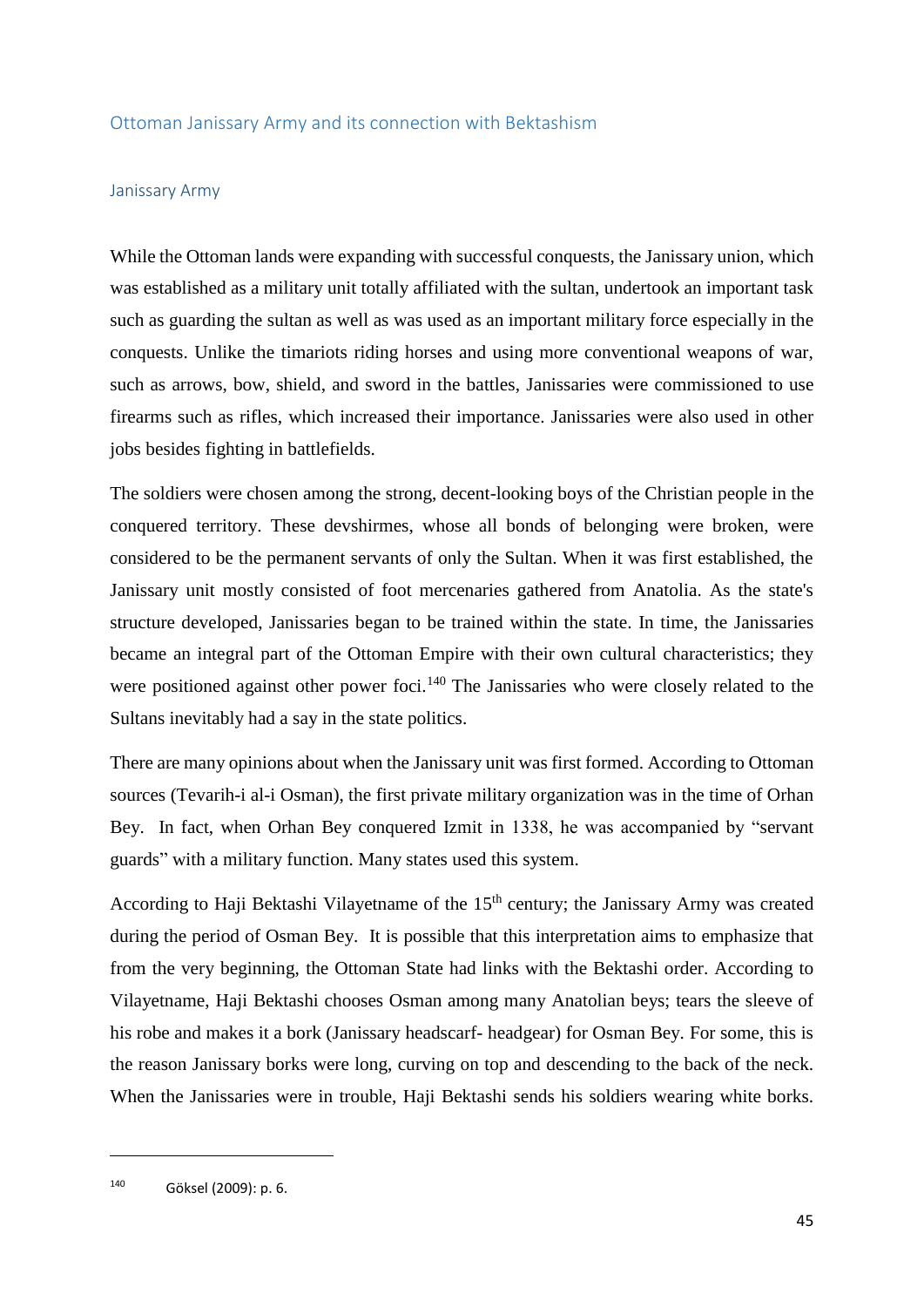European authors argue that the word "yeniceri" (meaning Janissary in Turkish) derives from "yen" (sleeve). It is likely that there was a simple meaning confusion.<sup>141</sup>

From the beginning of the Unit until the end of the sixteenth century, the Janissaries were composed of a limited number of soldiers. Towards the end of the 15<sup>th</sup> century, the number of Janissaries was approximately 12,000. It is observed that the number of Janissaries increased rapidly especially after the time of Suleiman the Magnificent. The number of Janissaries, which was 27.000 during the reign of Murad III, reached 47.000 during the rule of Ahmed I. Many historians believe that this extraordinary increase, especially in the  $17<sup>th</sup>$  century, in the number of Janissaries was a sign and reason that the military order and the state were beginning to collapse.<sup>142</sup>

With the beginning of the  $17<sup>th</sup>$  century, the state began to experience some problems not only in the countryside but also in the center and underwent some transformation. Instead of the idea of absolute power, a sultan profile, which did not participate in the campaigns and transferred his power to the households, emerged. The expansion of this tradition corresponds to the period of Suleiman the Magnificent. In this period, powerful families who were close to the dynasty appeared and political party conflicts began in the palace. In the 1660s, the sultan now only had his title; the power was transferred to a kind of intra-palace oligarchy.<sup>143</sup> Thus, the Janissary-state relations of the time of the sultan's reign were also transformed. As the attachment of the Janissaries, whose number increased, to the sultan decreased, partisanship of new alliance groups emerged; thus, they began to be divided within themselves. Since most of the Janissaries were devshirme, they were mercenaries. Therefore, they did not have a shared sense of national identity.

Another important point to note is that they were forbidden from getting married to ensure that they commit themselves to the rise of the state and that their only responsibility is Sultan. Their duties and lifestyles were strictly defined by the law "Kavanin-i Yeniçeriyan" (Janissary law). Moreover, they were forbidden from achieving high status within the society and from getting rich. In fact, it was just the opposite. Of the 47 viziers who served from the time Mehmed II conquered Istanbul till 1623, only 5 were of Turkish origin.<sup>144</sup>

<sup>141</sup> Göksel (2009): p. 11.<br>142 Flibel (2000): pp. 24

 $142$  Elibol (2009): pp. 34-35.

 $^{143}$  Goffman (2004): p. 149.

<sup>144</sup> Goodwin (2002): p. 124.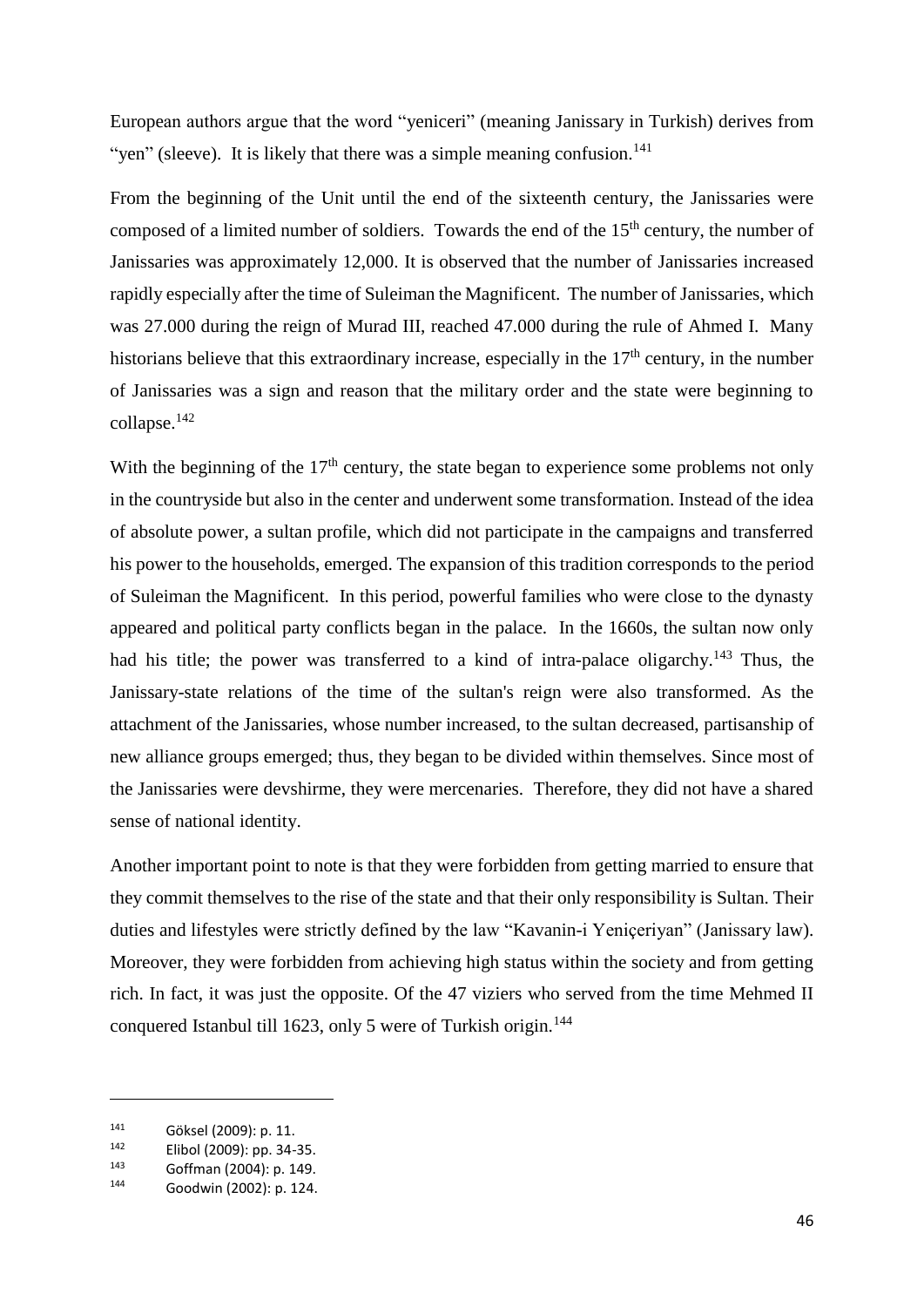The economic depression and social disarray that radically changed the classical system brought about an important transformation in the countryside as well as in the center. In the framework of this transformation, ayans, who were powerful local notables, took the places of the timariots, who lost their timars (land granted by the Ottoman sultans). The ayans, whose both reputation and richness increased after they were commissioned with tax-collecting in the countryside, became important characters in the Empire in terms of their economic power with the commercial activities they carried out in Anatolia and Rumelia especially from the beginning of the 18<sup>th</sup> century.<sup>145</sup> Since they sometimes gained so much power that disturbed the state and since they even formed alliances with the Janissaries, the state even sent armies against them to bring them into line.<sup>146</sup>

In 1793, Sultan Selim III founded an army called Nizam-i Djedid (new order), which was based entirely on modern rules, to reestablish the authority of the central government, to ensure the obedience of the ayans and the Janissaries. It was mainly based on French units and weapons were supplied not from the domestic market but from France. However, this army, which was sometimes used to suppress the ayans in Rumelia, led to a great discomfort for especially artisans, merchants, ayans, and Janissaries. The 1807 rebellion which was led by Janissaries and ulemas and supported especially by ayans and artisans led to the abolishment of Nizam-i Djedid.<sup>147</sup> Now, it was time for the Janissaries. However, the Ottoman Empire had to wait until 1826 for this to happen.

Taner Timur claims that an investigation of the Janissary rebellion and their abolishment outside the official history discourse can bring many facts to light. He also notes that the book "Üss-i Zafer" written by Esad Efendi, who was appointed to replace Şanizade Ataullah Efendi, who was relieved of duty and banished especially because of his Bektashi beliefs, the facts were twisted. According to Timur, Esad Efendi accused the Janissaries of deviation from the principles of Shari'a, not of bigotry. Besides, he notes that behind the Janissaries' rebellion, there were very simple reasons such as they did not want a gawur (infidel) commander or specialist for the army that was being founded.<sup>148</sup>

According to some authors, the abolition of the Janissary Unit was the last blow to the Alevi-Bektashi order. Mahmud II became a victim to the intrigues of Europe with the abolition of

<sup>145</sup> Uzunçarşılı (1986): p .40.<br>146 Karpat (2006): pp. 70.73.

<sup>&</sup>lt;sup>146</sup> Karpat (2006): pp. 70-73.<br><sup>147</sup> Flibel (2000): p. 25

 $147$  Elibol (2009): p. 35.

Timur (1989): p. 137.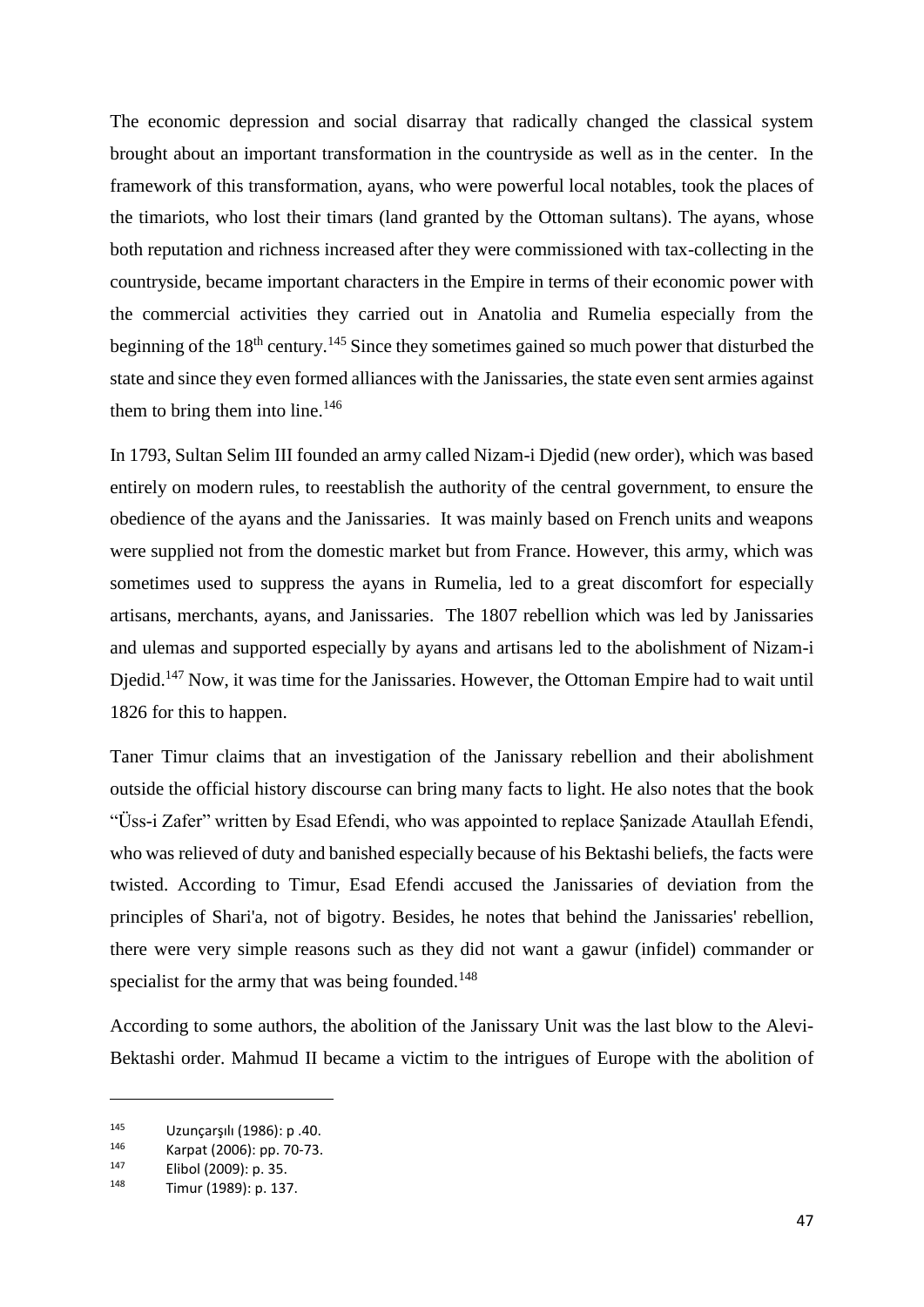Janissaries. The Western world deceived Mahmud II into the abolishment of the army, which would block the independence movement of the Greeks. Fundamentalist followers of sharia, taking advantage of the situation, ensure the abolition of the Bektashi order along with Janissaries. Bektashi dargahs and documents were burned. Many Bektashi leaders were killed or banished.<sup>149</sup> The abolition of the Janissary Unit in 1826 had a negative impact on the Bektashi order.

According to Palmer, the reason why Mahmud II abolished the Janissary Army that easily can be found behind his success to drive a wedge between the Janissaries and the ulema. For, it was always the Janissaries who took the support of the people and the ulema in the previous incidents. Examining the reports of British Ambassador Stratford Canning, Palmer notes that the number of the Janissaries killed in Istanbul was 6000. Canning also noted in his reports that the Janissaries were massacred in a very bloody way and that the forces of the state did not tolerate anybody who was related to the Janissaries. However, besides this cruelty and brutality, if we think about the brutal killing of the Janissaries outside Istanbul, it is clear that this number could be much higher.<sup>150</sup>

Another factor that played a role in the abolition of the Bektashi order along with the Janissary Army was that the Naqshbandi and Mevlevi Orders were powerful within the state. The fact that the sultans of the time were Naqshbandi or Mevlevi was also another factor. As the abolition of Bektashi tekijes, slaughters and exiles went on; Mahmud II replaced the exiled Bektashi leaders with Naqshbandis. However, when the rebellions and revolts were not over and when some Bektashis disguised and hid in some other orders, Mahmud II's Sunnism politics failed.

The concurrent abolition of the Janissary Army and the Bektashi Tekijes indicates the close relationships between the Janissary Army and the Bektashi Order. We can see an example of this in the "Sofa Tezkeresi" document given to the ones that have become Janissaries.<sup>151</sup>

#### "El-Minnetü li'llah

Kalu beladan beri Hakk'ın birliğini eyledik ikrar. Bu yola vermişiz can u ser. Nebimiz vardır Ahmed-i Muhtar. Ezelden beri mestaneleriz. Nur-u İlahi'de pervaneleriz. Bir bölük bu cihanda serseri divaneleriz. Sayılmayız parmakla. Tükenmeyiz kırılmakla.

 $^{149}$  Timur (1989): p. 117.<br> $^{150}$  Polmer (1993): p. 103

 $^{150}$  Palmer (1992): p. 102.<br> $^{151}$  F<sup>2</sup><sub>ni</sub> (1993): p. 1.19.

Eğri (1992): pp. 1-19.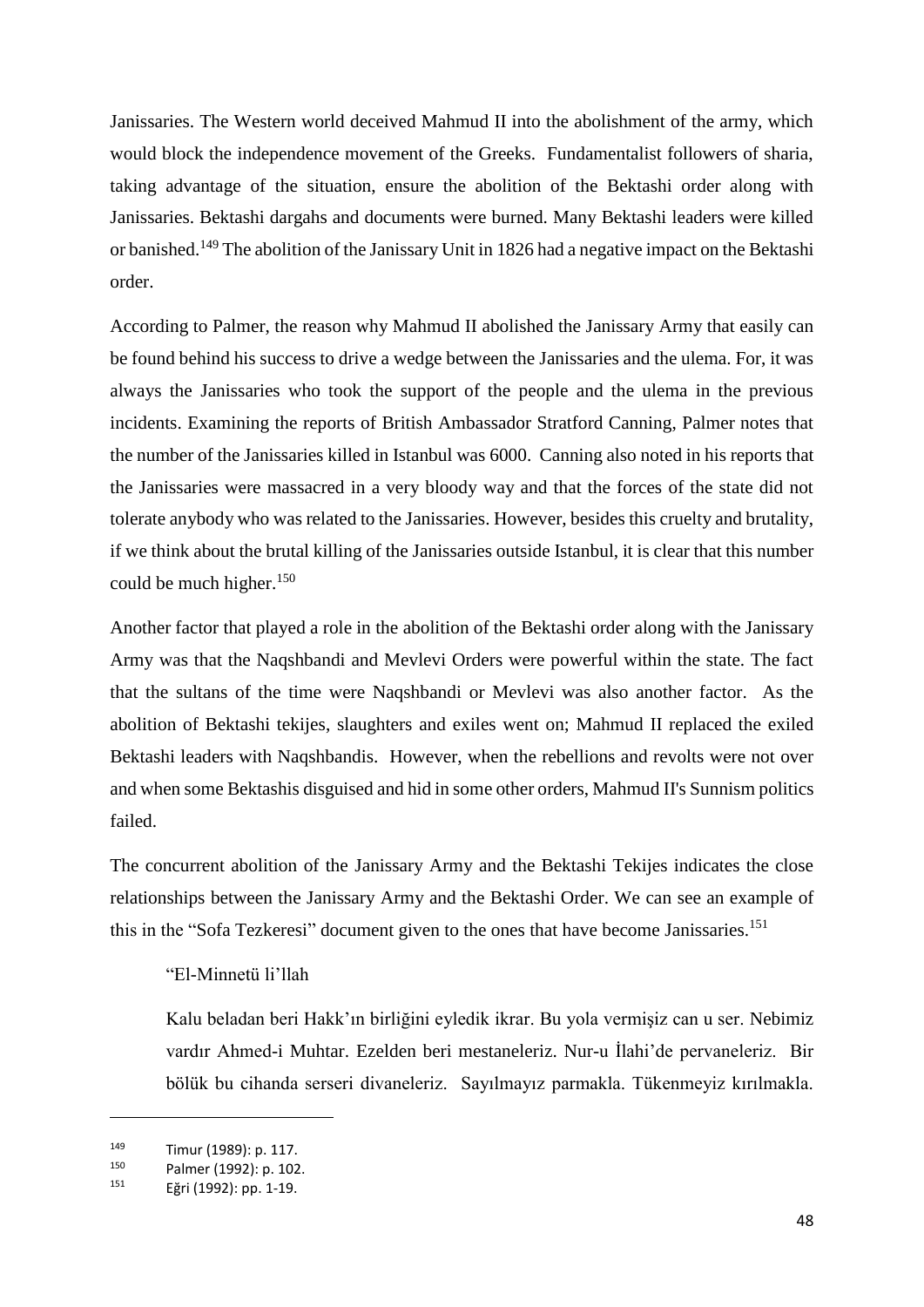Taşramızdan sormakla kimse bilemez halimiz. Oniki imam, oniki yolun cümlesine dedik beli. Üçler, yediler, kırklar, Nur-u Nebi, Kerem-i Ali, Pir'imiz Hünkar Hacı Bektaş Veli. »

The "twelve ways" referred to here are the morals and the ways of the Bektashi order. Thus, the person who has become a Janissary accepts that he has entered the Bektashi order.

Although there was no direct effect of Bektashism in the establishment of the Janissaries, it is possible to point out that they had intense relationships in the following periods. The greatest reason behind this was the influence of the state administration. For example, the plume, which was also called broom and placed on the Janissary uskufs (a kind of tubular headwear of 60 - 70 cm. in length that sags back when worn on the head) first appears in the period of Yıldırım Bayezid. When returning from his Karaman campaign, Yıldırım Bayezid visits the tomb of Haji Bektash Veli, where they see that the tomb is swept with a broom made of ostrich feather. So, that's how Janissaries started to place plumes on their uskufs. 152

In the late 16<sup>th</sup> century, a Bektashi baba and eight dervishes accompanying him were hosted in the new rooms of the Janissary Army close to the Sehzade Mosque, which further increased the close relationships between the Janissaries and the Bektashi Order.<sup>153</sup>

In the late  $16<sup>th</sup>$  century, a Bektashi baba and eight dervishes accompanying him were hosted in the new rooms of the Janissary Army close to the Sehzade Mosque, which further increased the close relationships between the Janissaries and the Bektashi Order. These dervishes prayed day and night for the well-being of the state and the victory of the Janissaries. <sup>154</sup> These dervishes, who were called Hu-keşan (Huçekens) walked before the Janissary "aga" (supreme Janissary) in their green robes at the ceremonies with their two fists pressed against their stomachs; meanwhile, Bektashi baba said "Kerim Allah" (God is great) and prayed loudly for the state and soldiers; all the other dervishes accompanied him crying out "Hu" at the same time.<sup>155</sup>

According to Farlane, the relation of the Janissaries with the Bektashi Order was also reflected in the official documents. These documents refer to the Janissary Army with a number of other names like Bektashi Army (Ocag-i Bektasiyye), Haci Bektaş köcekleri (dancers) and zumre-i Bektasiyan. Foreign sources refer to them with names such as sons of Haji Bektash and Haji

<sup>152</sup> Uzunçarşılı (1984): p. 266.<br>153 Droup (1969): p. 141

 $153$  Brown (1868): p. 141.<br>154 Hammar (1911-1918).

<sup>154</sup> Hammer (1911-1918): p. 201.

Elibol (2009): pp. 248-249.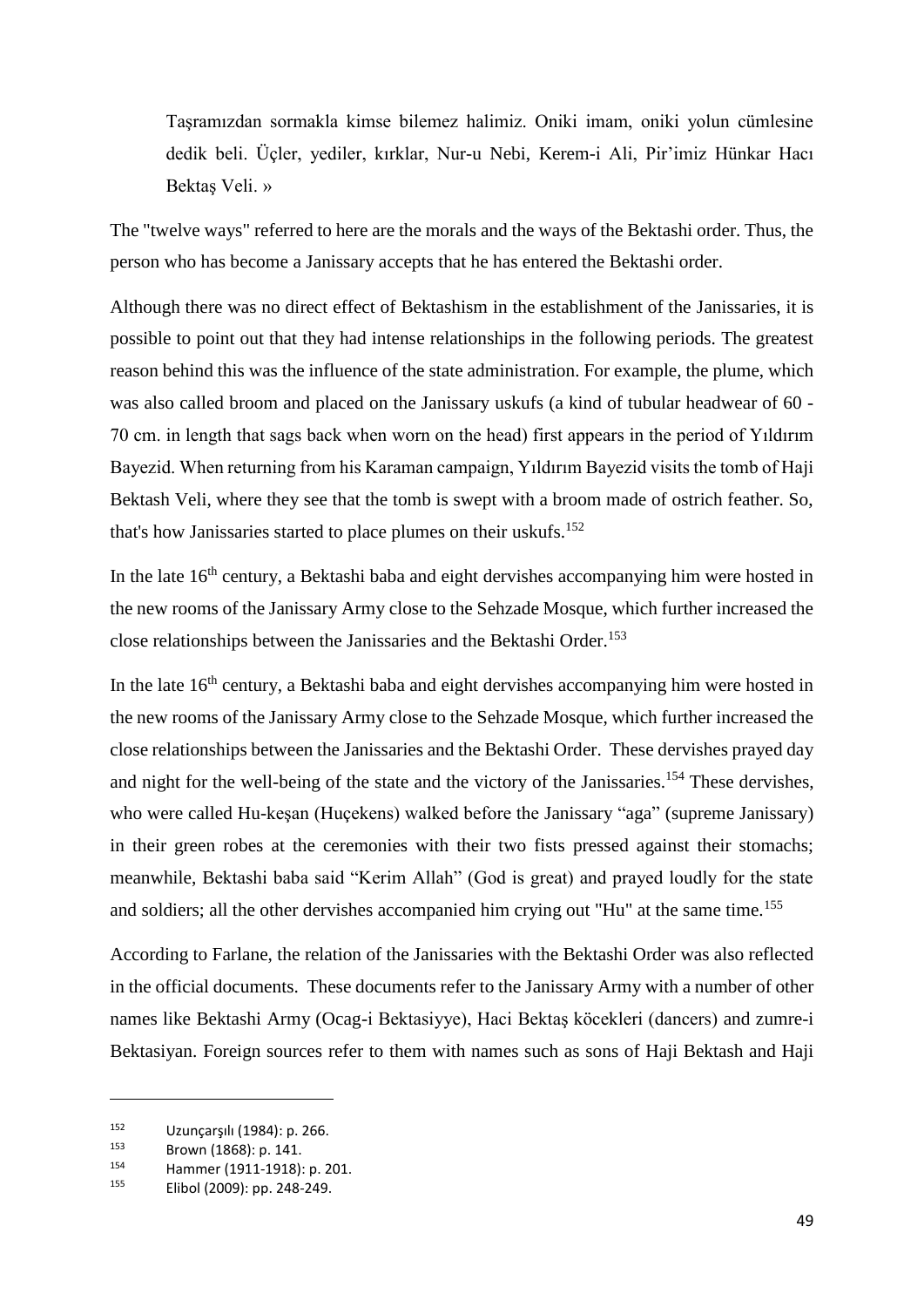Bektash Children.<sup>156</sup> Another important relationship of the Janissary army with the Bektashi order was that the Janissary Aga was also influential in the assignment of a postnishin (sheik) to the Haji Bektashi Veli tekije. For example, upon the death of Abdulkadir Çelebi who was the postnishin of Haji Bektashi Veli tekije, Elvan Çelebi was assigned to the post in this way. The letter signed by the Janissary Aga Ibrahim indicated that Elvan Çelebi was appropriate to become the sheik and therefore the post could be entrusted to him.<sup>157</sup>

Also, the aga whom the dargah sheik did not think appropriate could not be assigned to the head of the Janissary Army.

According to the sources of the period and research review articles, during the reign of Mahmud II, the material and spiritual relationship between the Janissaries and Bektashism left the Ottoman Empire in a difficult situation. Despite the measures taken and warnings made, the Janissaries continued to rebel, revolt, and engage in undisciplined actions with the support they received from the Bektashi tekijes. After a secret preparation, Mahmud II summoned an assembly of consultancy upon the rebellion of the Janissaries. He was acting with the fatwa received from the Fatwa Authority. He abolished the Bektashi tekijes along with the Janissary Army in 1826. First, the Janissary Army was abolished, and it was followed by the abolition of the Bektashi tekijes. 158

Consequently, the relationship between the Janissary Army and the Bektashi Order started to be disturbing for the Ottoman Empire sometime later. Moreover, it was a dangerous situation for the Empire that the Janissaries started to have direct effects on the state politics and became economically stronger. The abolition of the Janissary Army also brought about economic and social consequences. In Istanbul and other cities, the Janissaries had great roles in the city economy.

The relations between the tekijes and barracks continued for centuries successfully; Bektashi Tekijes, fathers and dervishes gave great support to the Ottoman Empire. This support was in the form of giving spiritual support to the soldiers or even swinging swords in the battlefields. Undoubtedly, the Ottoman State protected the Bektashi Tekijes for centuries as a demonstration of faithfulness.

<sup>156</sup> Farlane (1829): pp. 292, 293, 309.

 $157$  Soyyer (1999): p. 87.

Mutlu (1994): pp. 19-26.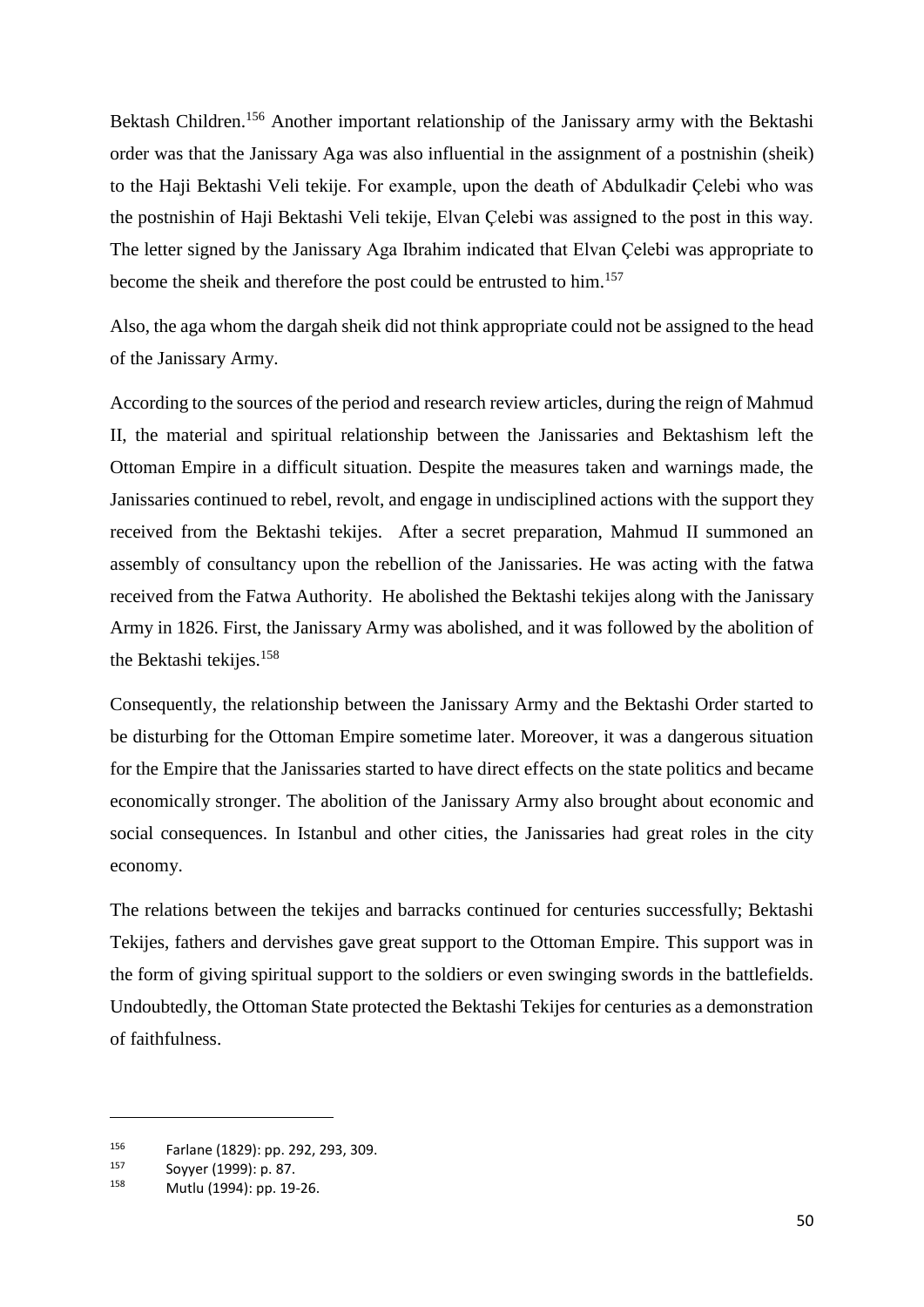# The Revolts in Anatolia and Alevism

In the establishment of the Ottoman Empire, founded by Osman Bey in 1299, Alevi Janissaries played an important role. Despite this fact, a separation arose between the Ottomans and Turkmens after years. There are different arguments as to the reasons for this separation. Some historians claim that this separation started during the reign of Murad II, some claim that it started during the reign of Fatih Sultan Mehmed and some others argue that it started during the reign of Yavuz Sultan Selim. Some others also date this separation between Turkmens and Ottomans to the period after Murad II (1421-1451), who expanded the Ottoman lands up to Erzincan. This is mostly because, after becoming an Empire, the Ottomans acknowledged Sunnism as the official religion and after that period, the Ottoman State applied pressure on the Alevi community to assimilate them. This pressure was most intense after the reign of Fatih Sultan Mehmet (1451-1481). To exactly understand this issue, the period of the Alevi Rebellions must be thoroughly examined.

There was a conflict between the Turkmen communities and the Ottoman administration. For that reason, the Ottomans trained people to govern the country; but these people were originally Christians who later converted to Islam. Hence, it is claimed that conflicts arose between the Turkmens (mostly Kizilbash) and new administrators. <sup>159</sup> These conflicts are mainly believed to have arisen from differing perspectives or views of Sunni or Alevi sectarians, between whom there were a number of significant differences.

There were also differences between Alevism and Bektashism. For example, the Alevism belief spread in rural areas whereas the Bektashism belief spread in urban areas. Bektashis had more knowledge about religious rules and politics etc. and they managed their relationships with the state more easily. However, after the 16<sup>th</sup> century, especially after the influence of Shah Ismail, the head of the Safavid State established in 1501, on the Anatolian Alevis, some differentiation occurred.<sup>160</sup> Shah Ismail lived among the Turkmens before that time and he was very popular among them. He was a poet and he wrote many poems about Alevism, which later gained popularity among Alevis. In addition, Shah Ismail was a Turkmen, and this was what also affected the Turkmens and Alevis. However, the Ottoman Empire had a negative approach towards Shah Ismail's influences on Anatolia. Hence, the Ottoman State started to oppress

 $159$  Aydın (1995): p. 4.

Aydın (1995): p. 5.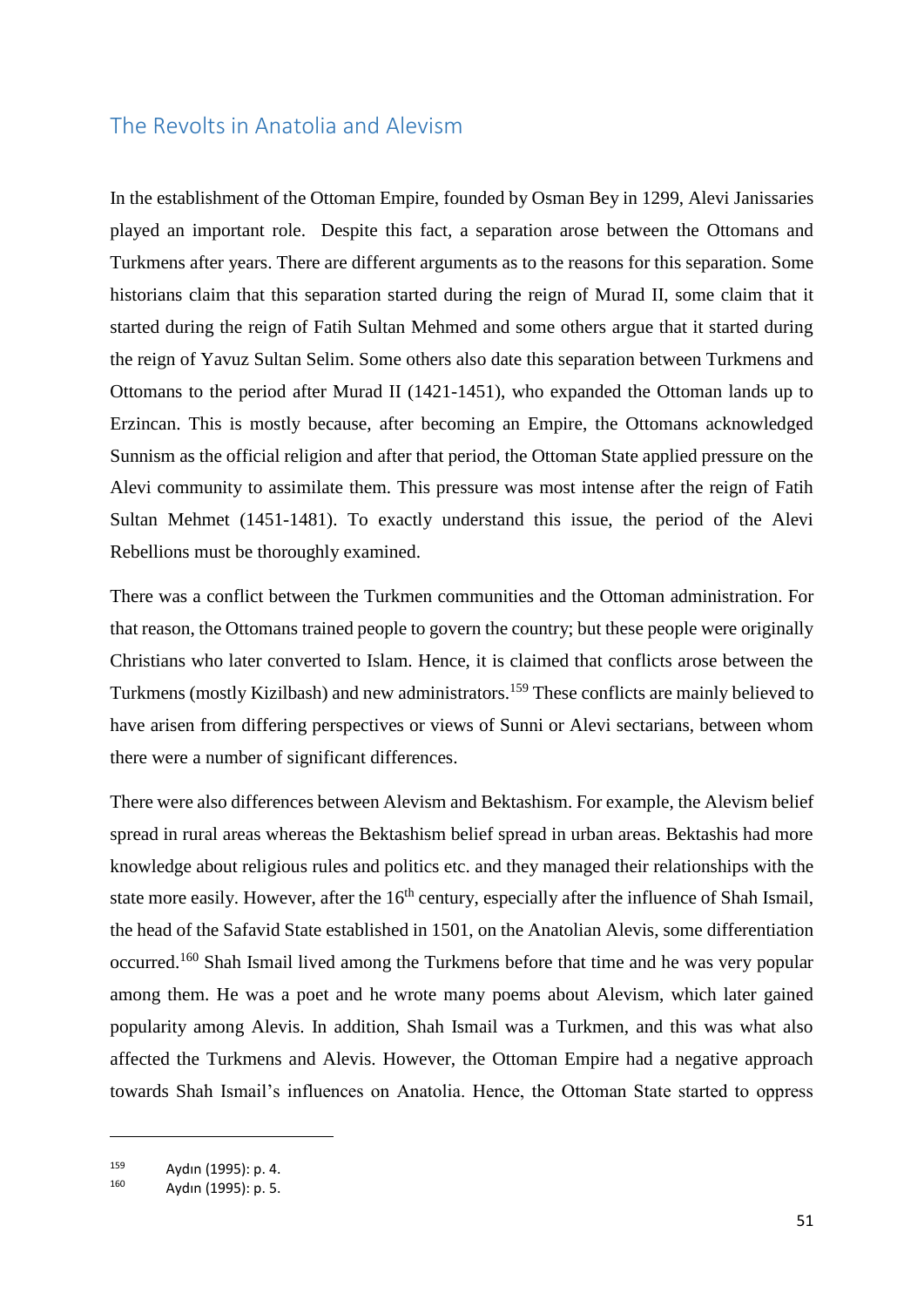Alevis and Turkmens after this period.<sup>161</sup> Moreover, this pressure had a negative effect on Alevis, causing them to feel closer to Shah Ismail. They paid taxes called "nezir" to the Safavid State. This situation led to a vicious circle for Alevis and the Ottoman Empire. Furthermore, the Safavid State opened many Alevi dervish convents in Anatolia during that period. One of the heads of these dervish convents is claimed to have joined Shah Kulu rebellion. However, in the regions where Bektashis were concentrated, there was a less Safavid influence because, compared to Alevis, Bektashis were more educated. It was claimed that these movements (Bektashis) could weigh more than what the caliphs could bring for them. For that reason, Safavid supporters functioned mainly in scattered regions where the Alevis were concentrated.<sup>162</sup>

The above-mentioned facts are claimed to have been the most important reasons for the turmoil in the Ottoman Empire. Also, it is necessary to say that the Ottoman Empire was underdeveloped or developing society made up of various social layers.

Baki Öz lists the reasons for revolts as manufacturing forms, tax system, dirtiness, hunger, poverty, private ownership, and system of agha. The main reason, however, was the System of Tımar in the Ottoman Empire, claiming that all the lands belonged to the Ottoman Dynasty. Historical data demonstrate that this system was used from the beginning until the end of the Ottoman Empire. <sup>163</sup>

A. Tabakoğlu states that the term Tımar was used to refer to the lands cultivated by villagers but belonged to the State. These lands, which originally belonged to the state, were managed by the cavalryman (Sıpahi) under a private ownership. Historical data show that the Tımar system had started in the Anatolian Principalities before the Ottoman Empire and some aristocrats were preserved through this system until the end of the Ottoman Empire.<sup>164</sup>

The economic system of the Ottoman Empire, as in all the other states, completely depended on lands. It was mainly built on farmers, rayah, peasants and rural people. There were civil taxes charged by the state and they varied from region to region. For example, there was a beekeeping tax in a region and animal husbandry tax in another region. In addition to that, the local governments in any region could also force people to give more taxes to the Empire.<sup>165</sup>

 $161$  Erkan (2014): p. 8.<br> $162$  Avdin (1995): p. 6

 $162$  Aydın (1995): p. 6.<br> $163$   $72014$ ): pp. 30.3

Öz (2014): pp 29-30.

<sup>164</sup> Barkan (1980): p. 818.

Aydın (1995): p. 8.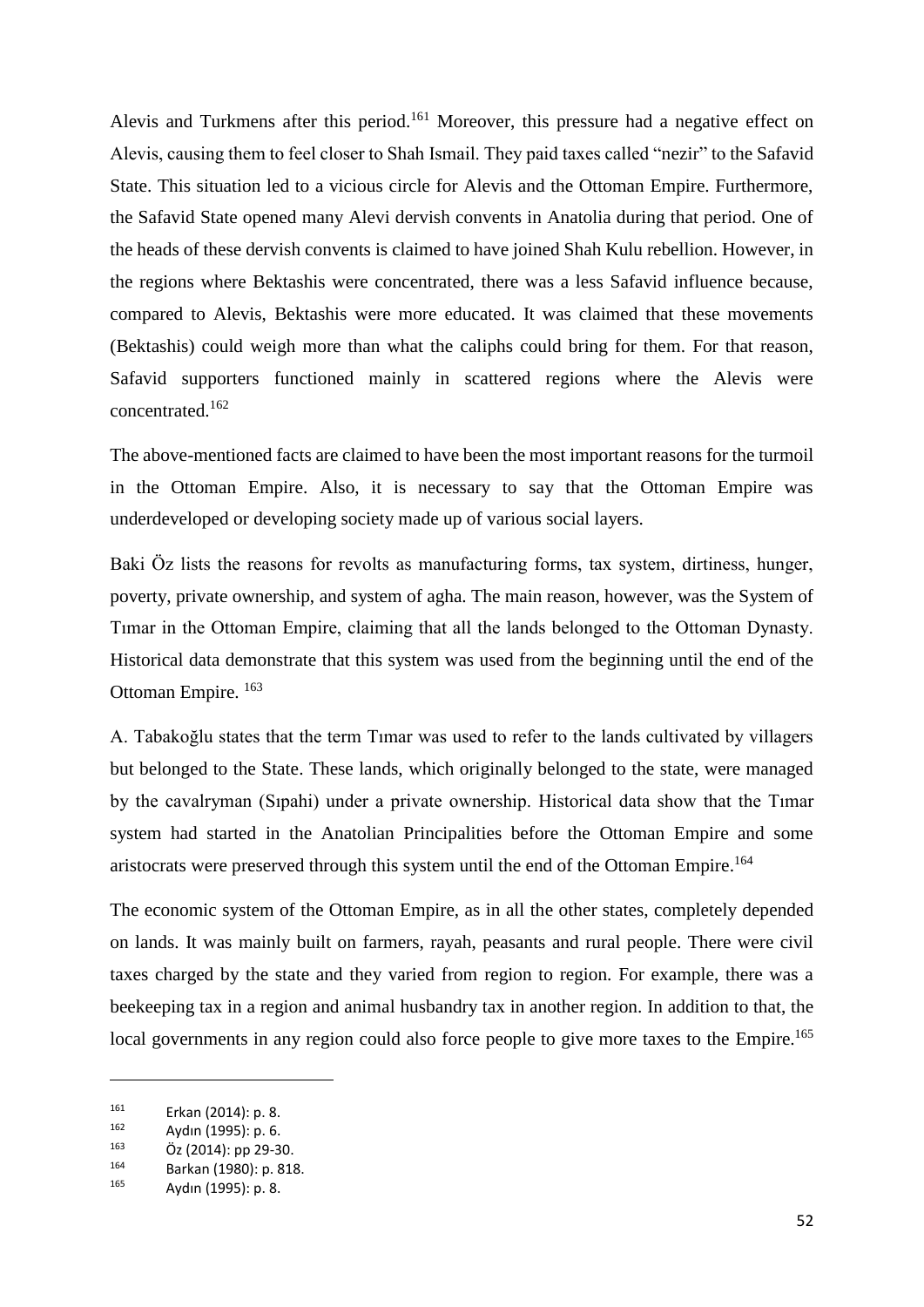As a result of this superfluous and variant taxation system, people suffered a lot, and this led to rebellions across the country.

Economic, social, and political reasons were the underlying reasons for rebellions. It is not logical to claim that there were only economic causes behind rebellions, though they had a significant effect. The Jelali Revolt had the same economic, political, and social reasons; it was not one of the Alevi revolts. <sup>166</sup> Baba Zünnûn, Şeyh Celal, Karayazıcı and Kalender Çelebi Revolts are, for example, defined as Jelali revolts. Baba Zünnûn initiated a rebellion against the Bozok Bey in 1525 with the support of popular masses suffering from the unjust tax system. The insurrection was triggered when a tax officer in Içel (center of Mersin city) took more taxes from the villagers and cut the beard of the villagers who refused to give taxes.<sup>167</sup>

The Alevi uprisings were also protests the religious structure of the Ottoman State. The most important aspect of the Alevis was defined as the identity of Alevism. Hence, there was a dimension of belief underlying these rebellions. As it is mentioned before, there was a great pressure from the Ottoman administration because of the religious identity of these people. The Ottomans carried out slaughters against the adherents of beliefs outside the official belief, especially against Alevism. For example, before the Kalender Çelebi Revolt, lands of Alevis were grabbed in an unjustifiable manner and there was dissatisfaction with his Alevi identity.<sup>168</sup> In conclusion, the Alevi community has suffered from economic and religious oppression throughout history. For that reason, in the next part, we will elaborate on some significant rebellions.

# Babâî Rebellion (1239/1240)

The rebellion is named after Baba İlyas Horasanî (1240), who lived in Amasya province. As it is known, Baba (Father) was the name of religious leaders of Alevis. The book el-Evamirü 'lalâ'iyye, written by İbn Bibi, was the first book to refer to this uprising as Babâî rebellion. After that, this term (Babâî) was used in the  $15<sup>th</sup>$  century in Tevahiri Ali Osman, written by Osman Bey. Until the 16<sup>th</sup> century, there was no religion name referred to with the name Babâî. Certain researchers such as Claude Cahen argue that maybe there was no such religion that used the

<sup>166</sup> Aydın (1995): p. 8.

<sup>167</sup> Okan (2014): p. 87.

<sup>168</sup> Aydin (1995): p. 9.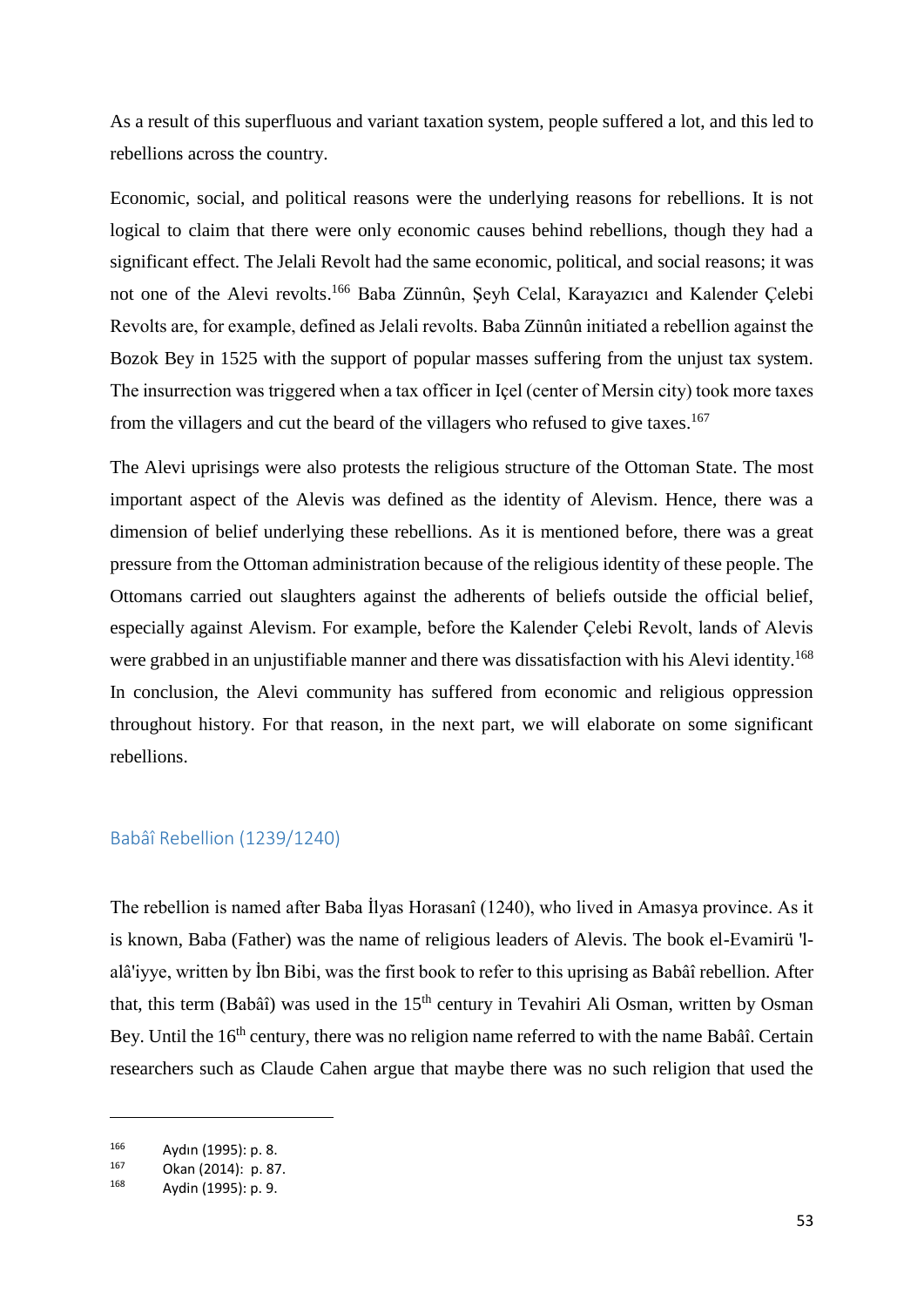term Babâî in that century. In addition, the Babâî rebellion was largely related to the economic and social structure of the Seljuk Empire, which was ruined by the poor administration of Giyaseddin Keyhusrev II, who succeeded Alaeddin Keykubad II.<sup>169</sup> However, the use of the Babâî term and the subsequent identification of these rebellious masses as Alevi indicate that the term Babâî was not used as supposed. As known, Baba İlyas Horasani led the rebellion, and he was a member of the Vefaî cult which had similarities with the Yesevî cult. Therefore, it is easy to claim that Babâî term was not used as supposed because the Yesevî cult and its religious perspectives were not much more different from those of Alevism. For example, Baş <sup>170</sup> claims in his article that "in fact, the Babâî, Haydari and Bektashi pamphlets indicated that the narrations of Ahmed Yesevi were closer to the historical facts". Thus, Babâî term was preferred to refer to the rebellion.

After being defeated by the Seljuk Empire in Amasya province, Baba Ishak was executed by hanging. After that, Baba Ilyas, a member of The Baba Ishak community, led the rebels; but they also were defeated in Malya lowland near Kırşehir province.<sup>171</sup>

Moreover, the members of Kalenderi, Vefai, Yesevi and Haydari sects joined this rebellion and they made war against the Seljuk Empire. This information also shows that the Babâî term was not used randomly for both Baba Ishak and Baba Ilyas. Furthermore, Ahmet Yasar Ocak claims that Babâîzm was a syncretic Islamic religion that contained many traditional historical parameters.<sup>172</sup> In addition, Ocak argues that the effects of Shiism were visible in Babâîzm at the end of the  $15<sup>th</sup>$  century. For example, the 12 Imams belief passed in the  $15<sup>th</sup>$  century to Anatolia from the Safavid Shia sect.

Bahri Aslan also claims that Babâîzm and Baba Ishak rebellions were two different events. He states that Baba Ishak did not establish any sect under the name of Babâîzm. However, his followers identified themselves as Babâî. In addition, he argues that there is no more information about Baba Ishak and his life. Aslan and Ocak claim that there were no connections between Babâîzm and the rebellion, but it is impossible to make a separation between them. This is because there was no other sect that appeared suddenly and defined themselves by their

<sup>169</sup> Islam Encyclopaedia[, http://www.islamansiklopedisi.info/dia/pdf/c04/c040324.pdf,](http://www.islamansiklopedisi.info/dia/pdf/c04/c040324.pdf) 17.02.2018

 $^{170}$  Baş (2011): p. 373.

<sup>171</sup> Islam Encyclopaedia[, http://www.islamansiklopedisi.info/dia/pdf/c04/c040324.pdf,](http://www.islamansiklopedisi.info/dia/pdf/c04/c040324.pdf) 17.02.2018

<sup>172</sup> Islam Encyclopaedia[, http://www.islamansiklopedisi.info/dia/pdf/c04/c040324.pdf,](http://www.islamansiklopedisi.info/dia/pdf/c04/c040324.pdf) 17.02.2018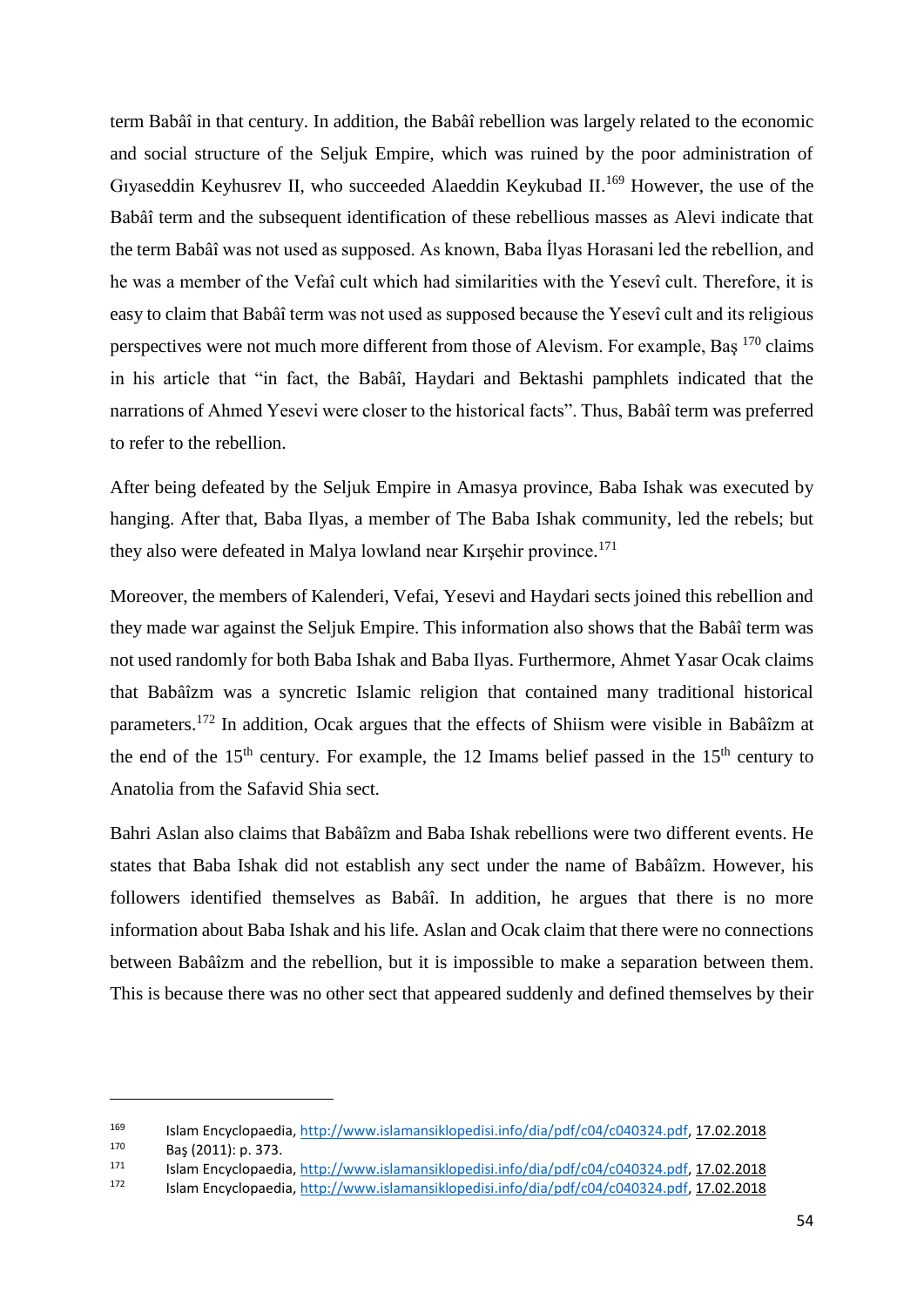leader's name. It is difficult to suggest that Babâîzm appeared suddenly after the death of Baba Ishak and Baba Ilyas. On the contrary, this term gained maturity during that period.<sup>173</sup>

Members of Kalenderi, Vefai, Yesevi and Haydari sects and non-Muslims or Christians mostly joined this rebellion.<sup>174</sup> As known, Kalenderi, Vefai, Yesevi and Haydari sects were Alevi. For that reason, it is not logical to claim that Babâîzm was an ideology that appeared after Baba Ishak Rebellion. The reason for this rebellion can also be attributed to the difference between the ideologies of the Ottoman Empire and the citizens and the adoption of Sunnism as the official religion. However, most of the citizens believed in syncretic religions such as Kalenderi, Haydari, Vefai, Bektashi, Yesevi, Alevi etc. and they called their spiritual leaders Abdal and Baba. In addition, most of the studies on this rebellion suggest that the main reason was the oppression of the governments to convert citizens to Sunnism. During this period, there were many revolts and due to these revolts, the amount of the taxes gathered by the state decreased and economic problems arose for the state. For that reason, the state needed to increase the tax rates. Under those conditions, not only dissatisfied non-Sunni groups, but also some Sunni citizens joined rebellions.

Subsequent effects of this rebellion could be categorized into two groups: first, its effects on the Seljuk Empire; second, its effects on the religion and social life. After the rebellion, the Seljuk Empire was divided into two different states: Iran Ilhanli State and the Seljuk Empire.<sup>175</sup> Moreover, this rebellion is assumed to have been the starting point of non-Sunni uprisings to take place in the future.

Another study by Ismet Kayaoğlu concludes that migrations, which had started after the collapse of Kharzem Shah State and beginning of the Mongolian movement, affected the life in Anatolia. <sup>176</sup> Ismet Kayaoğlu claims that great public leaders such as lbnü'l Arabi (death 1240), Sadreddin Konevi (death 1274), Şems-i Tebrizi (death ?), Evhadüddin Kirmani (death 1289), Haji Bektashi Veli (death 1325 or 1337), Ahi Evran (death 1300), Necmeddin Dâye (death 1253), Fahreddin lraki (death 1289) and Seyyid Burhaneddin (death 1240) came to Anatolia and they had a very significant influence on the people. Kayaoğlu remarks that even though local administrators accepted Sunnism as the official religion, citizens believed in their old religions and beliefs. They combined Islam and old religions or beliefs. Moreover, in

<sup>173</sup> Arslan (2017): p. 374.

 $174$  Arslan (2017): p. 7.<br> $175$  Arslan (2017): p. 14

 $1^{175}$  Arslan (2017): p. 147.

Kayaoglu (1990): pp. 147-151.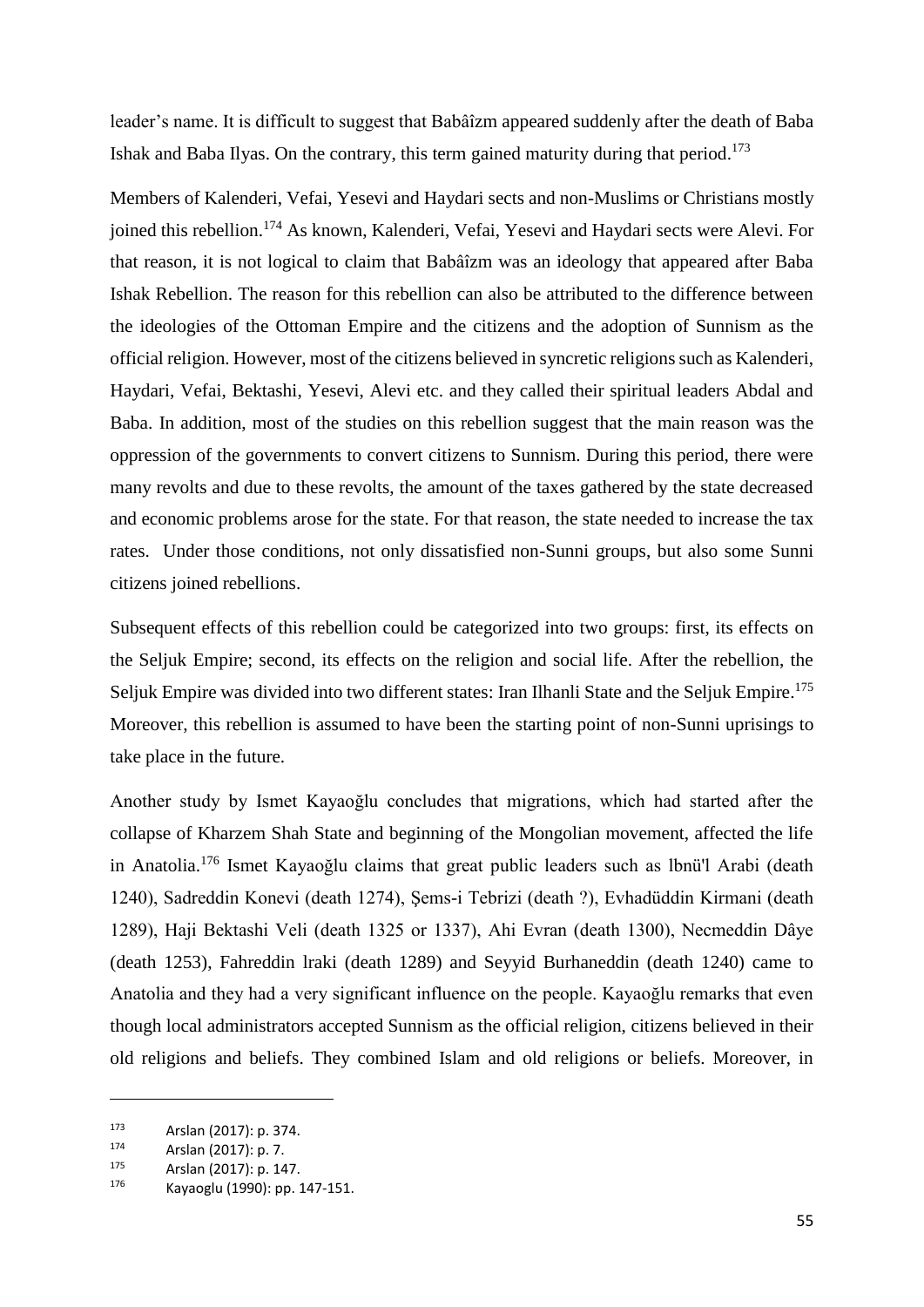another study, the author asserts that the governors believed in Sunni Islam; however, most of the citizens were practicing various religions such as Shamanism, Zoroastrianism and other local beliefs. The author concludes that this was one of the reasons for the rebellions in Anatolia, the other one being economic conditions. The author also states that Karmatism emerging in the 9th century was one of the reasons for the rebellions in the Islamic World which had an important influence on Alevism.<sup>177</sup>

Karmatism believed that all people are equal and have the right to live a peaceful and comfortable life. This ideology underpinned many revolts. Baba Ishak and his followers' beliefs were almost the same as Karmatism. Baba Ishak and his followers and governors believed in different religions. Baba Ishak followers finally started a rebellion to put an end to the repressive system.

#### Sheikh Bedreddin Rebellion (1420)

The Sheikh Bedreddin Revolt started in Antalya and spread to a large area including the Aegean, Mediterranean, Thrace, Balkan, Greece, and Bulgaria. The Sheikh Bedreddin Revolt had a very significant influence not only on Turkmens but also on other ethnic groups such as Greeks, Kurds etc.<sup>178</sup> This rebellion was not only an Alevi rebellion but also had a large influence on other religions and religious groups. This rebellion emerged as a protest against the Ottoman oppression and high amount of taxes. In addition to that, it can be defined as a movement that aimed to bring a different social life of equality and peace.<sup>179</sup>

In addition to all, not only the Sheikh Bedreddin Rebellion but also as a pioneer, the Babâî Rebellion (1239/1240) had an important influence on other ethnic groups and religions [2]. These two uprisings can be evaluated in different contexts. Both uprisings formed the necessary infrastructure for the formation of Alevism; the first one being in Anatolia and the second one in the Balkans. 180

<sup>&</sup>lt;sup>177</sup> Kayaoglu (1990): pp. 147-151.<br><sup>178</sup> Öz (2017): p. 207

 $^{178}$  Öz (2017): p. 207.<br> $^{179}$  Öz (2017): pp. 202

 $^{179}$  Öz (2017): pp. 203-220.

Ocak (2000): p. 239.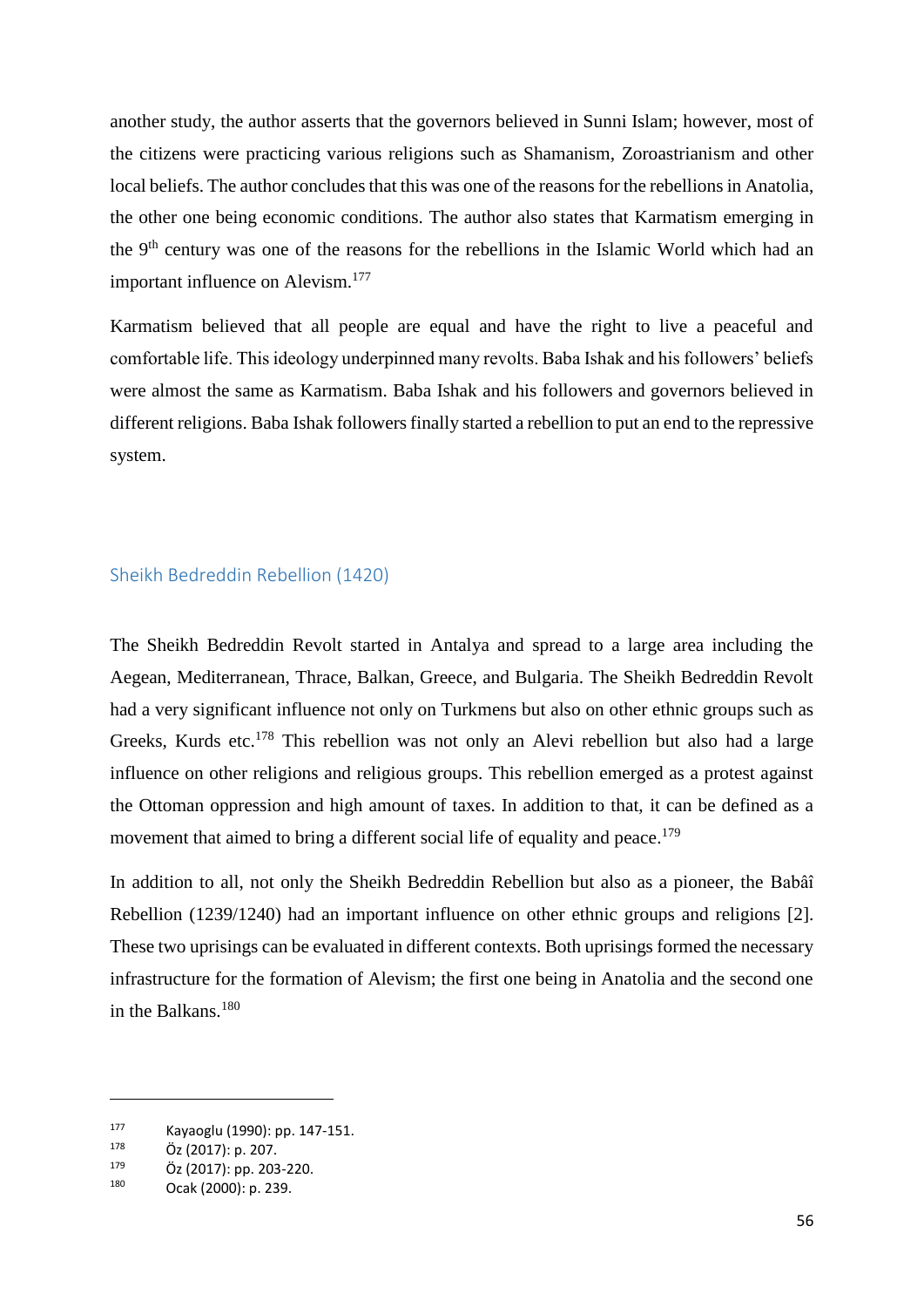Historian Fuat Bozkurt claims that Sheikh Bedreddin was neither Alevi nor Esoteric (Batini). He was, in fact, a kadıasker (a chief judge in the Ottoman Empire). Sheikh Bedreddin traveled to many places in the Islamic geography like Anatolia, Iraq, and Egypt for twenty-five years. On his return journey, he visited Alevi (Kizilbash) Turkmen cities. Middle East Islamic Mysticism and esoteric philosophy substantially influenced Sheikh Bedreddin.<sup>181</sup> He was against the distinction between the rich and the poor, Christian and Muslim and other types of contradictions. For Sheikh Bedreddin, who was executed for his unconventional religious views, all the religions and prophets were equal.<sup>182</sup>

Finally, after the followers of Sheikh Bedreddin were slaughtered and the riot was quelled in the 1420s, rest of the followers moved to Sivas to continue their lives and identified themselves as Alevis or Bedreddinî (member of the Bedreddin movement).<sup>183</sup>

# Shah Kulu Rebellion (1511)

The Shah Kulu Revolt took place in the vicinity of Antalya in 1511. Shah Kulu was born in the Yalımlı Village of the Korkuteli County in the Teke Province (today's Antalya).<sup>184</sup> The real name of the rebellion was Baba Tekeli. The rebellion spread across the Anatolian Region and to Izmir. Some historians argue that this rebellion grew to the extent of establishing a state. However, in the end, Shah Kulu was defeated by the Ottoman forces and according to a claim, killed near Erzincan. Yet, there are some other claims that Shah Kulu reached Iran with his remaining men and was executed there. <sup>185</sup>

The main frame of the rebellion consisted of Kizilbash, Sunni Muslim, and Non-Muslim Anatolian citizens; but the head of the revolt was Kizilbash. Shah Kulu uprising was the last uprising that took place during the reign of Bayezid II. At the height of the uprising, i.e. in 1512, Sehzade Selim, who was against the politics of Bayezid II, ascended to the throne by overthrowing his father. 186

<sup>181</sup> Bozkurt (1990): p. 38.<br>182 Eurhardu (2010): p. 10

 $182$  Eyuboglu (2010): p. 16.<br> $183$  Aydın (1995): p. 10

 $183$  Aydın (1995): p. 10.<br> $184$   $\ddot{O} = (2017) \cdot p$ , 221.

 $^{184}$  Öz (2017): p. 221.<br> $^{185}$  Avdua (1005): p. 10

 $185$  Aydın (1995): p. 10.<br> $186$   $\ddot{O} = (2017) \cdot 25.225$ 

Öz (2017): pp. 225-230.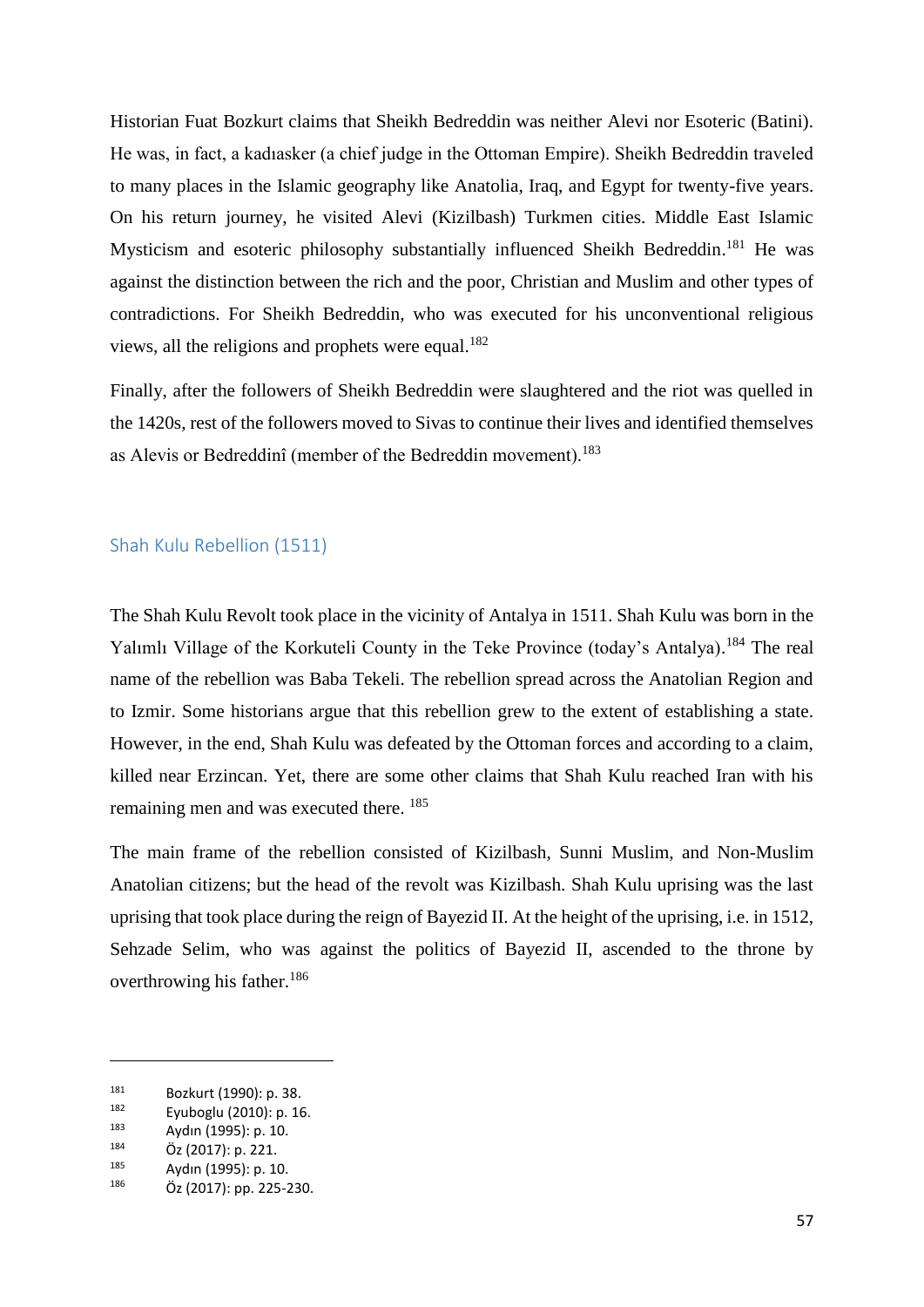The main reason for the uprising is claimed to have been the high tax rates and Ottoman land politics. Overwhelmed by the high amount of taxes, people were looking for a savior. This person was Shah Kulu, also known as Baba Tekeli. He had a big impact on the society. Since Bayezid was aware of Shah Kulu's influence on the society, he tried to ensure his alliance with the state by sending him 6000-7000 coins each year.<sup>187</sup>

Nearly 30.000 people joined the war alongside Shah Kulu. They won the war against the Ottoman soldiers next to Burdur province on April 16, 1511. Afterward, they progressed to Kütahya province and they came across the Ottoman soldiers and defeated them again.<sup>188</sup> Ahmet Pasha, the governor of Anatolia, was captured by Shah Kulu and his supporters. After that, they turned their face to Prince Korkut, who ruled over the Tekeli area, where the strict administration also overwhelmed the locals. Prince Korkut ran to Manisa. The revolt spreads to a larger region. Bayezid II commissioned Hadım Ali Pasha with the order to kill all the Alevis in the Tekeli region. However, Hadım Ali Pasha could not arrive in Tekeli or Antalya province since Shah Kulu crossed his way. After that, Shah Kulu turned his face to Sivas and Tokat provinces because the Ottoman Empire had sent another group of soldiers to Sivas, where there were many Alevis that could help Shah Kulu. Fearing that the Alevis living here would side with Shah Kulu, the Ottoman State killed 3000 local Alevis. In order to help Alevis there, Shah Kulu went to Sivas, where he was wounded and Hadım Ali Pasha was killed. Shah Kulu, once more, defeated the Ottoman soldiers. Then, he sent his supporters to Tokat to recruit the Alevis there for his army.<sup>189</sup> However, his condition was getting worse each day, which demoralized his supporters. Finally, Shah Kulu died, and his commanders went to Shah Ismail to evaluate the last situation; but Shah Ismail killed them in 1511 autumn. Alevis were shocked at this as they had regarded Shah Ismail as their leader.

Yavuz Sultan Selim, the son of Bayezid II, thought that his father was unsuccessful and was nice to Alevis. Selim came from Trabzon to the palace to take the Ottoman throne. Yavuz Sultan Selim, who hated Alevis, wanted to destroy all the Alevis in Anatolia and to embark on a campaign to Iran to conquer the Safavid lands. It was not, however, as easy as he had thought. To this end, Shaykh al-Islam issued a fatwa about the Alevis stating many illogical or unethical

<sup>&</sup>lt;sup>187</sup> Zelyurt (1992): pp. 145-146; Öz (2017): pp. 225-227.

 $^{188}$  Cinar (2008): p. 221.<br> $^{189}$   $\ddot{6}$  (2017): p. 225.2

Öz (2017): pp. 225-228.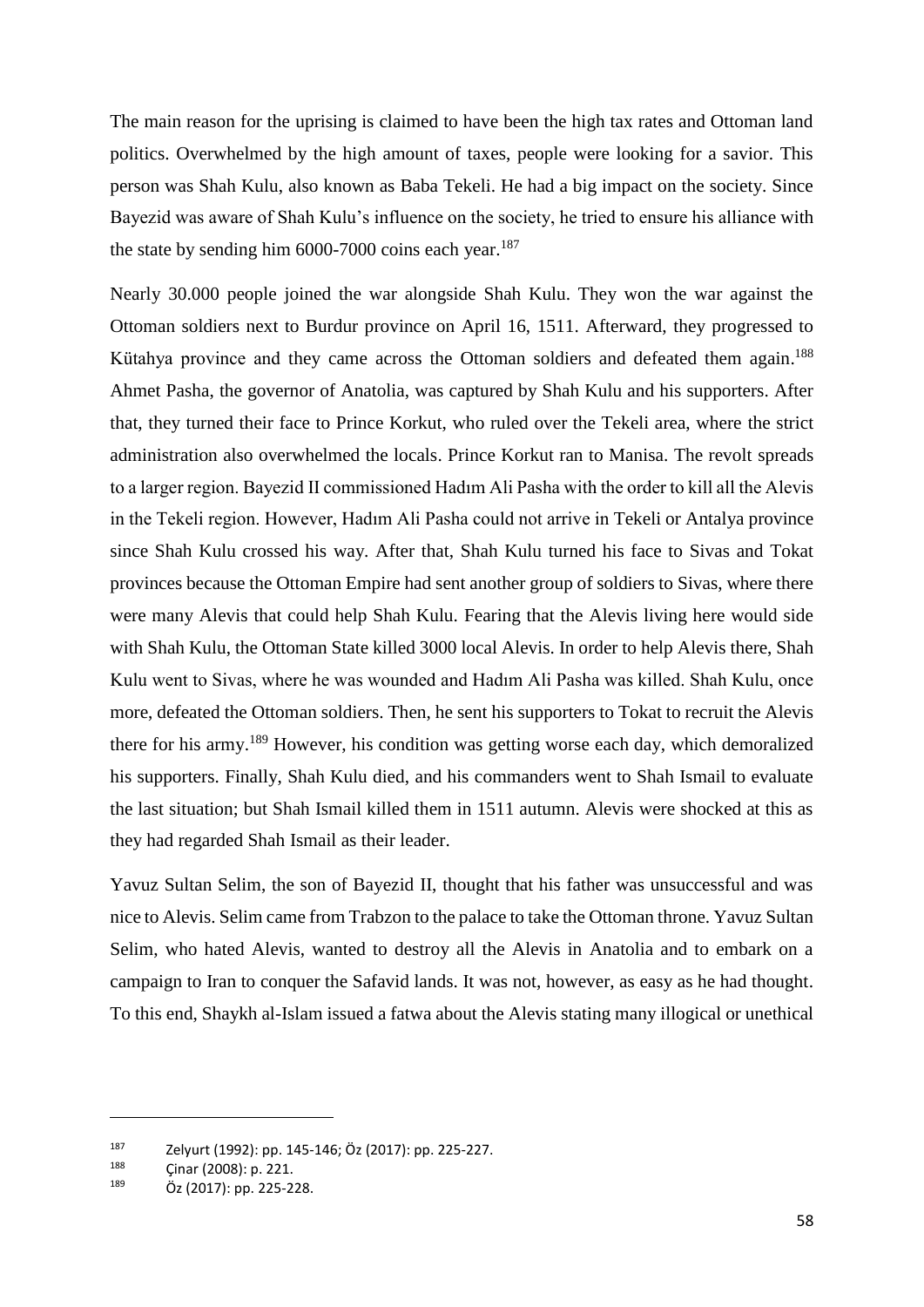claims to provoke Sunnis against Alevis. Moreover, Selim slaughtered about 40.000 Alevis during that period.<sup>190</sup>

# Kalender Çelebi (1524)

Kalender Çelebi, a descendant of Haji Bektash, had an important effect on Alevis. Some historians argue that the reason for the Kalender Çelebi Uprising was the land issue.<sup>191</sup> The Ottoman Empire usurped the lands of Kalender Çelebi, causing him to rebel. A number of different communities such as Alevi, Sunni and Dulkadiri communities joined this revolt. Like other revolts, there was an economic reason for this revolt as well. For that reason, not only Alevis but also Sunnis joined this rebellion. However, the Ottoman Empire acted logically and gave back the usurped lands to the Sunni and Dulkadiri communities. For that reason, the Sunni and Dulkadiri communities withdrew from the rebellion and as a result, Kalender Çelebi failed and was killed. 192

 $\ddot{O}z$  claims in his book  $193$ : that most of the rebels were poor Alevi Turkmen peasants who were under great pressure. However, there was also a small Sunni community who were also poor and oppressed. Öz also argues that about 30-40 thousand people were involved in the uprising. Tımars (lands) were taken away from most of the rebels and transferred to the Sultan's treasure. Historian Ibrahim Pechevi, as mentioned in the same book, confirms this. As cited in the same book, historian Muneccibasi Ahmet Dede evaluates the Kalender Çelebi incident as follows;

"The Dulkadir Principality, which was dispossessed of their lands, also participated in this revolt. A large Turkish community who were also dispossessed of their lands joined this revolt. It is also stated that Kalender Çelebi had a great reputation with this insurrection."

The rebellion first emerged in Kırşehir; but over time, it spread to Ankara, Bozok, Sivas, Maras, Adana, and Tarsus, where Alevis were concentrated. The same book defines the reason for this rebellion as: "The rebellion and the imprisonment of the Ottomans led the palace to take other precautions and the cause of the incident was investigated. According to this, a great majority

 $^{190}$  Öz (2017): p. 165.<br>  $^{191}$  Öz (2017): p. 240.

Öz (2017): p. 249.

 $192$  Aydın (1995): p. 9.<br>  $193$   $\ddot{6}$ , (2017): p. 352.

Öz (2017): p. 253.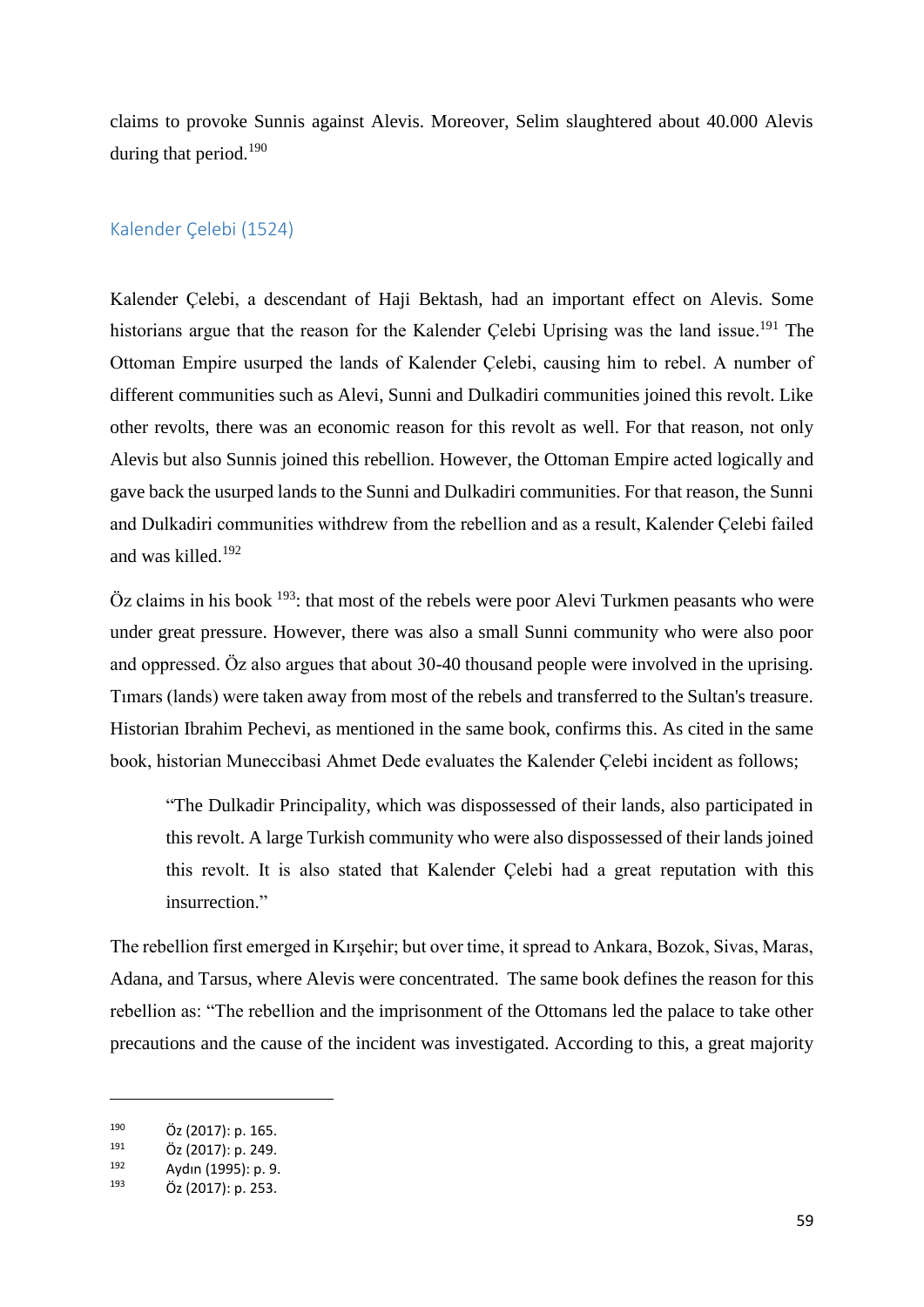of the insurgents in the revolt were Alevis but the main reason was the Tımars taken from them".<sup>194</sup>

To understand the Çelebi uprising better, the period of Yavuz Sultan Selim should be examined clearly. Even if the beginning of the uprising is defined as the land issue, the main reason for the revolt cannot be defined clearly. After Yavuz Sultan Selim ascended to the throne of the Ottoman Empire in 1512, he applied pressure on Alevis and other non-Sunni groups to convert them to Sunnism. However, the people who lived in Anatolia had a heterodox approach to religion and they didn't approve this orthodox religion mentality. For that reason, day by day, a new uprising emerged in the Ottoman Empire, one of which was the Kalender Çelebi uprising. There were two basic reasons for this revolt; one related to the economy and the other to the religion. As a Sharia State, the Ottoman Empire applied pressure on its citizens who rejected Sharia rules because they had syncretic religions and Sharia rules were not compatible with Alevi beliefs. In addition, government and Sunni ulema gave a fatwa stating that the "killing of non-believers and Alevis and destroying of their communities were mubah." <sup>195</sup>

# Pir Sultan Abdal

Unfortunately, there is not enough information about Pir Sultan Abdal and the exact time when he lived. İbrahim Aslanoğlu claims in his work that there were many Pir Sultans in Anatolia: in the period of Yavuz Sultan, in the period of Sultan Suleiman the Magnificent, and in the next periods. However, as the story goes, Pir Sultan Abdal cannot be thought without Hızır Pasha, the governor who ordered the killing of Pir Sultan. A correct identification of the period when Hızır Pasha lived will enable researchers to have more information about Pir Sultan Abdal. However, according to Baki Öz, there were also many Hızır Pashas in the same period.<sup>196</sup>

For example, there was a Hızır Paşa who was the grand vizier of the Ottoman Empire.<sup>197</sup> This Hızır Paşa was the governor of Sivas in 1578 and during this time, there arose rebellion defined as the "Düzmece Şah İsmail Olayı (Pseudo-Shah Ismail Event)". This revolt started in Kığı

 $194$  Öz (2017): p. 253.

Algul (1996): p. 124.

 $^{196}$  Öz (2017): pp. 259-260.

Öz (2017): p. 260.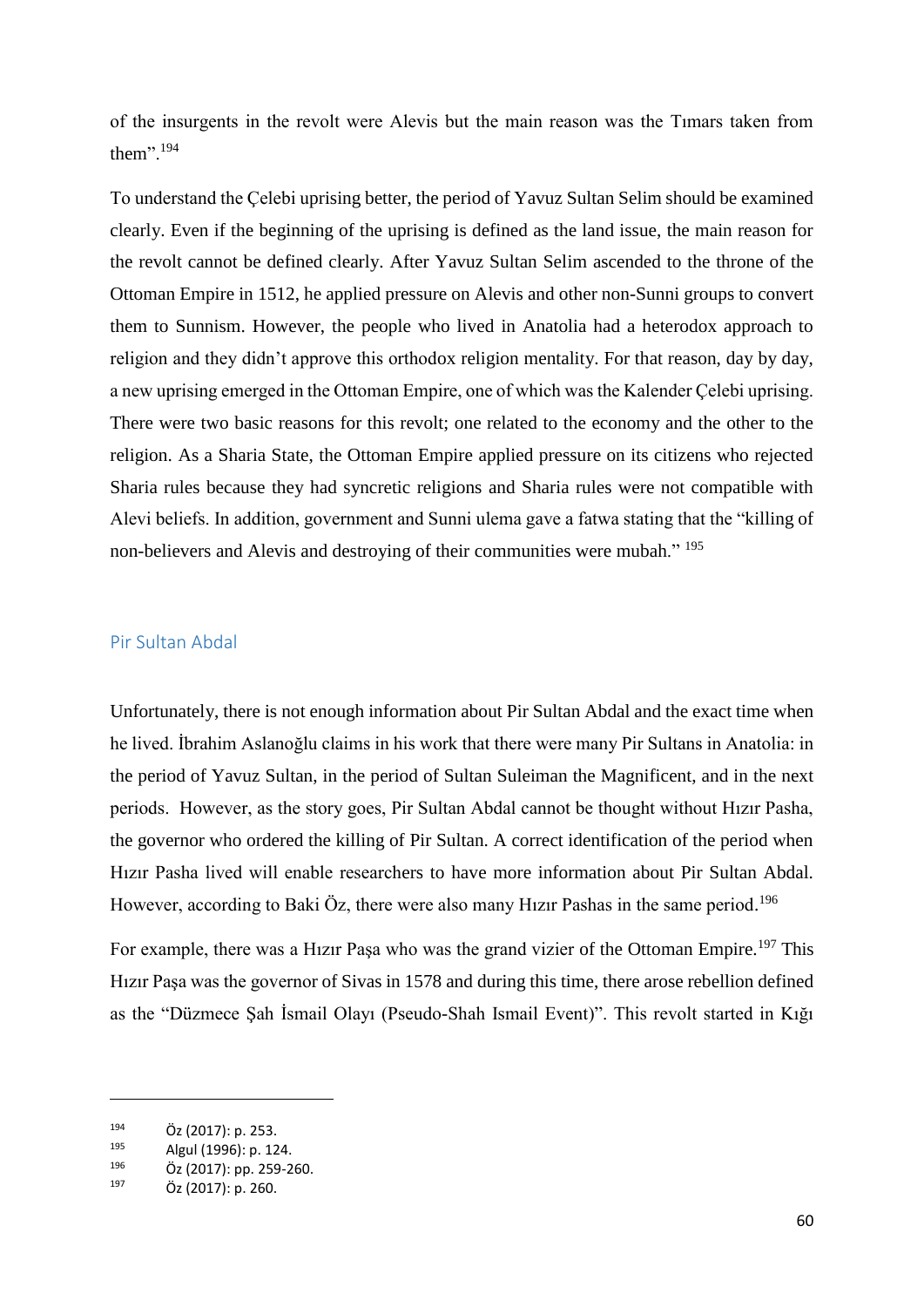district in Bingöl province and spread to Sivas. Next, this revolt spread to Aydın, Antalya, Thessaloniki (Selanik), and Bulgaria.

It is necessary to emphasize that even though the rebels who joined in these revolts were mostly Alevis, no conflicts arose between Alevis and Sunnis. Historians attribute this to the fact that the problem was between the people and the government; not between people and that most of the people living in Anatolia during that period consisted of Alevis, not Sunnis. Today, most of the people in the Central Anatolia Region believe in Sunnism; however, according to some pieces of research, between the  $13<sup>th</sup>$  and  $16<sup>th</sup>$  centuries, the majority were Alevis.<sup>198</sup> There were efforts to assimilate Alevis and other minorities. The Ottoman Empire killed many Alevis when they sided with Iran against the Empire. Furthermore, Yavuz Sultan Selim ordered the issuance of fatwas to kill Alevis, with the tragic expression used commonly in the daily life "defterini dürmek" (settle one's hash). This word was commonly used to refer to the slaughter of Alevis during the Ottoman Empire Period. The late  $15<sup>th</sup>$  century, when many revolts took place, was the time when the Alevi community underwent the greatest oppression. Baki Öz claims that many Alevis were exiled to Cyprus and other places such as Modan and Koron Islands.<sup>199</sup>

Some scholars argue that Pir Sultan, also known as Haydar, was born in Banaz village, Yıldızeli county in Sivas. Baki Öz claims that Pir Sultan was a grandson of Zeynel Abidin, who was the grandson of Hz. Ali.<sup>200</sup> Legends about Pir Sultan made him very popular among Alevis, and many legends have been told about him among the Alevi community. For that reason, it is difficult to find the true Pir Sultan as it is mentioned before. Besides the conflicts about Pir Sultan's life, there are also conflicts about his revolts. Some pieces of research claim that Pir Sultan revolted against the Ottoman Empire; however, some others claim that there is not enough information about Pir Sultan and his revolts. Pir Sultan's poems and legends show that he revolted against the Ottoman Empire and he became the hope of the people.

Baki Öz states in his work that some researchers claim that Pir Sultan was affected by Shah Kulu, Atmaca, Babab Zünnun and Kalender Chelebi revolts. In addition, they claim that Pir Sultan was executed by hanging in 1547. However, some other researchers claim that Hızır Paşa executed Pir Sultan Abdal sometime between 1603 and 1617. In addition, some others claim that Pir Sultan was born sometime between 1512 and 1520 and died between 1574 and

<sup>&</sup>lt;sup>198</sup> Aydın (1995): p. 12.<br><sup>199</sup> Öz (2013): p. 267.

 $^{199}$  Öz (2017): p. 267.<br>
<sup>200</sup> Öz (1005): p. 257

Öz (1995): pp. 257-258.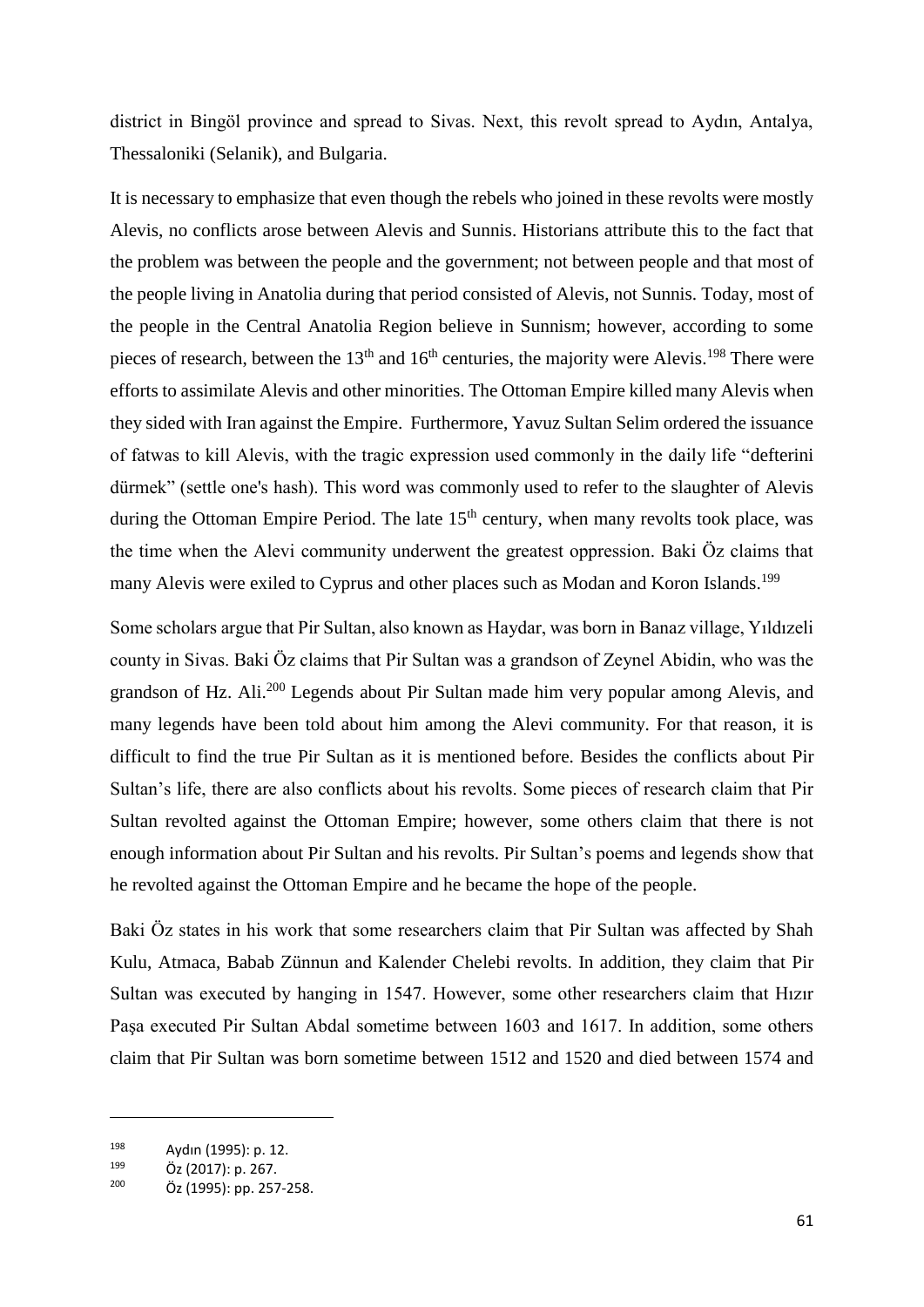1629. Some other researchers attempted to find the exact period when Pir Sultan lived with respect to Hızır Pasha, who was the governor of Sivas and executed Pir Sultan. The Hızır Pashas in the Ottoman State were:

• On July 30, 1587; Governor of Kars, Hizir Pasha embarked on a military campaign to Iran

Governor of Sivas in 1588

Governor of Yerevan in 1589

• He resigned in May 1590 and took office again in July 1590 to kill Alevis

• There are many Hızır Pasha as the governor of Silistre and Tuna (Danube) in 1590 and historians claim that they are the same person.

• Governor of Yerevan, Bagdad, and Tabriz in 1591

Governor of Yemen who was assigned to Aleppo on July 17, 1591

• He left governorate of Aleppo in 1592

• In 1596, Deli (Crazy) Hızır Pasha won the war against King Simon in Georgia

• Deli Hızır Pasha came to Istanbul 5 months after the Georgia war for another job

In 1597, he died as a poor man, because he had distributed his own properties.<sup>201</sup>

Baki Öz states that there was no relation between Deli Hızır Pasha and Pir Sultan. In addition, Öz claims that Fuat Köprülü, S. N. Ergun, and C. Öztelli thought that the person who executed Pir Sultan was Hızır Pasha, who was quite active during the reign of Ahmed I between 1603 and 1617. The reason for this claim is the fact that Sheikh Mahmut Hüdai Efendi prepared a document to suppress the revolts of Alevis. Hızır Pasha was a governor who had much information about Alevis, so this task was assigned to him. Thus, Hızır Pasha suppressed the Pir Sultan-Shah Ismail revolts and executed Pir Sultan. This Hızır Pasha was the governor of Van province in 1592 and governor of Karaman province in 1596 and died in 1608, but he was never the governor of Sivas. However, he worked in Rumelia and specialized in topics about Alevis and Bektashis there. Furthermore, as the story of Pir Sultan goes, Hızır Pasha was previously a disciple of Pir Sultan, from whom he had learned many things about Alevism. For

<sup>201</sup> Öz (2017): pp. 261-263.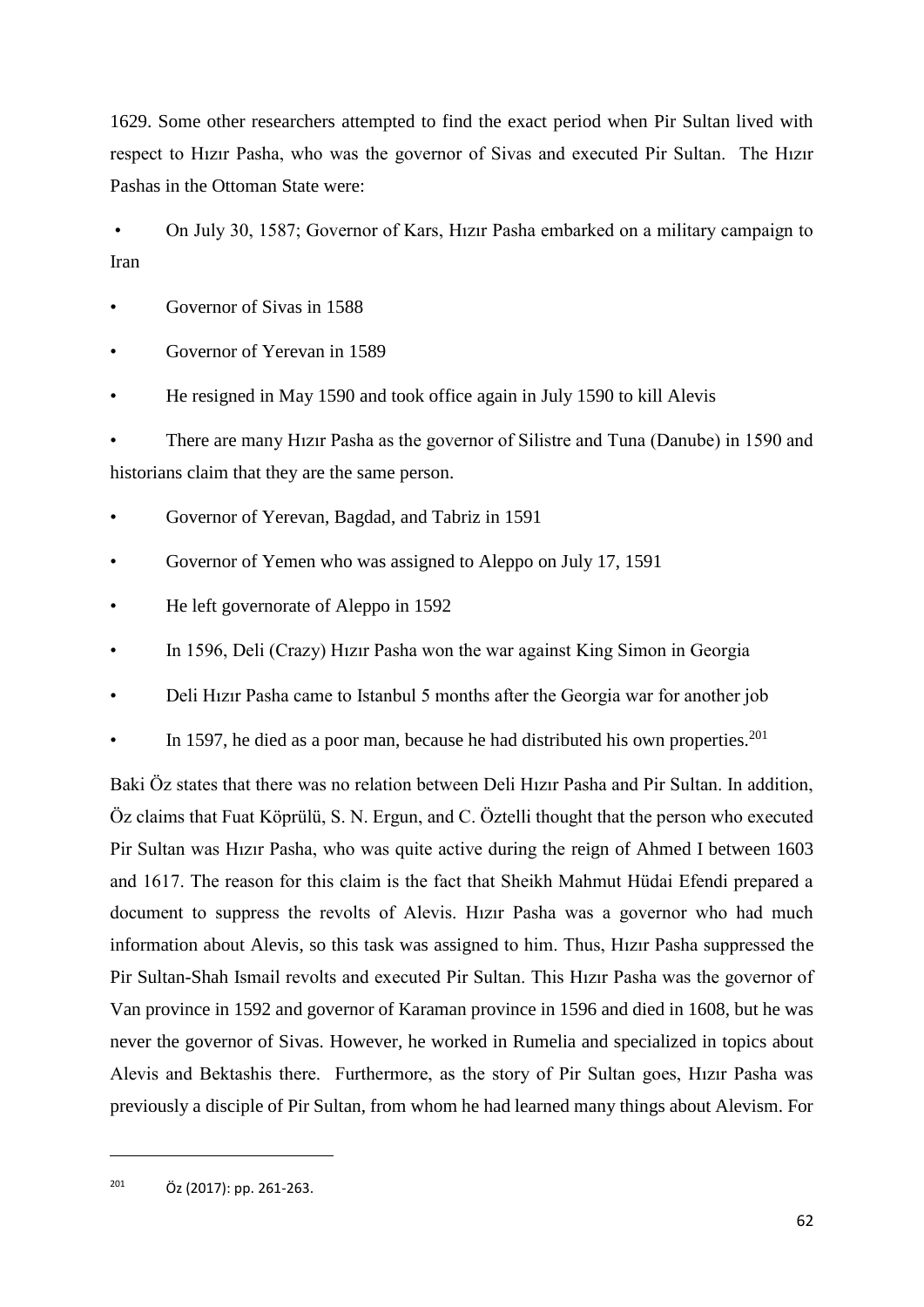that reason, it is more likely that Hızır Pasha, who was the governor of Van province, was the one who executed Pir Sultan. In addition, Pir Sultan was young when Yavuz Sultan was the Sultan of the Ottoman Empire and killed many Alevis in Anatolia. Hence, it is claimed that Pir Sultan was affected by these massacres and in the next years when he grew older, he rebelled against the Ottoman Empire. 202

<sup>202</sup> Öz (2017): pp. 260-265.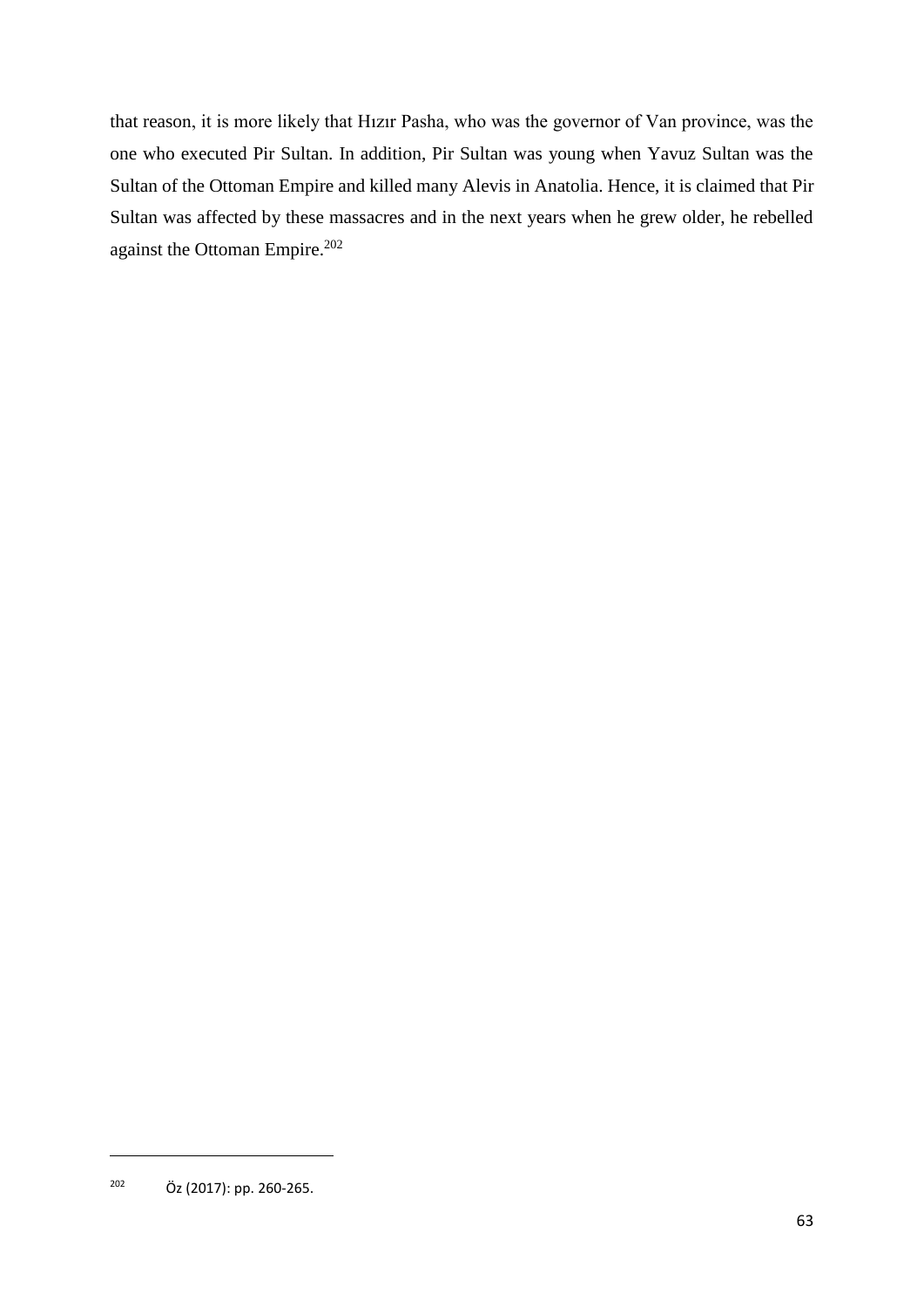# Domination of Sunni Islam and Marginalisation of Alevism in Ottoman Empire Period

There are various concepts used to explain the cohabitation situation of people from different cultures under the roof of the same state. Cultural diversity, cultural pluralism, multidimensionality, multiculturalism, multinationalism, multiethnicity, etc. are some of these concepts. The western-based multiculturalism debates involve many differences. However, ethnicity and religious differences are emphasized in general. It is possible to say that today there is no non-multicultural, culturally completely homogeneous state on the earth. In other words, all states in today's world are somehow multicultural in sociological terms. The concept of multiculturalism is concerned with the recognition of cultural differences. Those who do not ostracize but recognize cultural differences outside the dominant culture are becoming multiculturalists.

Given the many different social structures of the past, it is not possible to say that multiculturalism is only a phenomenon specific to today, because of the political organization models involving multiple cultural societies. It is also seen that multiculturalism is more common in the empires than in the modern nation-states, which are closed to multiculturalism because it has a particular nation-centered structure and thus a monist cultural structure. On the other hand, the empires have been political constructions which consist of different languages, religions, and races constantly due to their radial spreading characteristics. Although monolingualism is taken as a basis in the nation-states contrary to the discourse of equality of citizens, considering that not a single language is imposed on the entire population in the empires, it is possible to say that multiculturalism can be observed more easily in this type of political multiculturalism and Ottoman Empire structures. Communities that have been politically loyal since their subjugation and thus pay their debts for their security by paying taxes in an economically regular manner have been granted a relatively autonomous living space by the imperial center. On the other hand, it should be noted that the centralized repression in the empires was closely felt in different cultural societies far away from the center, especially in cases of disagreements on various issues.<sup>203</sup> These disagreements have brought about marginalization. Considering someone as "other", in other words, "different from me" or "outsiders" are nothing but marginalization. This approach, which cannot tolerate the different,

<sup>203</sup> Anık (2012): pp. 79-80.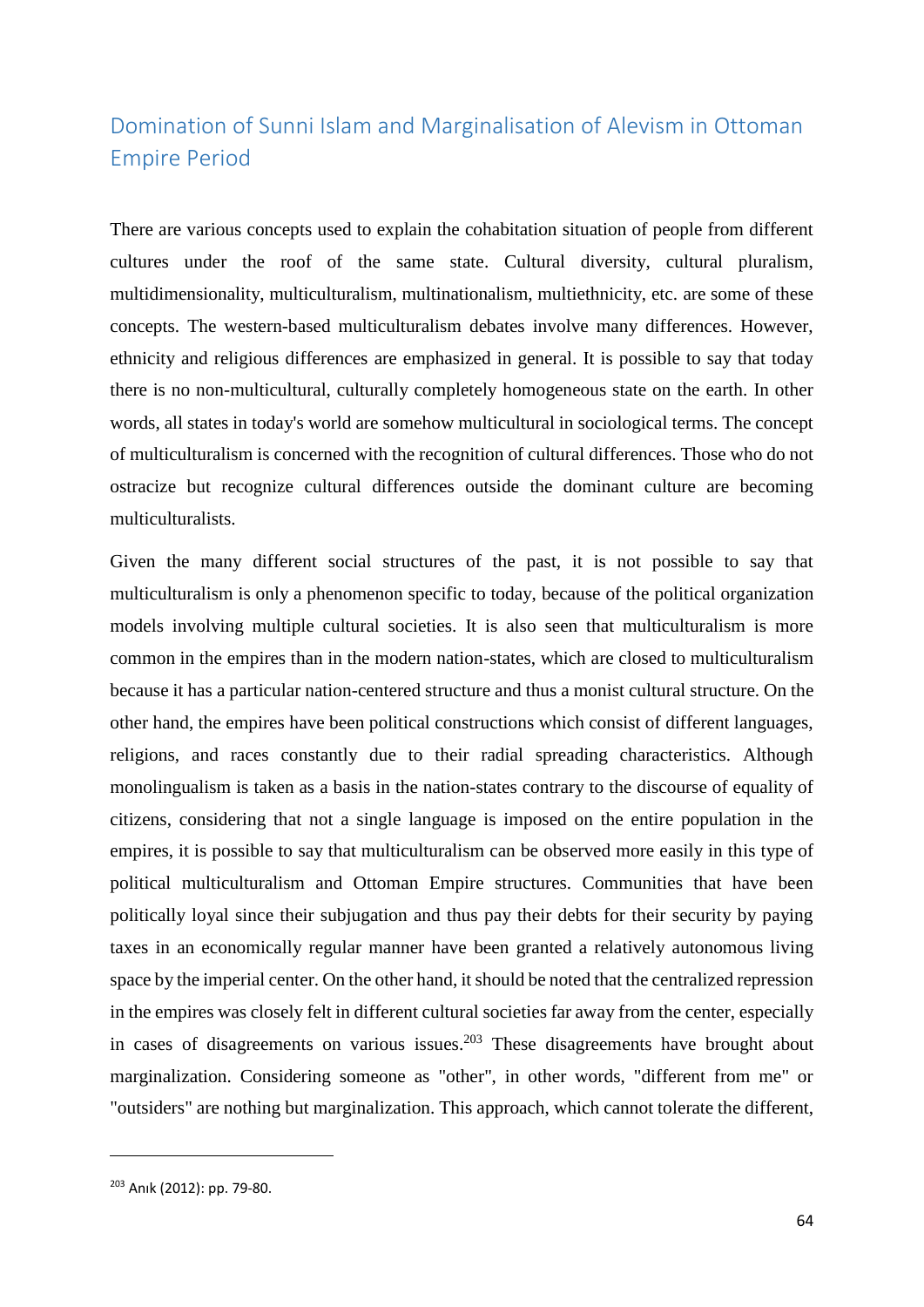has manifested itself in the most striking way in the form of excluding and destroying the other. The most striking example of this is genocide. Alienation here can reach the extent of destroying the "other". This attitude, which forms the basis of all kinds of discrimination and enmity, is the reason for the rejection of the marginalization based on the fact that the other is different from "me".

In the Turkish states, the position of religion in fields such as governance, social life, and economics are quite different. This feature has reached the pinnacle with Islam, and the westerners who have combined Turkishness and Islam have expressed this as follows: "The Turks saw their identities so identical with Islam that they almost melted their identity in Islam."<sup>204</sup> The same Islam identity formation is also valid for the Ottoman Empire.

Religion-state relation in the Ottoman State has developed and changed in relation to the position, power, administrative structure of the state and events that have developed around it, but the basic principles inherent to it has continued until the Republic of Turkey. As a central environmental problem, the religion-state relationship has also passed through various stages and has reached until today without losing its currency.

As it is done in the Salafi Islamic states, the naming of Muslims and non-Muslims for differentiation shows that religion is one of the means to distinguish people and groups in the Ottoman State. In other words, religious identity is evaluated together with other identities in determining the social status of people. The clear identification of identities is important in establishing the basic boundaries that will define the attitude of individuals, groups, and government towards each other. In this respect, religious identity has a border function in the Ottoman Empire.<sup>205</sup>

The reason for informing about the Ottoman Empire and its non-Muslim politics is to make the marginalization of Alevism more understandable knowing the Ottoman Empire's perspective on the "other".

In general, the administrative system of Ottoman non-Muslims was tried to be met with the terms "nation system" or "dhimmi"<sup>206</sup>. These terms have failed to fully explain the centuriesold non-Muslim administration system. An important debate about the use of the word "nation" comes from considering the current meaning of the word in today's Turkish valid for an

<sup>204</sup> Lewis (2007): p. 13.

<sup>205</sup> Quataert (2013): p. 212.

<sup>&</sup>lt;sup>206</sup> Christians, Jews who are in the Islamic state and who pay tribute.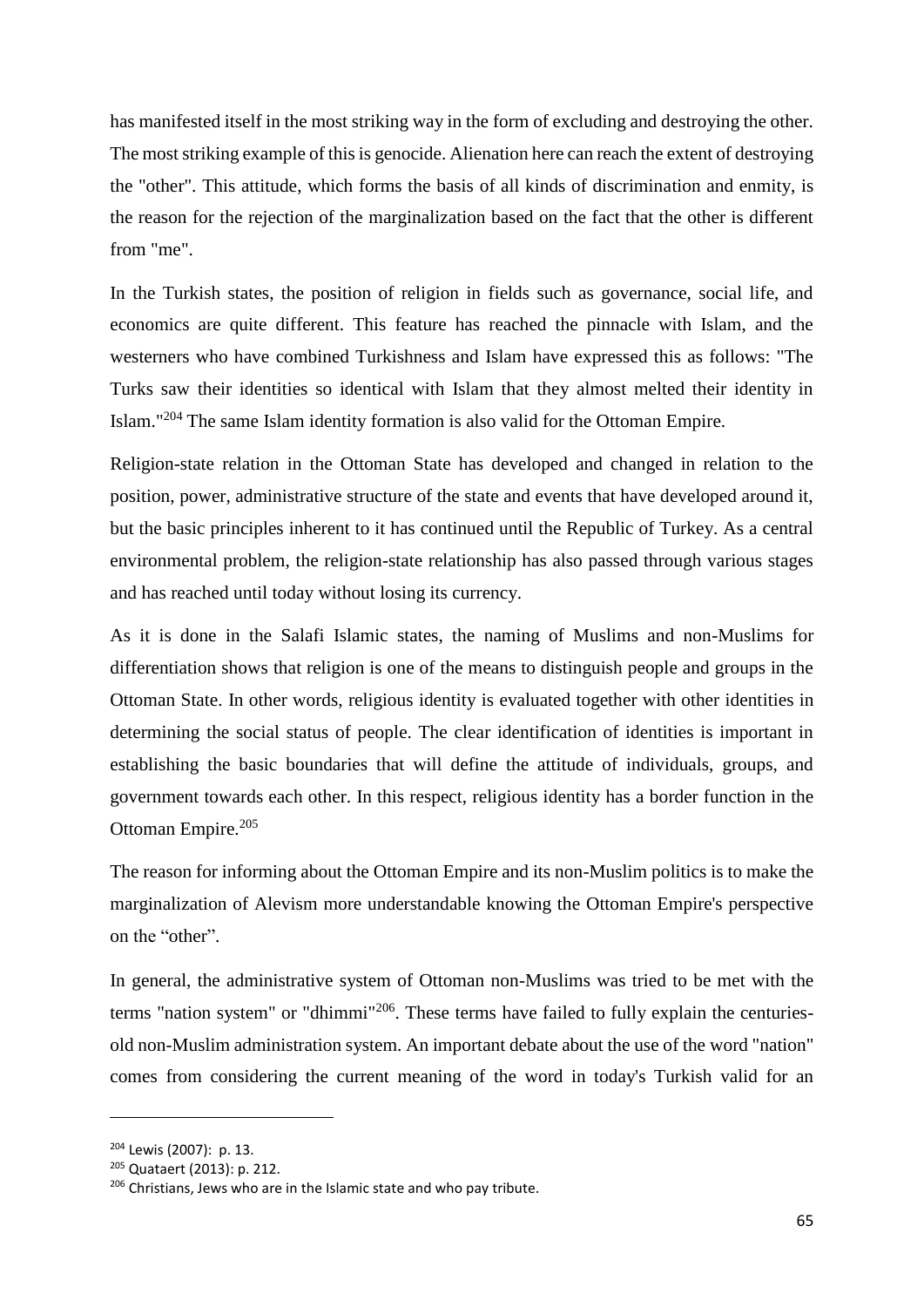institution in the Ottoman classical age. Accordingly, giving the name "nation system" to the system is completely wrong. This is because the Ottomans began to use this word only in the  $20<sup>th</sup>$  century in the sense of "nation".<sup>207</sup>

Although the term dhimmitude is not clearly articulated according to Benjamin Braude and Bernard Lewis, it is shaped around the dhimmitude thesis.<sup>208</sup> It is expressed that Zimmet law is one of the legends that were later fabricated to conceal that non-Muslims are always insignificant towards Muslims in the Islamic states and that even the claim that they exist actually puts non-Muslims into second-class citizens' status.<sup>209</sup> Weinstein Gilles, on the one hand, accepts that a person who has been granted the status of Dhimmi has entered a relatively dependent or even humiliated categorization, on the other hand, that Mehmed II had appointed religious leaders and referred to them in communal affairs, and attributed religious freedom and respect to these categories and changed this status.<sup>210</sup>

In the Ottoman Empire, the system of non-Muslims administration came to be discussed with the conquest of Istanbul in an institutional sense. Non-Muslim elements that can be dealt with in this period include the Greeks, Armenians, Assyrians, Coptists, Ethiopians, Jews, and others; in religious sense Christians and Jews; and among the Muslim classification of religions, the People of the Book. In the Ottoman Empire, the most important condition determining the administrative system of non-Muslims is the tradition of preserving the situation before the conquest, which also causes it to look irregular. This condition stems from the Islamic Dhimmitude system. Accordingly, the life, property, and religion of the Non-Muslim People of the Book who were conquered are under protection. On the other hand, they would pay jizya tax with exemption from military service, and this depends on the circumstances.<sup>211</sup> In addition, women, children, mental patients, the poor and the clergy were not subject to jizya. Except for those, all non-Muslim men who were between the ages of fourteen and seventy-five years were obliged to pay for jizya to the state.<sup>212</sup> Apart from the tax collected from the non-Muslims by the state, there was also the tax collected by their own religious institutions. However, in doing

<sup>207</sup> Buhl-Bosworth (1997): p. 61.

<sup>208</sup> Parker (2006): pp. 267- 296.

<sup>209</sup> Braude- Lewis (1982): pp. 1-34.

<sup>210</sup> Weinstein (1997): pp. 137-142.

<sup>211</sup> Seyfeli (2013): pp. 2-3.

<sup>212</sup> Nedkoff (1986): pp.621-624.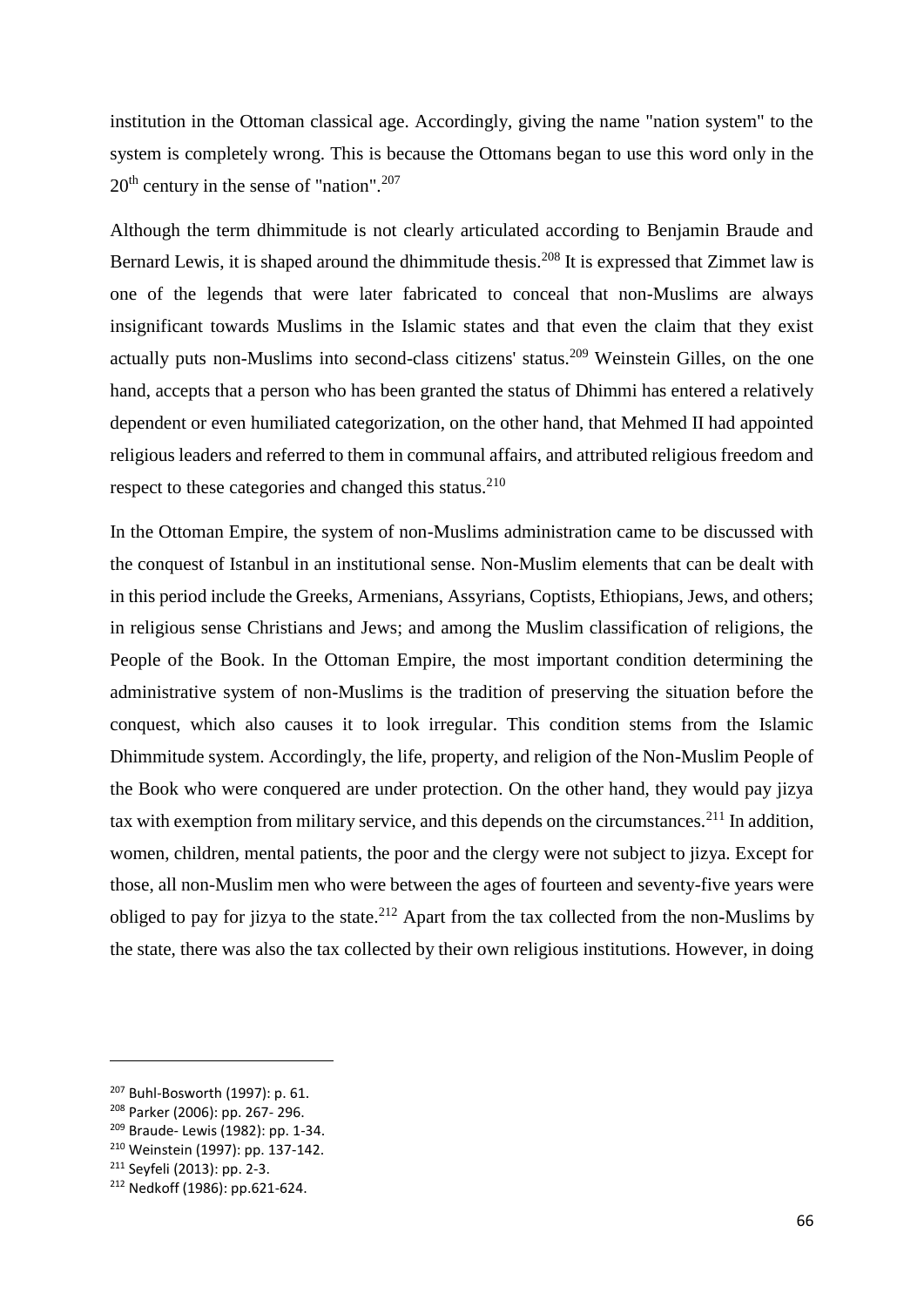so, the Patricians were supervised by the state in order not to put their congregations into a difficult situation.<sup>213</sup>

When the penalties against non-Muslims are examined, it is understood that they are subjected to lighter penalties than Muslims. For example, there is a provision in the Suleiman Law that non-Muslims in adultery-related crimes are subject to fewer penalties than the Muslims who commit the same crime.<sup>214</sup> Non-Muslims living in the Ottoman Empire were usually interested in artisanship and trade, with the advantage of being exempt from state service. It is understood that in the trades books, dhimmis were included in the same trades organization together with Muslims. In these books, first Muslims, then Christians, and finally, Jews were recorded. Because of the languages they speak, Dhimmis have acquired very advantageous positions in commercial life and government service.<sup>215</sup>

In daily life, the difference between Muslims and non-Muslims can be explained by showing the following examples: From the end of the sixteenth century, some restrictions on the clothing of minorities began to be introduced. The collapse of the state has a big role in this social change. At the time of the Murat III, an imperial decree of 4 September 1577 ordered the direct punishment of those wearing clothes that were against the law.<sup>216</sup> In other words, non-Muslims were banned from wearing Muslim clothes and Muslims from wearing non-Muslim clothes.

It is understood from the documents that minorities were banned from sitting around mosques, prayers, and places of worship in cities like Mecca and Medina, which are considered sacred for Muslims. An imperial dictum dated 1581 also prohibited dhimmis from sitting around Istanbul's Eyup Sultan Tomb. Likewise, there were decrees for the removal of the Jews living around the Ortakoy mosque from that area.<sup>217</sup> Another rule was that, when the height of the houses to be built was being determined by an edict dated 1724, there was a restriction on seating and building which allowed higher buildings for Muslims and lower buildings for dhimmis.<sup>218</sup> Selim III wanted to make the houses of Muslims and non-Muslims specific by using a different color in the houses of the Muslims. $219$ 

<sup>213</sup> Bozkurt (1996): p. 31.

<sup>214</sup> Ercan (1983): p. 1143.

<sup>215</sup> Demirag (2006): p. 19-20.

<sup>216</sup> Refik (1931): p. 74.

<sup>217</sup> Demirag (2006): p.27.

<sup>218</sup> Refik (1931): p. 83.

<sup>219</sup> Karal (1949): pp. 98-99.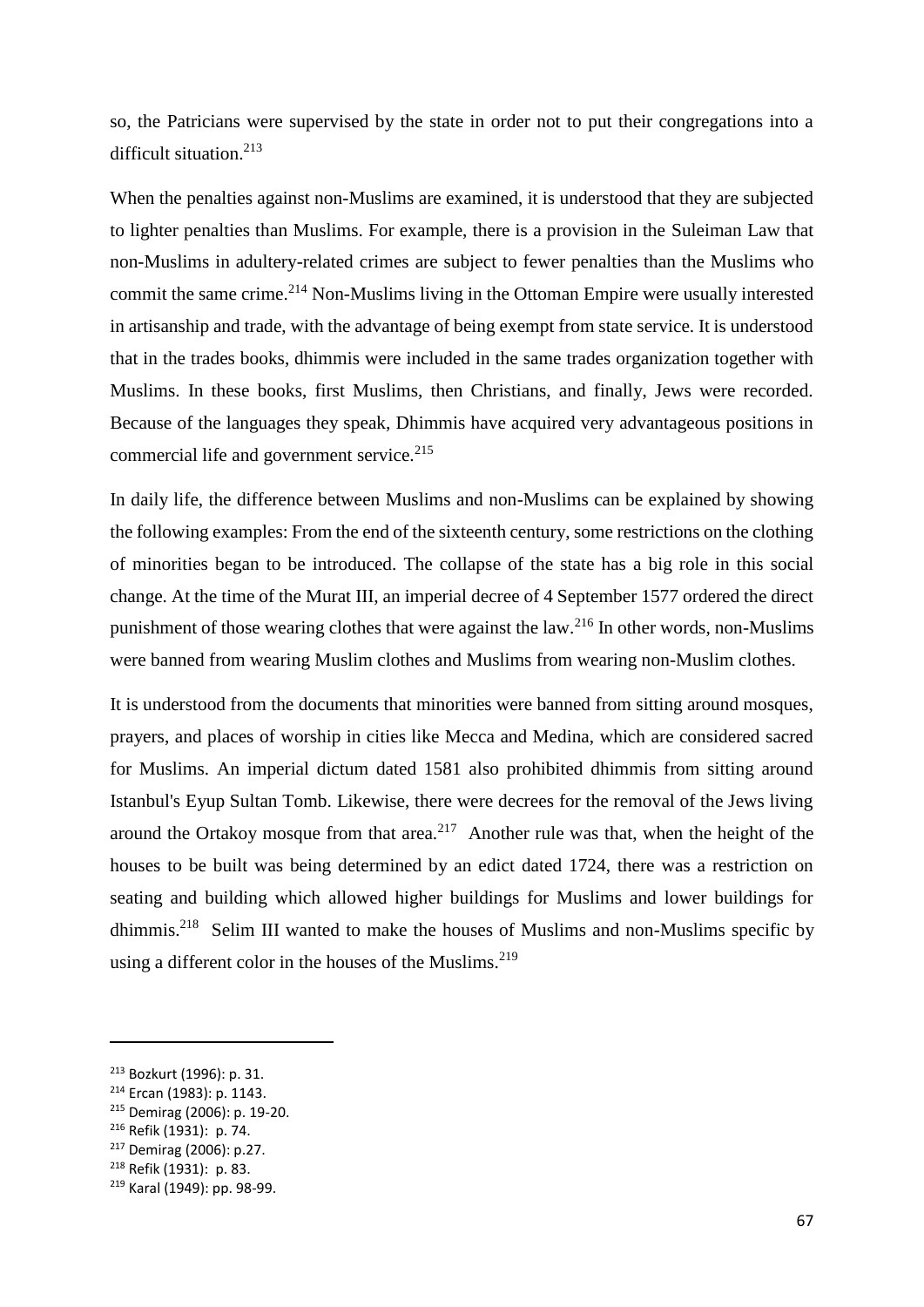Despite some tolerance, there are also some issues where non-Muslims were restricted in their freedom of worship. These restrictions were mostly related to the sounds that were made during the time of worship, especially ringing the bell. It was stated that the bell was forbidden by Muslims as it was considered an attack on the supremacy of Islam.<sup>220</sup>

The Dhimmis were also free on funeral and burial ceremonies. Non-Muslims were able to bury their funerals in the cemeteries which were allocated for them after they had performed their ceremonies according to their religious beliefs. In a decree from 990/1592, a cemetery area with definite borders was given to Jews in Istanbul and it was requested that no Jewish funeral be buried outside this cemetery.<sup>221</sup>

Christians were banned from building new churches and the Sultan's permission was required for the restoration of existing ones. However, in practice, it seems that these rules were not followed. By ignoring these rules, Christians were sometimes allowed to build new churches from time to time. Non-Muslims, on the other hand, were not allowed to bear weapons, ride horses, marry Muslim women, and testify against Muslims. Christians and Jews were forbidden to give Muslim names to their children. Names such as Joseph (Yusuf, Yasef) and David (Davud) used in common in all three religions, especially during the Ottoman period, were written differently in order to specify the difference.<sup>222</sup>

If a general evaluation is made in the light of this data, non-Muslims living in the Ottoman Empire were placed in a system different from Muslims between private law and public law until the Tanzimat Reform. But in this system called "nation," they had the right to organize their own religious, social, and legal life. To be objective, however, they had no right to be a first-class citizen and no political liberty as a conquered people.

According to some Turkish historians, these restrictions actually served non-Muslims in many ways. However, these interpretations generally serve the understanding of the "tolerance of the Ottoman Empire". The obligation of the hat in the dress code for example, in a sense, has prevented the non-Muslims from being assimilated from their own cultures. Another example is that they were exempted from military service and thus got economically stronger. When such definitions are made, the concepts produced by different historical conditions such as

<sup>220</sup> Erbaş (2003): p .19.

<sup>221</sup> Erbaş (2003): p. 19.

<sup>222</sup> Bozkurt (1996): pp. 284-285.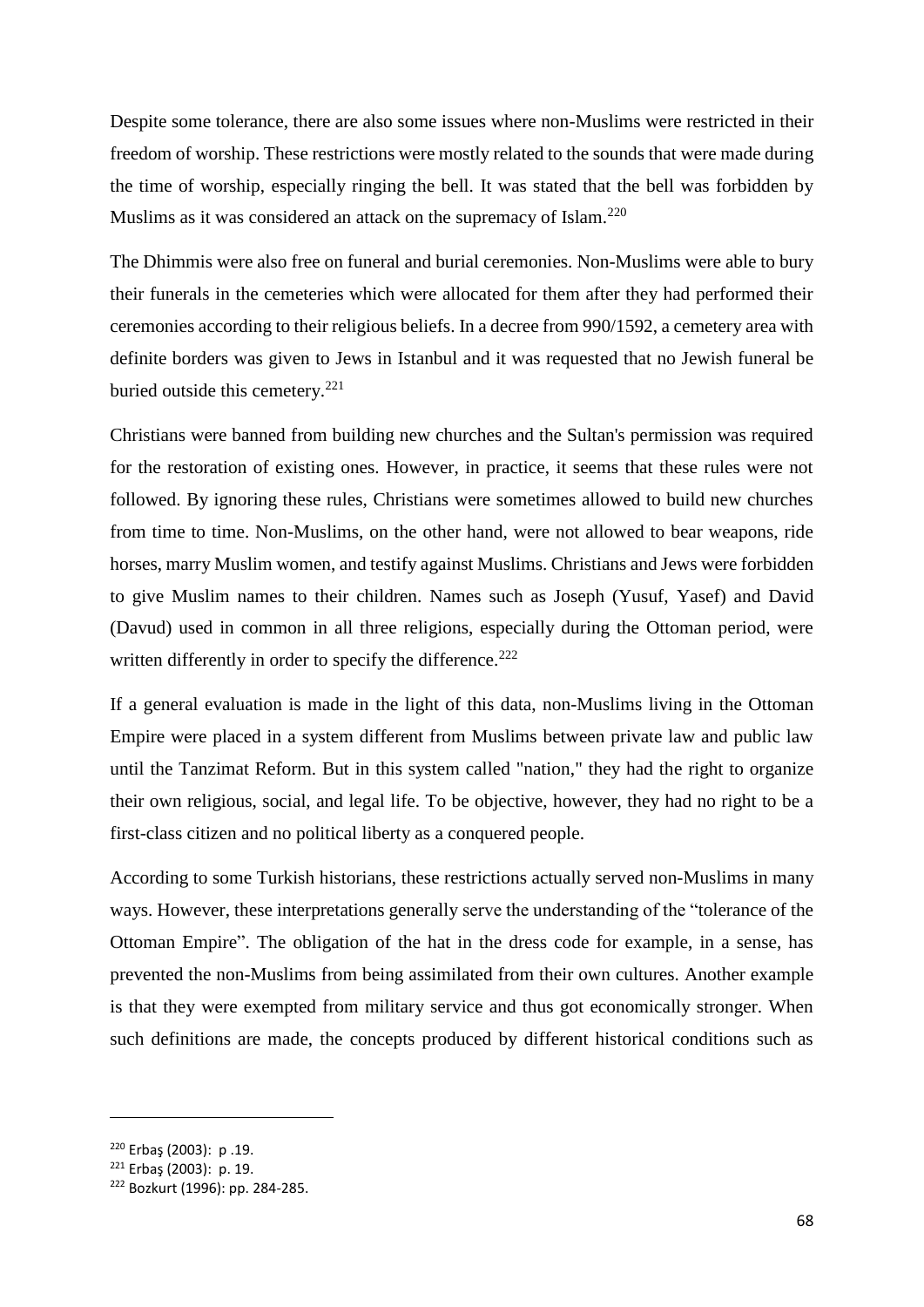tolerance, equality, freedom, and citizenship are intertwined and often used in place of each other.

According to Braude and Lewise, if words like tolerance refer to the willingness of the religion in the predominant state to keep its existence together with other religions and their members, which should be understood in general, it is necessary to state that it was highly available in the Ottoman world.<sup>223</sup> According to Yahya Araz, while the relations between Muslims and non-Muslims continued on the usual terms without religious identities coming in the foreground, some of the developments that led to the tension of relations could turn religion into a tool of the outpouring of various quarrels. The religious or communal affiliation could even cause people to lose their positions after the relationship had come to this stage. In highly heated periods, the friction/conflict between the people of different religions was different from the friction/conflict between the people of the same religion. In this case, religious elements could be added to the conflict between people of different religions, which could change the course of the fight. At that time, the various canon regulations thought to have lost their social functioning could turn into a "nightmare" for non-Muslims in particular.<sup>224</sup>

In summary, the attitudes of the Ottomans towards the non-Muslims stayed within the border of rules that would limit daily life and protect Ottoman authority, and the relative tolerance was maintained at a certain level at all times. That was because non-Muslims had largely determined the Ottoman economy, and the positions of the non-Muslims, beginning with trade, progressed up to the government with various duties. When we compare these limitations with the attitude of the Ottoman Empire to the Alevis, it can be said that the Alevis were actually seen as a "source of trouble" that should be got rid of in the society rather than an "other". The introduction of non-Muslims in the governmental positions would lead to increased pressure and massacre for the Alevis.

<sup>223</sup> Braude- Bernard (1982): pp. 3-4.

<sup>224</sup> Araz (2008): p. 194.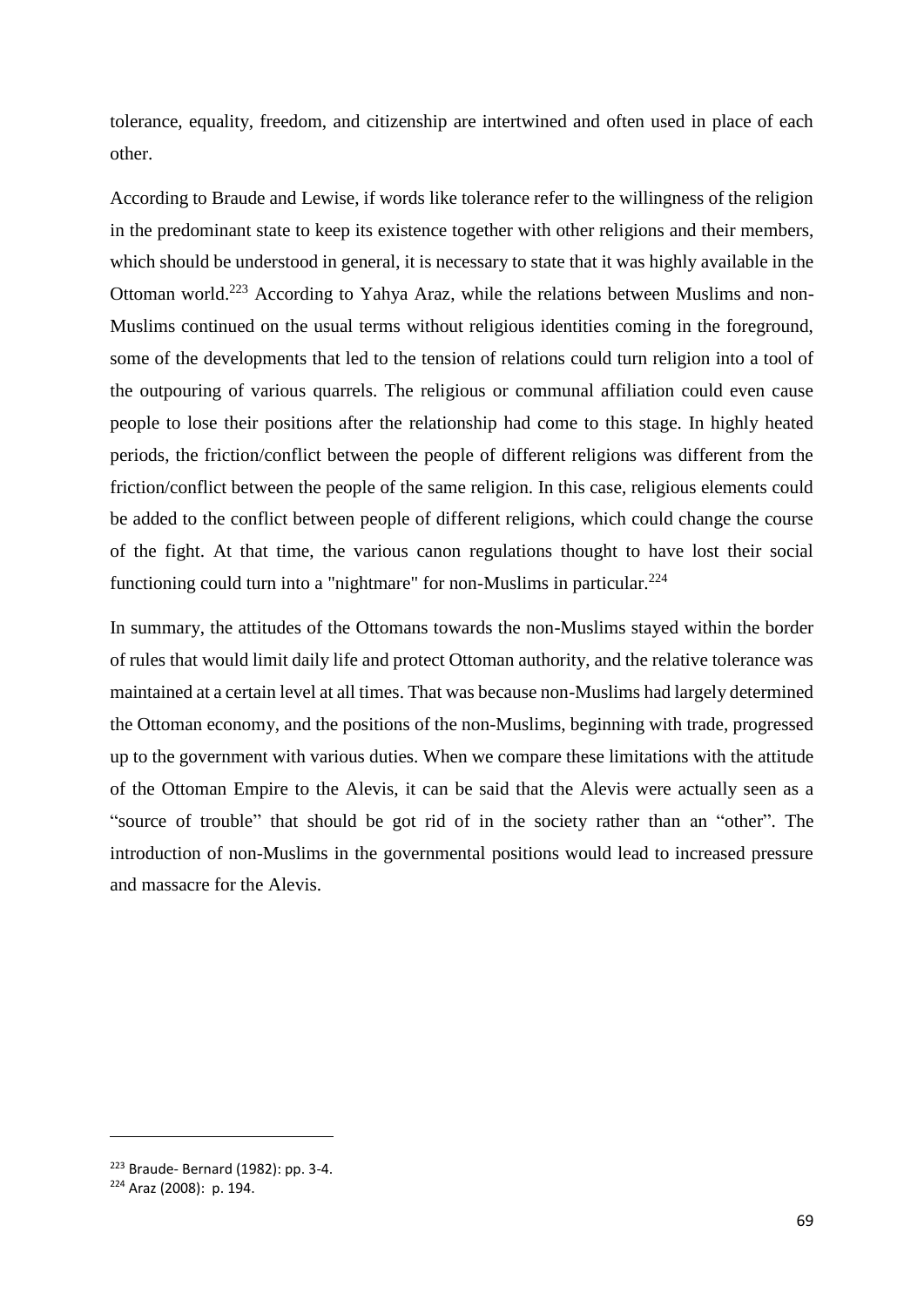## Alevism as an "Other" in the Period of Ottoman Empire

The historical background of the Alevis' marginalization process in Anatolia dates to old histories as expressed in the above chapters. However, the marginalization, which became more evident with the Ottoman and Safavid struggle, reached its peak with the Battle of Chaldiran. Yavuz Sultan Selim's massacre of the Alevis for the fear that they would support Safavids has created a shame table settled in the memory of the Ottoman history. It is seen that the marginalization process of the Alevis/Alevism continued with the Republic. While Sunni-Hanafi belief and Alevism/Alevis have become a problem for the republic established by the goal of creating a Turkish ethnicity and the project of nation-building, it is understood that Sunni-Hanafi were accepted in the first stage with preliminary acceptance. Just like the Kurds and other minority peoples considered as Turks, the Alevis were also subjected to this process.

The massacres and despotism against Alevis did neither start nor end with Yavuz Sultan Selim. The most important question to be asked in this section is why the relative tolerance of the Ottoman Empire towards the non-Muslims were not also valid for Alevis in the same way. It would be quite wrong to address the answer to this question solely through sectarian distinction. As is the case of all state policies, this problem entails not only religious but also economic, social, and political reasons.

In order to examine the conflict between Alevism and Sunnism in a sociological observation, according to Barthos and Wehr, the discrepancy and the differences in the values of the aims of the parties are the main factors which are related to both the emergence of the conflict and the level of realization. At the root of Alevism and Sunnism conflict, the effects of sovereignty and power struggle, settlement-nomadism, integration-exclusion with the state are seen.<sup>225</sup> Just as it is here, "when opposing forces are encountered, either a union or conflict arise." The forces encountered are the Ottoman government, Turkic communities (nomads), the people who adopted a settled life and Sunni Islam and the Safavid government. The encounter of Nomadic communities with the power of the Ottoman government resulted in conflict, and the encounter with the Safavid government, namely Shah Ismail, resulted in a union. That is to say, the nomadic Turkmen Alevis who were excluded by the Ottomans were embraced by Shah İsmail. They were involved in the establishment of the Safavid state. Their own social economic

<sup>225</sup> Bartos -Wehr (2002): p. 30.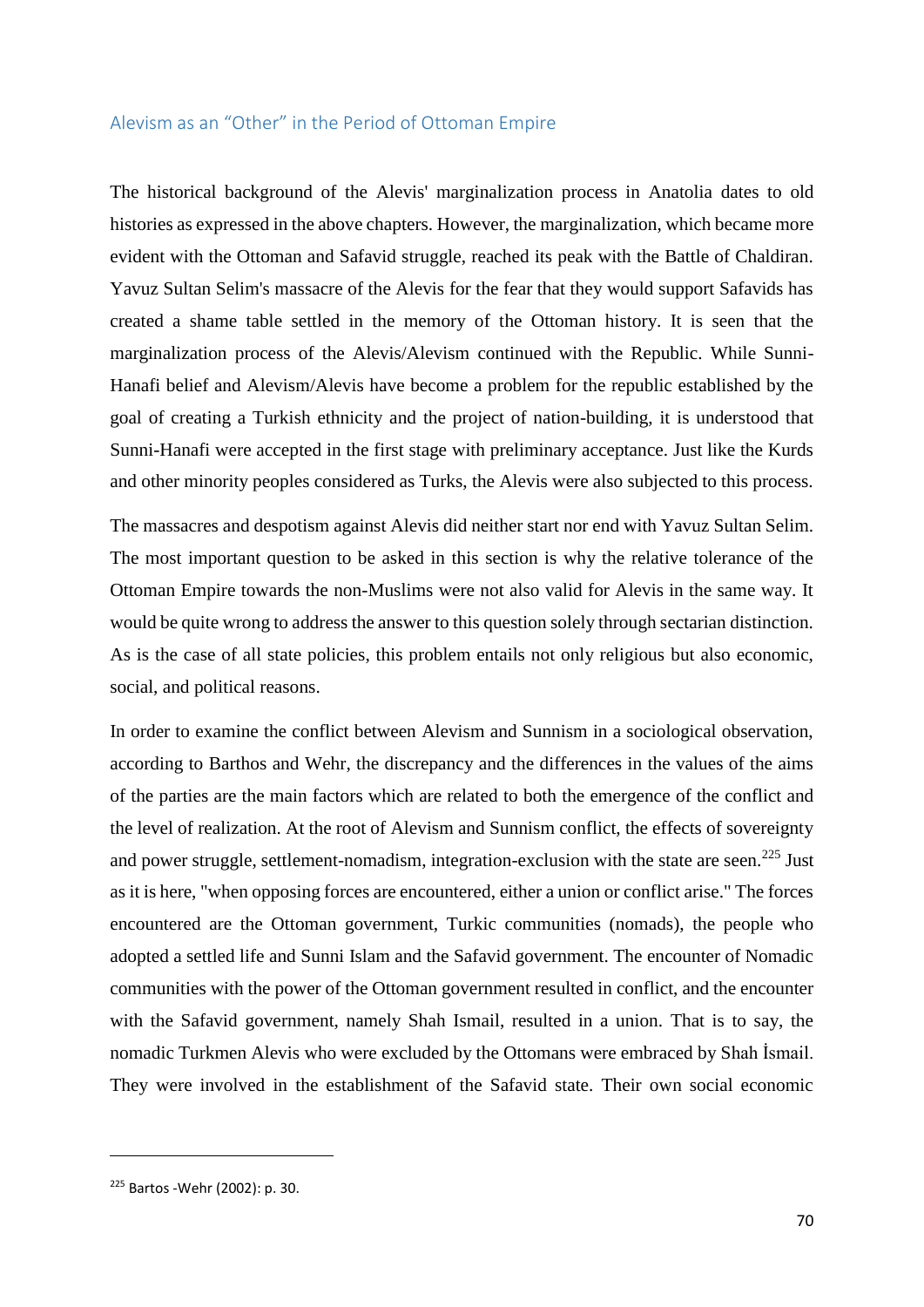activities, beliefs and traditions were understood.<sup>226</sup> Therefore, the union of Turkmen Alevis and the Safavid State is one of the major factors in the marginalization of Turkmen Alevis. However, as mentioned earlier, the Mahdi understanding emerged in the Alevis-Kizilbash communities and they saw Shah Ismail as a rescuer in this position. The Kizilbash people who went to the Battle of Chaldiran against the Ottoman military forces, in a defenseless state were waiting for a miracle by the Mahdi. They expected the destruction of the Ottoman state and the establishment of the justice system from Shah Ismail. This hope did not disappear even though Shah Ismail was defeated against the Ottomans.

While the Ottomans were institutionalizing and experiencing the period of becoming a state, semi-nomadic Turkmen communities reacted against settling and wanted to maintain their traditional forms of life. While the aim of the Ottoman Empire was to settle down, to have a certain home for its people, to assume responsibilities from paying taxes to the collecting soldiers; the aim of the nomadic Turkish communities was to be able to maintain their own economic social activities freely in a migrant settler way of life. Undoubtedly, the aim of the Ottoman administration was at the same time in conformity with the aims of a public group that had settled down and accepted the demands of the administration. The fact that the relations of the Ottoman and the non-Muslims take place within this understanding framework is also directly proportional to the functioning of this tax system.

With the centralization of the Ottoman Empire, the generally nomadic Turkmen tribes started to feel excluded from the management and its surroundings as a result of being subjected to a number of oppressive policies of the government such as taxation and compulsory settlement. (It seems that the fact that the Ottoman Empire started to appoint senior civil servants from non-Turkish and generally devshirmeh people is also effective in this). $227$ 

Another reason for marginalization is the rebellions against the Ottoman Empire, which is currently dedicated to Alevis. The fact that the uprisings of the 16<sup>th</sup> century are called "Alevi Rebellions", as stated by today's researchers, is not seen as a correct definition when the details of the uprisings are analyzed. This is because most of the rebellions carry economic and political reasons rather than sectarian reasons. It is not right to try to explain these rebellions through the Alevi identity. However, the fact that the majority of the people involved in the rebellion were Alevis is a factor that creates this perception. These economic and political pressures on the

 $\overline{a}$ 

<sup>226</sup> Bartos- Wehr (2002): p. 6.

<sup>227</sup> Bacquies-Grammont (1987): p. 108.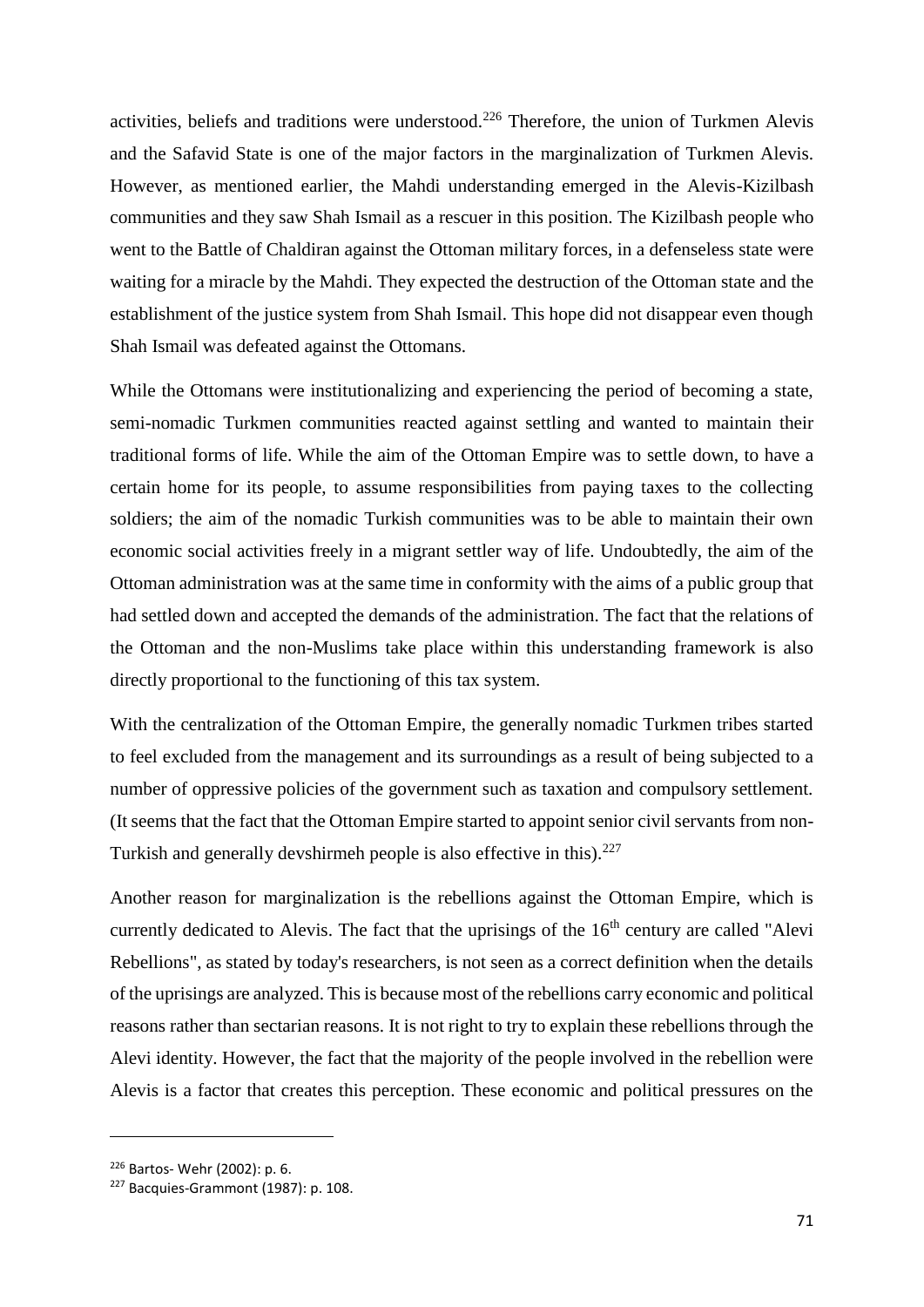Alevis will be a beginning of the rebellion period, as a justification for the rebellions against the state. The Shah Kalender rebellion, a turning point in terms of the position of Anatolian Alevis, also emerged under these conditions. For this reason, a great intensity has been struck in the uprisings of the nomadic and semi-nomadic Turkmen people, who have been overwhelmed by various forms of oppression in Anatolia since the end of the Second Bayezid period. It is possible to say that the main cause of the Shah Kalender rebellion is the government's massacres, tyrannies, heavy taxes applied by the government, taking away the timars of the timar holders and thus eradicating their source of livelihood.

Another reason for the Kizilbash uprisings such as the Shah Kulu (or Karabıyıkoglu) rebellion in the Teke region in 1511, Nur Ali Khalifa in Central Anatolia in 1512, Bozoklu Celal (also called Shah Veli) rebellion again in this region in 1520, Baba Zunnun in Bozok in 1526 and finally Shah Kalender rebellion in Central Anatolia in 1526-27, which have occurred around the first quarter of the  $16<sup>th</sup>$  century. This was the period in which the Kizilbash ideology was the most fervent and most active since it constituted the first years of the Ottoman-Safavid struggle. But even a superficial scan of the official Ottoman sources, largely consisting of documents and archives and partly archival documents, especially in the first half of the sixteenth century, would be sufficient to indicate that these movements were associated with the social and economic disturbances of some rural peoples and migratory environments and, to a certain extent, some timar holders, with the oppression and disability of local administrators.

The Ottoman administration used all the secret and open methods to keep the Alevis under pressure. The theses that show the Ottoman period as the period of happiness for the Turkish people or Anatolian people are refuted by the decrees written in the palace itself. The  $16<sup>th</sup>$ century, considered the most magnificent period of Ottoman rule, is an age of bloodshed for Anatolian people, especially Alevis. After the establishment of the Safavid state, rapid adaptation of the understanding of the administration to the city culture gradually led to the alienation of the founding Kizilbash elements to the system. Nevertheless, it took two hundred years for the activities of the Kizilbash tribes, which constitute the backbone of the military aristocracy, to be eradicated completely.

There is another fact revealed by the documents that because of the power of the Safavid State formed in Iran, the Ottoman administration could not give a hard time to Anatolian Alevis in an obvious way, and thus this constituted a period called "the secret massacre period". The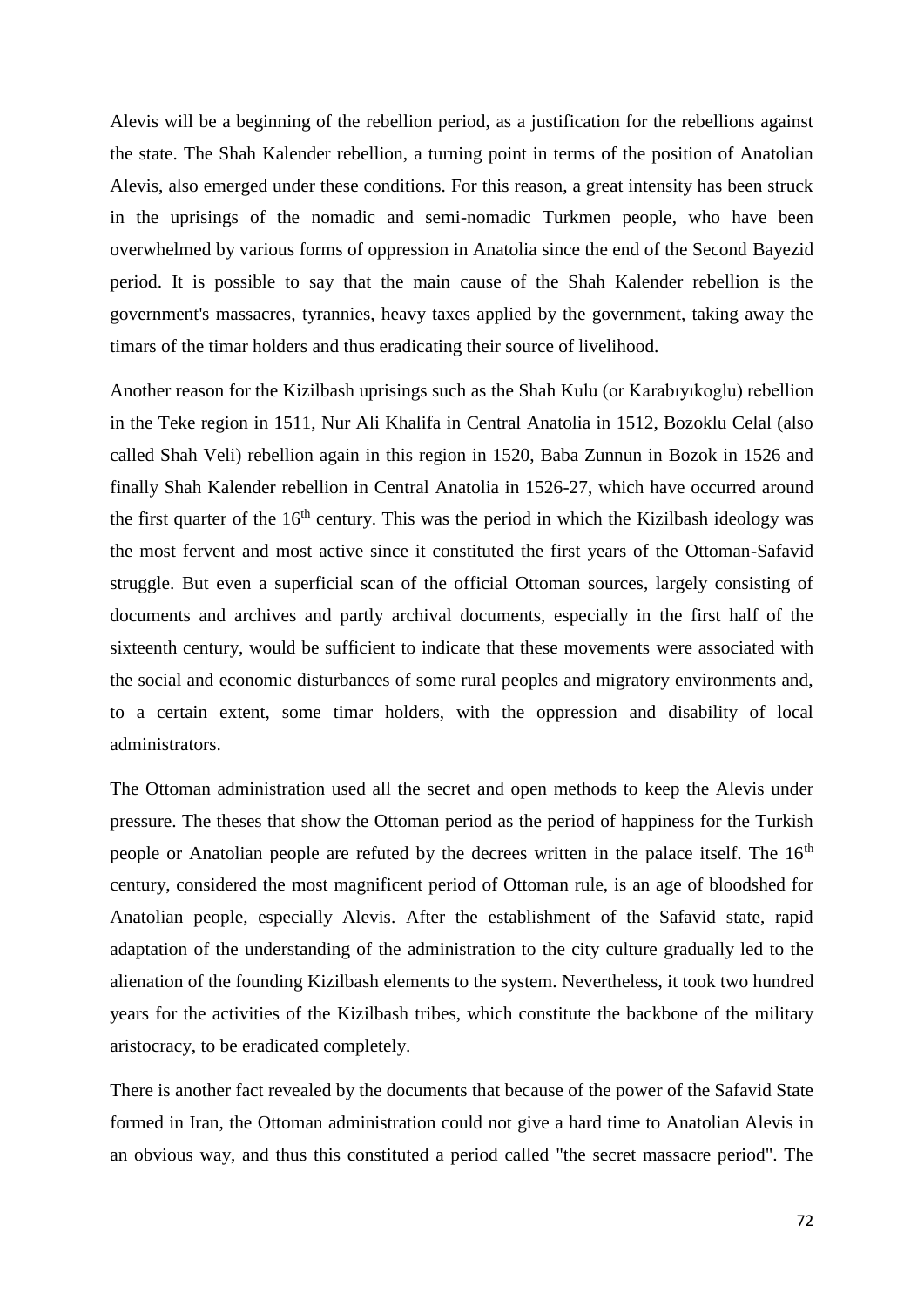secret but official decrees sent to the Ottoman principals ordered the Alevis to be found and massacred. The destiny of the Alevis who do not support the Safavid State directly was being exiled. It is clear that these exiles contained purposes such as suppressing the society by breaking them away from their geographical location and resources, ensuring that belief/intellectual and identity transformation to occur -this can also be called drawing to the orthodox line or sunnification-, breaking the resistance, reducing solidarity, mutual care, and protection by removing the communication and contact between the Kizilbash community, and preventing the actions that cannot be taken under control.

During the reign of Sultan Yavuz Selim, timar holder rebellions began, escapes from the military service, theft, and banditry began to appear. At the same time, the cadis (Muslim judges) who provided justice began to apply bribery and massacres, not differently from the timar holders. Historians generally think that political groupings started with Sultan Mehmet the Conqueror. The Conqueror's killing of the representatives of Turk-Turkmen descendants and the seizure of their goods by the propaganda of the devshirmehs became the culmination point of the separation. This separation continued in the form of enthroning the sultan's sons that were close to them on the political level and setting their own cadres beside him. After the controversy between the Bayezid II and his sons, the Janissaries enthroned Yavuz Sultan Selim, who was known for his enmity against Shi'i, by bringing Bayezid II down the throne. In the Kanuni period, the fight of Turkic nobles for coming to power fired the public rebellions. For a long period of time, Devshirmeh and Turk-Turkmen opposition continued in the form of Timar-Janissary opposition. Although these conflicts were not based on a sharp class politics, the Devshirmeh-Turk Turkmen conflict was realized at a political level during the Ottomans.<sup>228</sup>

The Alevis forever undergoing a defeat in the face of the state, is causing them to engage in the rebellion of the feudal lords in the  $17<sup>th</sup>$  century. As the greatest evidence, it can be said that the majority of the areas that Kuyucu Murat Pasha slaughtered were the Alevi settlements.

The intense pressure and invincibility of the Ottoman Empire, the constant breakdown of the Alevis brings the end of Alevi rebellions from the  $18<sup>th</sup>$  century onwards. The diminution of the intensity of the Alevis and withdrawing in small units even by separating from each other stopped the Alevi rebellion.

<sup>228</sup> Öz (2017): pp. 84-90.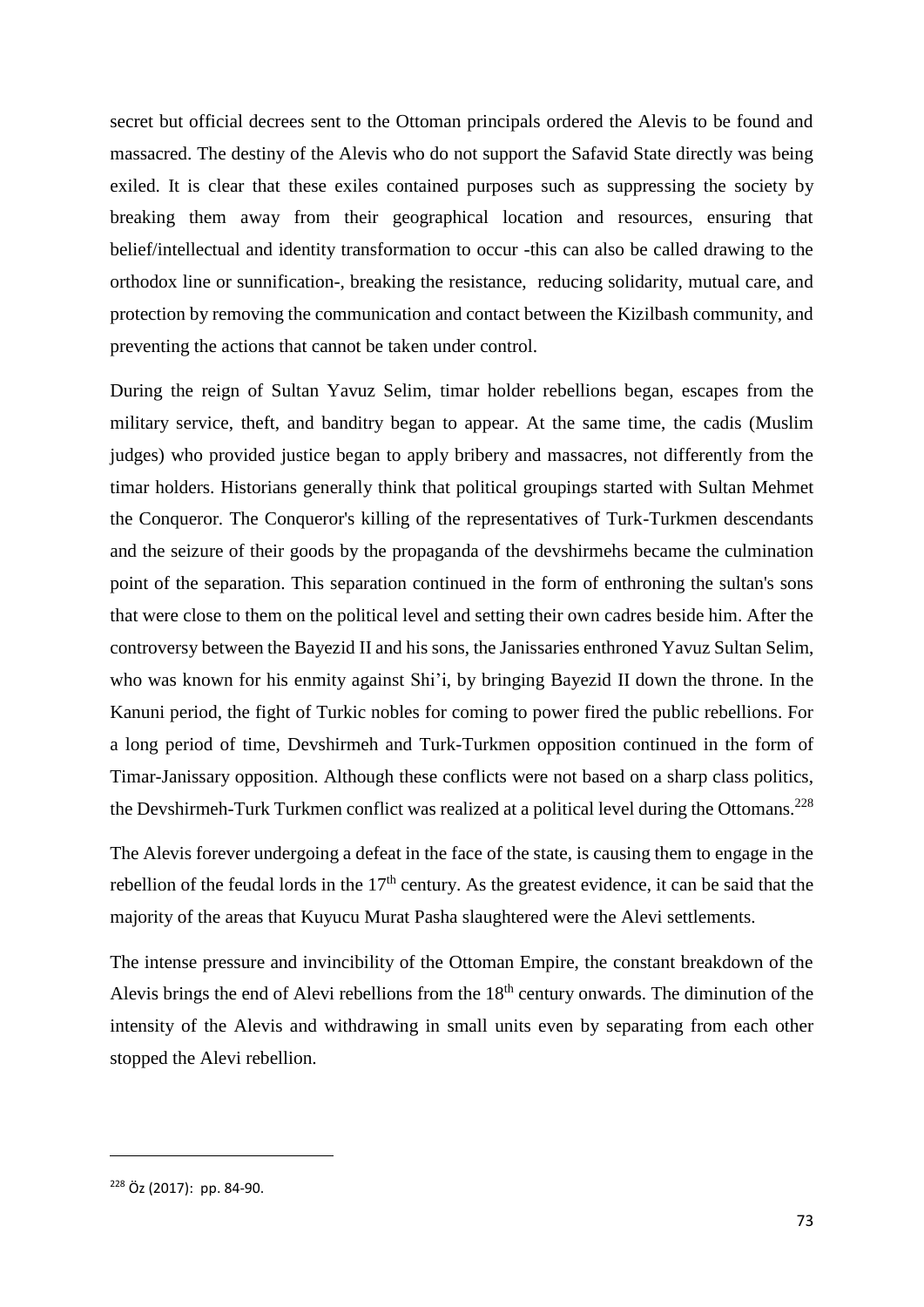Another reason why the Ottomans marginalized Alevis is that Alevism does not have a homogenous definition. The greatest example of this can be seen with a  $19<sup>th</sup>$  century point of view. With a reference to Karakaya-Stump's "a critical approach to  $19<sup>th</sup>$  century missionary records and Ali Gako`s Story", The American Protestant missionaries who were active in the 19<sup>th</sup> century in the Ottoman geography and who wanted to make a commitment to their activities among the Alevis were claimed that the Alevis were converted to Islam by force, but they were communities that continued to have Christian beliefs under the surface. The Ottoman State intellectuals during the Union and Progress came against this thesis of the missionaries; but using the concept of 'syncretism' borrowed from them, they suggested that Alevism was "genuinely" Turkic, and that Alevism was nothing but a continuation of old Turkic beliefs like Shamanism brought from Central Asia under the cover of Islam. With the popularization of this Central Asian thesis about Alevis-Bektashism, it has been argued that even Kurt and Kirman Alevis were assimilated Turks.<sup>229</sup>

According to Karakaya-Stump, when Alevism-Bektashism definitions are being made, the construction of Alevism as a kind of faith system is accompanied by the judgment that the Alevis are deprived of a definable socio-religious organization. Alevism has been envisaged as a dispersed community. However, the point reached today is that Alevism has a more complex socio-religious structure.<sup>230</sup> As expressed in belief practices in the first part of the study, Alevism is based on the Ocak (Society) system, which has a hierarchy within itself. Therefore, it is possible to talk about the existence of various mechanisms in Alevism which enabled them to stay in touch, not to be separated from each other. Thanks to that Alevism managed to stay alive for centuries on an autocratic basis. However, it is necessary to state that this construction differs from any cult system. Another confusing issue in these definitions is how the definitions of Alevism-Bektashism and Kizilbash differ in these three names. It is known that Kizilbash emerged through Safavid propaganda and the common ground they had against Sunni Islam, and constituted from people of Ali-centered religious view. It can be said that the term Kizilbash term was used for the first time by the Ottoman Sultan II Bayezid and after that in entered the archival sources of the period. Bayezid II used the expressions "tfufe-i giriyye-i kızılbaşe hazzelehumullah" and "cerriaat-ı kizilbas" in the letters that were sent to Elvend Akkoyunlu and the Kurdish Emir Hadji Rustem before the Sarur war which took place in  $1501<sup>231</sup>$ 

<sup>229</sup> Karakaya-Stump (2016): p. 6.

<sup>230</sup> Karakaya-Stump (2016): p. 11.

<sup>231</sup> Allouche (2001): p. 95.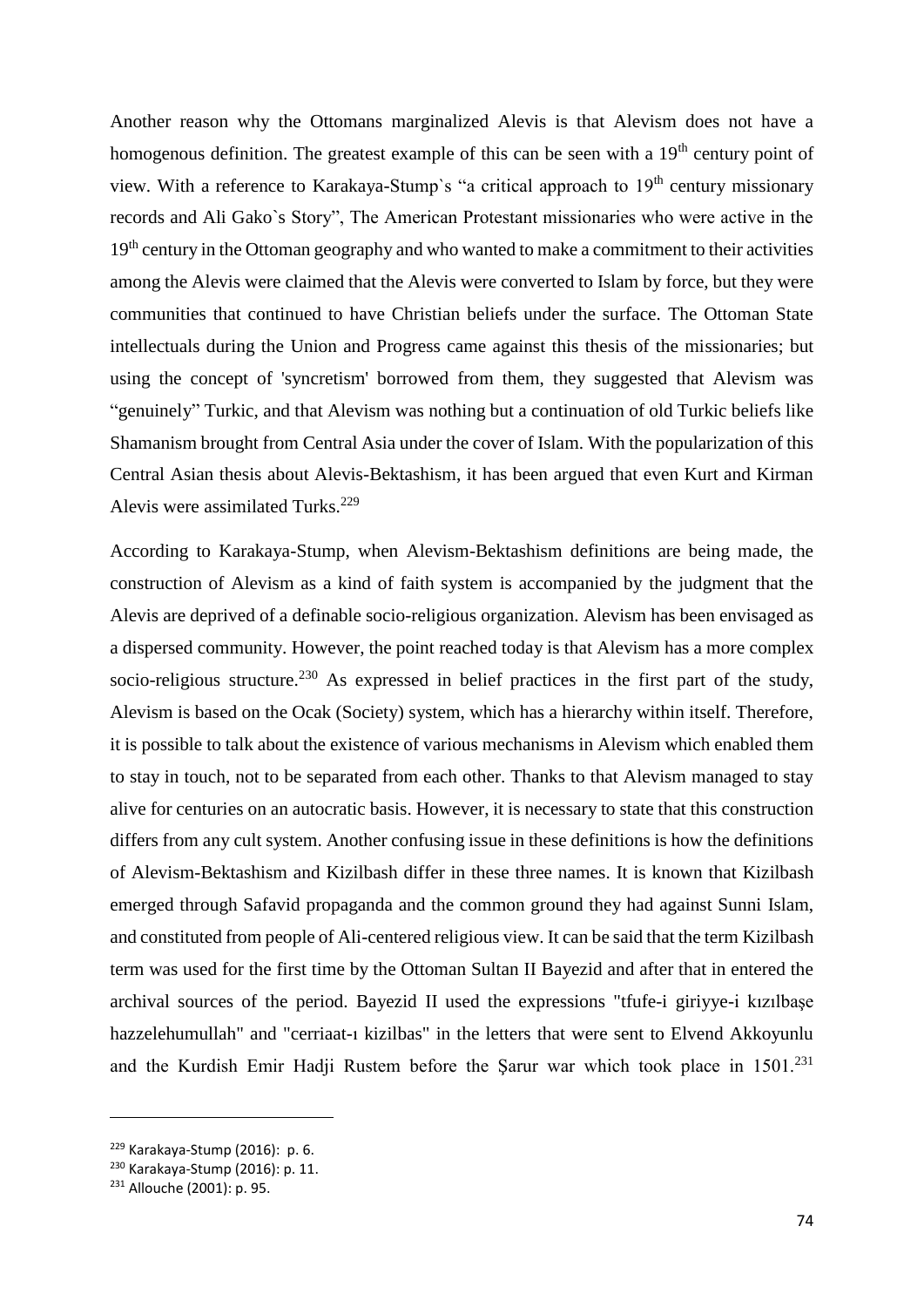Bektashism is, according to many researchers, described as the cult version of Alevism-Kizilbash which is positioned in the city, but the communication network mentioned above introduces a complex structure within these groups.

Therefore, although the Bektashis and the Kizilbash have different characteristics, they are perceived as the same thing. In the documents of the Ottoman archives, the Alevis were recorded as "Kizilbash" or "Rafizi", as well as atheist, "unreligious", Rafizi, "separatist", Shiah and "Godless". The mention of the Alevi name is far behind as a result of the central authority and the non-religious and immoral meanings that the Sunnisian community has imposed on the "Kizilbash." <sup>232</sup>

Besides, Kizilbash is also referred to in Ottoman documents as "fazihâ-i cahilâne" (ignorant ugliness, disgrace), "itikad-ı batıla" (superstition) ve "tarik-i gayr-i meşru" (the road which is prohibited by law). Kizilbash is characterized as an "adaht-ı cahile" (ignorant traditions) in the article under the heading "Kizilbaşlığın ilgası", which was sent to Internal Supervision by the Military Inspector Ali Seydi Bey. It is emphasized that the Kizilbash should be taught the truth of Islam by expressing "ritual and ceremonial morality and the ideal of the Prophet and the mystery to Islam" (rituals are totally contrary to Islamic rules with general morals and methods).<sup>233</sup> During the influence of Islam, the Turkmens accepted many things that Muslims considered forbidden to their customs. In other words, they have subjected Muslims to a reform. They have never left wine, dance, harp, painting, etc., which Muslims consider forbidden. They did not accept the separate life with women and never removed women from the collective councils. They preferred Turkish over Arabic and Persian, etc. and continued to practice songs in Turkish.<sup>234</sup> In fact, this is not a fight only against Sunni Islam, but also against the Shi'i culture, which is a branch of Islam. So, it will be possible to say that Alevism does not belong directly to any branch of the Islamic religion.  $13<sup>th</sup>$  and  $16<sup>th</sup>$  centuries are the important turning points in the formation of Alevi-Bektashi beliefs. In the 13<sup>th</sup> century, the Turkmen immigration to Anatolia and the influence of Yesevi, Vefai, Kalenderi and Haydari Turkmen fathers led to adopting a mystical Islamic understanding. Thus, the Anatolian religion, social and political life, has changed dramatically.<sup>235</sup> It is not possible to call these migrant settler Turkmens Alevi-Kizilbash as we understand today since they did not have anything to do with the Twelve

 $\overline{a}$ 

<sup>232</sup> Melikoff (2007): p. 53.

<sup>233</sup> Selcuk (2011): pp. 59 -75.

<sup>234</sup> Şener (1990): p. 123.

<sup>235</sup> Fığlalı (2006): p. 97.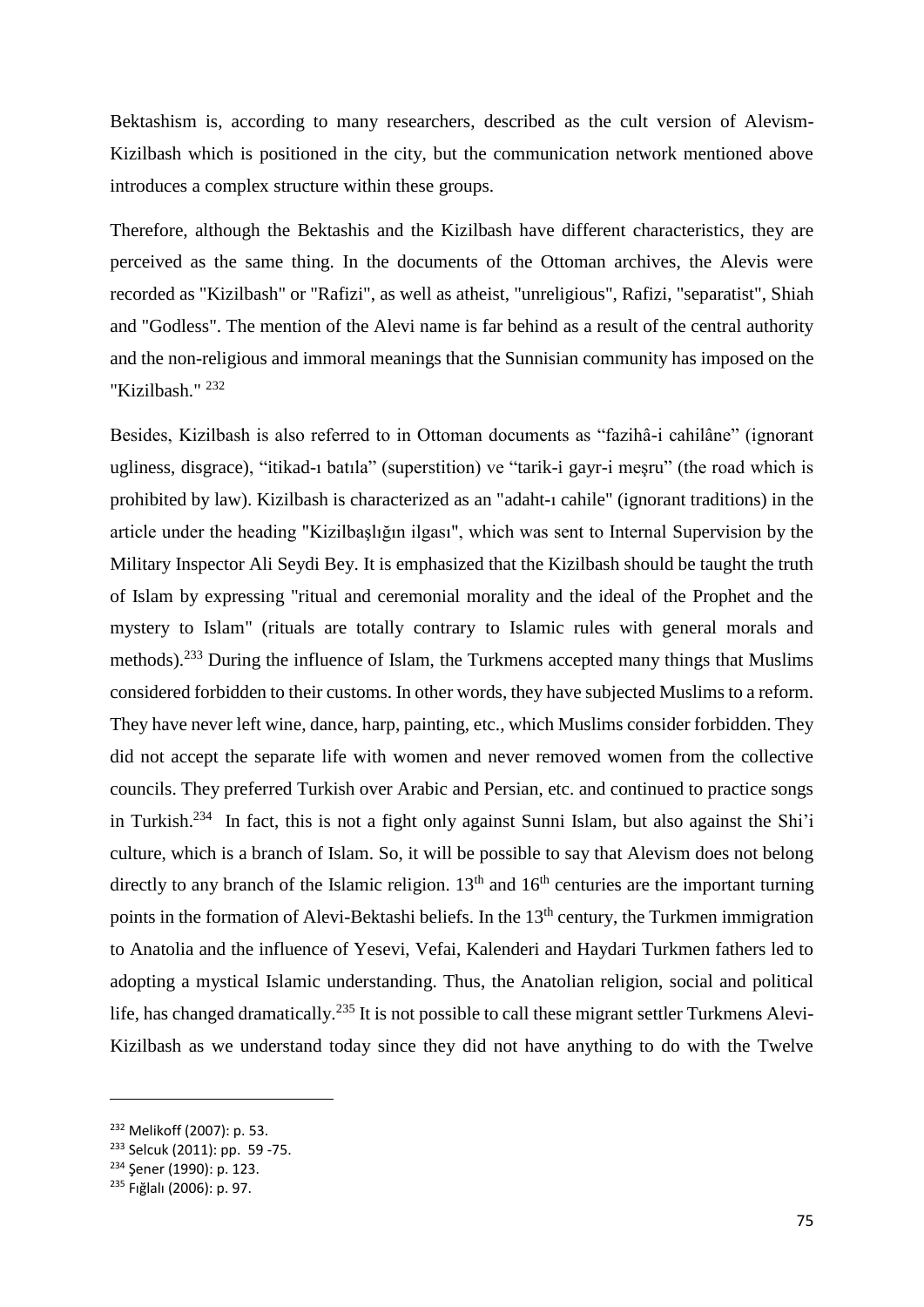Imams, Ali Ehli Beyt, Kerbela and Shiah motives till the end of 15<sup>th</sup> century. Although not among all Turkmens, the Turkmen who lived in northern regions and northern Syria were acquainted with Shiah propaganda earlier. 236

Undoubtedly, as we speak of the Alevi beliefs in the early chapters, the fact that Alevism disturbed Ottoman Empire in religious terms is a set of practices and perceptions that are incompatible with the Sunni belief. These practices and perceptions were enough to define Alevis as "Godless" or "faithless". The most obvious one is the belief structure of Alevis with the emphasis on "man-God unity". Sunnism, on the other hand, emphasizes that God is an unattainable power outside the humans. Thus, the Alevis have accepted the concept of the "Anal Haq" which means the humans' becoming of God. It is possible to find the traces of these in Bektashi poems. Alevism aims to "make a man a perfect human being in this world", while Sunnism aims to "reach paradise in the other world". Alevis see collective and sustained worship necessary to become a perfect human being. Sunnism, on the other hand, sets forth people to worship God individually and gain heaven. Alevism values intention and content, Sunnism is more concerned with "Shape and Shariah". The two concepts have different and distinct characteristics, like these and so on. These types of beliefs of the Alevis impinge on the only religious policy of the Ottoman Empire, which is dominant by Sunni.

The repressive and massacrist state policies also shaped the judicial system of Alevis, and it has been seen that they did not accept the legal system of the Ottoman Empire and that they aimed at self-administration within the state. Except for the exceptional situations, they did not recognize the state. According to Riza Zelyut, the Alevis looking from their own historical experience, advocated that state mechanism was not "the distributor of right" but an "extortionist". Consequently, they have solved their problems in the Dedelik-Taliplik<sup>237</sup> organization. In Alevism, the aim of the judiciary is to win back the rights of the righteous, and secondly, to reintroduce the criminal to the society by ridding of their wrong-doings. There is absolutely no death penalty in this system. As the heaviest criminal method, they applied the "exposure-isolation" method. Consequently, in Alevism, since crime is concrete, punishment is also concrete; punishment is not referred to "the other world" as it is in other belief systems.<sup>238</sup> To compare, while the non-Muslims living in the Ottoman period did not have the right to an

<sup>236</sup> Ocak (2000): p. 47.

<sup>&</sup>lt;sup>237</sup> This word is used for all Alevis who are not from Prophet's family/ancestry.

<sup>238</sup> Zelyurt (1992): p. 243.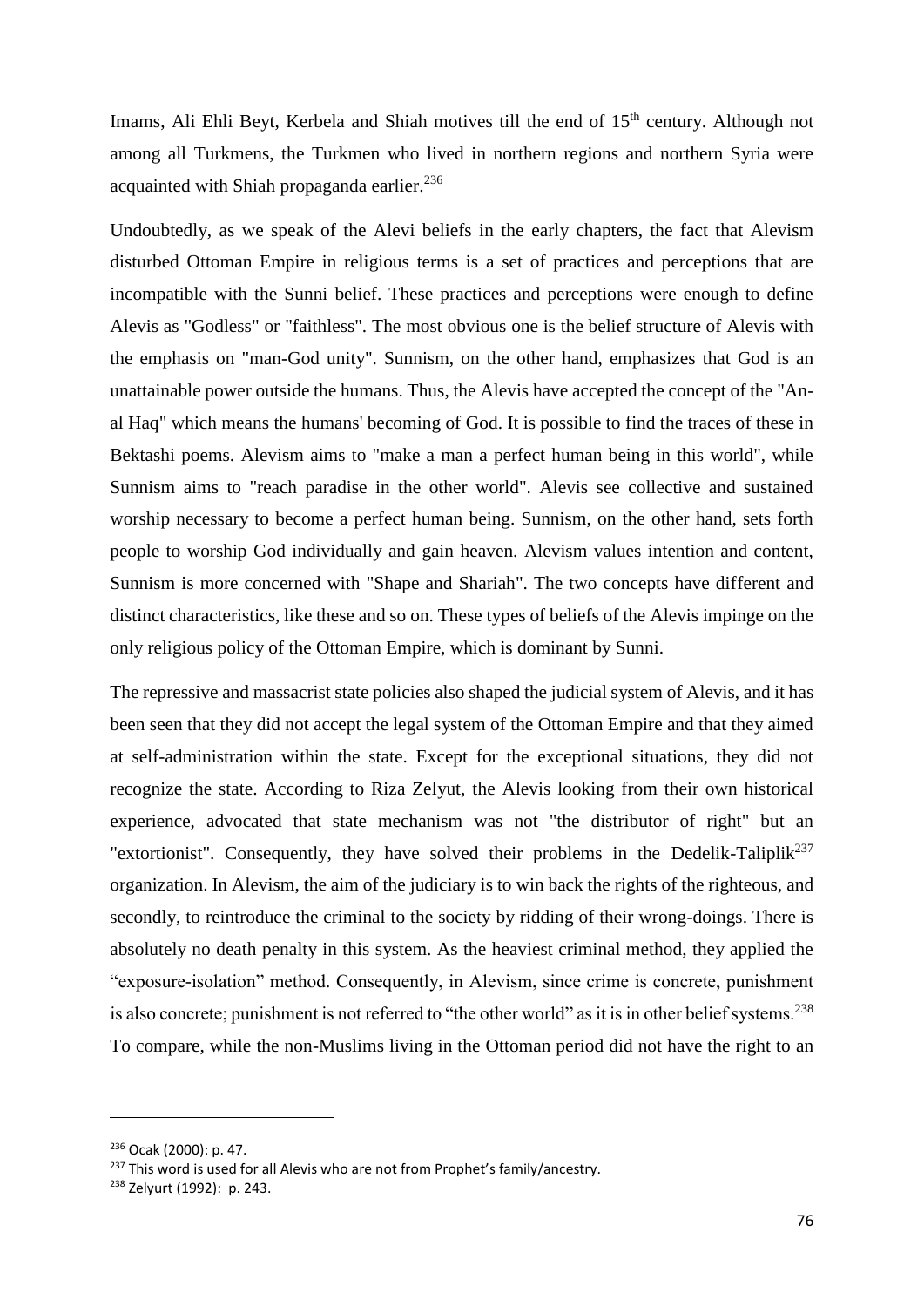authority with a relatively autonomous system in the Ottoman judicial system, the Alevis preferred to settle their problems within their own systems.

Another sanction of the  $16<sup>th</sup>$  century to pacify the Alevi-Turkmen organization of the society is the position of the madrassas opened. According to Suraiya Faruqi, the geographical distribution of the madrassas in the Ottomans and the distribution of the Bektashi lodges are comparable to each other. In the 16<sup>th</sup> century rural areas of Anatolia, madrassas were established despite in low numbers, but most of the masses were in cities. Bektashi lodges were located outside the city and in rural areas. According to him, it is not right to link the tendencies of Bektashi's lodges to be established outside the city or in the countryside only in agricultural activities. Apart from agricultural activities, keeping as far as possible from the viewpoint of their ulema and administration may be regarded as a strategic practice.<sup>239</sup> It is seen that madrassas were located in rural areas where Alevi beliefs and related lodges and zawiyas were concentrated. The Ottoman State sees filling these regions with educational institutions as the only way to prevent the spread of "Kizilbash". In other words, the Kizilbash were developing and spreading more commonly in places where there were no madrassas. This situation became even more oppressive with Islamist politics, the ideological formation of the  $19<sup>th</sup>$  century Abdulhamit II period. In this period, religious officials were sent to rural areas and provinces. At the same time, mosques were being built in the villages. Unwavering Islamic unity, the ummah unity was tried to be formed within the framework of Sunni belief. In this way, people's beliefs were intensely diverted from their heterodox nature and led to orthodox.

The guild of Janissaries who were opposed to the reforms of Sultan II Mahmud was closed down. The closure of the guild of Janissaries by Mahmut II has been instrumental in forbidding Bektashism, which is regarded as the belief of Alevism. In this period, the Naqshbandi cult was supported by the state. According to another perspective, the government, which actually wanted to confront the Janissaries, opted such a ban against the possibility of some Bektashis supporting them and Janissaries infiltrating and hiding in the Bektashi lodges. However, according to the historians of the period, the parliament established on the closure of Bektashi lodges stated that Bektashism was closed due to its state and behaviors against the religion rather than its relations with the Janissaries. Since this date, the Bektashi associations and dervish lodges have tried to keep their existence secretly. They tried to maintain their existence in line with the conditions of the period. According to the Ottoman historian Esad Efendi, the

<sup>239</sup> Faroqhi (2003): pp. 75-76.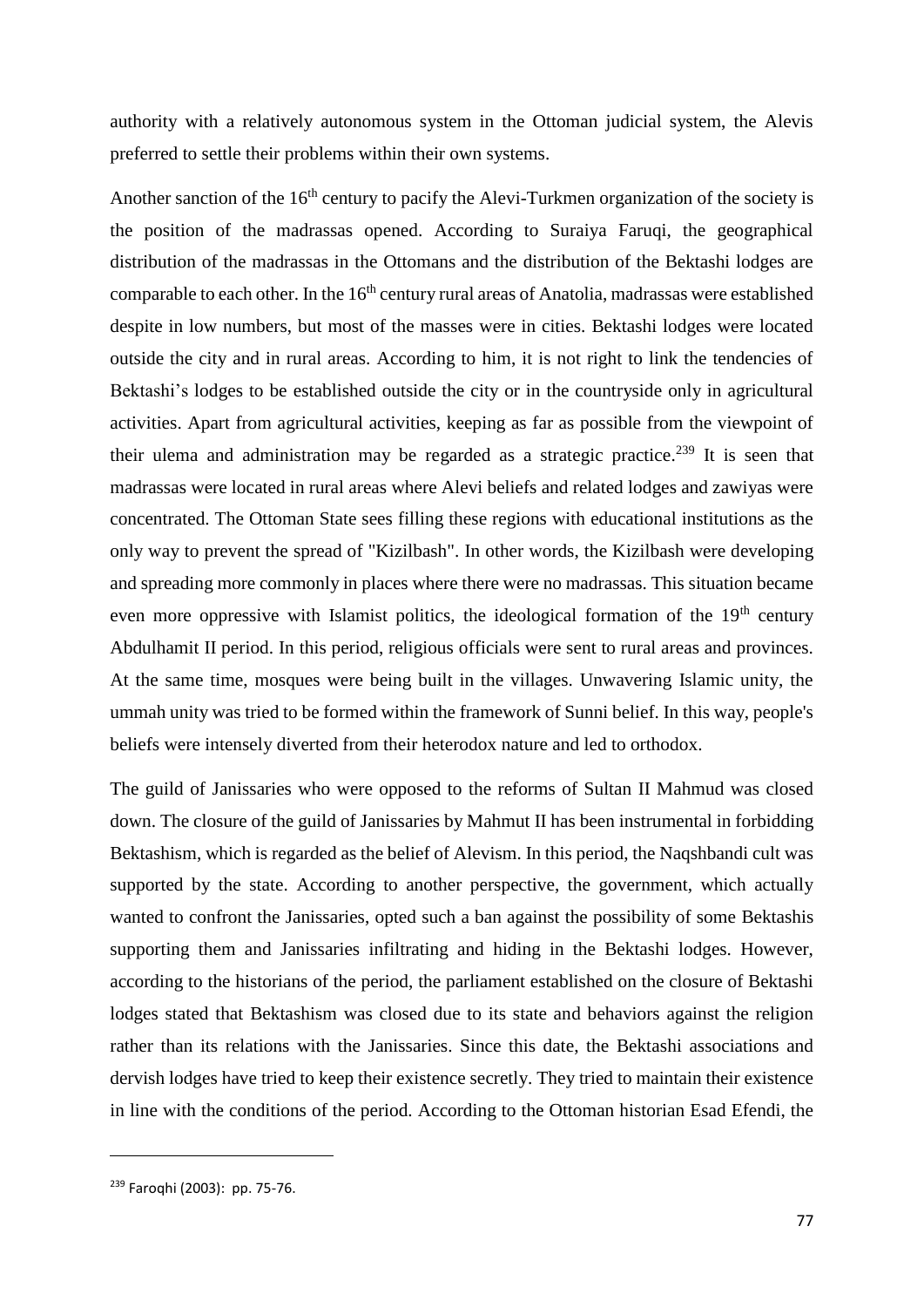government began the prosecution of the Bektashis who encouraged the Janissaries by participating in this case, while the Janissaries were being removed after the Vak'a-yı Hayriye (Auspicious Incident) by the government. After the investigations, a total of six Bektashis including Üsküdar sheik Kıncı Baba, Istanbul Agasizade Ahmed Effendi from the Kadis (Qadi) and Salih Effendi from Hacegan who were claimed to have supported Janissaries on the day of the Vak'a-i Hayriye were arrested and imprisoned to the mint prison. Later on, a meeting was held at the Topkapı Palace to discuss what decisions would be taken about these people and the Bektashis who cooperated with them.<sup>240</sup> During the rebellion launched against the Ottoman Empire by the Janissaries, Bektashis were shown as having participated besides the Janissaries, and when the Sancak-i Serif<sup>241</sup> was pointed saying "Come beneath if you are a Muslim", it is stated that the Bektashis went beside the vessel of Janissary.<sup>242</sup> Asad Efendi also identifies the followers of the Bektashis with Janissaries and presents Janissaries as "the state" and "Bektashis" as "enemies of religion".<sup>243</sup> For many years the state has resorted to all kinds of ways to erase the traces of the Janissaries. The government made propaganda against the Janissaries and the Bektashis with official publications and historians.

After the period of Abdulhamid, various investigations have been made on Alevism faith in the period of Union and Progress and they were in contact with dervish lodges and religious sects. It should be noted that the main sect that focuses on the existence of the members of some Bektashi sects of the Unionists is Bektashism. There were party leaders who met Bektashis Fathers and dervishes and seek support for their policies. Within the framework of the work of the Committee of Union and Progress, Alevis will be expressed as persons who retained their Turkishness among the communities that emigrated from Central Asia to Anatolia. They will be positioned in the direction of the Turanian ideal. The connection of Alevism and the Turanian ideal should be related to the Cem ceremonies and Shamanism as well as the language of their prayers and breaths being in Turkish. This situation was also an important opportunity for the Turkism movement and the society and culture project brought along.<sup>244</sup>

It is debatable what kind of position Bektashism gained in the new order coming with Tanzimat. The claims put forward that Sultan Abdülmecid had sympathy for Bektashism. But apart from these exaggerations, the Imperial Edict of Tanzimat shows the existence of tolerance for every

<sup>240</sup> Esad Efendi (1243): p. 207.

<sup>&</sup>lt;sup>241</sup> Black Flag which was used in Prophet Muhammed period.

<sup>242</sup> Gölpınarlı (1947): p. 1199.

<sup>243</sup> Esad Efendi (1243): p. 206.

<sup>244</sup> Küçük (2003): p. 902.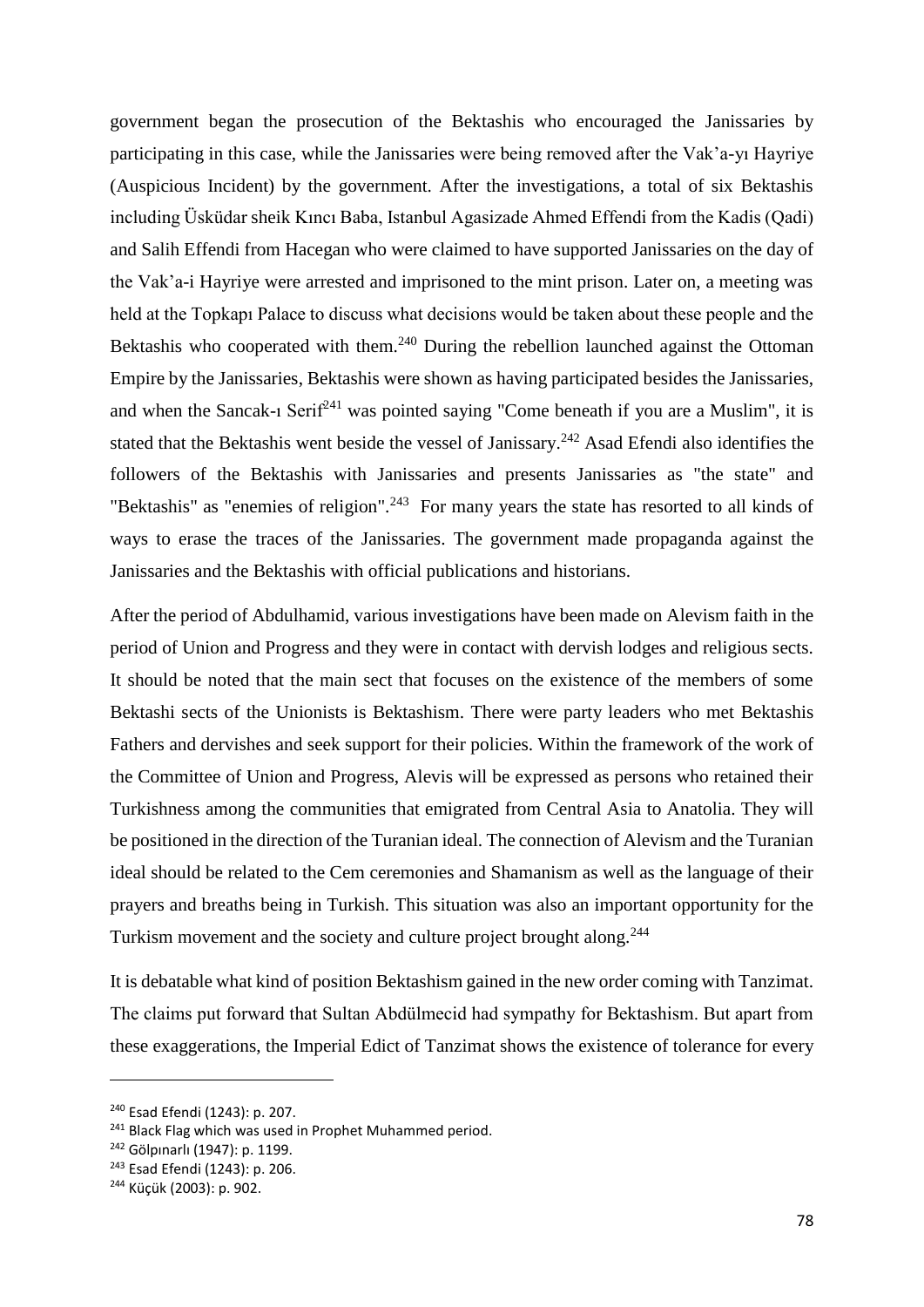religion and sect, and especially cult, in contrast to the period of Mahmud. It is known that the Haji Bektashi lodge was restored with a will of 1852 and was returned to Bektashis.<sup>245</sup>

As far as it is known, Kizilbash Alevism does not come from the Kizilbash, the military aristocracy of the Safavid state. First the addition of the Safavid state to an orthodoxy on the axis of the Twelve-Imam Shiahs, and then being destroyed completely (first half of the 18<sup>th</sup>) century) left the Kizilbashes alone with their destiny who stayed in the lands of Ottomans. In this process, the Ottoman Kizilbashes moved away from the city centers and set up a socialreligious order "in areas where the state is not". It is evident that this order is entirely based on the dynamics of rural life. The transition to the republic did not have a significant effect on this rural Kizilbash Alevi order. Kizilbash Alevis felt the decline of the state pressures that have been going on for centuries with the republic, but they did not come to the cities and join the actors of the new order. Therefore, the first 60 years of the Republic have not been the scene for radical changes in terms of the theological and social order for the Kizilbash Alevis.

Dersim, Sivas, Erzurum, Harput, and Elbistan were the regions where Alevis lived most in Anatolia. In this region where the Alevis lived in high density, the scattered Alevi villagers could be easily distinguished from other Sunni villages in the same region. Because there were no mosques in these villages that were places of Sunni prayer. The governments, including the Sultan Abdülhamit II period till now, have been trying to build mosques for the Sunnification policy in these villages where the Alevis live. In the Ottoman society, the Kizilbash term used for Alevis continued to be used until 1900. However, after this date, the majority of Sunnis could not change the prejudice of the Ottoman to this different community, even though this denotation left its place to the use of Alevism.

Sultan Abdulhamid II was directed to centralize the administration more effectively than any other reformist sultan before him and to modernize the education and health reforms that the Tanzimat administration had brought to the fore, dissolving the policies of these institutions in their own sense of central government. The Sultan tried to adapt the Yezidis living in Anatolia like the Alevis living in the Sunni society and accepted as Islam to the Sunni majority within the Sunnification policy.<sup>246</sup> Even though the Sunnification activities of Abdülhamit II have found value among the Muslims, the Alevis and the Yezidis have not been able to win with this strategy.

 $\overline{a}$ 

<sup>245</sup> Ortaylı (1995): pp. 281-287.

<sup>246</sup> Deringil (1998): pp. 68-72.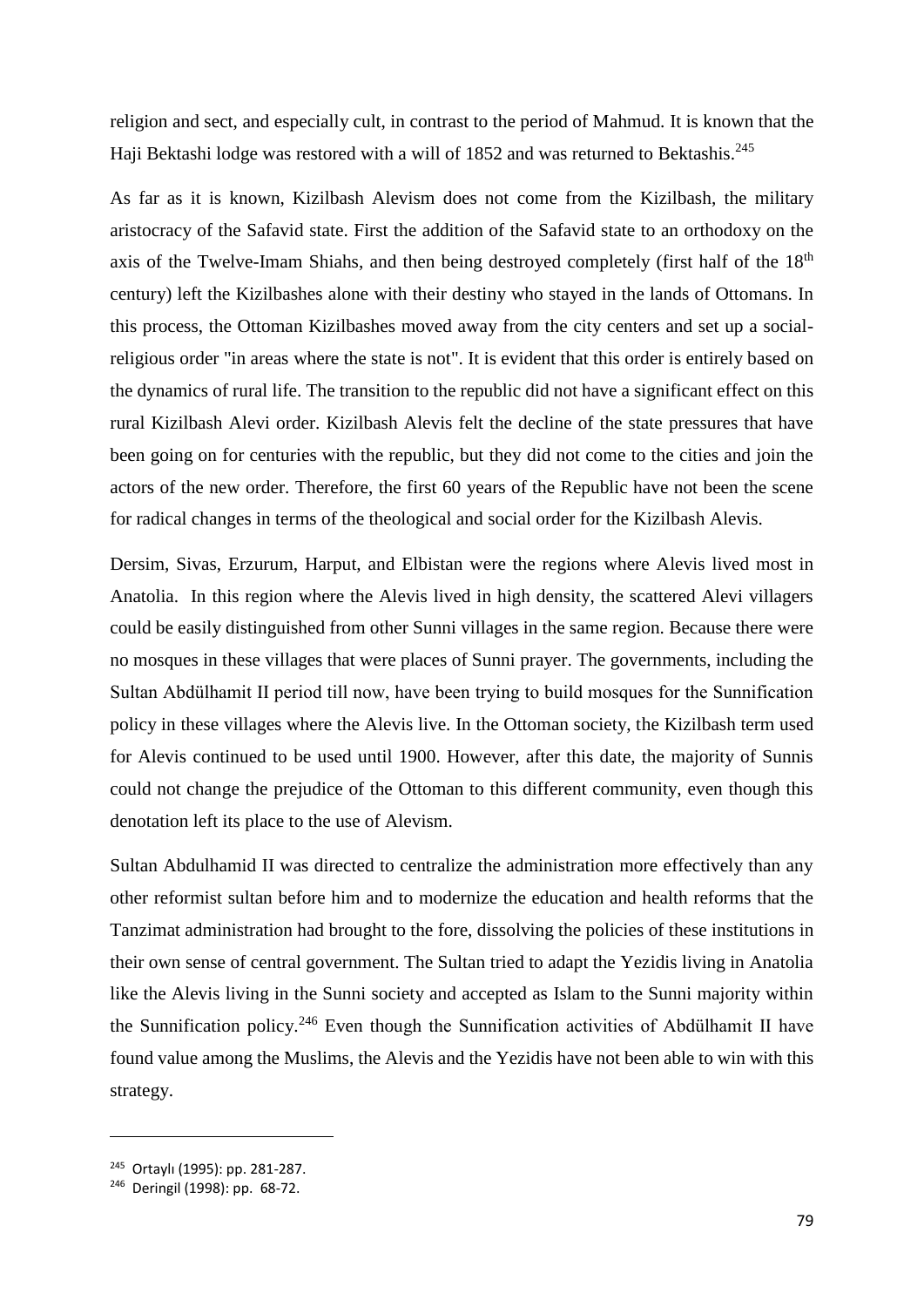Many researchers start the marginalization process of the Alevis from the  $16<sup>th</sup>$  century. This was a period in which the struggle of the Ottoman-Safavid rule was sharpened, the political borders were constantly changing in Anatolia and the rebellions were intensifying. In fact, this view is seen more as a part of the 1400-year-long uninterrupted process of Alevism, which is supposed to be the starting point of the Alevism with the caliphate debate that began with the death of Muhammad and the injustice that considered to be practiced against Ali, from there to the descendants of the Ahl-i Bayt and the massacre against his followers in Karbala. According to Ali Yaman; "Throughout the whole history of Alevism, Ali's descendants and their followers were subjected to injustice and exposed to oppression. Alevis express this by often saying, "We have been under pressure for 1400 years." The main theme in the oral history of Alevism is that this process of continuous suffering is repeated with different events in time and space.<sup>247</sup> On the other hand, it is seen that this period of tolerance has been explained by the fact that the Ottoman Empire had not yet been institutionalized and the power had not yet reached the upper point, considering the establishment period relatively good. These aspects, forming blocks in different organizations and publications in the Alevi identity movement, predominantly tend to revenge against the Ottoman Empire and its "Sunnism". The view that the Ottoman Empire forced Sunnism to the people and that the Sunni sharia was used as the ideological device of the state to oppress and force the people of Anatolia forms the basic axis. The Ottomans whose belief was Sunnism, which constitutes the administration ideology of the "other" in publications where general evaluations of Alevism are made, was the heir and follower of the Umayyad, Abbasi and Seljuk tradition as a type of state and government. In this context, the Ottoman is a contemporary version of a general "other" category.

The causes of the Ottoman Empire to consider Alevis in the 'other' position are economic in terms of inhabited life and tax system, political (domestic and foreign) in terms of Safavid-Ottoman relations and rebellions, and theological in terms of differences in the practices of belief and in nature of the threat to the Sunni authority. Generally speaking, Alevism, which carried a political concept with Shiah culture by evolving to Kizilbash in the  $16<sup>th</sup>$  century, is a belief that has resisted to the Sunni repressive system in order not to be assimilated.

In summary, it can be said that if we do not consider the establishment period of the Ottoman Empire, especially after Yavuz Sultan Selim, the Ottoman Empire was a theocratic state of religion in which the Sunni side was predominant. For the Alevis, the Ottoman has become a

<sup>247</sup> Yaman (1995): pp. 38-40.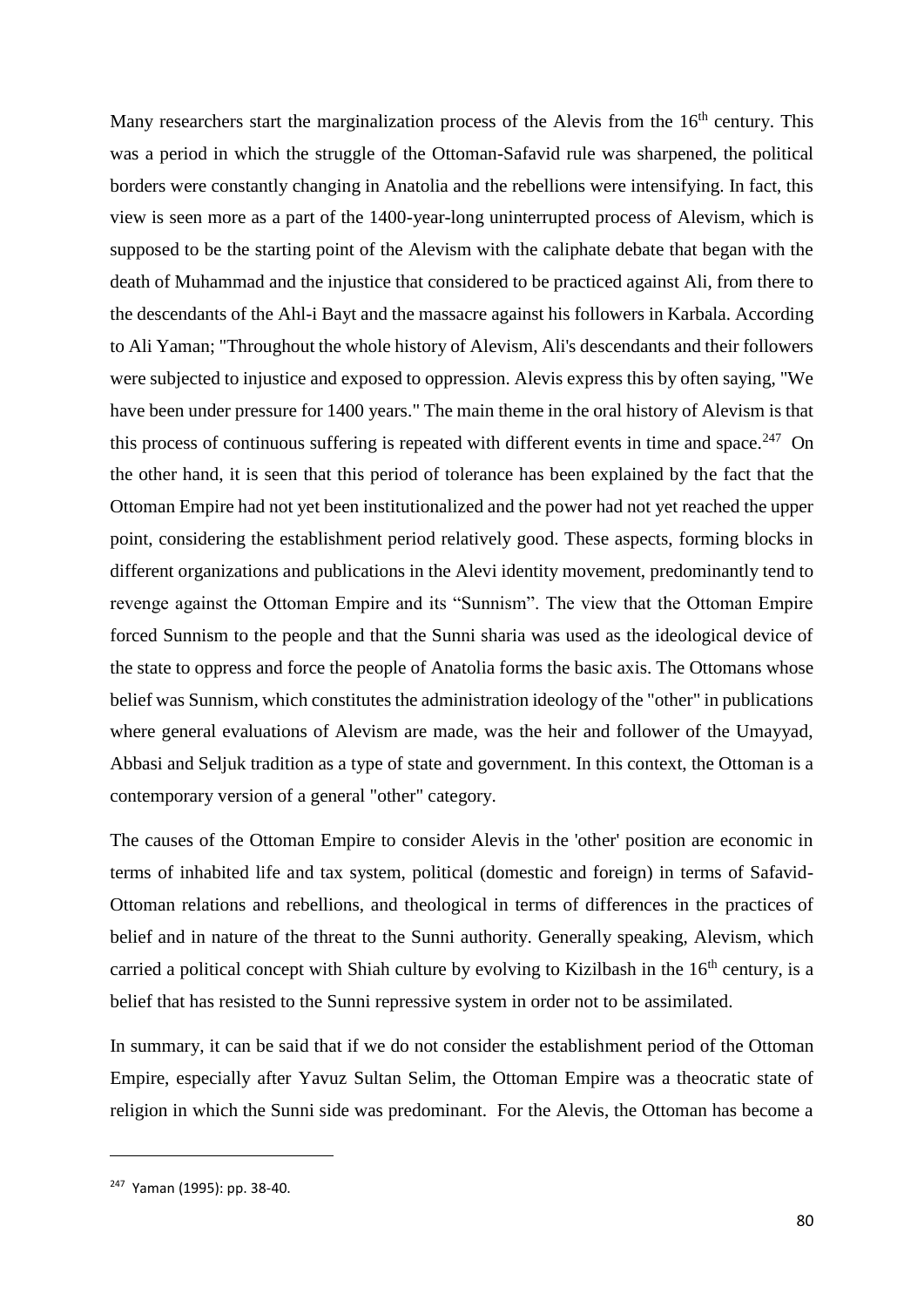fearful dream. They resisted them to protect their existence for 700 years. Numerous uprisings, of which Alevis constituted the majority, and mass murders arose for this reason in the Ottoman Empire. When the palace entered the area of influence of Arabic cultures in the Ottomans; the people who were deported, massacred, and taxed so heavy that they could not pay were mainly of Alevi origin. The people opposed to the despotic Ottoman state, which was practiced from above, abandoned all cities and towns to Sunni Ottoman for their security for 700 years. And for themselves, they adopted desolated villages and regions as their homes. They have tried to keep their lives hiding from the state. $248$  In the Ottoman Empire, the use of religion to distinguish people and groups has created an inevitable list of separatism and at the end of this list, Alevism has taken its place after non-Muslims.

Hiding the identities of Alevis is not a foreign phenomenon even today. In the period of the Republic of Turkey, after the Alevi massacres such as Kocgiri, Dersim, Malatya, Maras, Corum and Madimak, the Alevis still cannot explain their identity today, so the official results as to the number cannot be still taken.

Today Alevi children still attend compulsory religious lessons in schools, Alevism is not being described as a belief or misinterpreted. The Cem houses of the Alevis are not accepted as places of worship and supported by the state. There are many examples of discrimination and marginalization in the public sphere. Consequently, the Alevis have been subjected to massacres and discrimination after the Ottoman Empire and continued to exist in an "other" position.

<sup>248</sup> Şener (1998): pp. 54-56, 55-56.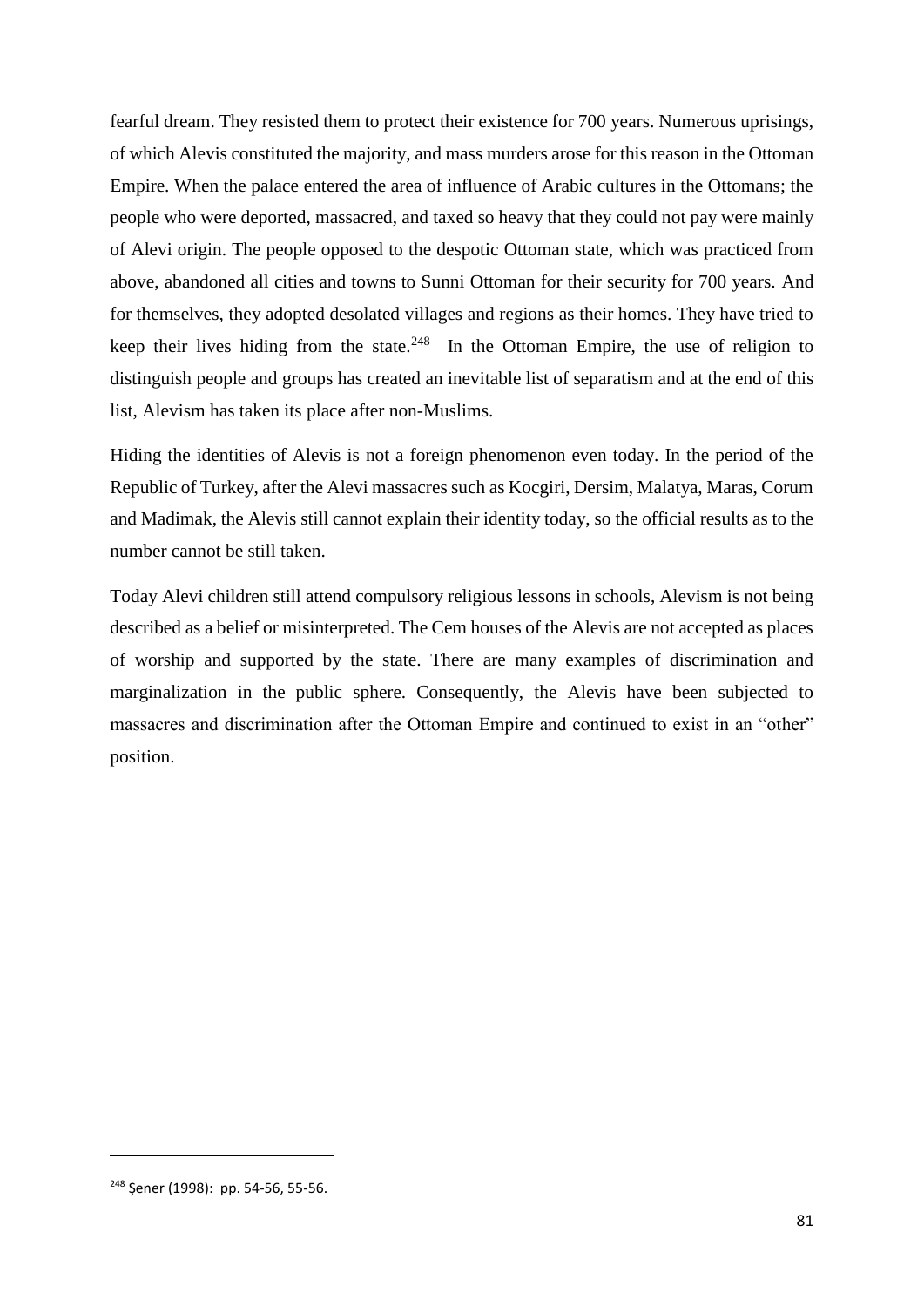## Conclusion

Anatolian Alevism emerges as a political identity in today's Turkey as a belief whose foundation is still debated. It was not possible to take Alevism, as it is understood in this debate, just as a religious identity, and to explain it by ignoring the socio-political situations. This situation is not unique to Alevism. Every religion, every culture, and even every identity contains socio-political situations. Religions not only exist as a belief system, they want to process it up to the tiny pieces of a society. Shariah in Islam is the clearest expression of it. Without fully understanding the Islamic Sharia, it would be incomplete to recognize the Anatolian Alevism. In today's Turkey and the foundation period of the Republic, one of the greatest fears of the Alevis who embraced Secularity tightly was the idea of Sharia. The ideas they have developed against it necessarily affect their religious views as well. The struggle and protective perception of Alevism which is separated sharply from Islamic philosophy with the perspective of God as the most fundamental issue must have pushed Alevism into secrets. It is understandable in this respect that the truths hidden as "secrets" against the Islamic massacres made Alevism hard to understand. It is not clear to Alevis and those who research Alevis as to what exactly secrets mean. The results of all the investigations made for this reason are open to debate, even though they are true.

When the Alevis' view of life is analyzed, the peaceful thoughts they have developed against man and nature has been rendered unprotected against all external threats and has led to being exposed to massacres. The Alevism having a similarity to the peaceful thoughts that existed in the belief of Malakan turned out to be open to oppression, exclusion, and massacres in the circumstances of the period. Moreover, when compared with the Allah belief of Islam, the Anal Haq belief of Alevism is the complete opposite of the Islam. This opposition has made it the target of all Islamic beliefs. It is obvious that this was the real breaking point. In spite of all the definitions made, the idea that Alevism is a non-Islamic religion that took shape after the emergence of Islam and was originally developed against its philosophy seems like the closest to the truth. Expressing that Alevism emerged before Islam does not reflect the truth scientifically, which is revealed as a result of the researches. But it does not change the reality that this Alevism is influenced by pre-Islamic religions and contains a lot of things from them. This does not apply only to Alevism. All religions are reflections of past religions and contain a lot of things from them. For example, like Islam contains a lot of things from Christianity and Judaism, and Judaism from Sumerians and Prophet Abraham. In this sense, no religion should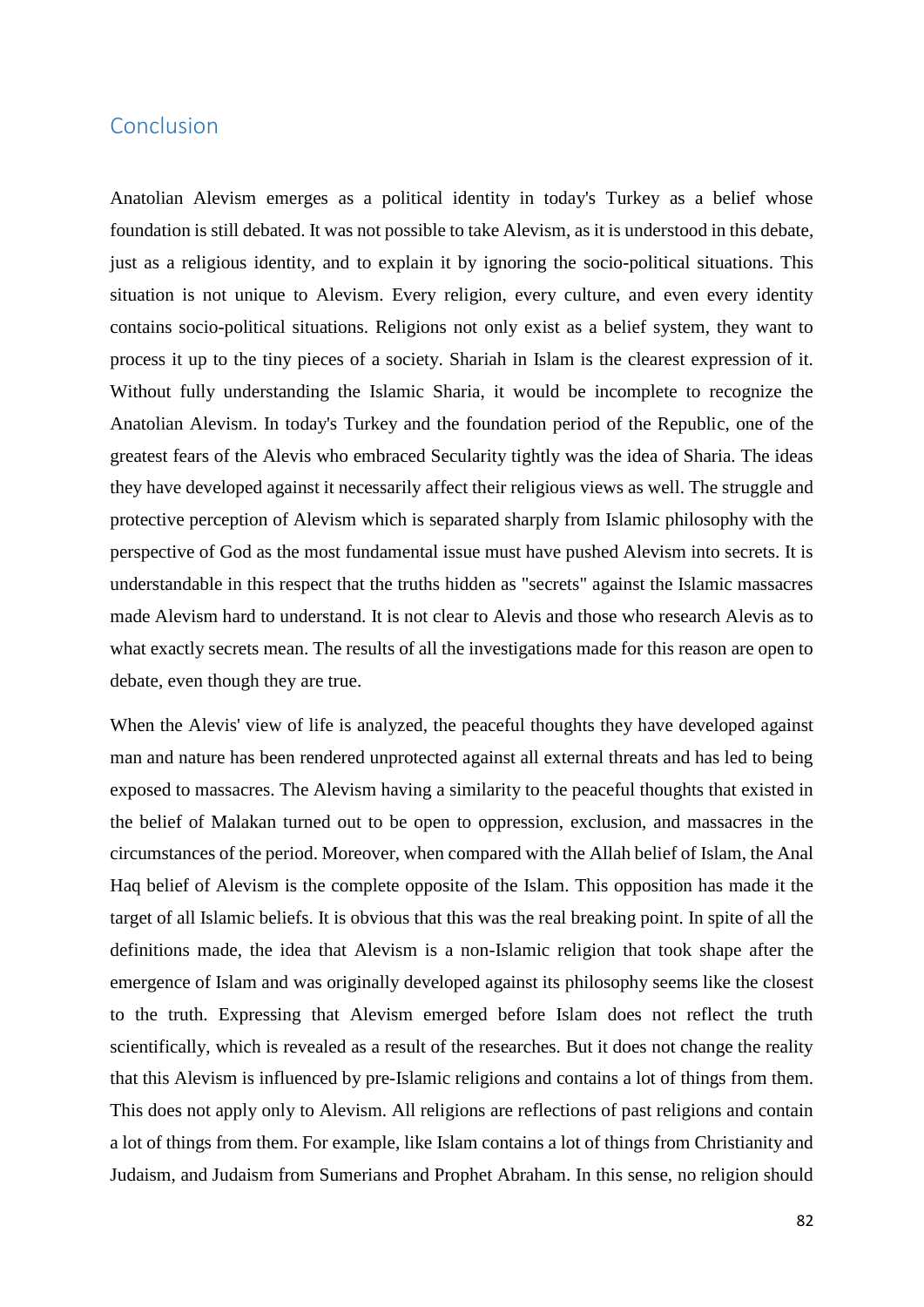be evaluated on their own. When evaluating Alevism, it should not be misjudged by separating it from everything else and in its own particular way. In this sense, Alevism is neither completely within Islam nor outside it. Alevism contains many colors and spirits of the geography that it lives in like Islam and other religions.

When we look at the historical process, it is seen that the Alevis are perceived as being a problem, and are being exposed as such, rather than focusing on their problems as a society. Besides, they are expected to make a homogeneous definition of Alevism in every case they claim a right. The basis of this thinking is that the ruling powers that hold the state know that there is no single Alevi definition as mentioned above. The thought that Sunni Islam is the most official and only religion of the state by the ruling powers of the state is one of the main reasons why Alevis are deprived of their rights. Although there are many interpretations of Sunnism, this is completely the reason why the state, especially asked for a single interpretation from Alevis. It is against the nature to demand a single interpretation of Sunni or Islam in the same way. In this sense, this attitude of the state is the result of the idea of rejecting Alevism entirely.

The fact that such a rooted belief is experiencing identity problems nowadays is the main theme of this thesis. Since the thesis refers to the historical limitations of the Ottoman Empire, the greatest breakdown point of Alevism was assessed by the period covered by the influence of the Shi'i Safavid State, and post the 19<sup>th</sup> century and the Republican Period Alevism perception were not included.

In many resources, the Ottoman Empire is referred to as a multicultural empire living in a certain system with non-Muslims, having a relative tolerance. Since the use of the word "tolerance" means that non-Muslims were hard to accept, it is possible to say that this is a wrong word usage. When looking at foreign resources, the conditions of the Non-Muslims have never been the same as the major group in terms of social status, even if they were granted partial religious freedom. According to Turkish Historians, Alevism comes the last in terms of the public uneasiness in the Ottoman Empire and freedom of self-expression. This order goes like a Sunni sect, Greek Orthodox, Armenian Orthodox and Catholic Armenians.

One of the greatest reasons for the marginalization and identity problem of the Anatolian Alevism is that the Turkmen communities we call Anatolian Alevis do not accept the Ottoman State's nationalization policies (such as tax system and settlement) by establishing settlements in remote areas. These communities having their own socio-economic systems and the lack of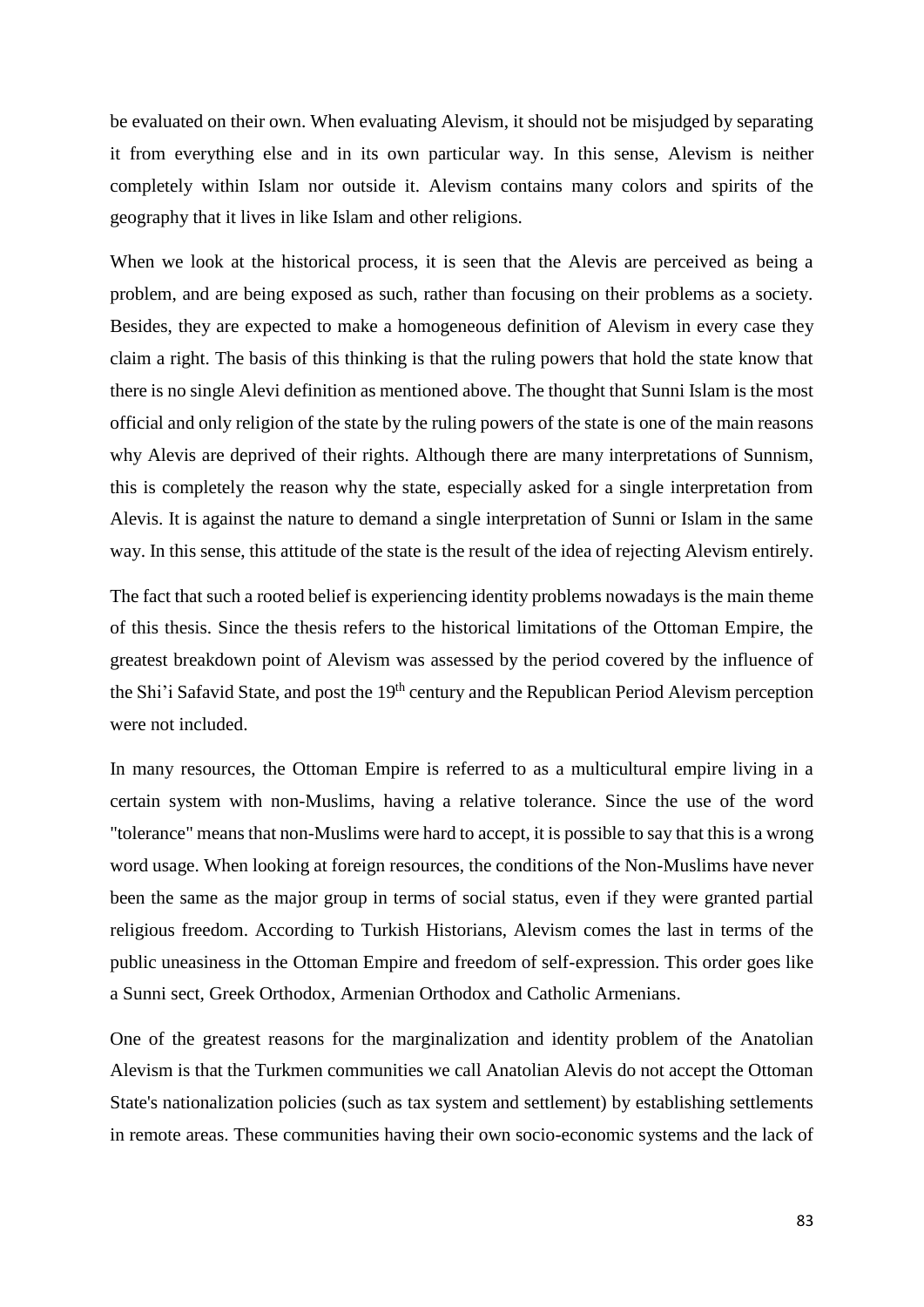trust in the Ottoman justice system are some of the reasons. This insecurity and economic pressure on the next period would start the "rebellions".

The transition of Shiah culture to Anatolia Alevism took place in the  $16<sup>th</sup>$  century with Safavid State, due to the Ottoman's condition of the time and pressures on the Alevis. The second phase of marginalization starts in this period. Before the Shiah belief, Alevis were a community unaware of the Ali and Karbala cult, living with their own religious practices and social rules. With Safavid influence, they were recorded in the Ottoman official documents as Kizilbash and were considered as Safavid supporter close to the Shiah Sect, a branch of Islam. The Alevis supported Shah Ismail as a consequence of the pressures they experienced.

It should be noted that in the Ottoman Empire, the sultans respected the different religious beliefs of the community they ruled, and despite the different taxation methods between Islam and non-Muslims, they did not cause the non-Muslims to change their religion at any time by pressure. No matter what sect they were from, the clergy was serving as a scholar and a public figure. (An exception to this idea may be the Alevi Pirs). The sultans kept their closeness to other sects at the same distance. This was only until a resident religious cult in Erdebil brought forward its religious views and made it a state policy. When we examine the material and historical conditions of Shah Ismail's being seen as hope in Anatolia, the fact that the fight between Shah Ismail and Yavuz Selim is not the Alevi-Sunni issue, the essence of the fight is a political power struggle. The bill of this war was cut to Alevi-Kizilbash people, the decrees given by Yavuz through political pressures are the main reason for the murder of hundreds of thousands of Kizilbash in Anatolia even after the death of Yavuz, massacring them including the children, and the Alevi-Sunni tension still present today.

After these two reasons for the marginalization during the Ottoman period, the Alevi-Sunni conflict must be emphasized. It is absolutely wrong to describe this conflict on Sunni-Sii sectarian differences. Practically and conceptually, when the Anatolian Alevism is purified from Sii Islam, it seems to be a belief in respect for reason and wisdom, man and woman equality, and respect for nature, which is essentially based on humanism. The point of Alevism philosophy is that God would not exist without human beings. The practices that God has commanded are based not on systematic worship but on thinking, producing, and respecting human beings purifying themselves from the evil. However, Alevism has made no emphasis on any race and identity, and it is based on "human". This secular and liberal structure is obviously not compatible with any state system format. For this reason, the Alevis have never been in a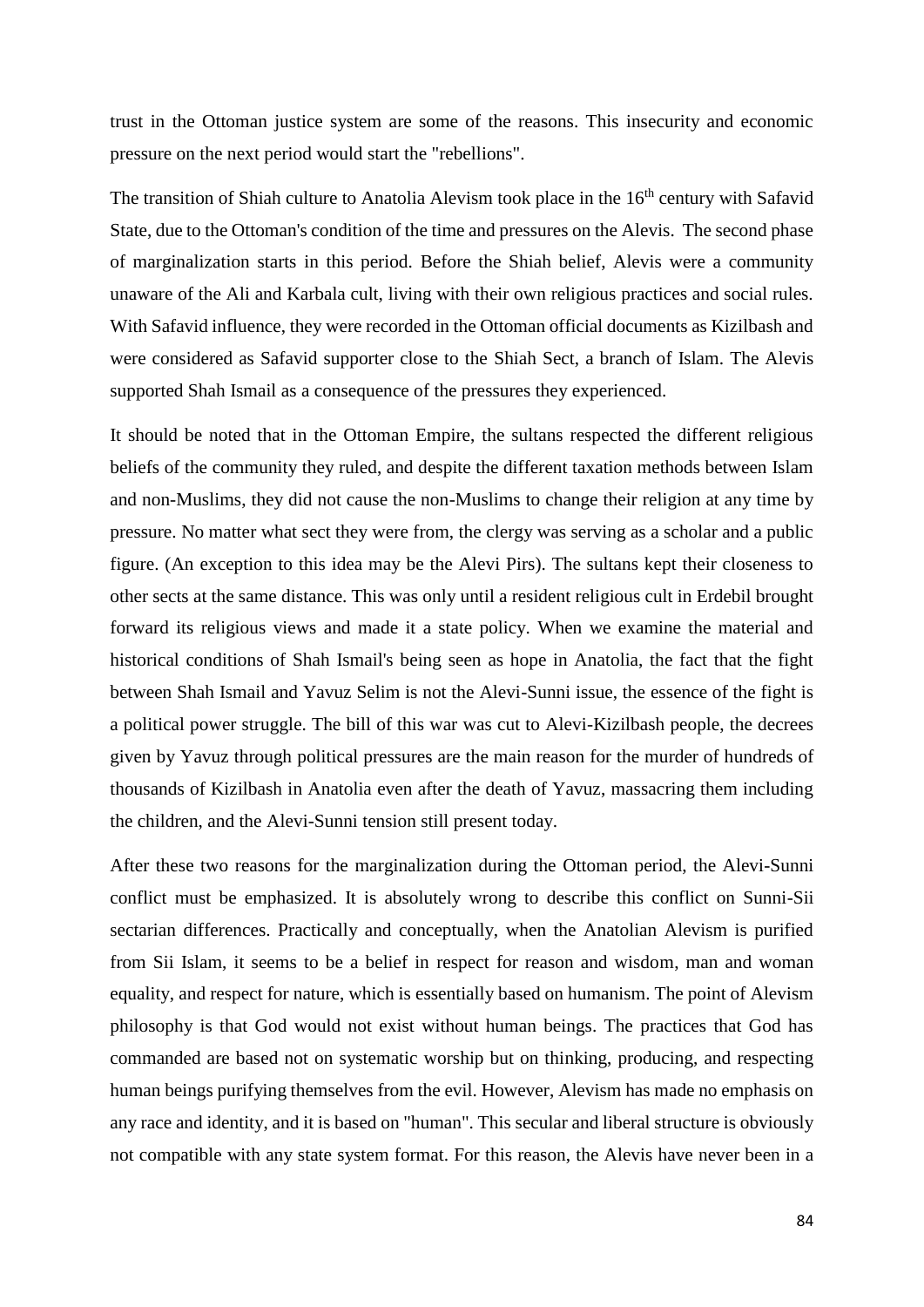dominant position for centuries till today's Turkey. Alevis, whose "An-al Haq" belief could not be understood, have been degraded into a `faithless` position trying to keep themselves away from the sharia.

Sassanid, Umayyad, Abbasid, Byzantine, Seljuk, Ottoman, Turkey, Iran and Iraq states have systematically exerted pressure on Alevi society, which has occasionally turned into massacres. But why have these states wanted to massacre the Alevis and Alevism? Alevi belief is also a form of social organization. Although the state, kingdom, empire, rule, sultanate, and republic are also seen as models of "social organization" but in fact, they do not accept civil, local, democratic organizations. In the Alevi society organized through the "Unions", the forms of social organization contain systematic details. There is a vibrant and organized social, cultural, economic, and political relationship between the unions; but one union does not interfere with the other; there is no right to intervene. In this case, it is not possible for the Alevi unions, which do not accept the intervention of the friendly, compassionate unions, to allow the intervention of the states.

This study intends to explain Alevism with a historical perspective. From the Ottoman Empire until today, the effects of being an "other" on the Alevi perception are clearly revealed. It should be known that the Alevi problem is an "other" problem, which is a political phenomenon at the same time as its identity problems. Without solving the 'other' problem in the Turkish Republic, unfortunately, Alevis will not be able to exist just as a religious identity. Instead of being part of the official ideological institution, Alevis must become autonomous and emancipated from it. As long as they see themselves as part of the official ideological institution, the basic rights and freedoms demands of the Alevi society will not be met and Alevis will be condemned to be evaluated as a subclass as "the other".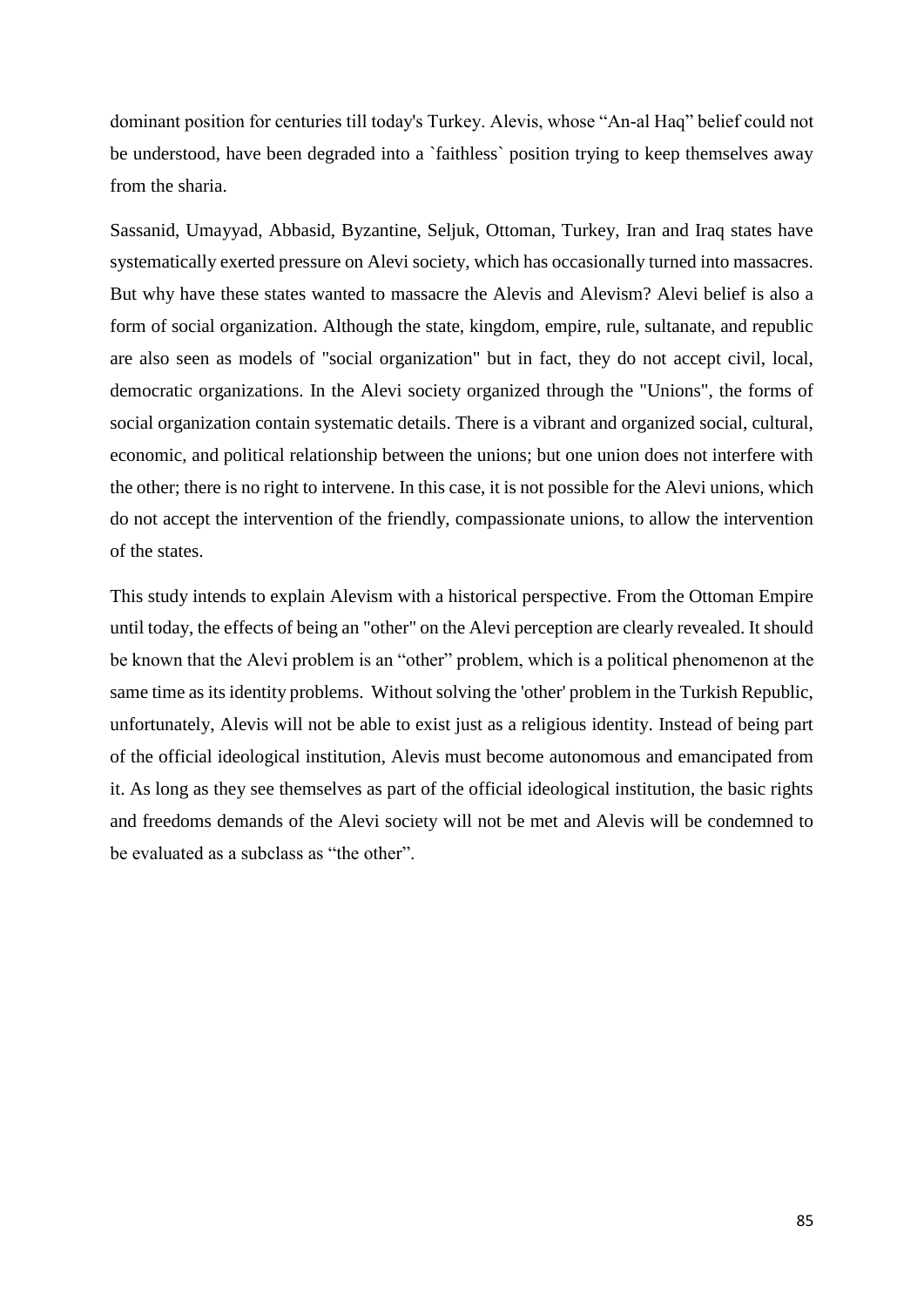## Bibliography

- Ahmed bin Muhammed ed-Dımaşki (İbn-i Arabşah), (1959), Acaibü'l-makdur fi Nevaibü'tTimur I, (tash. Sehil Zükâr), Tehran.
- Aktas, A.O. Demir, T, (2010), Bibliography Of Bektashism In Gazi University Turkish Culture And Hacı Bektash Veli Research Center Archive, Retrieved From <http://www.hbvdergisi.gazi.edu.tr/index.php/TKHBVD/article/viewFile/1200/1189> (05/08/2018).
- Allouche, A. (2001), Osmanlı-Safevî İlişkileri: Kökenleri ve Gelişimi, Trans. Ahmed Emin Dağ, İstanbul: Anka Yayınları.
- Algul, R. (1996), Aleviligin Sosyal Mucadeledeki Yeri, Pencere Yay.
- Aliyev, S. M. (1995), "Erdebil", DİA, İstanbul 1995, C: XI.
- Ancillon, C. (1706), Histoire de la vie de Soliman second Empereur des Turcs, Rotterdam.
- Anık, M. (2012), Kimlik ve Çokkültürcülük Sosyolojisi, İstanbul: Açılım Kitap.
- Araz, Y. (2008), Klasik Donem Osmanli Toplumunda Muslim-Gayrimuslim İliskileri Baglaminda Lise Tarih Ders Kitaplarinda "Öteki" Sorunu, Izmir.
- Arslan, B. (2017), Babâîler İsyani ve Anadolu Selçuklu Devleti'nin Durumu. Ankara: Hacettepe Üniversitesi Edebiyat Fakültesi Tarih Bölümü. Retrieved from http://www.academia.edu/30769901/Babâîler %C4%B0syan%C4%B1\_ve\_Anadolu\_Sel [%C3%A7uklu\\_Devletinin\\_Durumu.pdf](http://www.academia.edu/30769901/Babailer_%C4%B0syan%C4%B1_ve_Anadolu_Sel%C3%A7uklu_Devletinin_Durumu.pdf) (27/07/2018).
- Âşıkpaşazâde, (2011). Âşıkpaşazâde Tarihi (Tevârih-i Âl-i Osman, İstanbul 1332), Trans. Atsız. H. N., İstanbul: Ötüken Yayınları.
- Aydın, A. (1995), Öz Baki, Osmanli'da Alevi Ayaklanmalari, Art Yayınları.
- Bacqué, J. -Grammont, L. (1987). "1527 Anadolu İsyanı Hakkında Yayınlanmamış Bir Rapor". Belleten, LI (199), 107-117

 \_\_\_\_\_\_\_\_\_,(1991), "XVI. Yüzyılın İlk Yarısında Osmanlılar ve Safeviler", Prof.Dr. Bekir Kütükoğlu'na Armağan, İstanbul.

 $\ldots$ (1992), "Osmanli Imparatorlu Dorugu Olaylar (1512-1606)", Osmanli Imparatorlugu Tarihi,1.Press ,Istanbul.

Barkan, O.L., (1980), Turkiye`de Toprak Meselesi, Istanbul:Gozlem Yay.

 \_\_\_\_\_\_\_\_\_,(1942), "Osmanlı İmparatorluğunda Bir İskan ve Kolonizasyon Metodu Olarak Vakıflar ve Temlikler," Vakıflar Dergisi 5.SENE

Barbaro, J. (2005), Anadolu'ya ve İran'a Seyahat, Trans. Tufan Gündüz, İstanbul: Yeditepe Yayınevi.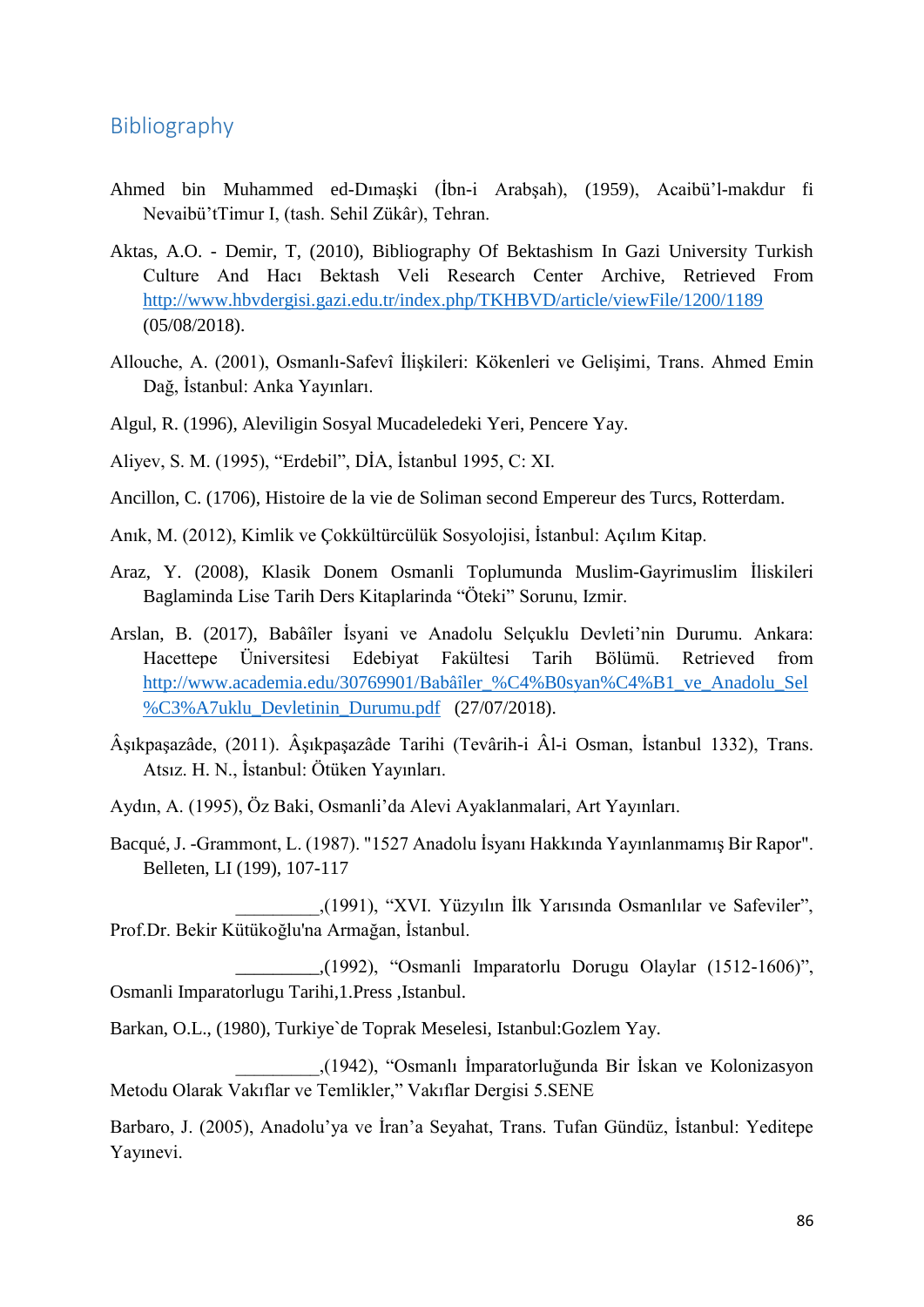Bartos, J. O.-Wehr, P. (2002), Using Conflict Theory, First Published, Cambridge University.

- Baş, E. (2011), `Ahmed Yesevî'nin Bektaşilik, Alevilik üzerindeki Etkileri ve Osmanlı Dini Hayatındaki Etkileri`, Ankara Üniversitesi, İlahiyat Fakültesi, Retrived from <http://dergiler.ankara.edu.tr/dergiler/37/1633/17501.pdf>(27/07/2018).
- Bosworth, C.E. (1982), `The Concept of Dhimma in Early Islam.` In Christians and Jews in The Ottoman Empire: The Functioning of a Plural Society, edited by Benjamin Braude and Bernard Lewis, New York: Holmes and Meier PbRublishers.
- Bozkurt, G. (1996), Gayrimuslim Osmanli Vatandaslarinin Hukuki Durumu (1839-1914), Ankara.
- Bozkurt, F. (1990), Aleviligin Toplumsal Boyutlari, Istanbul: Yon yay.
- Braude, B. (1982), Christians and Jews in the Ottoman Empire, Vol.I, Ed.: Benjamin Braude ve Bernard, Retrieved from <https://www.rienner.com/uploads/53e278dea4631.pdf> (27/07/2018).
- Brown, J. P. (1868), The Dervishes or Oriental Spiritualism. Londra.
- Busbecq, O. G. (1974), Türkiyeyi Böyle Gördüm, Trans. Aysel Kurutluoğlu, İstanbul.
- Çinar, E. (2008), Aleviligin Kokleri, Kalkedon Yay.
- Danişmend, İ. H. (1948), İzahlı Osmanlı Tarihi Kronolojisi, I-IV, İstanbul: Türkiye Yayınevi.
- De Lamartine, A, (2005), Cihan Hakimiyeti, (Türkiye Tarihi), Trans. M.R. Uzmen, vol. III, İstanbul: Tercüman Yayınları.
- Dedeyev, B. (2008), "Safevi Tarikatı ve Osmanlı Devleti ilikileri", Uluslararası Sosyal Aratırmalar Dergisi, S.5, Kasım. Retrieved From [http://www.sosyalarastirmalar.com/cilt1/sayi5/sayi5pdf/dedeyev\\_bilal.pdf](http://www.sosyalarastirmalar.com/cilt1/sayi5/sayi5pdf/dedeyev_bilal.pdf) (27/07/2018).

 \_\_\_\_\_\_\_\_\_, (2006), "Azerbaycan ile Osmanlı Devleti Arasında olan ictimai Münasebetlerdeki Köç Hadiseleri (1450-1520)", Medeniyet Dünyası, S.12, Bakü.

- Demirtas, F. (2010), Şehzade Mustafanin öldürülmek Tahlilî Bir Yaklaşım -, Erciyes Ü. İlahiyat F., Retrieved From <http://bilimname.erciyes.edu.tr/sayilar/201001/20100109.pdf> (28/07/2018).
- Demirag, Y. H. (2006), Pan-Ideologies in the Ottoman Empire Against the West: From Pan-Ottomanism to Pan-Turkishm, The Turkish Yearbook of International Relations, Retrieved From

[http://www.politics.ankara.edu.tr/yearbookdizin/dosyalar/MMTY/36/6\\_yelda\\_demirag.p](http://www.politics.ankara.edu.tr/yearbookdizin/dosyalar/MMTY/36/6_yelda_demirag.pdf) [df](http://www.politics.ankara.edu.tr/yearbookdizin/dosyalar/MMTY/36/6_yelda_demirag.pdf) (28/07/2018).

- Deringil, S. (1998), The Well-Protected Domains. Ideology and the Legitimation of Power in the Ottoman Empire, 1876-1908, London: I. B. Tauris.
- Dressler, M. (2013), Writing Religion, The Making Of Turkish Alevi Islam, Oxford University Press.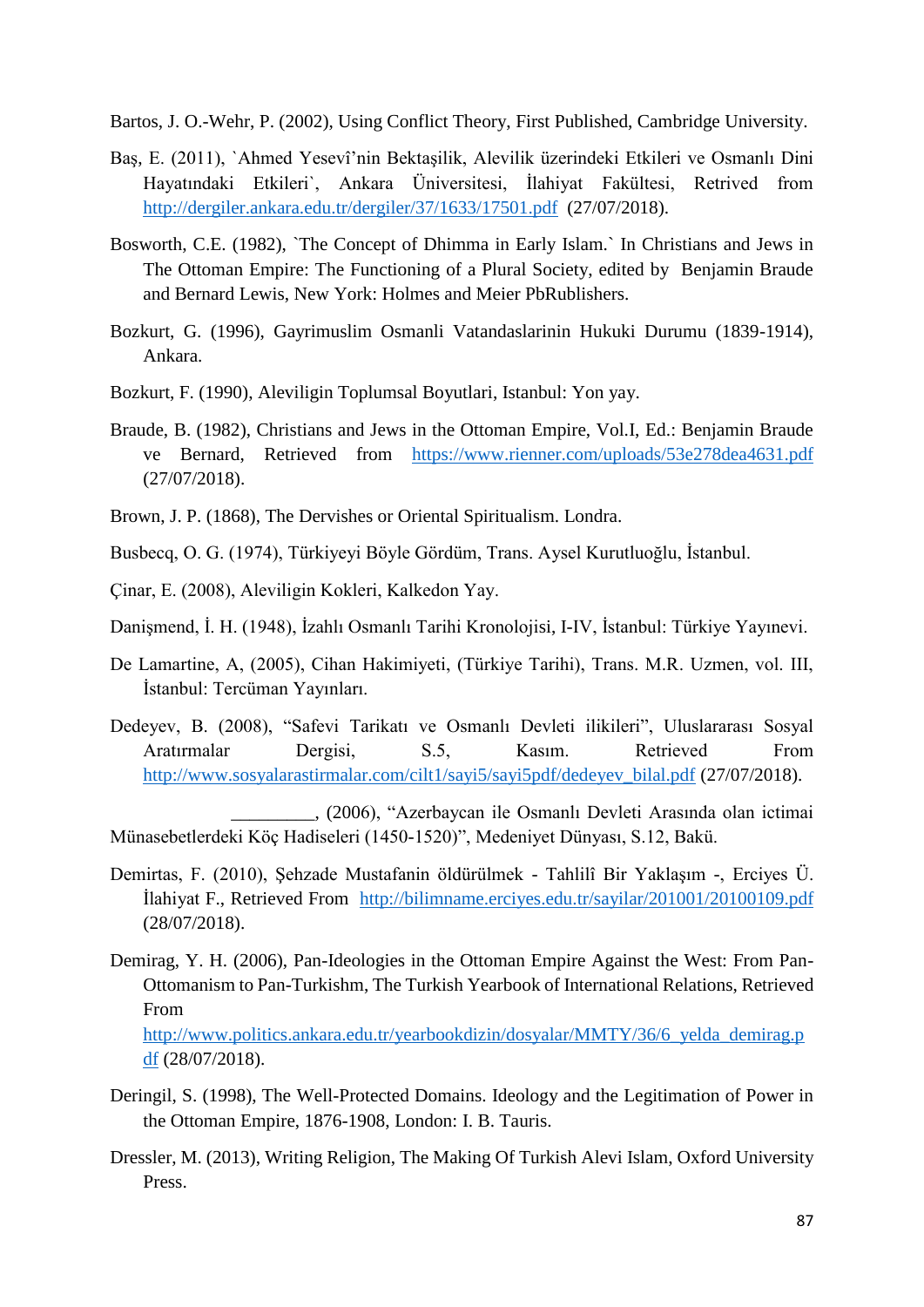- Efendiyev, O. (1999), Sultan II. Bayezid ve Sah Ismail, Kongreye Sunulan Belgeler, Retrieved From [https://www.academia.edu/26982186/Sultan\\_II.\\_Bayezid\\_ve\\_%C5%9Eah\\_%C4%B0sma](https://www.academia.edu/26982186/Sultan_II._Bayezid_ve_%C5%9Eah_%C4%B0smail) [il.](https://www.academia.edu/26982186/Sultan_II._Bayezid_ve_%C5%9Eah_%C4%B0smail) (28/07/2018).
- Eğri, O. (2002), Yeniçeri Ocağının Manevi Eğitimi ve Bektaşilik, Retrieved From [http://tasavvufkitapligi.com/i/uploads/905740yeniceri-ocaginin-manev%C3%AE-egitimi](http://tasavvufkitapligi.com/i/uploads/905740yeniceri-ocaginin-manev%C3%AE-egitimi-ve-bektas%C3%AElik.pdf)[ve-bektas%C3%AElik.pdf](http://tasavvufkitapligi.com/i/uploads/905740yeniceri-ocaginin-manev%C3%AE-egitimi-ve-bektas%C3%AElik.pdf) (28/07/2018).
- Elibol, A. (2009), Janissary Corps and the Change of the Political Power Distribution System in the Ottoman Empire, Akademik Bakış Cilt 3, Sayı 5.
- Ekinci, M. (2002), `Yavuz Sultan Selim Doneminde Osmanli Safevi Iliskileri`, Turkler Ansiklopedisi, Cilt:IX, Ankara: Yeni Turkiye Yayinlari.
- Emecen, F. (2010), "Irakeyn Seferi", DİA, XIX.
- Erbaş, A. (2003), Hıristiyanlıkta İbadet, Ayışığı Kitapları, İstanbul.
- Ercan, Y. (1983), "Türkiye'de XV. ve XVI. Yüzyıllarda Gayrimüslimlerin Hukuki, İçtimai ve İktisadi Durumu", Belleten Dergisi, Ankara, c.xLVII, s.1143. c.f
- Erkan, Ü. (2014), 16. Yüzyılda Osmanlı'da Kızılbaş Ayaklanmaları, Arastirma Yay.
- Esad Efendi. (1243), Üss-i Zafer. İstanbul.
- Eyuboglu, I.Z. (2010), Seyh Bedrettin ve Varidat,Derin Yay.
- Farlane, C. M. (1829). Constantinople in 1828. Londra.
- Faroqhi, S. (2003), Anadolu'da Bektaşilik, Trans. Nasuh Barun, Simurg Yayınları, İstanbul.
- Farzalibeyli, S.F. (1999), Azerbaycan ve Osmanlı Imperiyasi (XV.-XVII. Asırlar), Bakü.
- Fığlalı, E.R. (1993),`Siiligin Dogusu ve Gelismesi`, International Symposium on al-Shiism Throughout History and Today,13-15 February 1993, p.35, [http://ktp.isam.org.tr/pdfdrg/D025224/1993/1993\\_FIGLALIER.pdf](http://ktp.isam.org.tr/pdfdrg/D025224/1993/1993_FIGLALIER.pdf) (14/07/2018).

 \_\_\_\_\_\_\_\_\_,(2006), Turkiye`de Alevilik Ve Bektasilik, Retrieved From <http://www.hbvdergisi.gazi.edu.tr/index.php/TKHBVD/article/viewFile/903/892> (28/07/2018).

- Finkel, C. (2006), Osman's Dream The Story of the Ottoman Empire 1300-1923, John Murray London.
- Fisher, N.S. (1948), The Foreign Relations of Turkey (1481-1512), Urbana. Retrieved From <http://www.hbvdergisi.gazi.edu.tr/index.php/TKHBVD/article/viewFile/358/350> (28/07/2018).
- Firat, M. S. (1970), Dogu Illeri ve Varto Tarihi, Ankara.
- Franz, U. (1915), "KIZILBASH." Encyclopedia of Religion and Ethics, vol. 7, edited by James Hastings, 744–745. New York: Charles Scribner's Sons.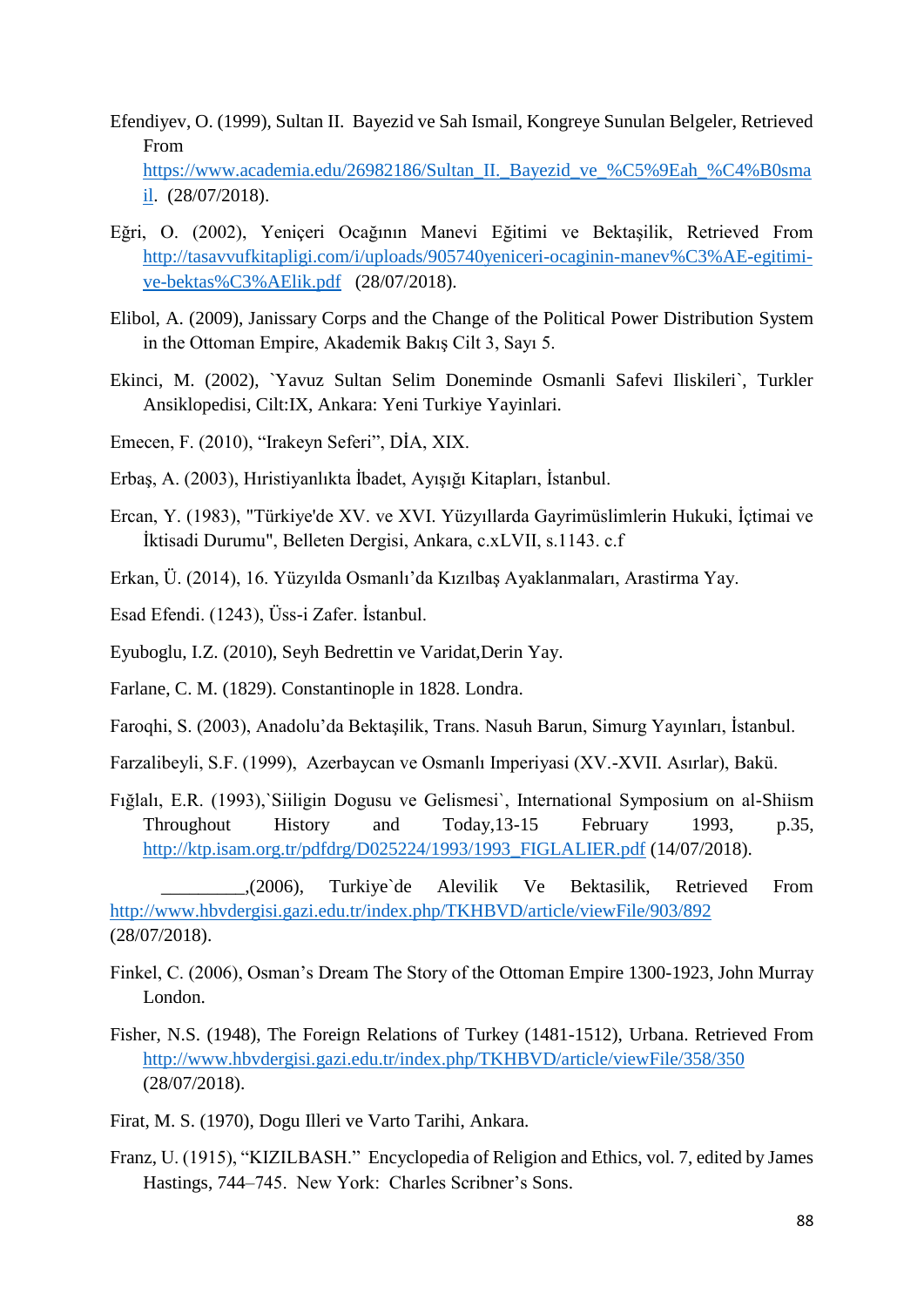Goffman, D. (2004), Osmanlı Dünyası ve Avrupa 1300-1700, Trans. Ülkün Tansel, İstanbul.

Goodwin, G. (2002), Yeniceriler, Trans. Derin Turkomer, Istanbul.

Gökbilgin, M. T. (2001), "Çaldıran Muharebesi ", İslam Ansiklopedisi,Cilt. III, Eskişehir: Milli Eğitim Bakanlığı Yayınları.

 \_\_\_\_\_\_\_\_\_,(1995), "Rüstem Paşa Hakkındaki İthamlar", İ. Ü. Edebiyat Fakültesi Tarih Dergisi, İstanbul, VIII, S. 11-12.

- Grousset, R. (1992), L'Empire du Levant, Edition: Payot.
- Göksel, S.C. (2009), Osmanli askeri duzeni ve Yeniceriler, A.Ü. Siyasal Bilgiler Fak., Ankara.
- Gölpınarlı, A. (1947). "Bektâşîlik", Aylık Ansiklopedi. IV/41. 1199.
- Gündüz, T. (2014), Son Kizilbas Sah Ismail, Istanbul: Yeditepe Yayinlari.
- Hammer, J. V, (1911-1918),Devlet-i Osmâniye Târihi, Mehmed Atâ (Terc), İstanbul, 10C., 1329-1337. (Farklı matbaalar: Evkaf-I Islâmiyye, Selânik,Nefaset, Matbaa-i âmire, Keteon Bedrosyan, Artin Asaduryan, vb.).
- Handemir , G. ibn. H. (1380),Târîh-i Habîbü's-Siyer. Bâmukaddime-yi Celâleddin Hümâyî. IV. c. Tahran: İntişârât-i Hayyâm.
- Hemdebi, S.M. (1989), Celebi-Solak-Zade Tarihi, Kultur Bak.Yay.Ankara,C.II.

Hilmi, M. (1932), Kanuni Sultan Süleyman'ın Bağdad Seferi, Askeri Basımevi, İstanbul.

Hoca Sadettin Efendi (1992),Tâcü't-Tevârih. Trans. İsmet Parmaksızoğlu, Ankara.

İnalcık, H. (1996), Osmanlı İmparatorluğu: Toplum ve Ekonomi, Eren Yay.

 \_\_\_\_\_\_\_\_\_,(2002), Osmanlı İmparatorluğu'nun Sosyal ve Ekonomik Tarihi, Cilt I, 1300- 1600, İstanbul.

- Kafesoğlu, I. (1987), Türk Bozkır Kültürü, Turk Kulturunu Arastirma Enstitusu, Ankara: Anka Kitapevi.
- Karadeniz, Y. (2014), «Safevi Devleti'nin Kuruluşu Meselesi: Kızılbaşların Ortaya Çıkışı», Amasya Üniversitesi İlahiyat Fakültesi Dergisi, Cilt: 3, Sayı: 3, Aralık. Retrieved From <http://dergipark.ulakbim.gov.tr/amauifd/article/view/5000086721/5000080658> (28/07/2018).
- Karakaya-Stump, A. (2016), Vefailik,Bekasilik,Kizilbaslik Alevi Kaynaklarini,Tarihini ve Tarihyazimini Yeniden Dusunmek, Bilgi Iletisim Grubu Yay.
- Karal, E. Z. (1946), Selim III'ün Hatt-ı Hümayunları, Ankara.
- Karpat, K. (2006), Osmanlı'da Değişim, Modernleşme ve Uluslaşma, Trans. Dilek Özdemir, Ankara.

Kaplan, I. (2009), Alevice- Inancimiz Direncimiz, Germany: AABF Yay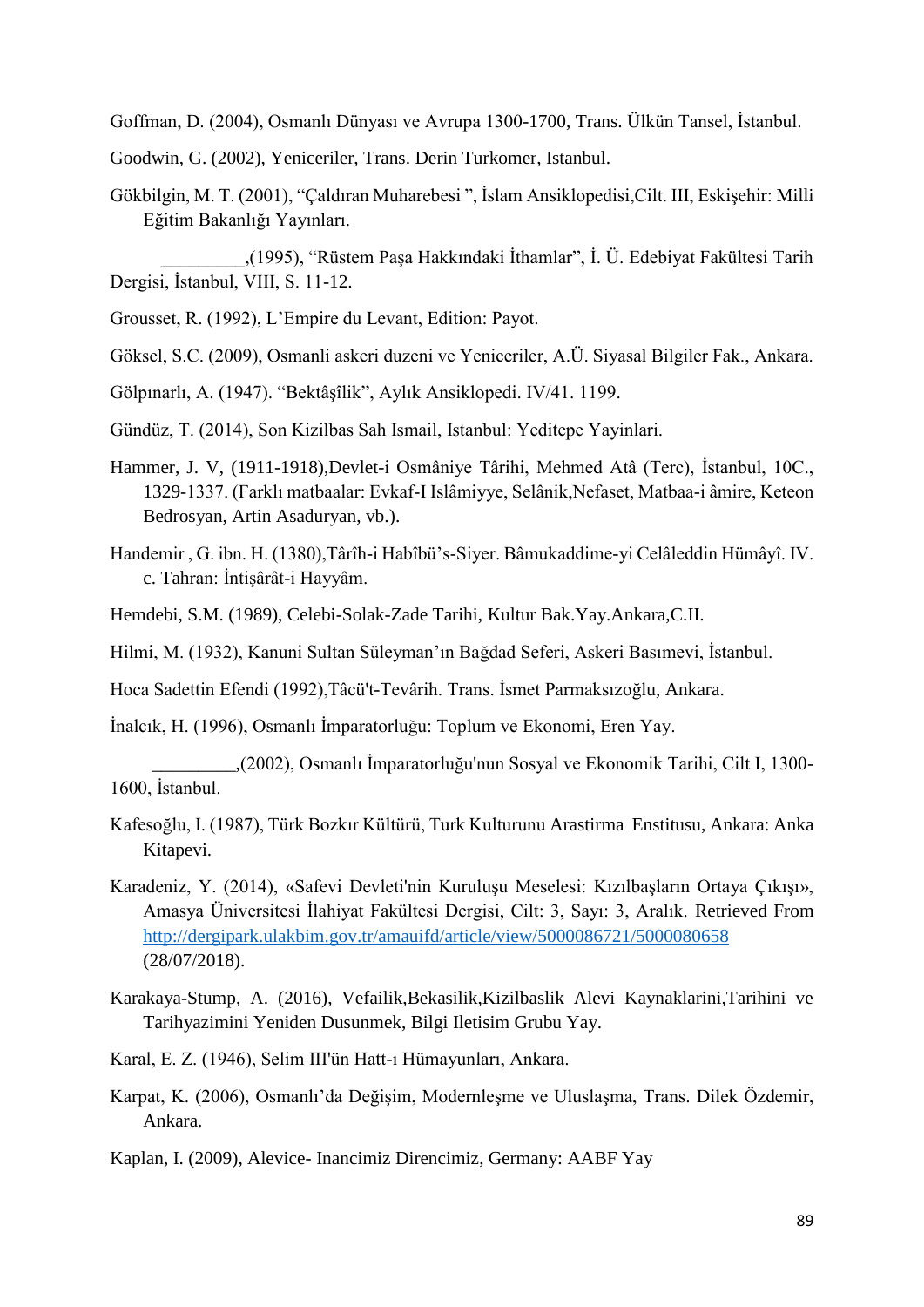- Kayaoglu, İ. (1990), Mevlana'nin Çagdaşi Derviş Tarikatları, Babalar, Kalenderiler ve Digerleri, Ankara Universitesi Ilahiyat Fakultesi Dergisi, N:31, Retrieved From <http://dergiler.ankara.edu.tr/dergiler/37/775/9904.pdf>(30/07/2018).
- Kaygusuz, I. (2005), Islam Imparatorluklari Tarihinde Iktidar Mucadeleri ve Aleviligin Dogusu, Su Yay.
- Korkmaz, E. (2007), Dort Kapi Kirk Makam, Anahtar Kitaplar Yay.
- Kreutel, R.F. (1997), Haniwaldanus Anonimine Göre Sultan Bayezid-i Veli, Istanbul.
- Kütükoğlu, B. (1993), Osmanlı-İran Siyasî Münasebetleri (1578-1612), İstanbul Fetih Cemiyeti, İstanbul.
- Küpeli, Ö. (2009),"Osmanlı- Safevi Münasebetleri (1612-1639), Ege Üniversitesi Sosyal Bilimler Enstitüsü Yeniçağ Anabilim Dalı, İzmir. (2010), Irak-ı Arap'ta Osmanlı – Safevi Mücadelesi (XVI-XVII. Yüzyıllar), History Studies Ortadoğu Özel Sayısı / Middle East Special Issue, Retrieved From

 [http://www.ozelburoistihbarat.com/Content/images/archieve/tarih-irak-i-arapta-osmanli](http://www.ozelburoistihbarat.com/Content/images/archieve/tarih-irak-i-arapta-osmanli-safevi-mucadelesi-xvi-xvii-yuzyillar-bb73140a-217d-4b4d-9223-c4784b2a8f99.pdf)[safevi-mucadelesi-xvi-xvii-yuzyillar-bb73140a-217d-4b4d-9223-c4784b2a8f99.pdf\)](http://www.ozelburoistihbarat.com/Content/images/archieve/tarih-irak-i-arapta-osmanli-safevi-mucadelesi-xvi-xvii-yuzyillar-bb73140a-217d-4b4d-9223-c4784b2a8f99.pdf) (30/07/2018).

Lapidus, I. M. (1376), Tarih-i Cevami-i İslâm, Trans. Mahmud Ramazanzade, Meşhed.

- Lewis, B. (2007), Modern Türkiye'nin Doğuşu, Türk Tarih Kurumu Yayınları, Ankara
- Mehdi, A. H. (1381), Tarihi Revabıtı Harici İran Ez İbtidai dovrani Safevi ta Payanı Cenki Dovvom-u Cihani, İntişaratı Emir Kebir, Tehran.
- Mélikoff, I. (1975), `Le problème Kizilbas`, Turcica, Vol. 6.
- \_\_\_\_\_\_\_\_\_, (2004), Haci Bektas Efsaneden Gercege, Cumhuriyet Kitaplari Yay. Trans.Turan Alptekin, Istanbul.
- Mustafa Âlî, (1285), Kitâbü't-Târîh-i Künhü'1-Ahbâr, v. 293a, Müneccimbaşı Ahmed Dede, Sahâyifü'l-Ahbâr, III, İstanbul.
- Mutlu, Ş. (1994), Yeniçeri Ocağı'nın Kaldırılışı ve II. Mahmudun Edirne Seyahati, İstanbul.
- Nedkoff, B. C. (1986), "Osmanlı İmparatorluğu'nda Cizye", Trans. Şinasi Altundağ, Belleten Dergisi, Ankara, c.VIII.
- Ocak, A.Y. (1996), Babâîler Isyani, Istanbul:Dergah Yay.

 \_\_\_\_\_\_\_\_\_,(1990), «XVI.Yuzyil Osmanli Anadolusu`nda Mesiyanik Hareketlerin Bir Tahlil Denemesi», V.Milletlerarasi Turkiye Sosyal ve Iktisat Tarihi Kongresi Tebligler, Marmara Universitesi Turkiyat Arastirma ve Uygulama Merkezi, Istanbul 21-25 Agustos 1989, Ankara.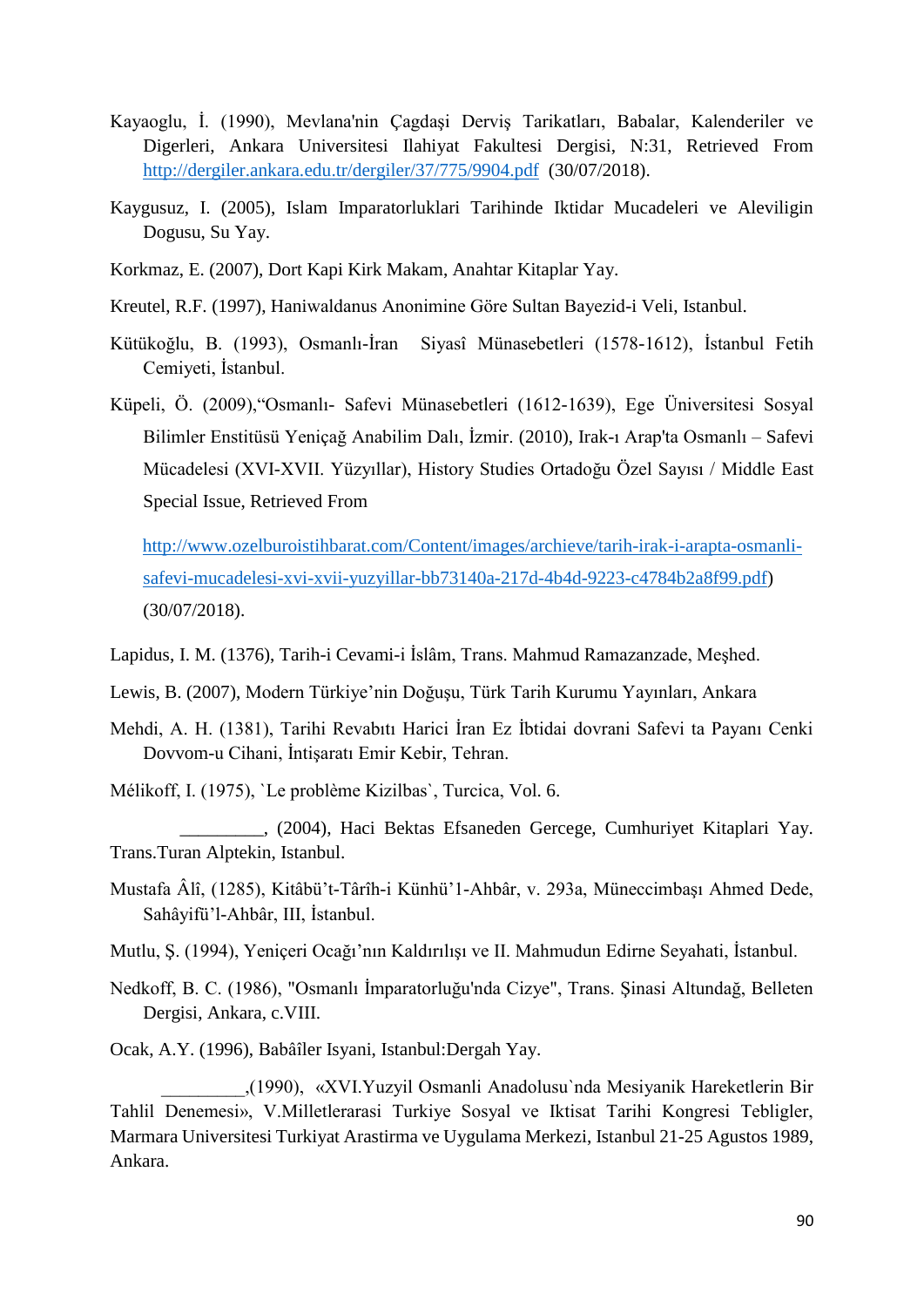\_\_\_\_\_\_\_\_\_, (2000), Babâîler İsyanindan Kizilbaşliğa: Anadolu'da İslâm Heterodoksisinin Doğuş Ve Gelişim Tarihine Kisa Bir Bakiş, Belleten, C: LXIV, Sayı:239.

\_\_\_\_\_\_\_\_\_,(2015), Türk Sufiliğine Bakışlar, Iletisim Yay.

- Okan N. (2014), Alevilik ve Kadin/Alevilikte Kadin, Ankara Üniversitesi, Sosyal Bilimler Enstitüsü, Halkbilim (Etnoloji) Anabilim Dalı.
- Onat, H. (2003), Kızılbaş Farklılaşması Üzerine İslâmiyât, Aleviliğin Teolojisi Özel Sayısı, Y. 6.
- Ortaylı, İ. (1995), Tarikatlar ve Tanzimat Dönemi Osmanlı Yönetimi. OTAM, Vol:6. Ankara, Retrieved From <http://dergiler.ankara.edu.tr/dergiler/19/1152/13551.pdf>(06/08/2018).
- Öz, B. (2017), Osmanli`da Alevi Ayaklanmalari, Can Yay.
- Öztuna, Y. (2014), Kanuni Sultan Suleyman, Otuken Yay.
- Palmer, A. (1992), Osmanlı İmparatorluğu- Son Üçyüz Yıl- Bir Çöküşün Tarihi, Trans. Belkıs Çorakçı Dişbudak, İstanbul.
- Parker, C. H. (2006), Paying For The Privilege: The Management of Public Order Anadolu Religious Pluralism in Two Early Modern Societies. Journal of World History, XVII.
- Pamuk, Ş. (1999), Osmanlı İmparatorluğu'nda Paranın Tarihi, İstanbul.
- Peirce, L.P. (1993), The Imperial Harem, Women and Sovereignty in the Ottoman Empire, New York.
- Petrosyan, İ. E. (1987), Mebde'-i Kanûn Mebde-i kanun-i Ĭenicheri Odzhagy tarikhi, Moskova.
- Refik, A. (1931), Onbirinci Asr-ı Hicride İstanbul Hayatı, İstanbul.
- Romer, H. (1985), «The Safavid Period» The Cambridge History of Iran Vol. I.
- Rumlu, Hasan Beg, Ahsenü't-tevarih, Tehran, 1357.s.35
- Sabbag, A. İ. (H.1420), Tarih-i Alakatül Osmaniyetul İraniye Elharb ves Selam beyne Osmaniyun ve Safeviyun, Dar-an Nafaes, Beyrut.
- Salis, R.S. (1963), Muhteşem Süleyman, (Trans. Şerafettin Turan), Ankara.
- Sāmi, S. (1901), Kāmūs-i Türkī, Istanbul: İkdam Gazetesi.
- Sapolyo, E.B. (1964), Mezhepler ve Tarikatlar Tarihi, Istanbul: Turkiye Yay.
- Selcuk, H. (2011), XX. YüzyılDA Osmanlı Devleti'nin Alevi Toplumuna Bakışı (Ordu Örnegi) Türk Kültürü ve Hacı Bektaşı Veli Arastirma Dergisi.
- Senay, C. (2004), Alevi Bektasi Kulturunde Haci Bektas-i Veli Kulliyesi`nin Yeri ve Onemi, Mimar Sinan Guzel Sanatlar Universitesi.
- Seyfeli, C. (2013), Osmanlı Devleti'nde Gayrimüslimler: Turabdin Bölgesi, Conference: Geçmişten Günümüze Midyat Sempozyumu, 19-20 Haziran 2003, Midyat-Mardin.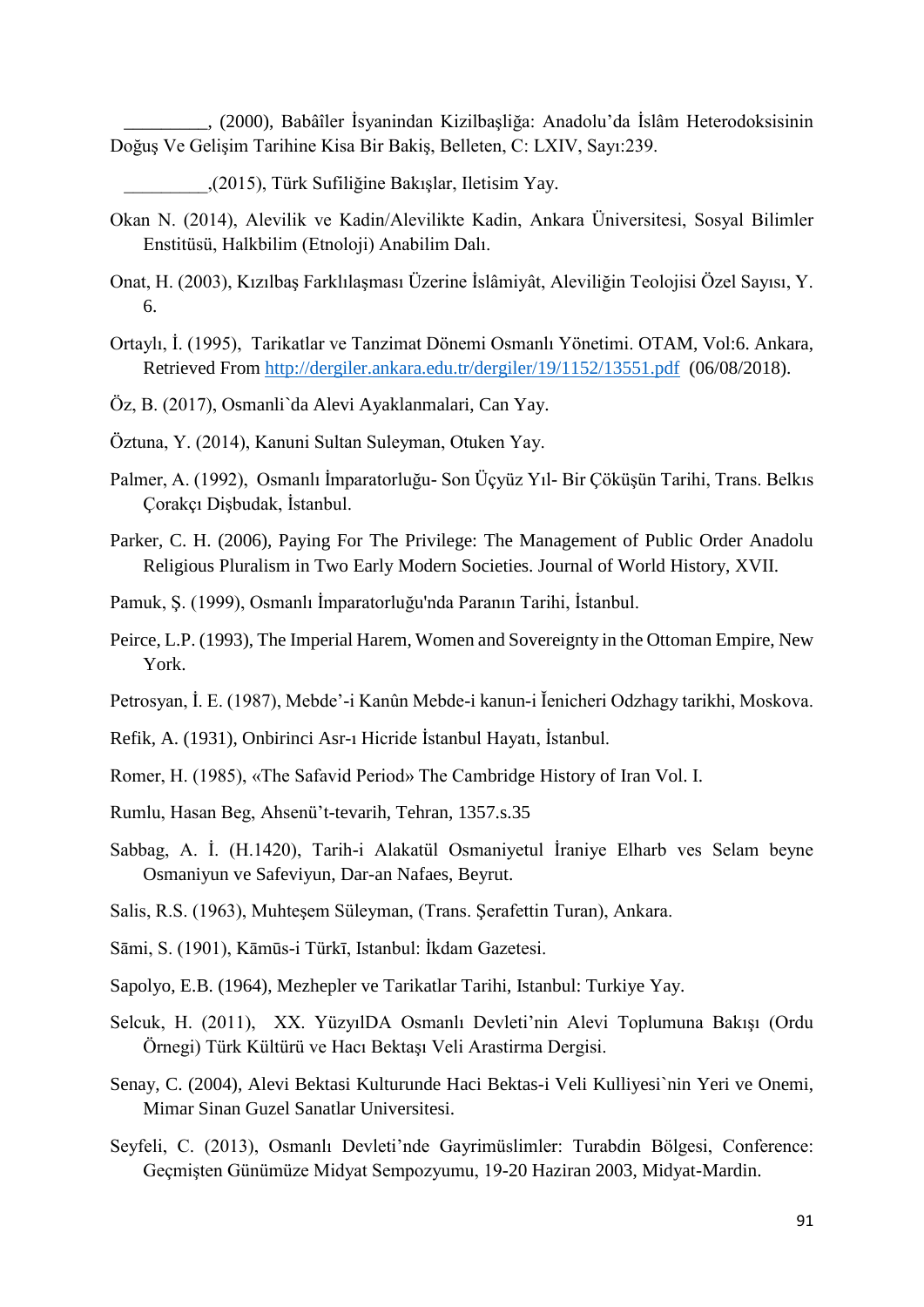Sivri, M. (2017), «A Semiothic Approch to Edip Harabi`s Vahdetname», Alevilik Arastirmalari Dergisi, N:13.

Solak-Zâde,(1989), C:I, (Trans. Vahit Çabuk), Ankara.

- Soyyer, A. Y. (1999). "XVIII-XIX. Yüzyıllarda Bektaşîlik-Devlet İlişkileri". Arayışlar -İnsan Bilimleri Araştırmaları-.1.
- Sökefeld, M. (2002), Alevi Dedes in the German Diaspora: The Transformation of a Religious Institution, Institut für Ethnologie, Universität Hamburg.
- Sümer, O. (1972), (Turkmenler) Tarihleri Boy Teskilati Destanlar, Türk Dünyası Araştırmaları Vakfı.

\_\_\_\_\_\_\_\_\_, (1999), Safevi Devleti'nin Kuruluşu ve Gelişmesinde Anadolu Türklerinin Rolü, Ankara.

Şah Tahmasb-ı Safevî, (2001), Tezkire, (Trans. Hicabi Kırlangıç), İstanbul.

Şener, C. (1990), Alevilik Olayı, İstanbul: Ant Yay.

\_\_\_\_\_\_\_\_\_, (1998), "Medya ve Alevilik", Cem Dergisi, Nisan.

\_\_\_\_\_\_\_\_\_, (2002), Osmanli Belgelerinde Aleviler, Bektasiler, Istanbul:Karacaahmet Sultan Dernegi.

Şükürov, Q. (2006), Safevi Devleti'nin Kurulusu ve I. Şah İsmail Devri (907-930/1501-1524), Marmara Üniversitesi Sosyal Bilimler Enstitüsü İlahiyat Anadalı İslam Tarihi ve Sanatları Bilim Dalı.

Tansel, S. (1969), Yavuz Sultan Selim, Milli Egitim Bak. Bas. Ankara.

Târîh-i Âl-i Osman (Anonim), (1994), (Editor. Mustafa Karazeybek), İstanbul Üniversitesi Sosyal Bilimler Enstitüsü , İstanbul.

Tarih-i Yezidiye, (1353), Bağdat.

Tekindağ, M.C. (1970), "Bayezid'in Ölümü Meselesi", İ.Ü.E.F. Tarih Dergisi, sayı 24, Mart.

Temimdari, A. (1372), İrfan ve Edeb der Asr-ı Safevi, Tehran.

- Tevekeli, İ. Bezzaz, E. (1376). Safvetü's-safa. tash: Gulam Rıza Tabatabai Mecid. Tehran, İntişarat-ı Zeryab.
- Thevenot, J. (1978), 1655-1656`da Turkiye, Tercuman Yay.
- Timur, T. (1989), Osmanlı Çalışmaları : İlkel Feodalizmden Yarı Sömürge Ekonomisine, Ankara.

Turan, Ş . (1992), «Bayezid II» Diyanet Islam Ansiklopedisi, C: V, Istanbul.

\_\_\_\_\_\_\_\_\_,(1997), Kanuni Süleyman Dönemi Taht Kavgaları, Bilgi Yay.

\_\_\_\_\_\_\_\_\_,(2006), "Mustafa Çelebi", Türkiye Diyanet Vakfı İslam Ansiklopedisi, 31, İstanbul.